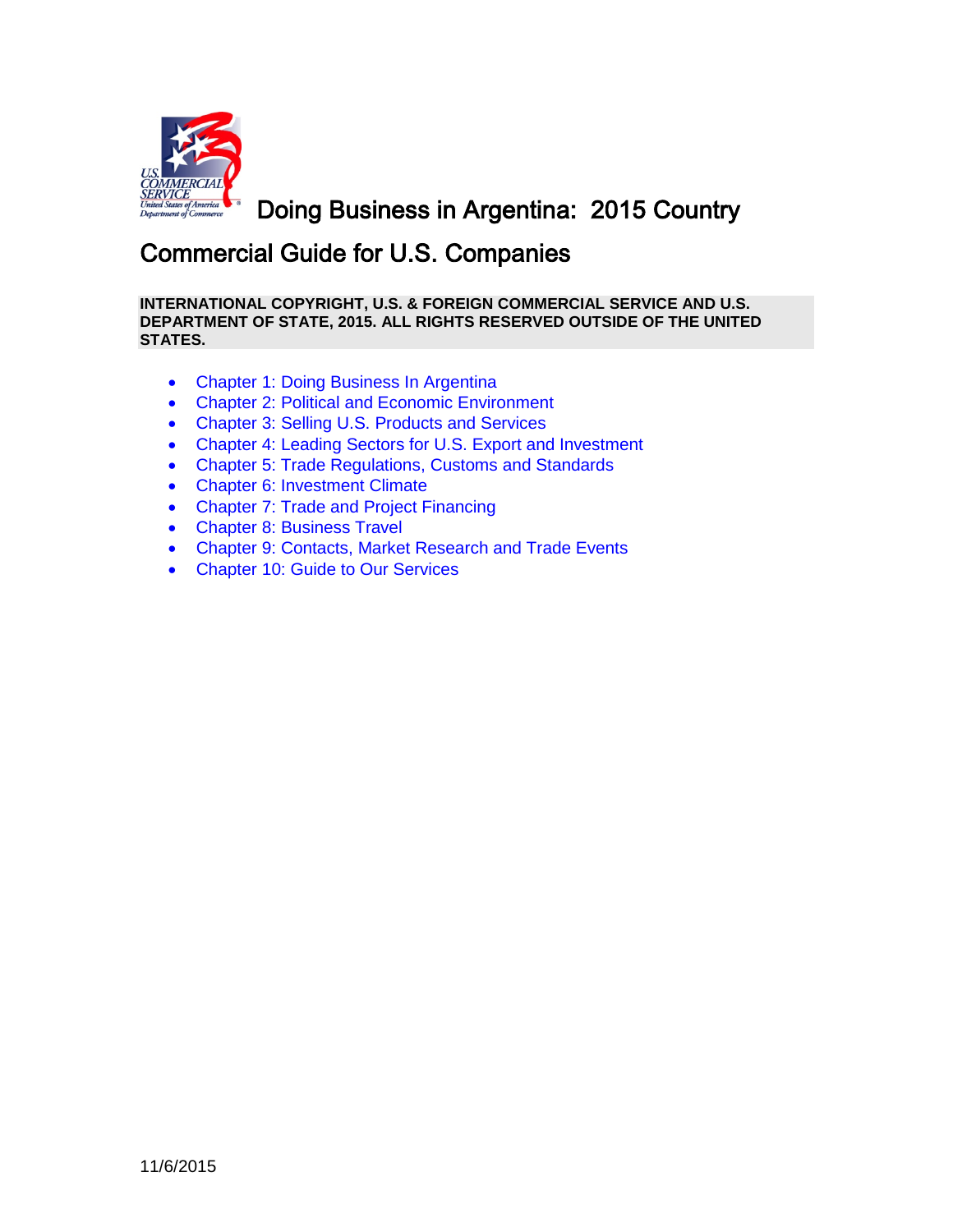# <span id="page-1-0"></span>[Return to table of contents](#page-0-0)

# Chapter 1: Doing Business In Argentina

- [Market Overview](#page-1-1)
- [Market Challenges](#page-2-0)
- [Market Opportunities](#page-2-1)
- [Market Entry Strategy](#page-3-0)

# <span id="page-1-1"></span>**Market Overview [Return to top](#page-1-0) Return to top Return to top Return to top**

- The U.S. exported \$10.8 billion in goods to Argentina in 2014 and purchased \$4.4 billion. In services, the U.S. exported \$7.1 billion and Argentina sold \$1.9 billion. The U.S. supplies raw materials, intermediate goods, and capital goods to feed Argentina's industrial sector while Argentina exports food, wine, and agricultural products as well as intermediate goods.
- About 90 percent of U.S. exports to Argentina are used in local industry and agriculture such as computers, industrial and agricultural chemicals, agricultural and transportation equipment, machine tools, parts for oil field rigs, and refined fuel oil. Argentine exports include goods like wine, fruit juices, crude oil, and intermediate goods like seamless pipe, tubes, and other iron-based products.
- Over 500 U.S.-based companies operate in Argentina, employing 360,000 Argentines directly and supporting millions more indirectly. The stock of U.S. investment in Argentina reached \$15.2 billion in 2013 and is concentrated in energy, manufacturing, information technology, and finance.
- U.S. firms operating in Argentina impact the Argentine economy and society positively and are widely respected for their corporate governance, the quality of the work environment they provide to their Argentine employees, their transparency, and their work in corporate social responsibility.

## **Top Five reasons for doing business in Argentina**

- 1. Argentina is a resource-rich country with huge potential.
- 2. Its population is highly literate and well-educated. There are strong cohorts of professionals in medicine, business, law, accounting engineering, architecture, etc.
- 3. The country is digitally capable, with high internet and smart phone penetration.
- 4. Income distribution is more equal than in most Latin American countries, with a broad and deep middle class that enables more consumer buying power
- 5. Argentina's infrastructure requires major updating and renewal, providing significant opportunity for exporters of equipment and services for roads, ports, railroads, telecommunications, water and sanitation, and electric power, among others.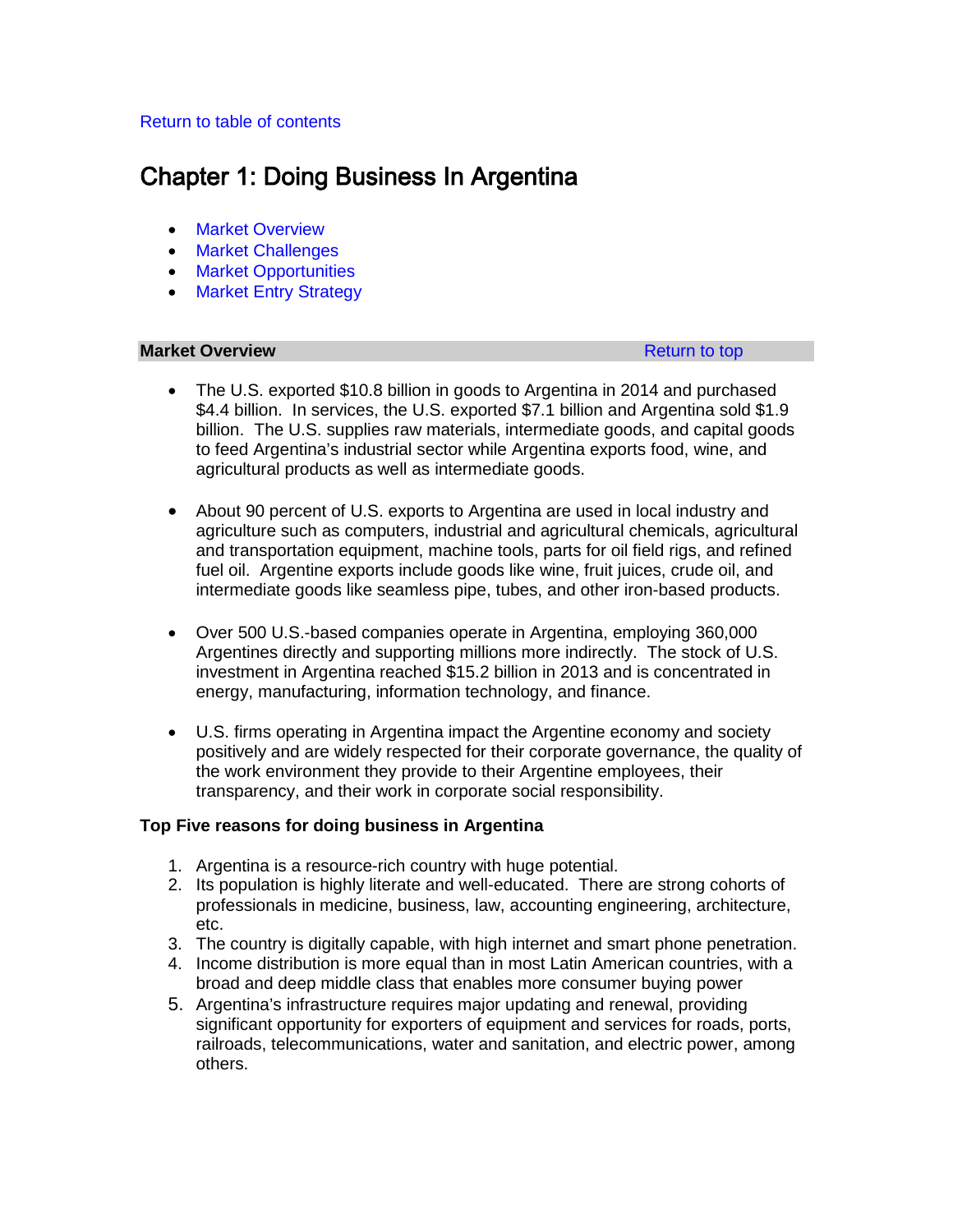#### <span id="page-2-0"></span>**Market Challenges [Return to top](#page-1-0) <b>Return** to top **Return** to top

- Slowing economic growth, import and foreign exchange restrictions, and sharply lower prices for Argentina's principal exports (soy products and corn) make the outlook for the Argentine economy uncertain in 2015, with growth estimates of slightly negative to 3 percent.
- Inflation estimated at 30+ percent in 2014 and 20-24 percent in 2015 `by private economists has raised costs and resulted in a more challenging business environment, especially as the real effective exchange rate has significantly appreciated since a January 2014 devaluation.
- Limits on profit, royalty, and licensing remittances have discouraged new investment in Argentina. Lack of transparency and a public comment period for new regulations adds to business uncertainty, as do questions about government statistics.
- All importers must request approval from the Argentine Tax and Customs Authority (AFIP) prior to making each purchase for import and, separately, to purchase the foreign currency to pay for it. The GOA's policy of tying approvals to changes in the trade balance and foreign exchange levels has added to uncertainty. The U.S., EU, and Japan won a WTO trade complaint against Argentina; final resolution is pending.

Argentina's continuing dispute with investors who did not accept the 2005 and 2010 restructurings of its foreign obligations has led to Argentina being currently ineligible for coverage under U.S. programs (Exim Bank, OPIC and the Trade Development Agency) designed to assist American companies.

#### <span id="page-2-1"></span>**Market Opportunities [Return to top](#page-1-0) Return to top**

- Argentina is an attractive market for American exporters, with a large (42 million) and educated population, abundant natural resources such as in agriculture, mining, and unconventional hydrocarbons, and important infrastructure needs.
- As Argentina addresses its current economic challenges, opportunities will increase. This is an excellent time to begin exploring the market and establishing relationships.

This year's top market sectors described in [Chapter Four](#page-19-0) are as follows: [Agricultural](#page-20-0)  [Machinery, Irrigation Equipment, Parts and Components;](#page-20-0) [Electronic Security](#page-22-0)  [Equipment;](#page-22-0) [Environmental Technologies for Non-Conventional Resources](#page-24-0)  [Exploitation;](#page-24-0) [Food Processing Equipment;](#page-27-0) [Information and Communications](#page-29-0)  [Technology;](#page-29-0) [Medical Technology;](#page-31-0) [Shale Gas and Shale Oil Development](#page-33-0)  [Technologies,](#page-33-0) and [Travel and Tourism Services.](#page-36-0) In the agribusiness sector, [Animal](#page-38-0)  [Genetics \(Bovine Semen\),](#page-38-0) [Food Ingredients](#page-40-0) (Natural Origin), and [Planting Seeds](#page-42-0) are key areas with high potential.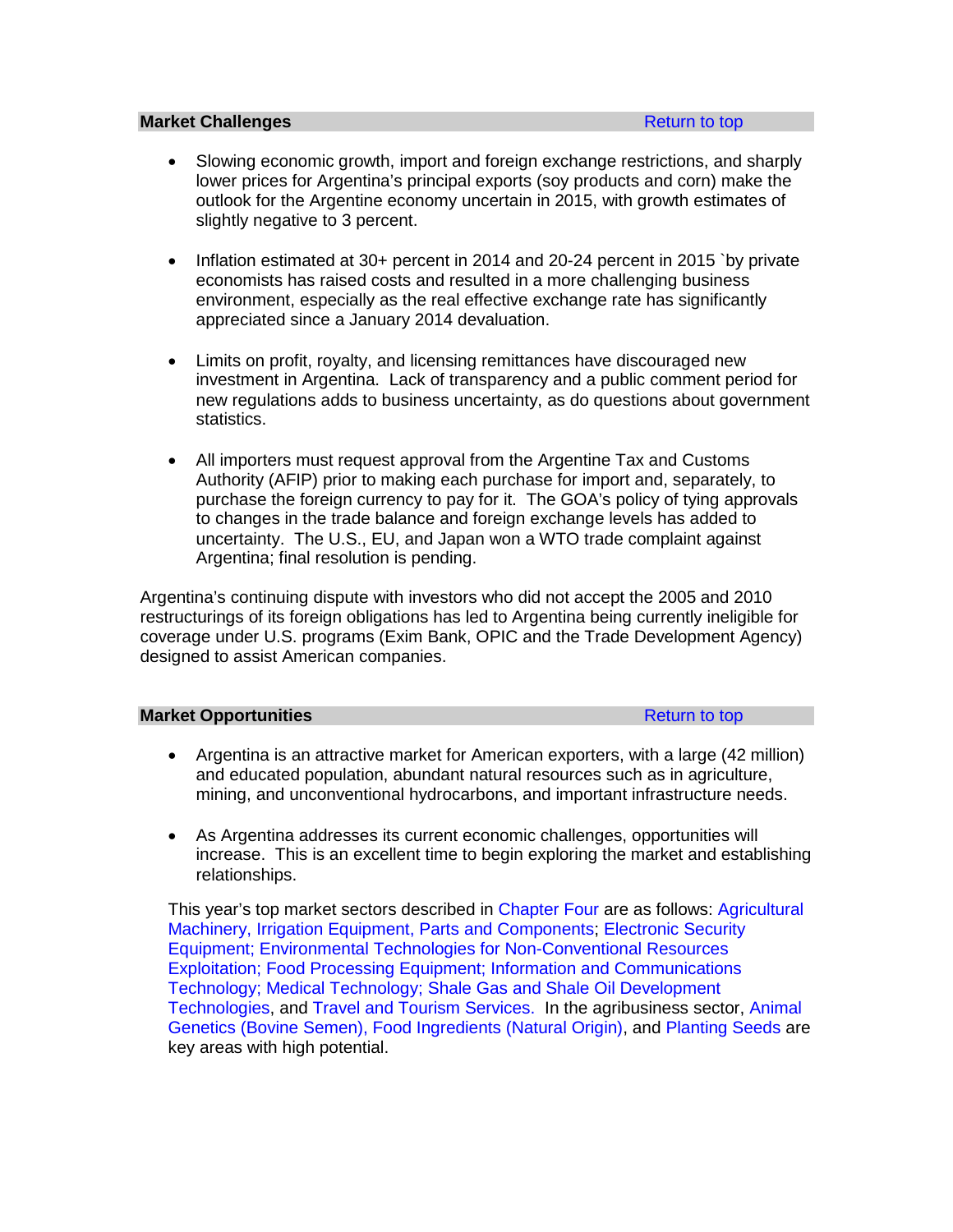#### <span id="page-3-0"></span>**Market Entry Strategy [Return to top](#page-1-0) Return to top**

- Marketing U.S. products and services in Argentina requires a high level of research, preparation, and involvement.
- Companies intending to export to Argentina need to ensure that their customers fulfill all import requirements before they ship any product and must be careful to follow all regulations precisely. They should contact the U.S. Commercial Service in Argentina for advice regarding the import process.
- U.S. companies exporting to Argentina typically market their products and services through Argentine agents, representatives and distributors.
- Close personal relationships are important.
- U.S. companies must consider Argentina's unique economic, demographic, and cultural characteristics that distinguish it from other Latin American countries.
- It is increasingly difficult to establish a "typical customer" due to new consumption habits and to the dynamics of income distribution and demography.
- Promotion is an important marketing component. Companies are encouraged to visit or exhibit at local and regional trade shows, and to visit trade shows in the U.S. attended by Argentine buyers.
- Protect your intellectual property and engage qualified local professionals and lawyers in contract negotiations.

The U.S. Embassy Commercial Service in Argentina provides a wide range of services to help U.S. companies enter and expand operations in the country. For details on the services offered, see: [http://export.gov/argentina/servicesforu.s.companies/index.asp.](http://export.gov/argentina/servicesforu.s.companies/index.asp)

[Return to table of contents](#page-0-0)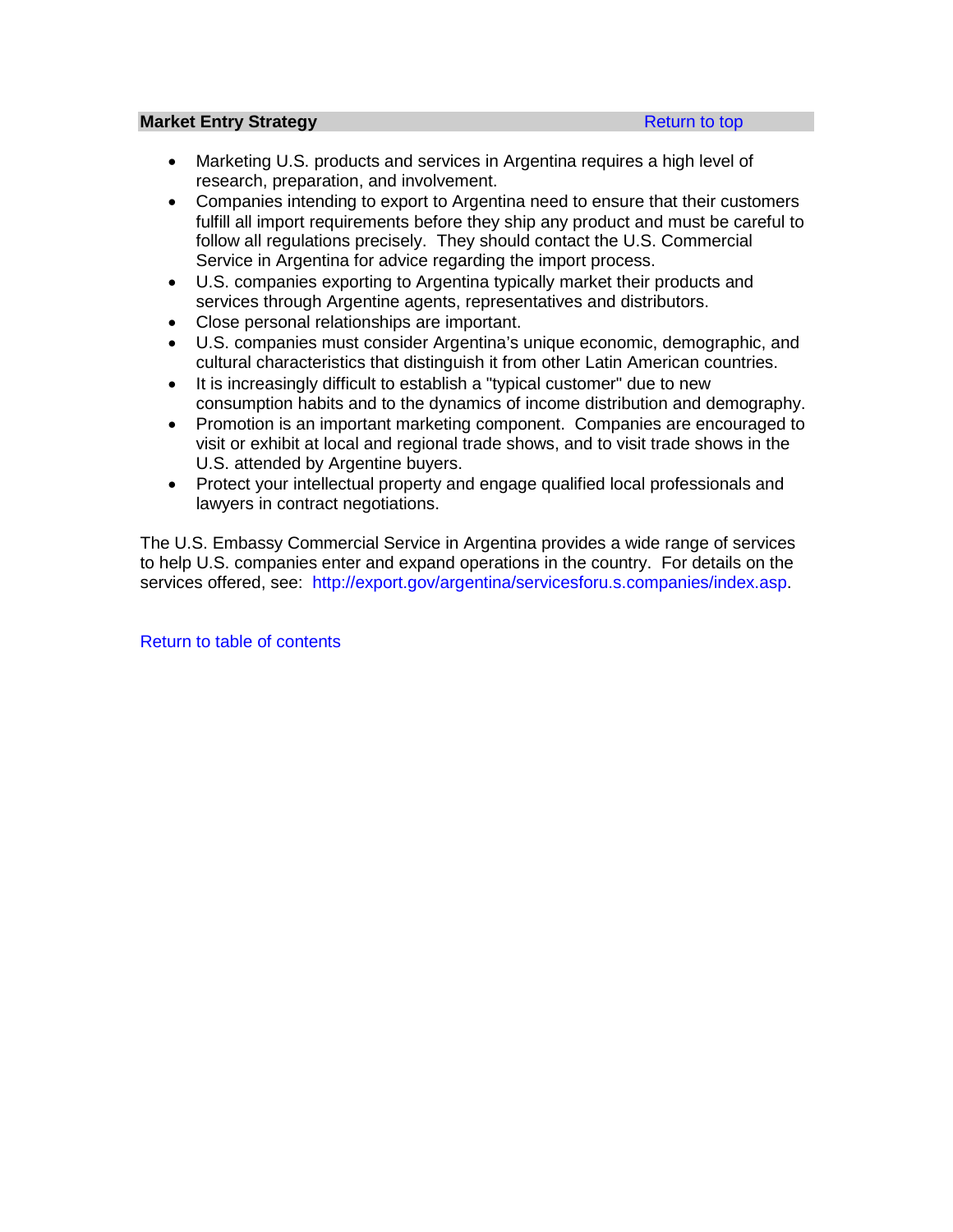<span id="page-4-0"></span>[Return to table of contents](#page-0-0)

# Chapter 2: Political and Economic Environment

For background information on the political and economic environment of the country, please click on the link below to the U.S. Department of State Background Notes.

<http://www.state.gov/r/pa/ei/bgn/26516.htm>

[Return to table of contents](#page-0-0)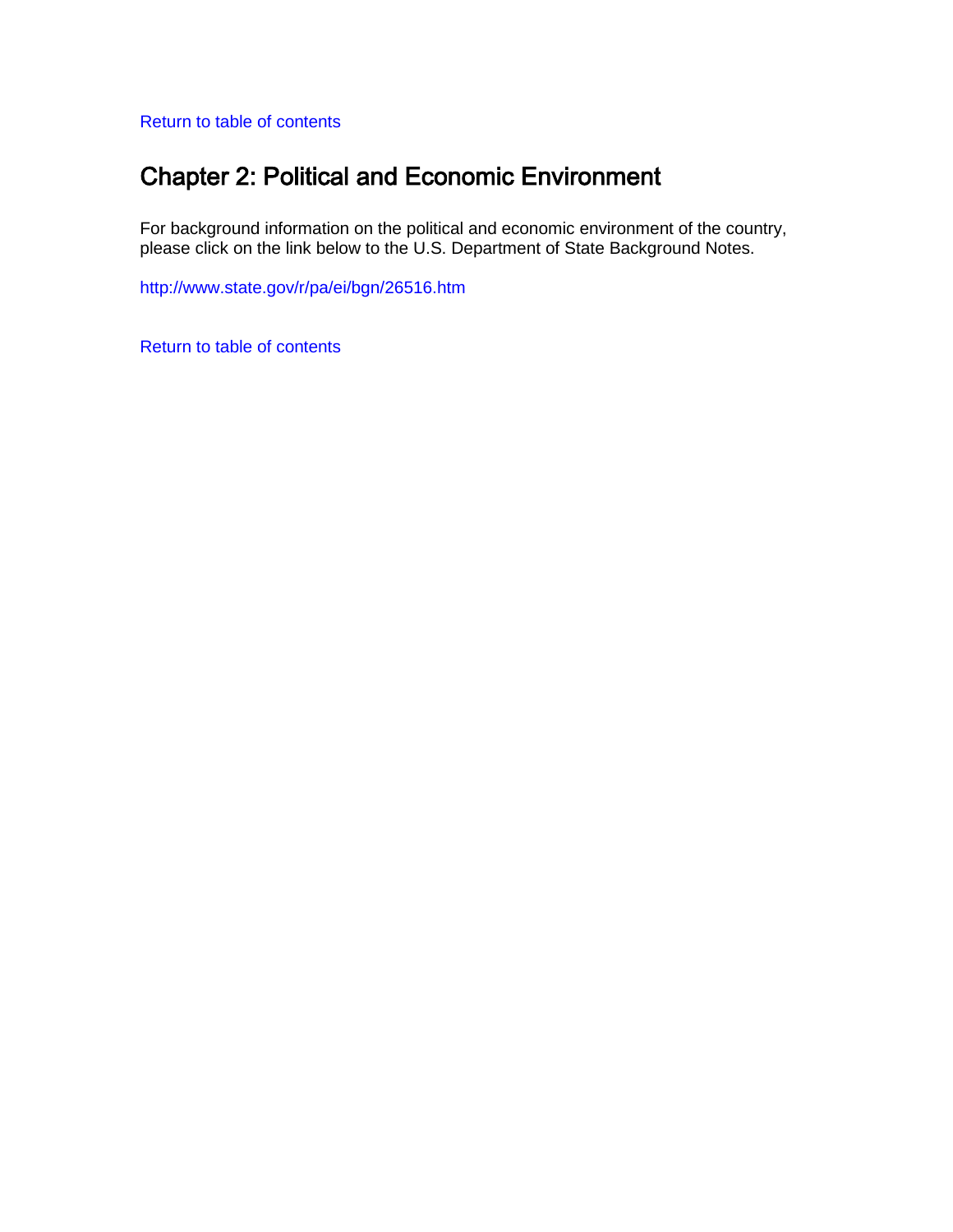## <span id="page-5-0"></span>[Return to table of contents](#page-0-0)

# Chapter 3: Selling U.S. Products and Services

- [Using an Agent or Distributor](#page-5-1)
- [Establishing an Office](#page-6-0)
- [Franchising](#page-7-0)
- [Direct Marketing](#page-8-0)
- [Joint Ventures/Licensing](#page-8-1)
- [Selling to the Government](#page-8-2)
- [Distribution and Sales Channels](#page-10-0)
- [Selling Factors/Techniques](#page-12-0)
- [Electronic Commerce](#page-13-0)
- [Trade Promotion and Advertising](#page-13-1)
- [Pricing](#page-14-0)
- [Sales Service/Customer Support](#page-15-0)
- [Protecting Your Intellectual Property](#page-15-1)
- [Due Diligence](#page-17-0)
- [Local Professional Services](#page-17-1)
- [Web Resources](#page-17-2)

# <span id="page-5-1"></span>**Using an Agent or Distributor [Return to top](#page-5-0) <b>Return** to top

International companies typically market their products through an Argentine agent/representative or a distributor. Working with a distributor has several advantages, although recent restrictions have limited the ability of distributors to import products. Distributors can provide strategic support for positioning brands in the market through promotion and advertising. Furthermore, they understand the local culture and can assist with after-sales service. This value-added service is increasingly important for customers, and contributes to a positive image of U.S. firms doing business abroad. There are, however, situations in which the best solution is a representative rather than a stocking distributor. Please [contact the Commercial Service in Buenos Aires](http://export.gov/argentina/contactus/index.asp) to discuss this.

The Civil and Commercial Codes govern principal-agent relations and differ from U.S. laws. We strongly recommend that an Argentine lawyer be consulted prior to entering into any type of agreement with an Agent/Distributor and engaged prior to substantive negotiation of the agreement terms. No special legislation has been enacted to regulate the cancellation of agency/distribution agreements, although a company could incur additional costs associated with the cancellation of an agency agreement due to Argentine labor laws. Given the complexity of the legal and commercial environment, contracts are generally negotiated in writing through the exchange of letters or via a basic instrument. The parties may not elect foreign laws to govern the agreement. Argentine courts will not enforce a contract executed abroad to avoid Argentina law.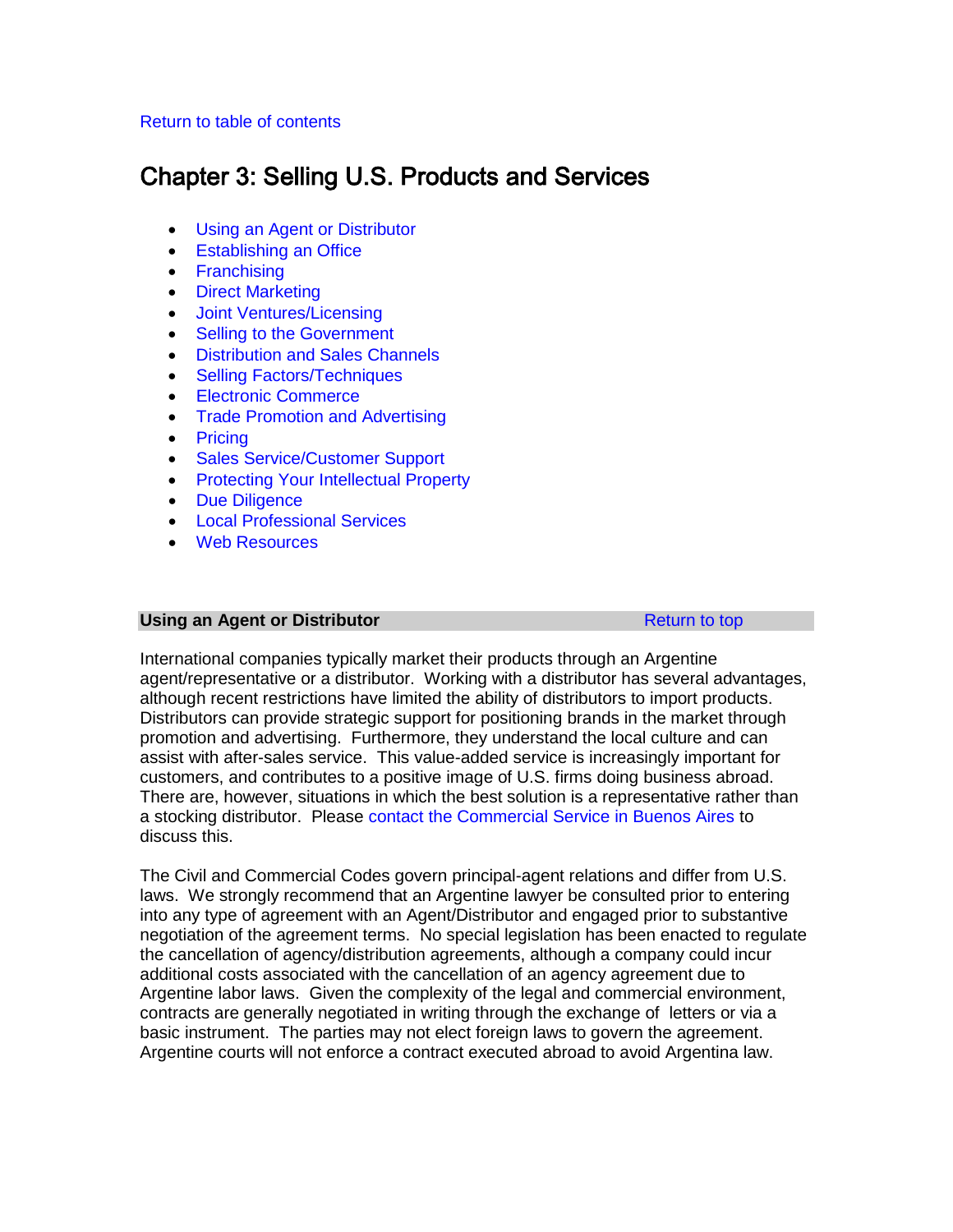U.S. companies should take time in selecting their Argentine agent/distributor. Business relationships and a good reputation are essential to an agent/distributor's ability to reach potential customers of your product or service. Likewise, it is important to develop a close relationship with a representative, agent, distributor, or other business partner. The mutual trust that this builds will help prevent business disputes and enable the parties to resolve them amicably when they do arise. The U.S. Commercial Service of the U.S. Department of Commerce assists exporters in finding and evaluating partners in Argentina.

Contact the nearest U.S. Department of Commerce Export Assistance Center, where trade specialists can provide you with guidance on entering the Argentine or other international markets. Please call 1-800-USA-TRADE (1-800-872-8723) to locate the one nearest you or visit the U.S. Government Export Portal at [http://export.gov/usoffices/index.asp.](http://export.gov/usoffices/index.asp) You may also contact the Commercial Service in Buenos Aires directly for additional information on partner search services, applicable fees and delivery times at

[http://export.gov/argentina/servicesforu.s.companies/businessmatchmaking/index.asp.](http://export.gov/argentina/servicesforu.s.companies/businessmatchmaking/index.asp)

#### <span id="page-6-0"></span>**Establishing an Office** [Return to top](#page-5-0) Return to top

Foreign companies may carry out any single transaction. To carry on a routine activity, a foreign company must establish a branch (*sucursal*) in Argentina. An individual must be appointed as the company's legal representative, but assignment of capital to the branch is not necessary.

## **Legal Structures Commonly Used by Investors**

Regardless of whether they are associated with local investors, foreign investors may do business in Argentina as individuals or through corporations, branches of foreign corporations, limited liability companies, limited partnerships, general partnerships, and joint ventures. Foreign corporations often operate in Argentina through a separately incorporated subsidiary rather than through a branch, primarily to reduce their potential liability. If a branch is used, all of the foreign corporation's assets, not only its Argentine assets, may be subject to potential liability. In contrast, if an Argentine or foreign subsidiary is used, the foreign corporation's liability generally will be limited to the assets owned by that subsidiary. However, corporate directors may become liable for unpaid tax obligations.

## **Registration Procedures**

The law governing corporations is applicable throughout the entire country of Argentina. Corporations are set up with the approval of at least two legal or natural persons, whether Argentine or foreign.

A corporation may not be a partner in a partnership. A corporation can usually be established in three to four weeks if capital is supplied only in cash. If supplied in kind, the corporation can be established in about two months. A minimum of two founders is required with no maximum limit. Company founders must report a domicile in Argentina.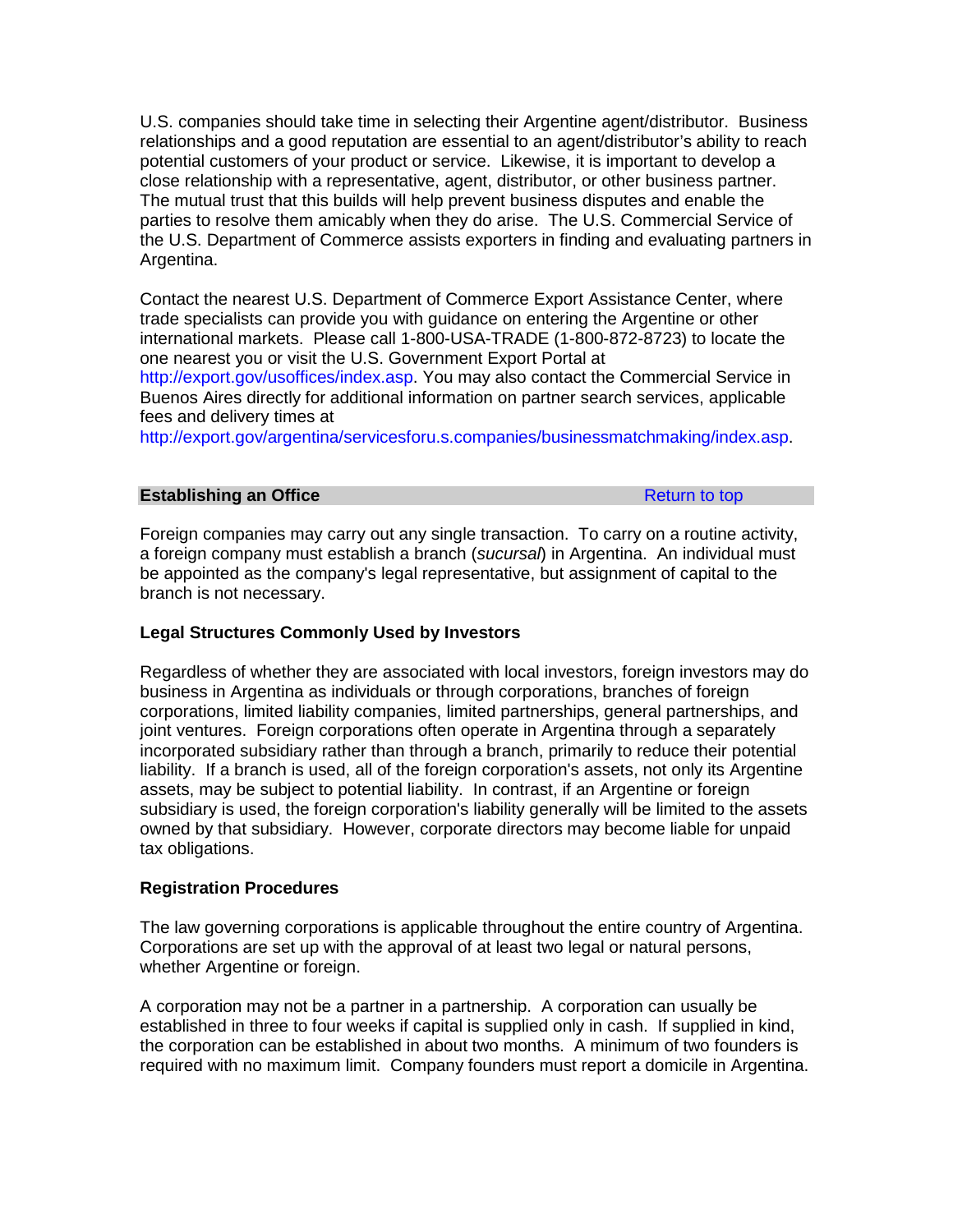A minimum of two shareholders is required. No maximum is prescribed. Should a foreign company wish to act as shareholder of a local company, the company must be "qualified." The cost of qualification proceedings is similar to the incorporation cost.

U.S. firms considering establishing operations in Argentina should fully investigate the tax and legal aspects of establishing a business with legal counsel before making any final decisions. (Please refer to [Chapter 9 for Contacts, Market Research and Trade](#page-109-0)  [Events.](#page-109-0))

#### <span id="page-7-0"></span>**Franchising** [Return to top](#page-5-0)

The local franchising industry has mutated into a challenging and highly competitive environment for international franchisors seeking local partners. Current market size is approximately \$6.5 billion, with an annual growth rate of approximately 10 percent. Franchising sales account for approximately 2 percent of Argentina's GDP. Currently, 90 percent of local franchises are of Argentine origin and approximately 10 percent are of international ownership.

Development of franchising in Argentina has been uneven and shows a high level of concentration, as 10-15 chains handle 36 percent of the franchises and 50 percent of the total turnover. There are approximately 400 franchise brands in the market. Tourism and aesthetic centers are two new segments in which franchising is growing.

The most popular areas for international franchisors are fast food, foreign language training, dry cleaning, hotels, and car rental services. Local franchises have been particularly successful in apparel, food, ice cream, "*empanada*" pastries, fitness/health clubs, and education, but apparel franchising has lately suffered due to import restrictions. Coffee shops and stores are currently going through a growth stage, with local brands such as Havanna and Bonafide having more than 120 stores each. Starbucks entered the Argentine market in 2008, opening more than thirty stores since entrance. Other significant U.S. market players include Kodak Express, McDonald's, Burger King, Wendy's, Cartridge World, Kentucky Fried Chicken, and Re-Max.

Franchise contracts are generally protected under the Argentine Commercial Code and are not governed by specific legislation. The scope of the service, commercial trade market/name, expertise, and shared production elements are covered by contractual obligations on both franchisor and franchisee. Elements of the contract include the license, methods/systems or proprietary information transferred to a franchisee, inputs supply, sales methods, quality standards, and ultimate control by franchisor of the contract elements.

Franchises have been successfully used in Argentina, but the obligations of the franchisor must be clearly established in the contract to avoid potential liabilities related to the operator, in case of default, bankruptcy, etc. There are initiatives to advance a franchising law to fully formalize the industry, but legal counsel should be sought prior to entering the Argentine marketplace and appointing a franchisee.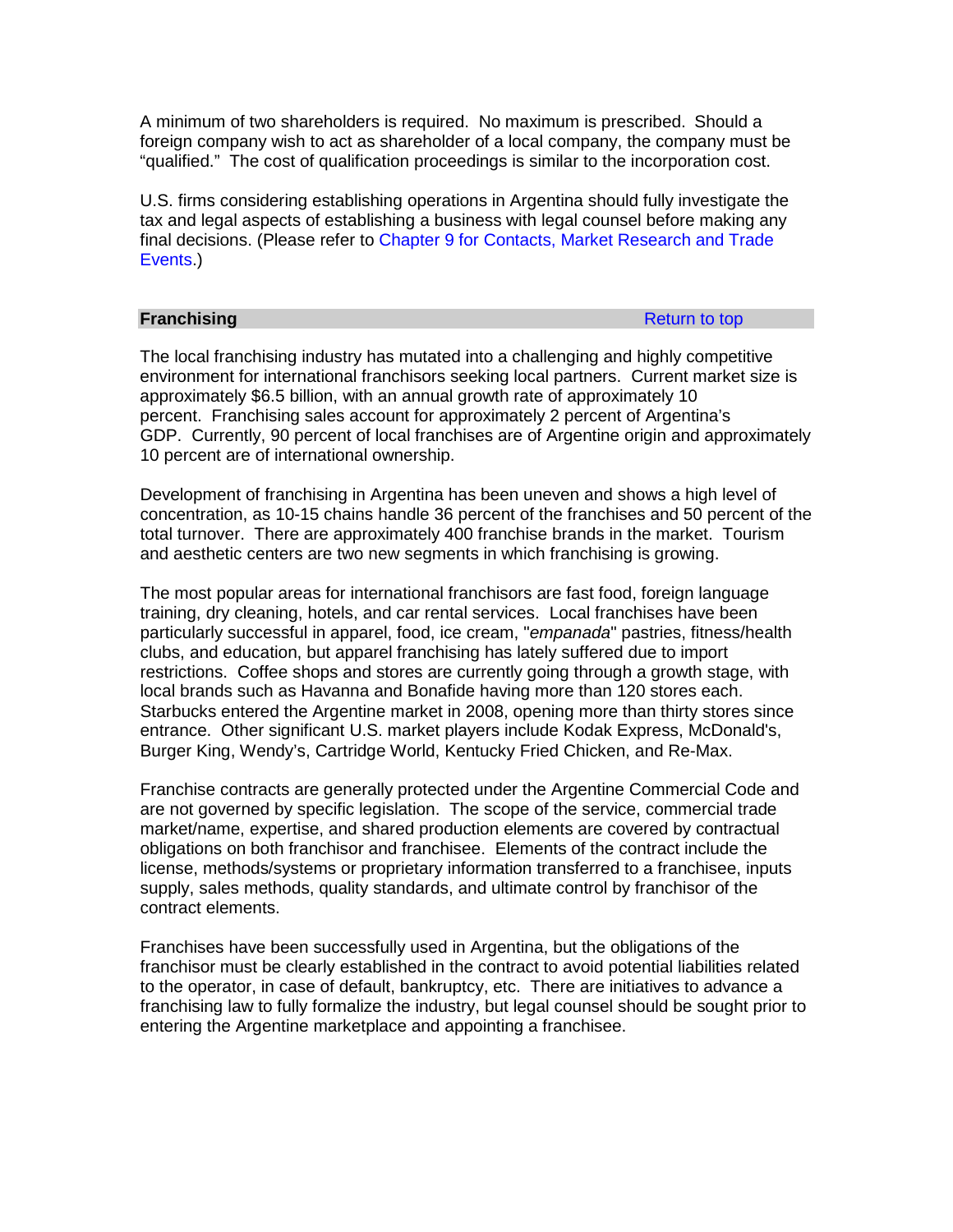#### <span id="page-8-0"></span>**Direct Marketing [Return to top](#page-5-0) Architect Marketing Return to top Return to top**

E-commerce is increasingly a part of daily life, particularly given a higher penetration of home broadband connections. Traditionally, local companies that sell cosmetics and personal care products, kitchenware, and books have been most likely to utilize direct marketing tools. However, the increasing use of the Internet has enabled other firms/sectors to penetrate the market. Companies selling household consumer goods, electronic devices, merchandising, , computer hardware, tourism services, and even cars publish their product catalogs on-line. Some imported products are marketed directly through cable and satellite TV programs.

However, restrictions apply to importing products purchased online. Those online purchases of foreign products valued up to \$3,000 and delivered through the Argentine postal service or courier are levied a 50 percent charge on the value of the goods. Those goods exceeding the \$3,000 value may not be sent through the Argentine postal service.

A regulation by AFIP, Argentina's IRS equivalent, dated January 2014 (Resolution 3579), modified the retail mail order system, limiting imports of products via courier, and restricting duty free imports to \$50 per year (in two mail order transactions) delivered to homes and requiring a 50 percent tariff on any shipment over \$25. Courier shipments require the consignee to register as an importer, complete Form 4550 prior to importing, and retrieve the product at the main international airport known as Ezeiza (near Buenos Aires). In addition, there are restrictions on imports of printed material.

#### <span id="page-8-1"></span>**Joint Ventures/Licensing [Return to top](#page-5-0) Return to top**

Argentine legislation permits the establishment of temporary associations, equivalent to joint ventures, known as UT (*Unión Transitoria*). This is an association of two or more individuals or companies that contribute assets to develop or perform a particular transaction in Argentina or outside the country using Argentina as its base of operations. UTs are not considered companies or legal entities in their own right. Participants may be resident businesspeople, locally constituted entities, or non-resident companies that have established a separate branch or other type of Argentine presence.

A contract must be signed and registered with the Public Commercial Registry at the Office of the Inspector General of Justice (*Inspección General de Justicia*) in the Federal Capital, or its provincial equivalent. The contract must contain the objective, duration, name and other specific information regarding the partners' responsibilities, financial contribution, and many other specific clauses. It must also provide for the appointment of a legal representative in charge of management.

### <span id="page-8-2"></span>**Selling to the Government [Return to top](#page-5-0) Return to top**

Decrees 436/2000,1023/2001 and 1818/2006 together with Resolution 515/2000, Decree 893/2012 and Decree 1039/2013 establish the rules applicable to federal government purchases. They can be downloaded (in Spanish) from the following web site: [https://www.argentinacompra.gov.ar/.](https://www.argentinacompra.gov.ar/prod/onc/sitio/Paginas/Contenido/FrontEnd/index2.asp)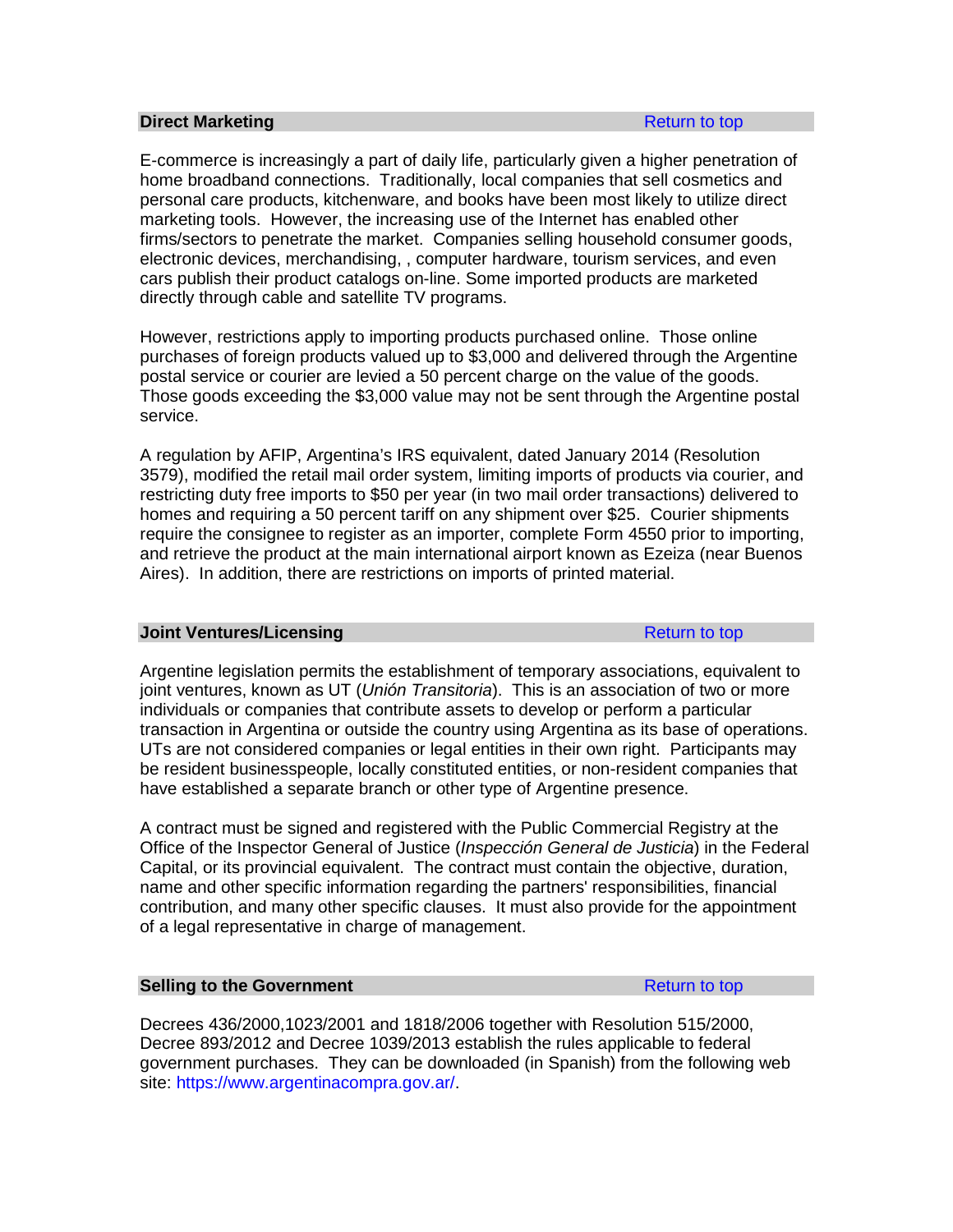These regulations apply to all federal public agencies (including autonomous or decentralized institutions), but exclude federal banks. They also establish the amounts determining the selection process. Government purchases of less than AR\$200,000 undergo direct purchase. Purchases between AR\$200,000 and AR\$800,000 undergo private bidding, but purchases over that amount must have an open public tender. Advertising and publishing procedure terms apply regarding important contracts in main publications and Internet sites such as ONC as well as in the Official Bulletin and publications of suppliers associations. Requirements for first-time sales to the government depend on the type of provider.

The National Contracting Office (*Oficina Nacional de Contrataciones - ONC*) is the agency supervising procurement for the National Public Administration. This office is part of the Secretariat of Public Management, Chief of Cabinet.

Contact Information: *Oficina Nacional de Contrataciones* (National Contracting Office) Email: [onc@sgp.gov.ar](mailto:onc@sgp.gov.ar) <https://www.argentinacompra.gov.ar/>

Most provincial governments have their own web sites with procurement information. A prominent NGO looking out for the interests of companies participating in national, provincial, and municipal procurements is the *Unión Argentina de Proveedores del Estado* (UAPE). UAPE has a database of government procurements. More information can be found at [http://www.uape.org.ar/.](http://www.uape.org.ar/)

# **Procurement from Local Companies ("Buy Local" Regime)**

Law 25551, issued on November 2001 and implemented by Decree 1600/2002, established the "Buy Argentine" Regime. The "*Compre Trabajo Argentino*" regime affects national treatment in that it obligates all government agencies, public and privatized utilities, and concessionaires to purchase domestic materials, goods and products, provided that the price is "reasonable" (*precio razonable*) and the performance is identical or similar (*idénticas o similares prestaciones*) to that of the imported/foreign goods offered, as defined by regulatory Decree 1600/2002 of August 28, 2002. In March 2011, the Argentine Senate approved an amendment to Law 25551, expanding the entities subject to the "Buy Argentine" regime. The draft law is still pending in the Argentine Congress.

## Preferences:

*Goods*: Preference is given to domestic goods. The origin of the goods shall be determined by the nature/composition of the goods themselves, **not based on the nationality or ownership of the manufacturing company**. Goods containing imported parts shall be considered domestically produced when the value of the imported parts is no more than 40 percent of the sales value of the finished good, or when the imported product undergoes substantial in-country transformation such that the MERCOSUR tariff classification code of the transformed item differs from that of the imported part.

*Services*: Preference will be given to bids submitted by a domestic company or consultant.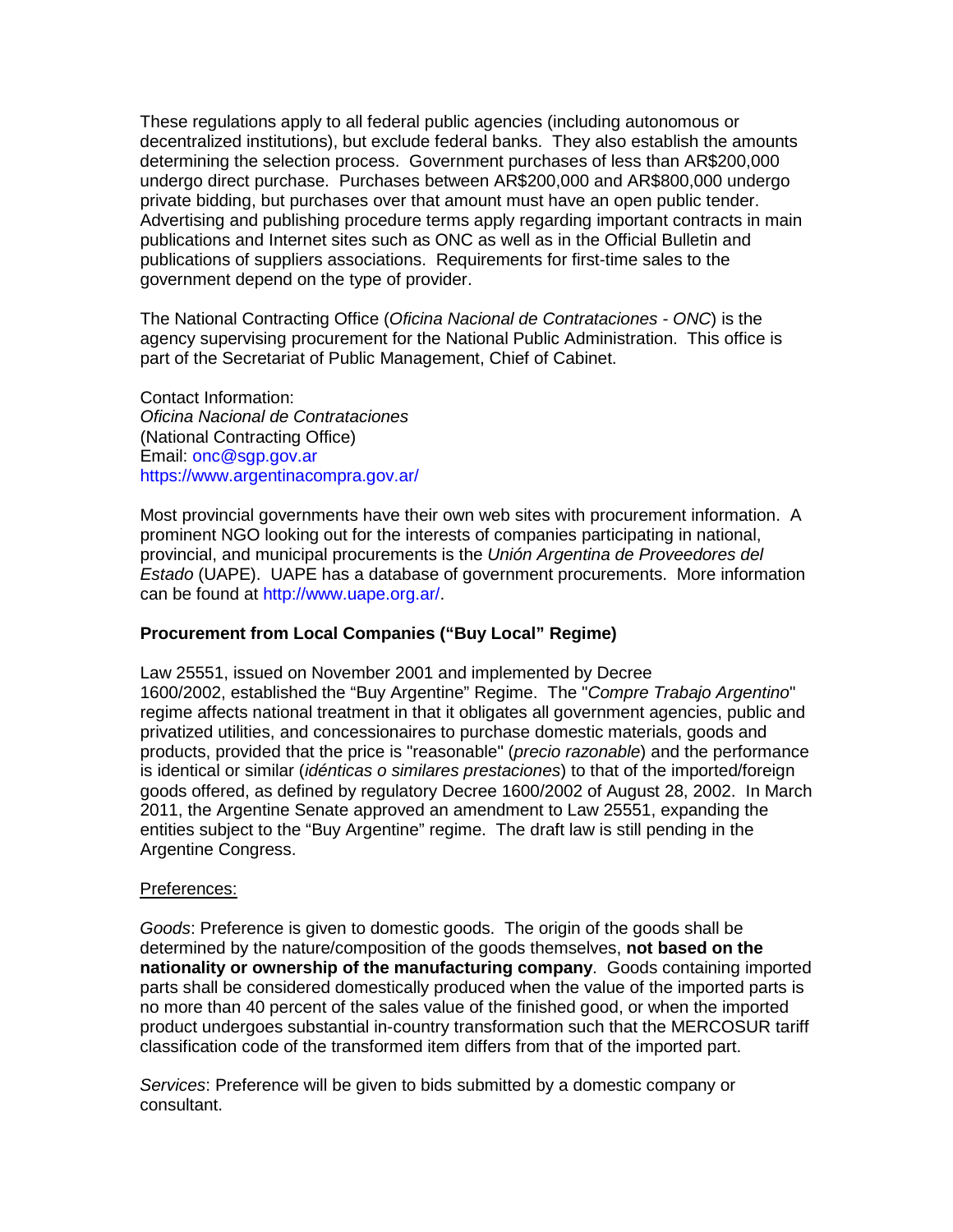*Public Works*: Preference will be given to domestic materials and to domestic services (i.e., project design, management, and construction services) as defined above.

#### Preferential Treatment:

In cash payment conditions, when the cost of the domestic good is up to five percent (for small firms) to seven percent higher than the cost of the imported/foreign good, the contracting party should select the domestic good. In the case of deregulated markets, the contracting party should select the domestic goods when the value quoted is equal to or lower than that of the imported/foreign goods. This requirement applies only when the domestic goods meet all the requirements set forth in contracting documents and can fulfill expected functions (*idénticas o similares prestaciones*).

## Foreign Goods:

When a bidder offers to supply foreign goods not available in country, he/she must guarantee "nationalization" of the goods by depositing a bond on behalf of the contracting party. In addition, the Secretariat of Industry will issue a certificate verifying the value of the goods to be purchased abroad at the request of the contracting party within 96 hours of receiving said request. To obtain the Certificate of Verification (*Certificado De Verificación-CDV*), the contracting party must submit a sworn statement declaring (1) that it has complied with the *Compre Argentino* regime; (2) the end price or value of the foreign goods; and (3) that said price or value is lower than that of domestic goods offered or that no domestic goods were offered.

#### Disputes:

When the selection of imported/foreign goods is challenged, the Secretariat of Industry will determine if the domestic goods offered meet all the requirements set forth in the contracting documents and can fulfill the expected functions (*idénticas o similares prestaciones*) in the same manner as the imported/foreign goods selected. The Secretariat may request the advice of the National Institute of Industrial Technology (*Instituto Nacional de Tecnología Industrial-INTI*) or any other body accredited by the Argentine Accreditation Organization (O*rganismo Argentino de Acreditación -OAA*). If the challenge fails, the challenging party pays the costs of the Secretariat's intervention; if the challenge succeeds, the bidder offering the imported/foreign goods pays the costs.

Argentina is not a signatory of the WTO Agreement on Government Procurement, but it is an observer to the WTO Committee on Government Procurement.

### <span id="page-10-0"></span>**Distribution and Sales Channels [Return to top](#page-5-0) Return to top**

Ninety percent of the Argentine population is concentrated in urban areas, with over 40 percent living in Buenos Aires and its suburbs, and approximately another 30 percent in the cities of Córdoba, Rosario, and Mendoza combined.

Channel selection should be based on the nature of the product and the company's knowledge of the Argentine market. Generally, firms new to this market find it more effective to sell through a distributor, although recent restrictions have made it more challenging for distributors to import products. Large firms generally buy directly from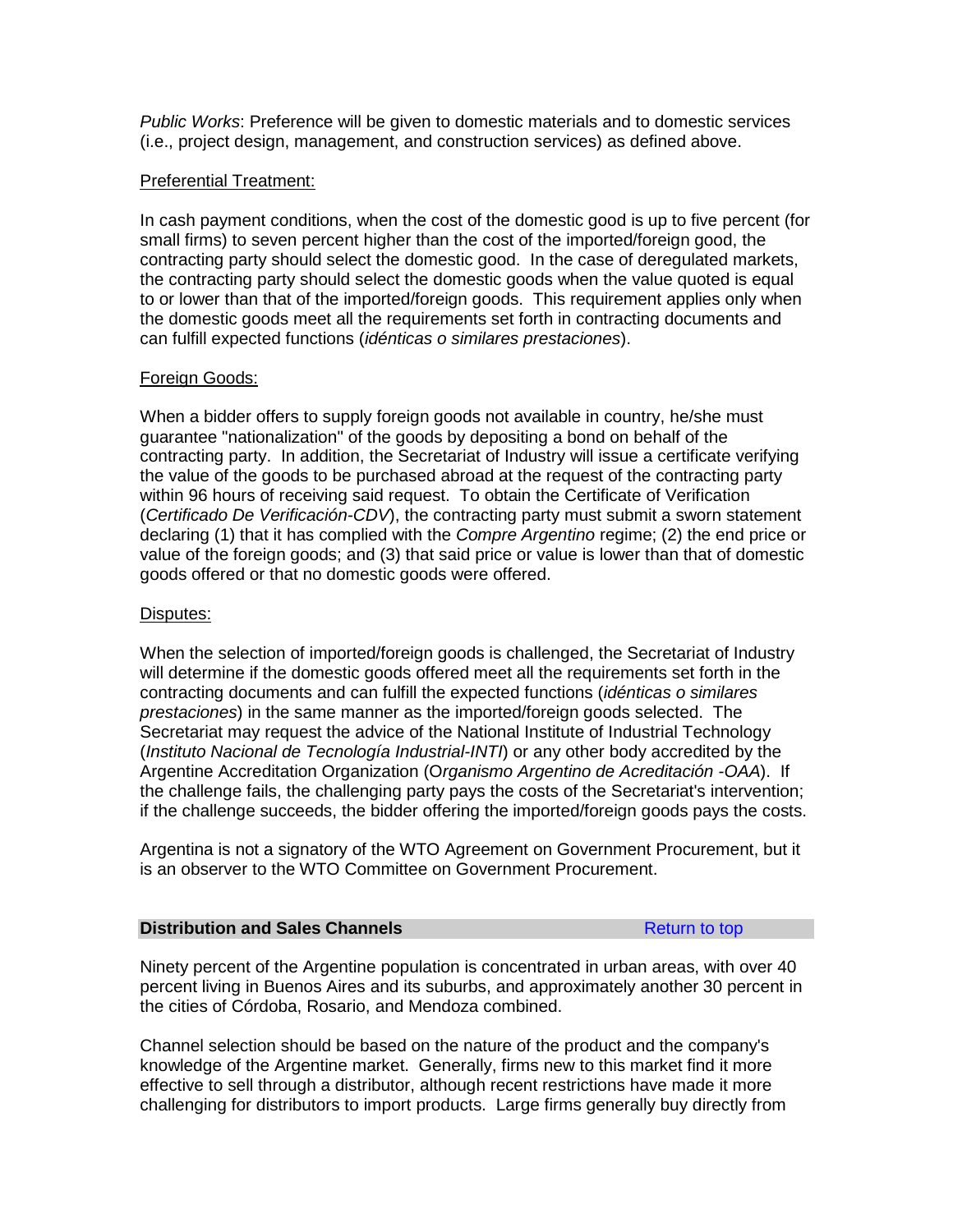overseas suppliers, while smaller firms prefer to buy through intermediaries. Industrial equipment is sold by sales agents or through trade fairs, while consumer goods are increasingly sold through large outlets such as supermarkets and hypermarkets. Argentine distribution channels have gained increased efficiency through merging and streamlining as a result of the increased competition and changes in the consumer buying process.

# **Warehouse and distribution**

Distribution in Argentina tends to be radial, with all roads converging on the Port of Buenos Aires. This dates back to the turn of the century, when Argentina's rail and road systems were developed by the British to bring products to the Port of Buenos Aires to satisfy the foreign demand for commodities. The hub-oriented distribution approach used in the U.S. does not yet exist in Argentina.

# **Land Transportation**

Argentina stretches 4,000 km (2,500 mi.) from north to south, an expanse crossed by only a few major highways. Argentina's 208,350 km (129,462 mi.) road network carries 85 percent of domestic freight traffic. Argentina has over 35,000 km (21,000 mi.) of railroads, but quality and speed vary widely. In general, the rail network requires significant investment to bring it up to international standards of speed and reliability. Renewal of one major freight and passenger line (the Belgrano) has been awarded to a Chinese company.

# **River and Maritime Transportation**

Almost 70 percent of Argentina's foreign trade is carried by ship, and about 80 percent of the import/export transactions are carried out through the ports of Buenos Aires and La Plata. The waterways on the Parana and Uruguay rivers are well-dredged and maintained. These rivers link the port of Buenos Aires to internal Argentine ports, as well as to Paraguay and Brazil.

## **Air Cargo**

*[Terminal de Cargas Argentina \(TCA\)](http://www.tca.aero/index.php?lang=en)* was created as a concessionary partnership established by the GOA for the operation of airfreight terminals at international airports. TCA is the logistics division of Aeropuertos Argentina 2000, and provides full logistics and storage services to all foreign cargo agents. TCA's primary business is bonded warehouse management at major Argentine international airports, where the company stores imported and exported cargo while their consignees perform relevant formalities with the General Customs Administration or *[Dirección General de Aduanas \(DGA\)](http://www.afip.gov.ar/aduanaDefault.asp)*. TCA's headquarters are located at Ezeiza Airport (Argentina's main international airport just outside of Buenos Aires). The company also has branches in Córdoba, Mendoza, Mar del Plata, and Jorge Newbery Domestic Airport, in Buenos Aires City. Air cargo imports have grown rapidly in the past years. International courier delivery services are extremely active and most global express delivery firms have significant operations in Argentina, including FedEx, DHL and UPS.

## **The Retail Network**

There are two types of traditional sales channels in Argentina. One is through largescale retailers with a defined but limited share of the market. The other is through the many specialized retailers that seek to protect their niches.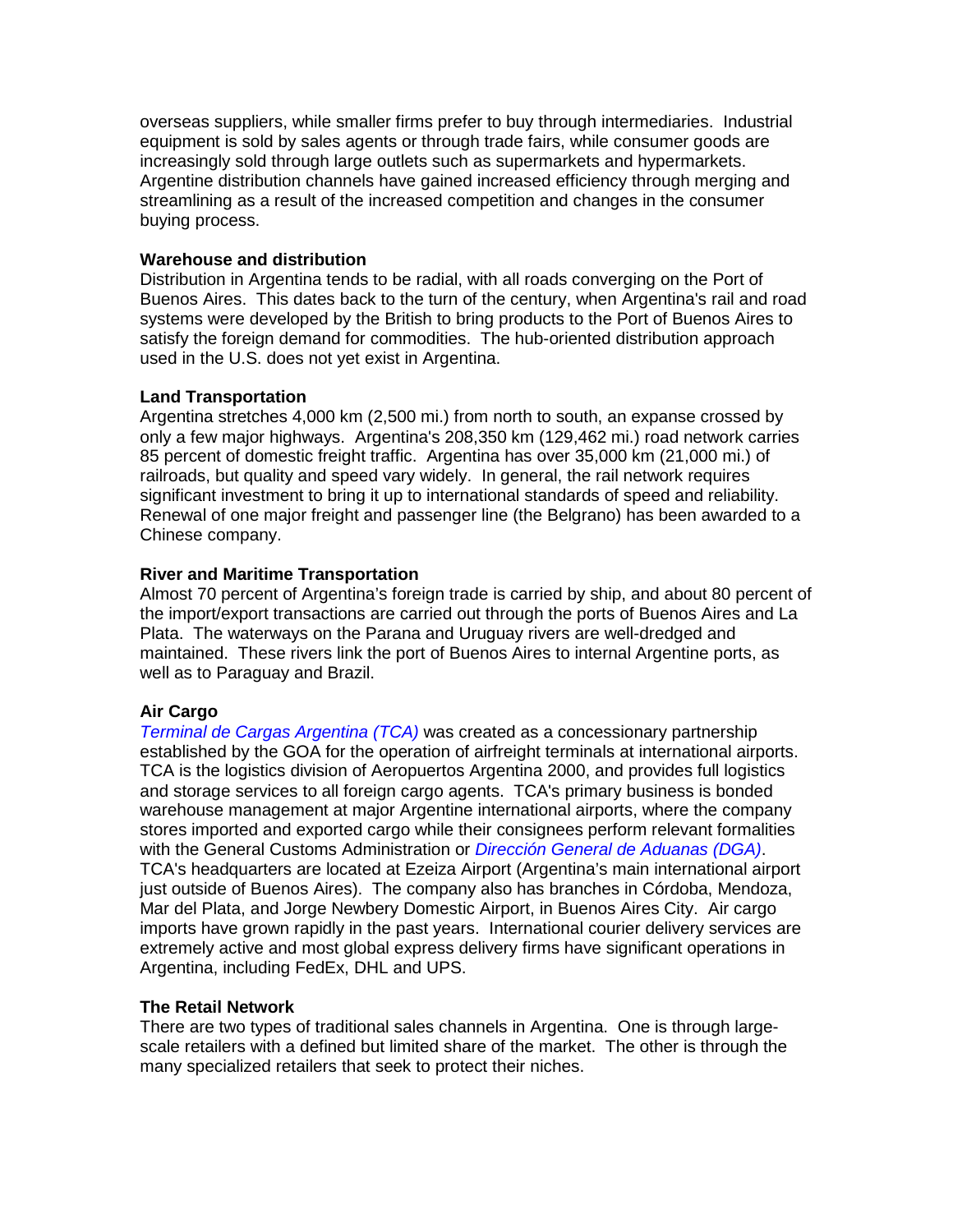The food retail market is loosely separated into three categories: traditional "mom and pop" stores (locally called "chinos" no matter who owns them) scattered throughout local neighborhoods, self-service mini-markets and drugstores, and the supermarkets and hypermarkets. Consumers prefer hypermarkets and supermarkets for lower prices on weekly and monthly purchases.

## <span id="page-12-0"></span>**Selling Factors/Techniques [Return to top](#page-5-0) Return to top**

The population and economic activity are highly concentrated in the Greater Buenos Aires area. The population is of largely European descent and continues to have strong ethnic, cultural, and business ties with Europe. In some respects, consumer preferences resemble those of Europeans more than those of other Latin America nationals.

The U.S. continues to be one of Argentina's top trading partners. Many U.S. firms have been very successful here and U.S. products have a strong reputation for quality and technological innovation. The U.S. lifestyle and consumption habits are increasingly influential.

As in many countries, personal relationships are fundamental when doing business in Argentina. Success requires taking the time to develop a close personal relationship with the representative, agent, or distributor. Marketing U.S. products and services in Argentina requires a high level of research, preparation, and involvement.

Always use a professional translator, and if possible, have a native Argentine speaker, such as your agent or distributor, review any materials before using them in Argentina. Any official document to be presented before GOA authorities that is not in Spanish requires attachment of an official translation into Spanish by a Sworn Public Translator (*Traductor Público*), as well as certification by the Translators Association.

Price and financing terms have become increasingly important selling factors.

Some practical tips to successfully approach Argentine consumers are the following:

- Appoint a representative or distributor
- Have Spanish language capacity
- Furnish materials in Spanish
- Have a long-term outlook
- Personalize your approach
- Be consistent in attention to service and delivery
- Provide credit terms
- Dot your I's and cross your T's (i.e., consult as appropriate with lawyers and accountants)
- Protect your trademarks and other intellectual property
- Engage in frequent visits and follow-up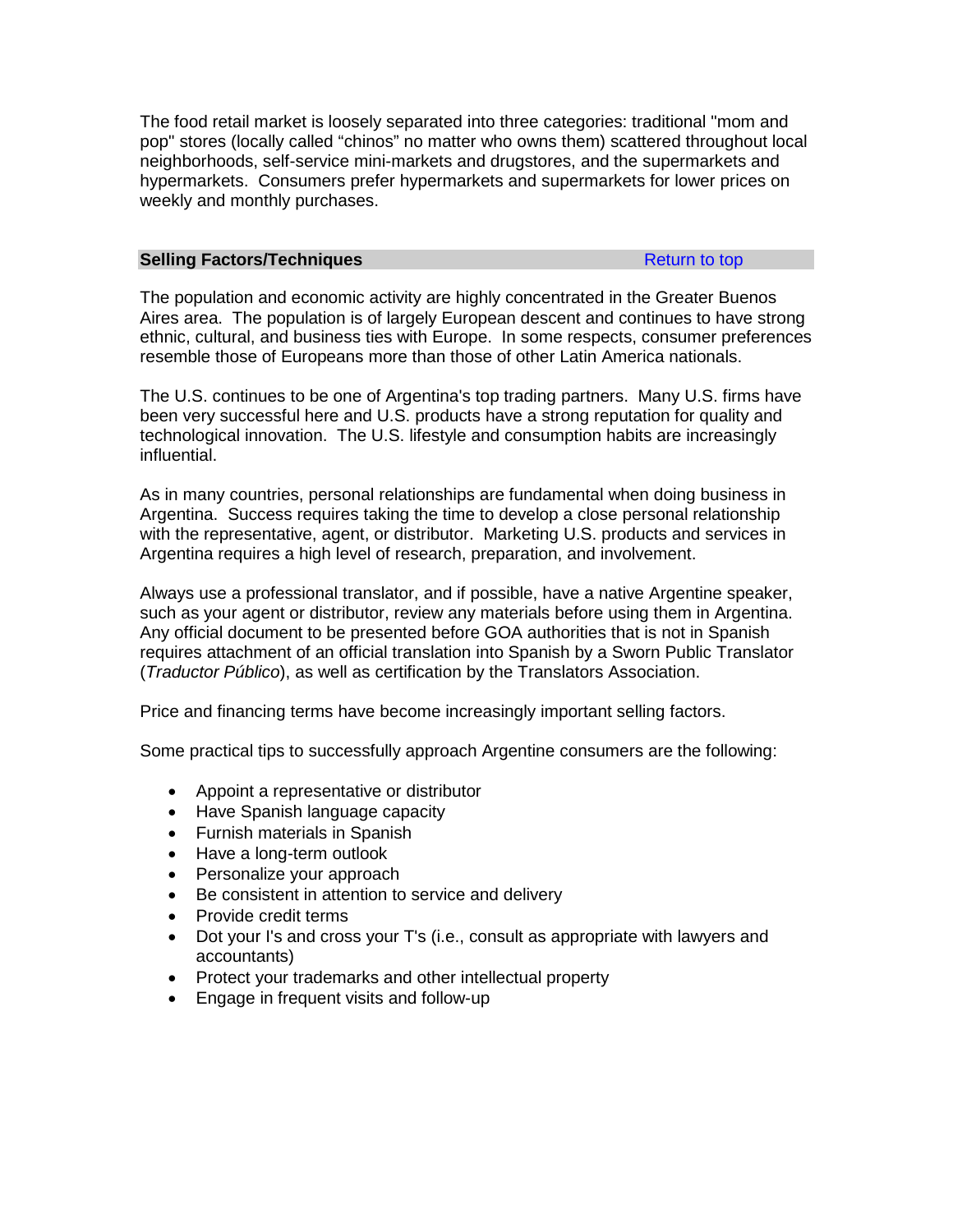#### <span id="page-13-0"></span>**Electronic Commerce [Return to top](#page-5-0) Return to top**

The number of people with Internet access continued to grow in 2014, from 130,000 connections in 2001 to 12 million. Network expansion allowed people to connect from multiple locations via WiFi connections in both private and public spaces such as: cafes, restaurants, parks, hotels, etc. But in 2014 the most important increase in connections was through mobile devices (smartphones and tablets) that grew 200% from 2013 to 2014. Over 32 million people (over half the Argentine population) were Internet users in 2014. E-commerce activity has grown tenfold since 2000 in peso terms.

The Argentine Government called public tenders to lay 13,500 km (8,388 mi.) of cable in 2014 as part of the country's federal fiber network project "*Argentina Conectada*". This will add to the already-installed 8,000 km (4,971 mi.) of fiber. Once the national fiber platform is fully deployed by the end of 2015, more than 1,400 cities and localities across Argentina will have connectivity. To date, the GOA has invested more than \$484 million.

While sales via Internet have not traditionally reached the same levels as in other countries, a study conducted by the Argentine Chamber of Electronic Commerce (CACE) showed a sustained increase from 10 percent of internet users in 2001 to almost 62 percent in 2014. Online purchases using credit cards represented 70 percent of total online transactions, up from 49 percent in 2014. This may be due to the boom experienced by discount coupon sales and a growing confidence in electronic payment sites. Online sales have also a high rate of acceptance in the interior of the country, where the variety of products available is more limited and delivery is an increasingly important sales tool. According to CACE, the estimated growth of electronic commerce transactions for 2015 will be 58 percent.

#### <span id="page-13-1"></span>**Trade Promotion and Advertising Trade Promotion and Advertising Trade [Return to top](#page-13-1)**

Argentina has many advertising agencies and management consultants. The leading agencies are members of the Argentine Association of Advertising Agencies (*Asociación Argentina de Agencias de Publicidad*). Many branches or affiliates of major U.S. advertising agencies are among the leading agencies. Advertising in the print media is the most widely used method, although television, internet, and radio advertising are increasingly important.

## **Major Daily Newspapers**

AMBITO FINANCIERO Email: [redaccion@ambito.com.ar](mailto:redaccion@ambito.com.ar) <http://www.ambito.com/>

BUENOS AIRES ECONOMICO Email: [lectores@baenegocios.com](mailto:lectores@baenegocios.com) [http://www.diariobae.com](http://www.diariobae.com/)

BUENOS AIRES HERALD NEWS Email: [info@buenosherald.com](mailto:info@buenosherald.com) Advertising: [adv@buenosairesherald.com](mailto:adv@buenosairesherald.com)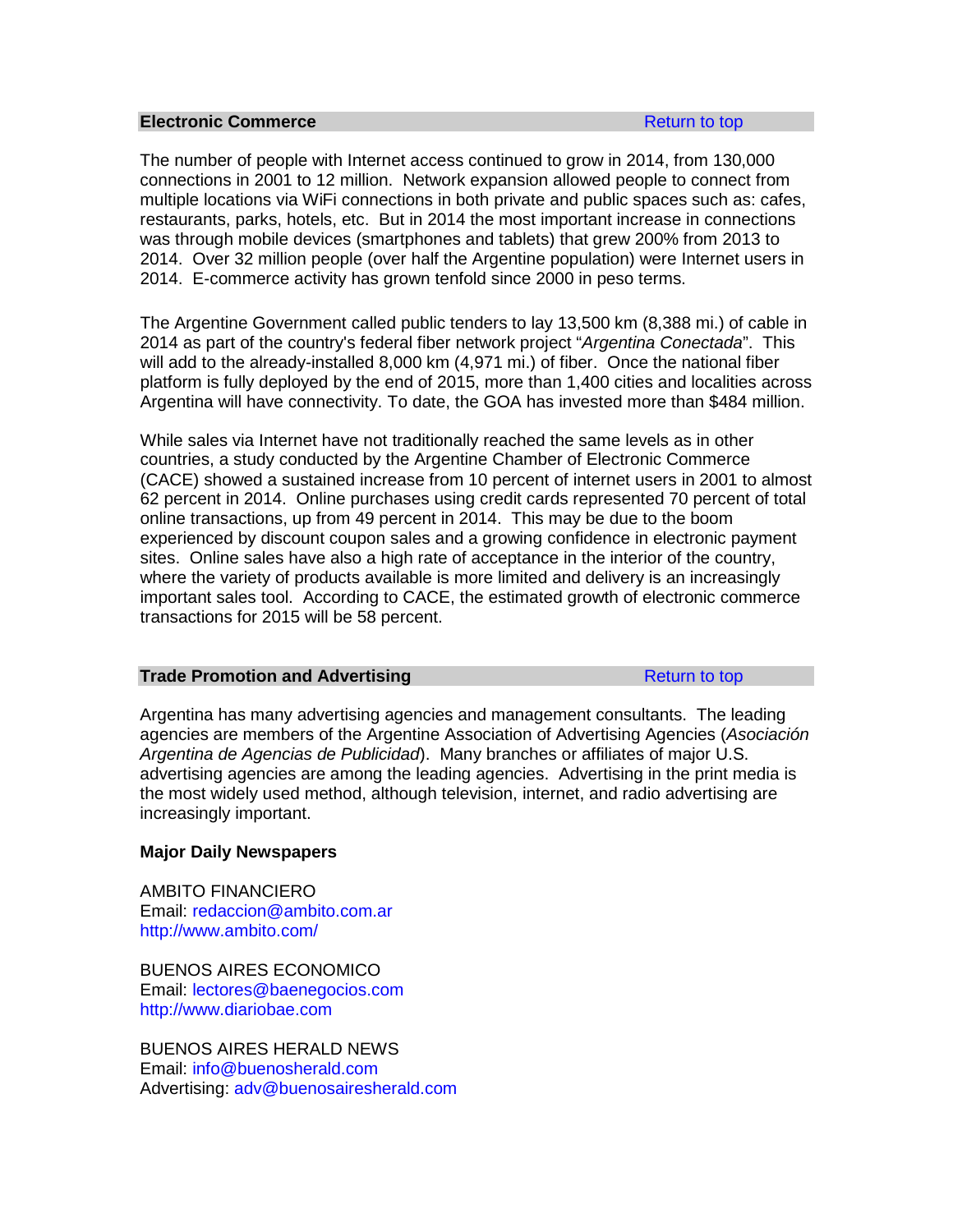<http://www.buenosairesherald.com/> Comment: English-language newspaper

CLARIN Email: [clasificados@claringlobal.com.ar](mailto:clasificados@claringlobal.com.ar) [http://www.clarin.com](http://www.clarin.com/)

**CRONICA** Email: [editor@cronica.com.ar](mailto:editor@cronica.com.ar) [http://www.cronica.com.ar](http://www.cronica.com.ar/)

EL CRONISTA Email: [publicidad@cronista.com](mailto:publicidad@cronista.com) [http://www.cronista.com](http://www.cronista.com/)

LA NACION Email: [diario@lanacion.com.ar](mailto:diario@lanacion.com.ar) <http://www.lanacion.com.ar/>

LA RAZON Email: [lcantero@larazon.com.ar](mailto:lcantero@larazon.com.ar) <http://www.larazon.com.ar/>

PAGINA 12 Email: [publicidad@pagina12.com.ar](mailto:publicidad@pagina12.com.ar) <http://www.pagina12.com.ar/>

TIEMPO ARGENTINO Email:<http://tiempo.elargentino.com/contacto> <http://tiempo.infonews.com/>

#### **Business Magazines**

APERTURA Email: [cartas@apertura.com](mailto:cartas@apertura.com) <http://www.apertura.com/>

**MERCADO** Email: [info@mercado.com.ar](mailto:info@mercado.com.ar) [http://www.mercado.com.ar](http://www.mercado.com.ar/)

**NEGOCIOS** Email: [negocios@atlantida.com.ar](mailto:negocios@atlantida.com.ar) [http://www.negocios.com.ar](http://www.negocios.com.ar/)

<span id="page-14-0"></span>**Pricing** [Return to top](#page-5-0) **Return to top** 

U.S. exporters should take into account that locally manufactured products and those products imported from other MERCOSUR countries will have a price and duty advantage. Some customized services and products can still charge price premiums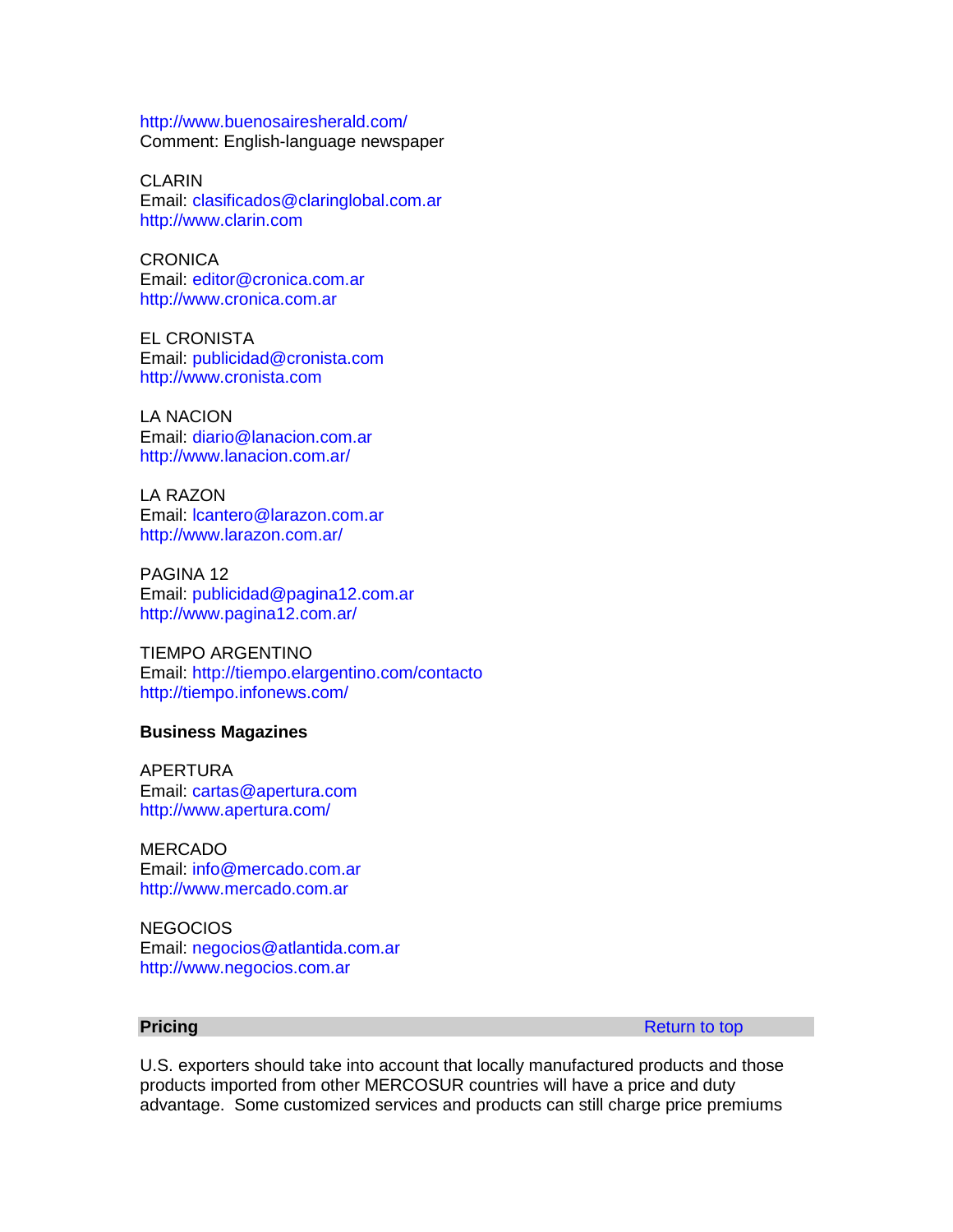accepted by the high end of the population in certain geographical areas. High prices, high costs, and relatively low competitive pressures have traditionally characterized Argentina due to highly concentrated markets. Please refer to [Chapter 5: Trade](#page-44-0)  [Regulations, Customs, and Standards](#page-44-0) for more information on import tariffs and the import process.

#### <span id="page-15-0"></span>**Sales Service/Customer Support** [Return to top](#page-5-0) Return to top

Customer service is a differentiating factor when selling a product. Argentine consumers are paying increased attention to home delivery and after-sales service.

#### <span id="page-15-1"></span>**Protecting Your Intellectual Property [Return to top](#page-5-0)**

# **Protecting Your Intellectual Property in Argentina:**

Several general principles are important for effective management of intellectual property ("IP") rights in Argentina. First, it is important to have an overall strategy to protect your IP. Second, IP may be protected differently in Argentina than in the United States. Third, rights must be registered and enforced in Argentina, under local laws. For example, your U.S. trademark and patent registrations will not protect you in Argentina. There is no such thing as an "international copyright" that will automatically protect an author's writings throughout the entire world. Protection against unauthorized use in a particular country depends, basically, on the national laws of that country. However, most countries do offer copyright protection to foreign works under certain conditions; international copyright treaties and conventions have greatly simplified these conditions.

Granting patents registering are generally is based on a first-to-file, first-in-right basis. Similarly, registering trademarks is based on a first-to-file, first-in-right basis, so you should consider how to obtain patent and trademark protection before introducing your products or services to the Argentine market. It is vital that companies understand that intellectual property is primarily a private right and that the U.S. government cannot enforce rights for private individuals in Argentina. It is the responsibility of the rights' holders to register, protect, and enforce their rights where relevant, retaining their own counsel and advisors. Companies may wish to seek advice from local attorneys or IP consultants who are experts in Argentine law. The Consular Section of the U.S. Embassy at Buenos Aires publishes an illustrative list of lawyers on its web page: [http://argentina.usembassy.gov/lawyers2--.html.](http://argentina.usembassy.gov/lawyers2--.html)

While the U.S. Government stands ready to assist, there is little we can do if the rights holders have not taken these fundamental steps necessary to securing and enforcing their IP in a timely fashion. Moreover, in many countries, rights holders who delay enforcing their rights in a mistaken belief that the USG can provide a political resolution to a legal problem may find that their rights have been eroded or abrogated due to legal doctrines such as statutes of limitations, laches, estoppel, or unreasonable delay in prosecuting a law suit. In no instance should U.S. Government advice be seen as a substitute for the responsibility of a rights holder to pursue promptly its case.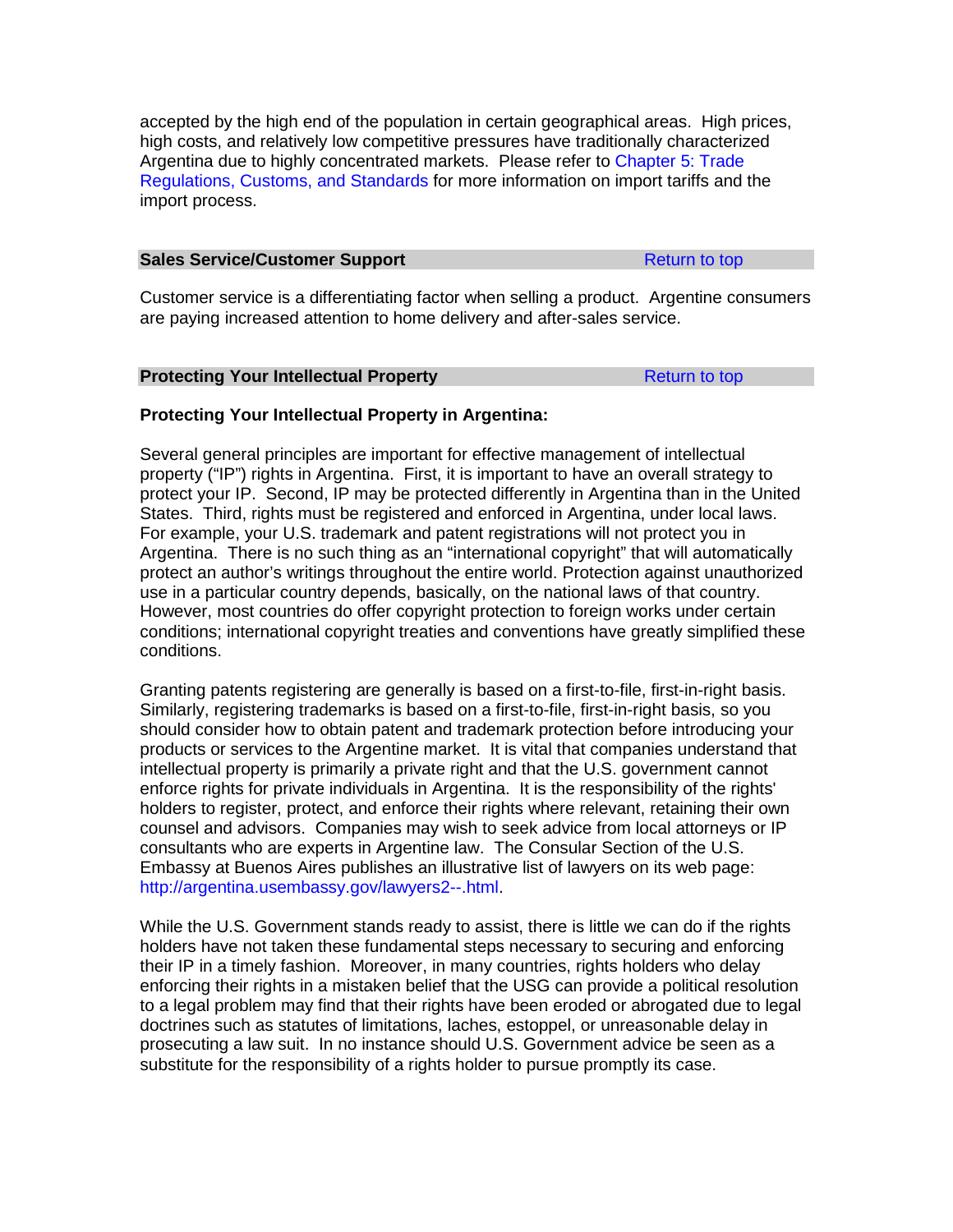It is always advisable to conduct due diligence on potential partners. A good partner is an important ally in protecting IP rights. Consider carefully, however, whether to permit your partner to register your IP rights on your behalf. Doing so may create a risk that your partner will list itself as the IP owner and fail to transfer the rights should the partnership end. Keep an eye on your cost structure and reduce the margins (and the incentive) of would-be bad actors. Projects and sales in Argentina require constant attention. Work with legal counsel familiar with Argentine laws to create a solid contract that includes non-compete clauses, and confidentiality/non-disclosure provisions.

It is also recommended that small and medium-size companies understand the importance of working together with trade associations and organizations to support efforts to protect IP and stop counterfeiting. There are a number of these organizations, both Argentina or U.S.-based. These include:

- The U.S. Chamber and local American Chambers of Commerce
- National Association of Manufacturers (NAM)
- International Intellectual Property Alliance (IIPA)
- International Trademark Association (INTA)
- The Coalition Against Counterfeiting and Piracy
- International Anti-Counterfeiting Coalition (IACC)
- Pharmaceutical Research and Manufacturers of America (PhRMA)
- Biotechnology Industry Organization (BIO)

# **IP Resources**

A wealth of information on protecting IP is freely available to U.S. rights holders. Some excellent resources for companies regarding intellectual property include the following:

- For information about patent, trademark, or copyright issues -- including enforcement issues in the US and other countries -- call the STOP! Hotline: **1- 866-999-HALT** or visit [www.STOPfakes.gov.](http://www.stopfakes.gov/)
- For more information about registering trademarks and patents (both in the U.S. as well as in foreign countries), contact the U.S. Patent and Trademark Office (USPTO) at: **1-800-786-9199**, or visit<http://www.uspto.gov/>.
- For more information about registering for copyright protection in the United States, contact the U.S. Copyright Office at: **1-202-707-5959**, or visit [http://www.copyright.gov/.](http://www.copyright.gov/)
- For more information about how to evaluate, protect, and enforce intellectual property rights and how these rights may be important for businesses, please visit the "Resources" section of the STOPfakes website at [http://www.stopfakes.gov/resources.](http://www.stopfakes.gov/resources)
- For information on obtaining and enforcing intellectual property rights and market-specific IP Toolkits visit: [http://origin.www.stopfakes.gov/business](http://origin.www.stopfakes.gov/business-tools/country-ipr-toolkits)[tools/country-ipr-toolkits.](http://origin.www.stopfakes.gov/business-tools/country-ipr-toolkits) The toolkits contain detailed information on protecting and enforcing IP in specific markets and also contain contact information for local IPR offices abroad and U.S. government officials available to assist SMEs.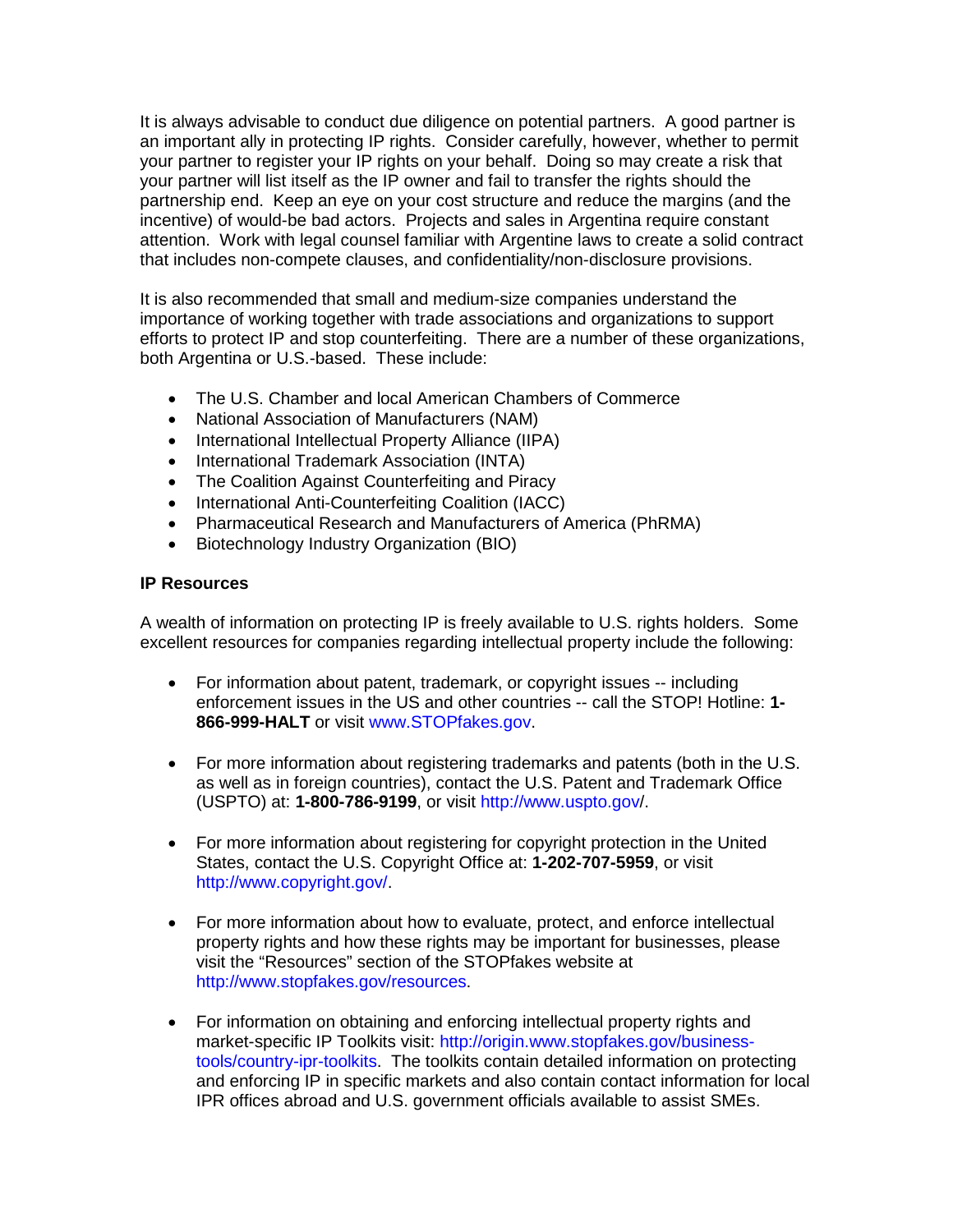The U.S. Department of Commerce has positioned IP attachés in key markets around the world. You can get contact information for the IP attaché who covers Argentina at: [Albert.Keyack@trade.gov.](mailto:Albert.Keyack@trade.gov)

# <span id="page-17-0"></span>**Due Diligence** [Return to top](#page-5-0)

Companies interested in Argentina should always conduct due diligence before entering into business ventures or other commercial arrangements. The U.S. Commercial Service in Argentina provides U.S. firms with information that can assist companies in [due diligence](http://export.gov/argentina/servicesforu.s.companies/eg_ar_021794.asp) efforts on a specific Argentine company to help determine its suitability as a potential business partner. We can investigate the capabilities, legitimacy, and financial strength of an Argentine company and provide useful information gleaned from government, industry and financial contacts, the local press and other sources. In addition, USCS Argentina includes site visits and interviews with key personnel of Argentine firms with whom U.S. firms are considering or maintain a business relationship through its International Company Profile service. Our assistance does not rise to the level of due diligence in a legal sense, but does provide valuable information to that end. Please contact [Josette.Fiore@trade.gov](mailto:Josette.Fiore@trade.gov) for more information.

# <span id="page-17-1"></span>**Local Professional Services [Return to top](#page-5-0) Return to top**

U.S. consulting firms with local subsidiaries, as well as major local players, provide a wide scope of business solutions that include IT consulting, tax work, and M&A duediligence, and market research. The U.S. Commercial Service prepares Industry Sector market research reports on an ongoing basis. [Customized Market Research \(CMR\)](http://export.gov/argentina/servicesforu.s.companies/eg_ar_021994.asp) is also available for companies that wish to have specific questions answered such as: the overall marketability of a product or service; market trends and size, customary distribution and promotion practices; market entry requirements; regulations; product standards and registration; key competitors, and potential agents, distributors, or strategic partners.

## <span id="page-17-2"></span>**Web Resources Resources [Return to top](#page-5-0)**

For additional information and useful links please visit the following web sites:

- Directorate General of Copyright, Argentina *(Dirección Nacional del Derecho de Autor) (Spanish)*:<http://www.jus.gov.ar/derecho-de-autor.aspx>
- National Institute of Industrial Property, Argentina *(Instituto Nacional de la Propiedad Industrial) (Spanish)*: [http://www.inpi.gov.ar](http://www.inpi.gov.ar/)
- U.S. Commercial Service Argentina:<http://export.gov/argentina/>
- American Chamber of Commerce in Argentina *(Spanish):*  <http://www.amchamar.com.ar/>
- Argentine Importers and Exporters Association *(Asociación de Importadores y Exportadores*) *(Spanish):* <http://www.aiera.org/>
- Argentine Importers Association *(Cámara de Importadores de la República Argentina*) *(Spanish):* <http://www.cira.org.ar/>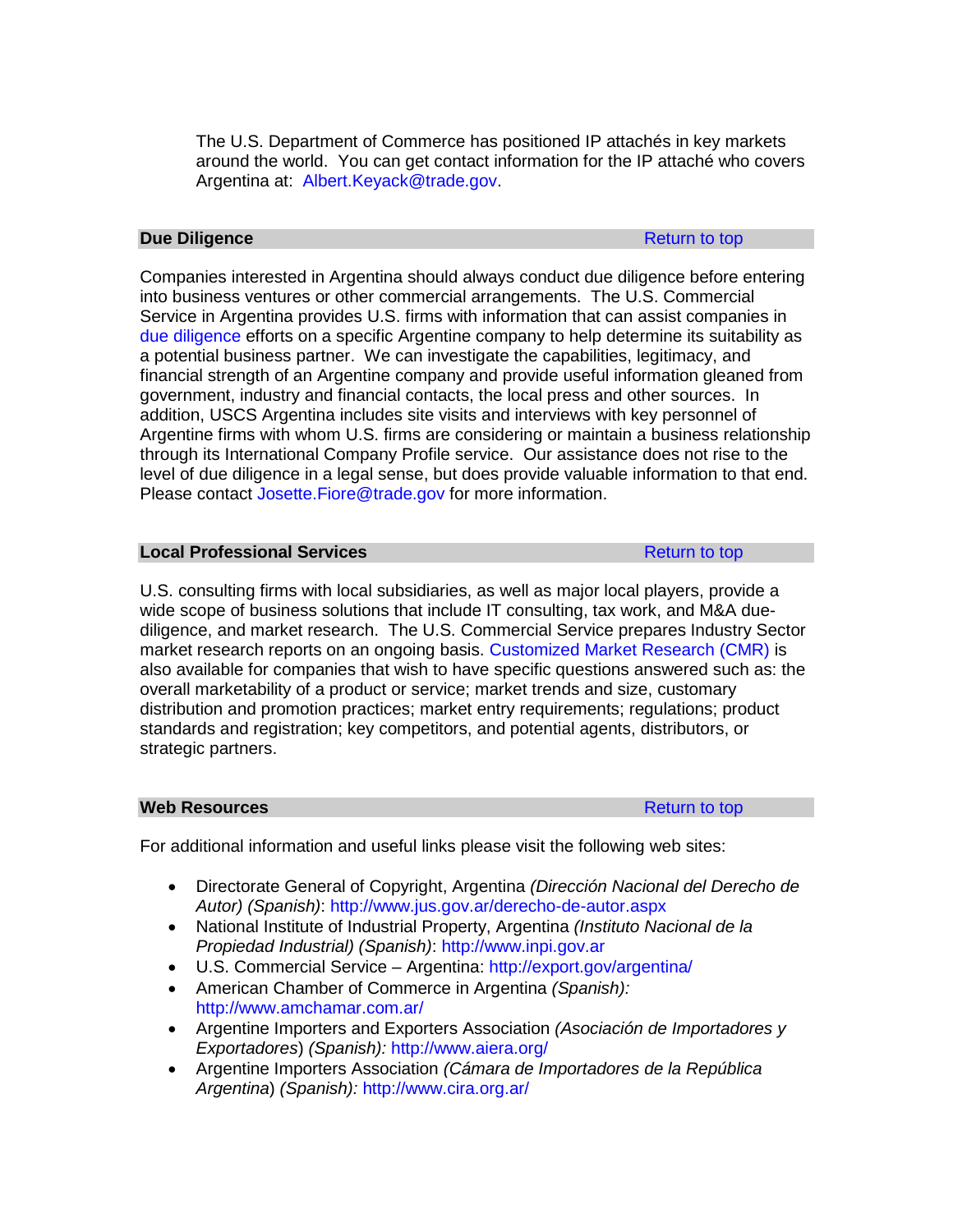- Argentine Chamber of Commerce *(Cámara Argentina de Comercio*) *(Spanish):*  <http://www.cac.com.ar/>
- U.S. Chamber of Commerce:<http://www.uschamber.com/>

[Return to table of contents](#page-0-0)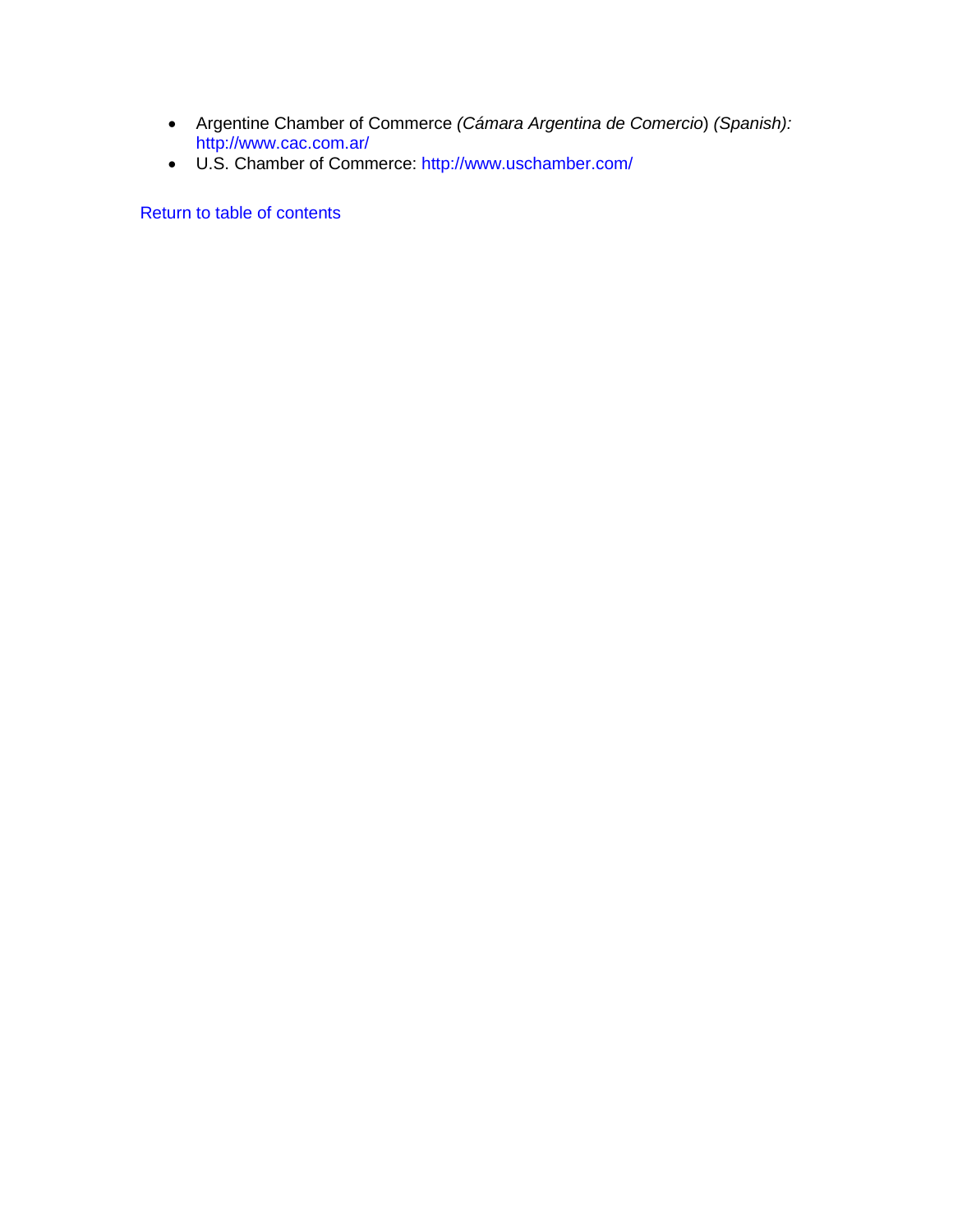# <span id="page-19-0"></span>[Return to table of contents](#page-0-0)

# Chapter 4: Leading Sectors for U.S. Export and Investment

# **Commercial Sectors**

- [Agricultural Machinery, Irrigation Equipment, Parts and Components](#page-20-0)
- [Electronic Security Equipment](#page-22-0)
- [Environmental Technologies for Non-Conventional Resources Exploitation](#page-24-0)
- [Food Processing Equipment](#page-27-0)
- [Information and Communications Technology](#page-29-0)
- [Medical Technology](#page-31-0)
- [Shale Gas and Shale Oil Development Technologies](#page-33-0)
- [Travel and Tourism Services](#page-36-0)

# **Agricultural Sectors**

- [Animal Genetics \(Bovine Semen\)](#page-38-0)
- [Food Ingredients \(Natural Origin\)](#page-40-0)
- [Planting Seeds](#page-42-0)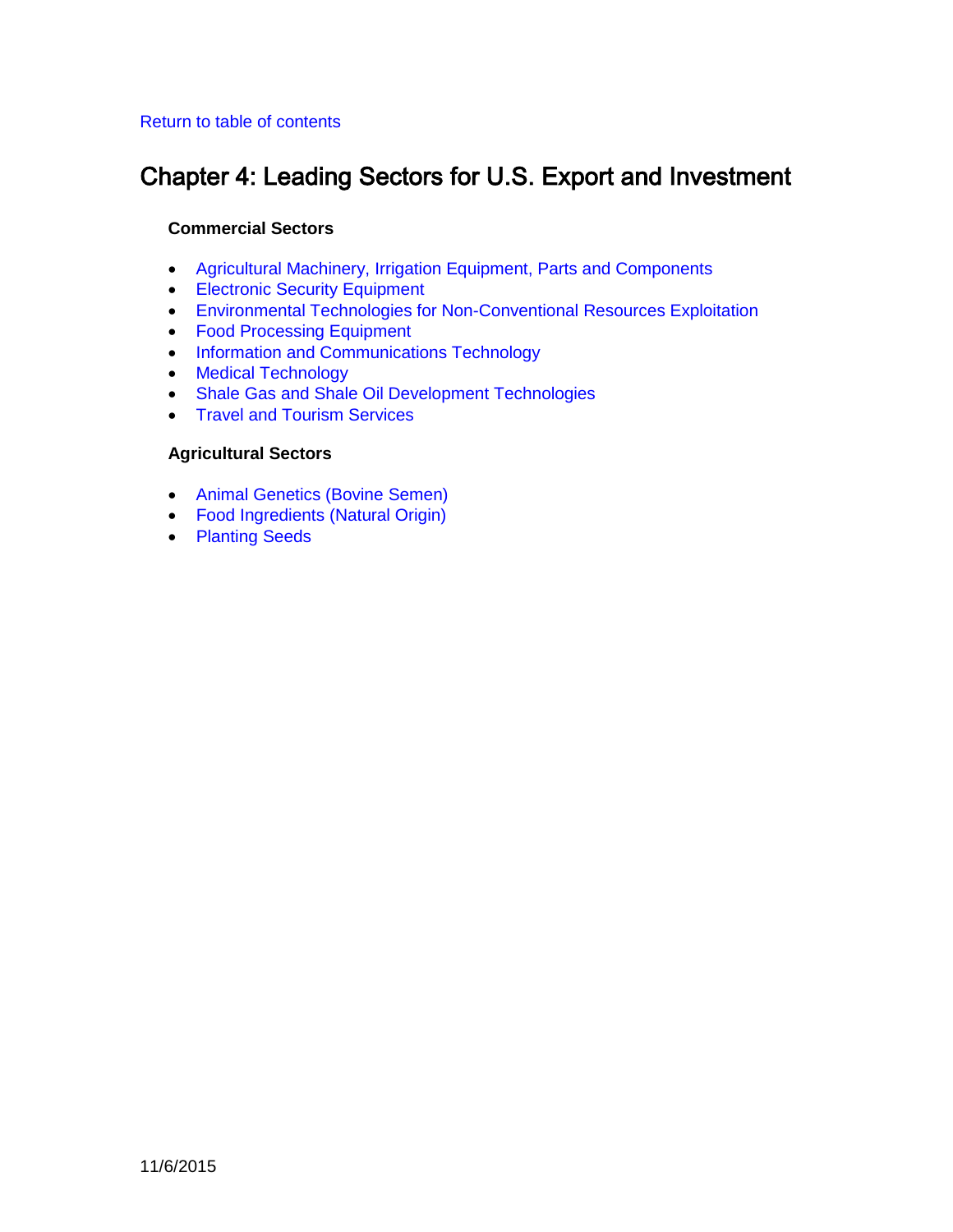# <span id="page-20-0"></span>**Agricultural Machinery, Irrigation Equipment, Parts and Components**

# **Overview [Return to top](#page-19-0) and the set of the set of the set of the Return to top and the set of the set of the set of the set of the set of the set of the set of the set of the set of the set of the set of the set of the**

|                               |           | Unit: USD millions |             |             |
|-------------------------------|-----------|--------------------|-------------|-------------|
|                               | 2013      | 2014               | 2015        | 2016        |
|                               |           |                    | (estimated) | (estimated) |
| <b>Total Market Size</b>      | 1,773,071 | 1,054,529          | 923,240     | 969,402     |
| <b>Total Local Production</b> | 1,066,727 | 784,047            | 686,433     | 720,754     |
| <b>Total Exports</b>          | 176,357   | 114,956            | 116,693     | 122,528     |
| <b>Total Imports</b>          | 706,343   | 270,482            | 240,042     | 252,044     |
| Imports from the U.S.         | 119,372   | 26,736             | 53,769      | 56,458      |
| Exchange Rate: 1 USD          | 5.47      | 8.2                | $*9.5$      | $*14.2$     |

\*Projected annual average

Total Market Size = (Total Local Production + Total Imports) – (Total Exports) Data Sources:

Total Local Production: Unofficial estimates based on industry reports Total Exports: Argentine Customs/Trade Nosis Total Imports: Ministry of Economy Imports from U.S.: Ministry of Economy

Argentina has a long-established local industry manufacturing farm machinery and implements. The sector is composed of approximately 730 companies and was one of the first industries to develop in the country because of agriculture's historically predominant role in the Argentine economy. As a result, 10 percent of these companies have been operating for over 50 years in the country. According to local statistics, domestic production of agricultural machinery and equipment accounts for around 60 percent of the total sector. The Government of Argentina's import substitution efforts have increased domestic production and competitiveness of seeders, sprayers, and tools. In recent years GOA demands have forced equipment manufacturers to incorporate more local content, with multinationals now using more than 50 percent local components.

During 2014, the sector suffered a reduction of profits as a result of the fall in commodity prices and high inflation that raises the cost of inputs. The year 2015 will be crucial to maintain their positions in the market.

Distribution agreements, joint-ventures with domestic manufacturers and licensing are potential options, but U.S. firms should choose their partners carefully given that protection of intellectual property is a continuing challenge and some local Argentine firms have been known to copy patented foreign designs.

## **Sub-Sector Best Prospects [Return to top](#page-19-0) Return to top**

**Irrigation Equipment:** The Argentine market for irrigation systems has been growing in recent years due to the increased amount of Argentine farmland dedicated to row crops. Currently, 5.6 million acres representing around seven percent of farmland are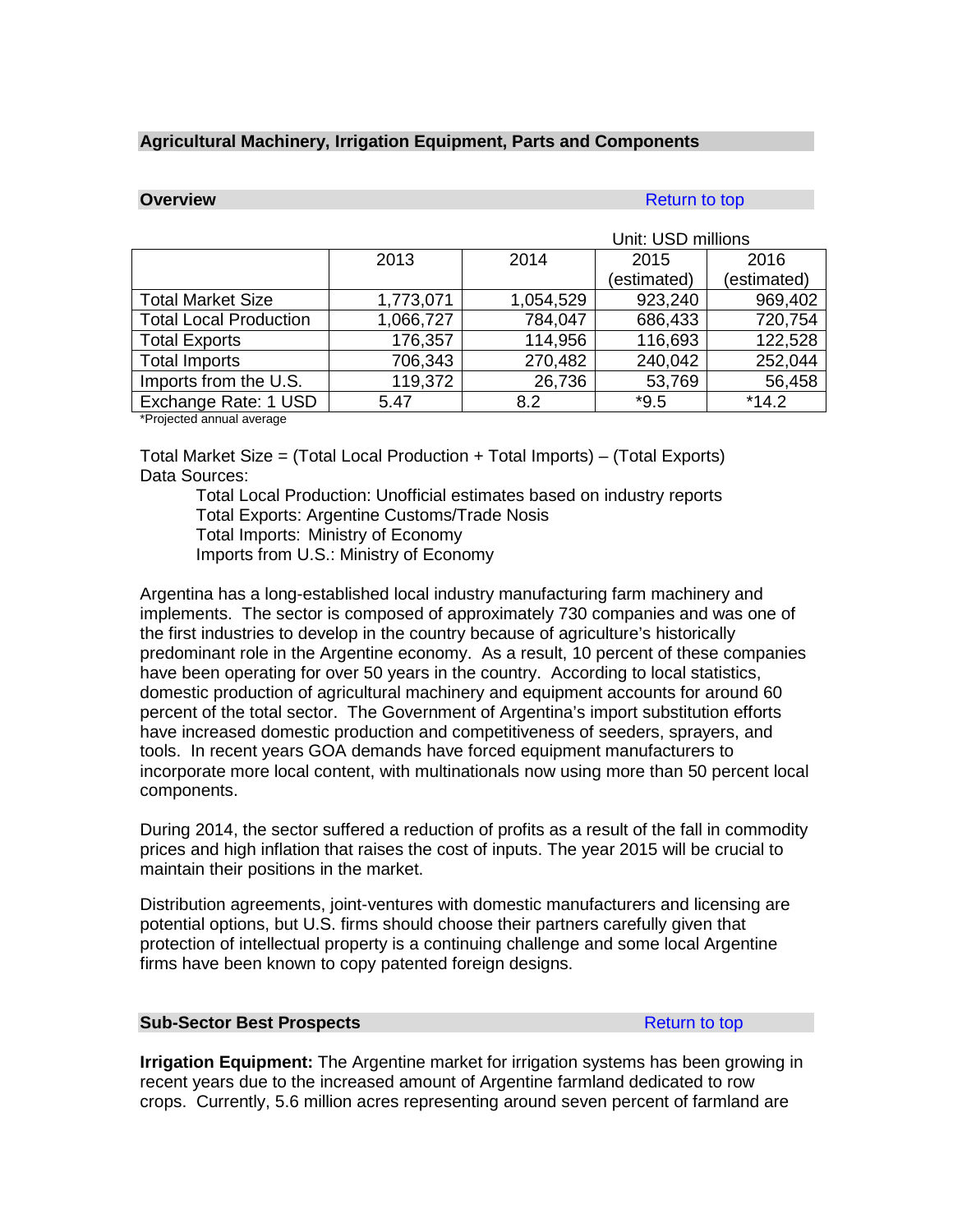under irrigation. Recently, the Government of Argentina has launched a program to double the amount of irrigated areas. The project's objectives will be to increase the 28 percent of the exiting irrigated areas.

**Parts and Components:** Annual sales in this subsector currently represent approximately 12 percent of the total market, with a large number of Argentine producers of agricultural implements and some growth in domestic production of tractors and combines. Argentine agricultural producers are gradually integrating technologies that help to minimize use of agricultural inputs while maintaining high yields; they increasingly draw on foreign suppliers for key components. This offers opportunities in technologies ranging from precision agriculture to key components for domestically manufactured equipment such as self-propelled sprayers, storage hoppers, and heads for combines, among others.

## **Opportunities** [Return to top](#page-19-0) Return to top Return to top Return to top Return to top Return to top Return to top Return to top Return to top Return to top Return to top Return to top Return to top Return to top Return to

Products offering cost savings are in great demand, as are those that increase and improve the quality of agricultural products. Among the most sought-after products are: information technology services and products for agriculture such as autopilots, wireless connections, Wi-Max networks; GPS/INS systems; geographical information technology (GIS) data collection software applicable to soil analysis, crop yields, and remote sensing; NDVI sensors and the use of telematic engineering. Equipment locally produced for export must incorporate technologies applicable to the engines in order to reduce air pollution.

Please note that the applicable restrictions have to be checked on a case-by-case basis for the importation of used and remanufactured/reconditioned machinery and parts.

| <b>Web Resources</b> | Return to top |
|----------------------|---------------|
|----------------------|---------------|

The best way to familiarize a potential local partner or buyer with a U.S. company's product line is to exhibit in local trade shows, the largest one being Expoagro [\(http://expoagro.com.ar/\)](http://expoagro.com.ar/). The next edition is scheduled to take place March 5-8, 2016.

Advertising of specific products, parts, and equipment is normally done through webbased specialized publications:

- *Agritotal - Revista Chacra (Spanish):* <http://www.agritotal.com/>
- *Infortambo (Spanish):* <http://www.infortambo.com.ar/>
- *Via Rural (Spanish):* <http://www.viarural.com.ar/>
- *Revista Super Campo (Spanish):* <http://supercampo.perfil.com/>

For additional information on this industry, including market analysis, trade events, contacts, and the products and services that the U.S. Commercial Service can provide to help you succeed in the Argentine market, please contact Elizabet Simon, Industry Specialist, at [Elizabet.Simon@trade.gov](mailto:Elizabet.Simon@trade.gov) or visit [http://export.gov/argentina/.](http://export.gov/argentina/index.asp)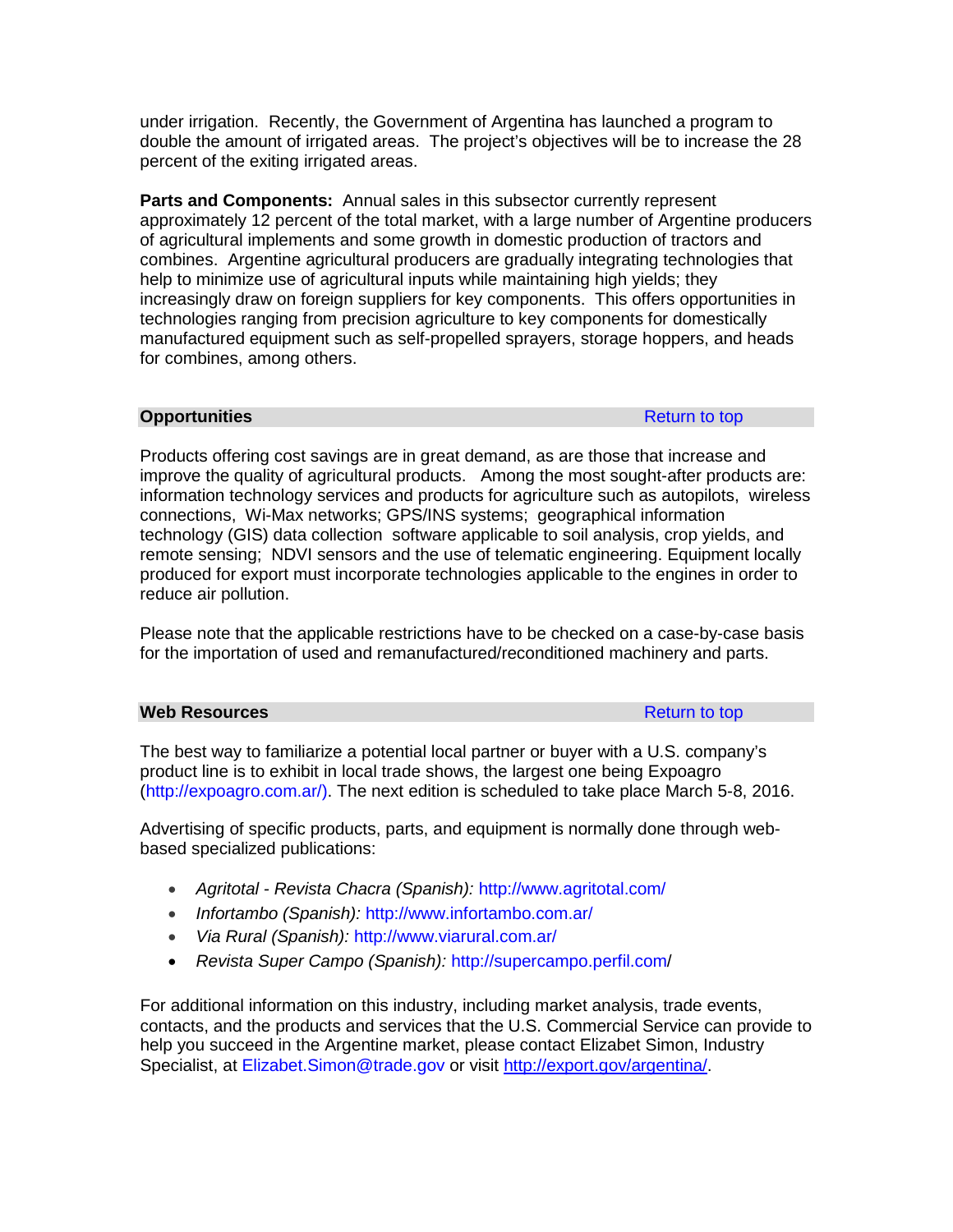### <span id="page-22-0"></span>**Electronic Security Equipment**

# **Overview** [Return to top](#page-19-0) **Return to top**

|                               |      |      |             | Unit: USD millions |
|-------------------------------|------|------|-------------|--------------------|
|                               | 2013 | 2014 | 2015        | 2016               |
|                               |      |      | (estimated) | (estimated)        |
| <b>Total Market Size</b>      | 806  | 983  | 1,130       | 1,341              |
| <b>Total Local Production</b> | 225  | 274  | 315         | 384                |
| <b>Total Exports</b>          | 106  | 129  | 148         | 180                |
| <b>Total Imports</b>          | 687  | 838  | 932         | 1,137              |
| Imports from the U.S.         | 275  | 335  | 380         | 454                |
| Exchange Rate: 1 USD          | 5.47 | 8.2  | $*9.5$      | $*14.2$            |

\*Projected annual average

Total Market Size = (Total Local Production + Total Imports) – (Total Exports) Data Sources:

The above statistics are official statistics based on Argentine Customs data while Total Market Size and Local Production are estimates based on industry sources.

According to the Argentine Chamber of Electronic Security (CASEL) in 2014, the Argentine electronic security sector market was valued at approximately \$980 million dollars, making it a large and growing sector for U.S. firms, especially in electronic security-related products, equipment, and services.

Despite the economic challenges facing the Argentine economy, the electronic security sector grew 18 percent in 2014. Local industry analysts project growth of 22 to 32 percent in 2015. This increase is largely attributed to rising crime, high levels of perceived insecurity, and the increased priority of improving workplace safety. This expansion has been seen in all sub-sectors of products and services of electronic security, especially for monitoring, CCTV over IP, intrusion control and law enforcement equipment. Together these products total over 80 percent of electronic security imports to Argentina.

As a result, the hi-tech security equipment market presents the greatest opportunities for U.S. companies. The greatest potential for growth lies in applications such as online digital video surveillance and intelligent software, especially systems with capabilities such as pausing, zooming, identification of specific objects and persons through facial recognition, and thermal and night vision features.

## **2015 Sector Highlights:**

- Important investments in device research and updating.
- Constant growth as a result of ongoing technological development and greater awareness of the relationship between ICT and Electronic Security.
- Increasing development and specialization per product or service offered. Argentina's outstanding human and technical resources in the security area.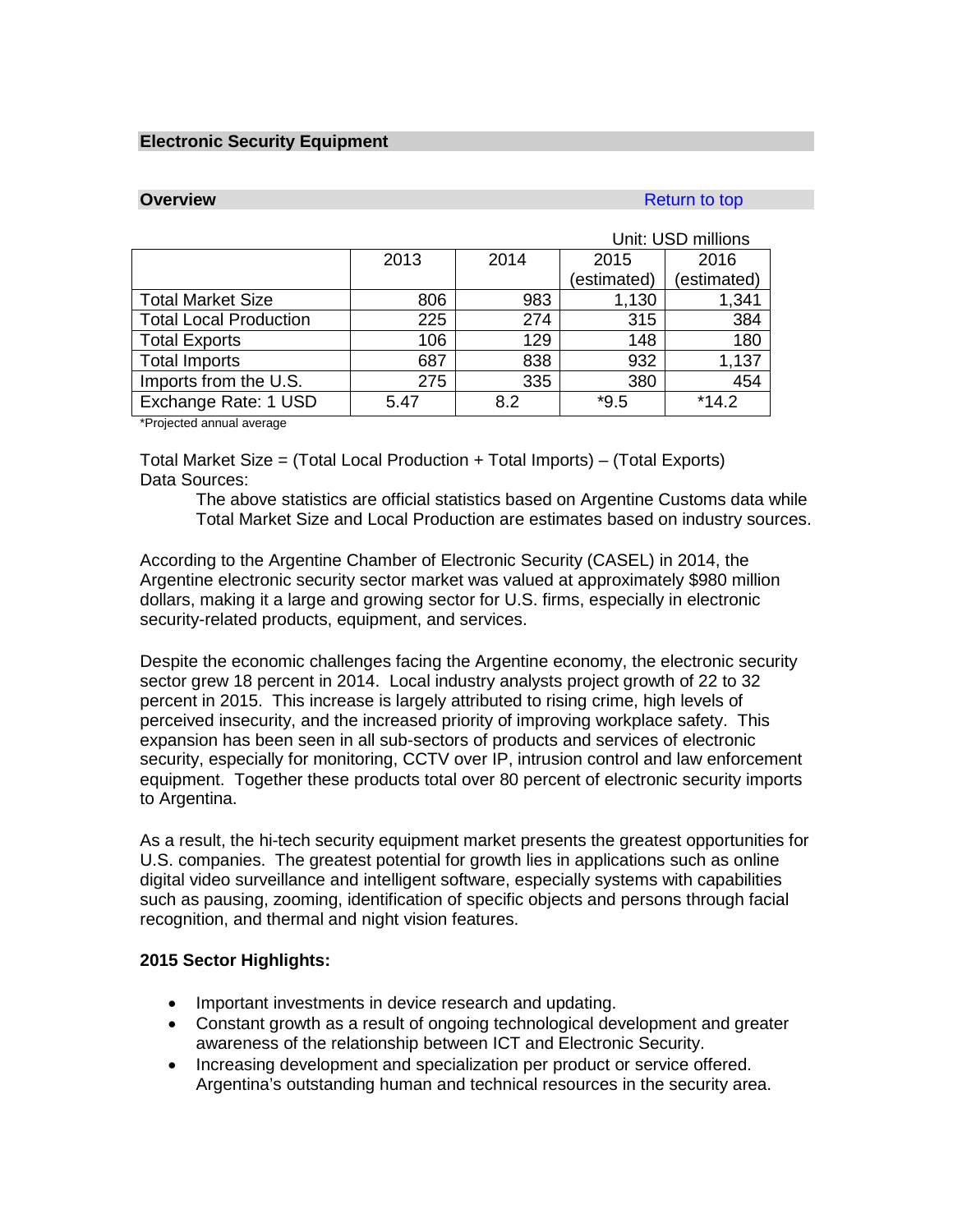• In the coming years, market growth is expected due to the emergence of new technologies and better access possibilities for companies and users. Significant growth of economic activity segments with strong demand for security equipment, such as mining companies, oil companies, airports, as well as the development of intelligent buildings, urban monitoring, and new regulations in the banking sector and stadiums (ex: large soccer fields ) provide growth opportunities for high technology security equipment.

| <b>Sub-Sector Best Prospects</b> | Return to top |
|----------------------------------|---------------|

The hi-tech security equipment market presents more opportunities for U.S. companies with major growth in niche areas such as CCTV, access control equipment on IP networks, and safety and security design consulting services for large buildings and other real estate developments like gated communities in the Provinces.

Best sales prospects for U.S. electronic security firms include:

- **Intelligent Surveillance Systems:** smart cameras and intelligent software for identification of pedestrians; CCTV on IP networks-industry specific security systems; equipment parts and software for automotive, banking, airports, ports, warehouses, mines, highways, utilities, hospitals, and construction sites.
- **Access Control:** biometrics on IP networks
- **High-tech security equipment** for Police and other law enforcement agencies.
- **Safety and security design consulting services.**

# **Opportunities** [Return to top](#page-19-0)

Market growth in recent years reflects the rising crime rate in Argentina. Acts of violence, including street crime, bank robberies, and private property theft, have been on the rise. While Argentina's crime rate is lower than in the U.S., Brazil, Mexico, and Venezuela, crime is an issue that the media have emphasized. The widespread perception of growing insecurity, along with the increasing priority of improving workplace security, has contributed to the growth of the electronic security sector in Argentina.

## **Web Resources Resources [Return to top](#page-19-0)**

• Argentine Chamber of Electronic Security (CASEL) *(Spanish)*: <http://www.casel.org.ar/>

For additional information on this industry, including market analysis, trade events, contacts, and the products and services that the U.S. Commercial Service can provide to help you succeed in the Argentine market, please contact Marina Millet, Industry Specialist, at [Marina.Millet@trade.gov](mailto:Marina.Millet@trade.gov) or (54-11) 5777-4851 and/or visit [http://export.gov/argentina/.](http://export.gov/argentina/index.asp)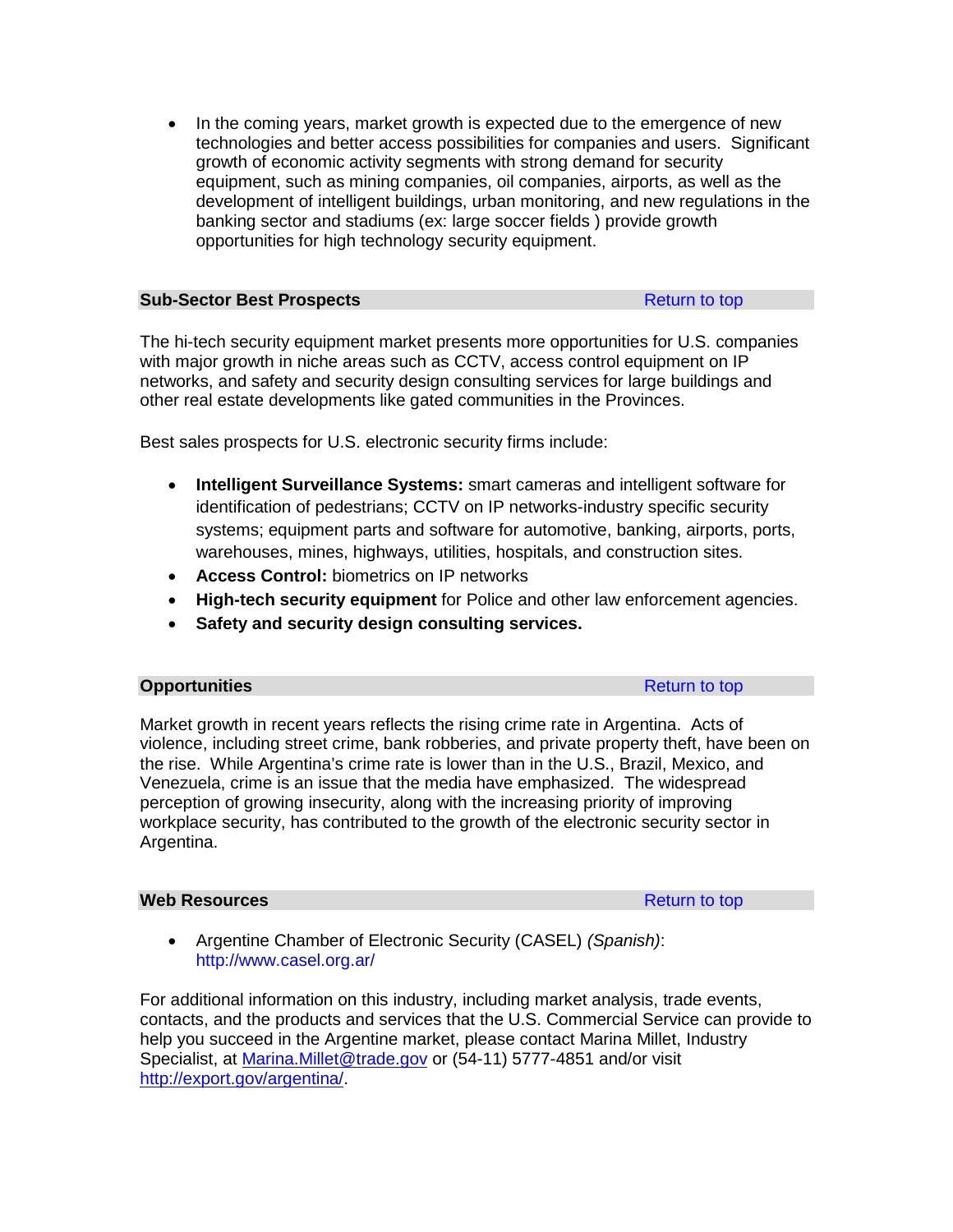#### <span id="page-24-0"></span>**Environmental Technologies for Non-Conventional Resources Expoloitation**

# **Overview [Return to top](#page-19-0) Accounts and Accounts and Accounts and Accounts and Accounts and Accounts and Accounts and Accounts and Accounts and Accounts and Accounts and Accounts and Accounts and Accounts and Accounts and A**

|                               |                              |        | Unit: USD millions |             |
|-------------------------------|------------------------------|--------|--------------------|-------------|
|                               | 2013<br>2014<br>2016<br>2015 |        |                    |             |
|                               |                              |        | (estimated)        | (estimated) |
| <b>Total Market Size</b>      | 178.60                       | 198.60 | 218.20             | 250.20      |
| <b>Total Local Production</b> | 12.30                        | 12.90  | 14.20              | 15.90       |
| <b>Total Exports</b>          | 1.10                         | 1.80   | 2.30               | 2.90        |
| <b>Total Imports</b>          | 167.40                       | 187.50 | 206.30             | 237.20      |
| Imports from the U.S.         | 50.22                        | 56.30  | 61.90              | 71.20       |
| Exchange Rate: 1 USD          | 5.47                         | 8.2    | $*9.5$             | $*14.2$     |

\*Projected annual average

Total Market Size = (Total Local Production + Total Imports) – (Total Exports) Data Sources:

Total Local Production: Unofficial estimates based on industry reports Total Exports: Nosis/Exi-Net export/import database Total Imports: Nosis/Exi-Net export/import database Imports from U.S.: Nosis/Exi-Net export/import database

## **Water Resources and Pollution Problems**

Argentina's estimated average volume of surface water is 26,000 m3/s, though with a very unequal distribution throughout the country. Approximately 85 percent of the surface water is located in the River Plate basin, which includes the rivers Bermejo, Paraguay, Uruguay and Parana rivers, and has the highest density of population and economic activity in the region.

Subterranean water contamination is a very serious problem in Argentina. Inappropriate agricultural practices, deforestation, the use of agrochemicals and the urbanization of certain regions of the country threaten the water balance and the quality of the water sources.

The contamination of aquifers due to the disposal of sewage water in cesspools and the high level of industrial pollution detected in some rivers in the province of Buenos Aires are clear examples of the lack of awareness of the importance of this essential natural resource in Argentina.

In some water wells in the city and the province of Buenos Aires, hundreds of cases of water contamination were detected, with high levels of nitrates and salinization. In arid and semiarid regions, like in the province of Santiago del Estero, the mismanagement of the irrigation and drainage systems also caused the salinization of water and soil, which represents a serious threat to the sustainability of the environment. In rural areas, it has not been uncommon to detect high levels of arsenic in water for human consumption.

## **Water Management**

Water service providers are currently run under different management models, ranging from government-owned companies such as AySA and ABSA in the province of Buenos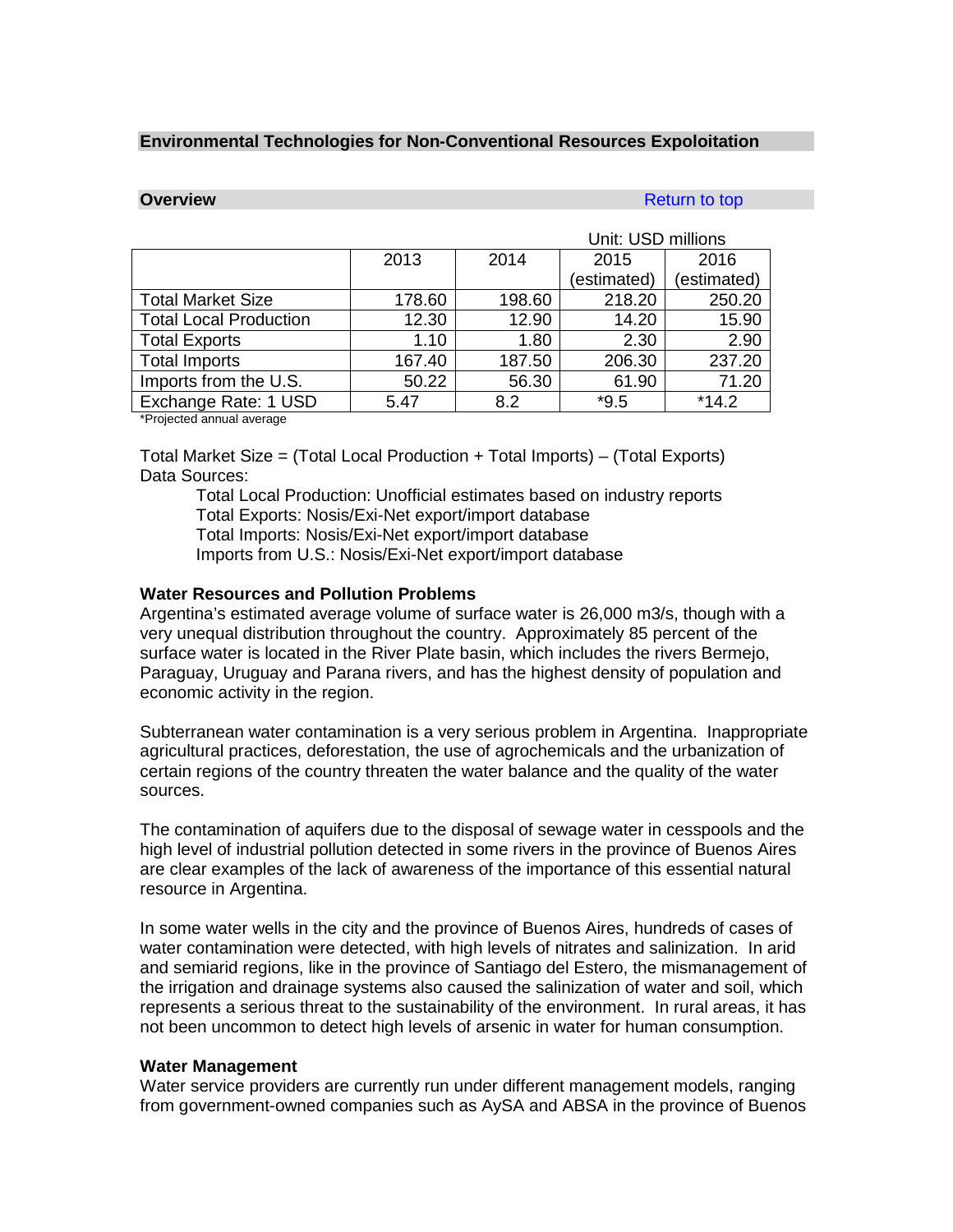Aires, to private companies and cooperatives owned by their users. Even when some companies are under government ownership, the regulatory entities that were created to supervise the private concessions remain in place.

There is no national law that regulates the use of water specifically. There are other national laws that regulate some aspects of water management. At the same time, Argentina has ratified and is part of some international agreements about environment protection (like the United Nations Environment Program) that regulate this resource. Most Argentine provinces have passed their own legislation on water management in their territories.

# **Legal Framework Governing the Oil and Gas Sector**

Onshore oil and gas resources in Argentina are governed by provincial governments, under the Federal Hydrocarbon Law #48. Thus, exploration permits are issued by the provincial government. Environmental protection regulations mandated by the Federal Secretary of Energy regulate operators' activities; typically, these regulations are more stringent at the provincial level. Environmental Impact Studies are required by Resolution 105/92 and Resolution 340/93, which affect the oil and gas industry, and require annual auditing by consulting firms registered under the Secretary of Energy.

The provincial government primarily regulates water. In the province of Neuquén, the Water Resources Bureau (DGRH) is the regulatory body that enforces the provincial water code. Various interest groups demand a more stringent wastewater discharge framework, leading to reduced water contamination. In this context, various environmental experts have raised concerns regarding chemicals used in the fracking process, and requested disclosure fracking fluids' contents, which currently is not mandatory in Argentina.

Environmental awareness and enforcement in Argentina is not comparable to that in the U.S. This segment presents significant business opportunities for US exporters in the medium term.

## **Sub-Sector Best Prospects [Return to top](#page-19-0) Return to top**

U.S. technology can be competitive in the following areas, among others:

- Data Collection Technology
- Drilling Foot-Print Reduction Technologies
- Land Disturbance-Mitigation Systems
- Produced-Water Treatment Systems
- Water-Waste Treatment/Disposal Technologies

#### **Opportunities** [Return to top](#page-19-0) Return to top Return to top Return to top Return to top Return to top Return to top Return to top Return to top Return to top Return to top Return to top Return to top Return to top Return to

There are basically three types of end-users: Large companies (YPF (State-owned), Petrobras, Chevron, Pan American Energy, Total, etc.), oil-field service companies (Halliburton, Schlumberger, H&P, Weatherford, etc.), and smaller local companies that are relatively new to this type of environmental requirements. Most of the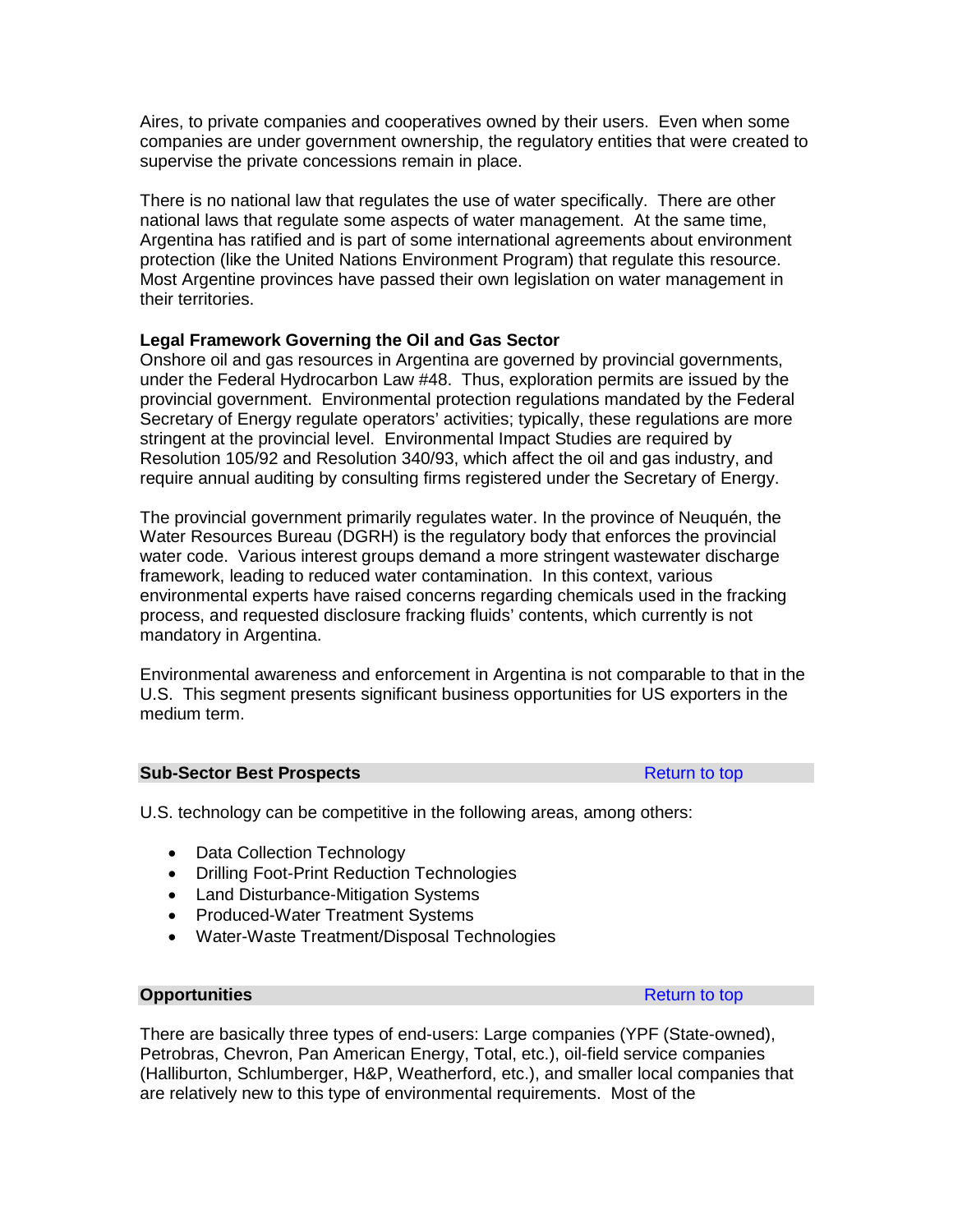equipment/technology is imported from international suppliers. As the awareness for environmental protection continues to evolve, the marketplace will progressively increase its demand for newer technology. In this sense, US suppliers are typically the preferred choice.

It is key to identify a solid local partner with reputable market presence. Although some manufacturing and product distribution is performed throughout Argentina, most players and end users have offices in Buenos Aires. U.S. suppliers should consider a cultural adaptation of product literature into Spanish and seek to develop long-term relationships with local partners. Personal relationships are vital to fruitful business. Potential distribution channels include local environmental technology firms, environmental consulting firms and oil and gas services firms with an interest in diversifying their products/services portfolio.

#### **Web Resources Resources [Return to top](#page-19-0)**

- Secretariat of Environment and Sustainable Development *(Spanish)*: [www.ambiente.gov.ar/](http://www.ambiente.gov.ar/)
- Province of Neuquen's Secretariat of Environment and Sustainable Development *(Spanish)*: [http://www4.neuquen.gov.ar.](http://www4.neuquen.gov.ar/)

For additional information on this industry, including market analysis, trade events, contacts, and the products and services that the U.S. Commercial Service can provide to help you succeed in the Argentine market, please contact Marcelo Amden, Industry Specialist at [Marcelo.Amden@trade.gov](mailto:Marcelo.Amden@trade.gov) or (54-11) 5777-4509 and/or visit [http://export.gov/argentina/.](http://export.gov/argentina/index.asp)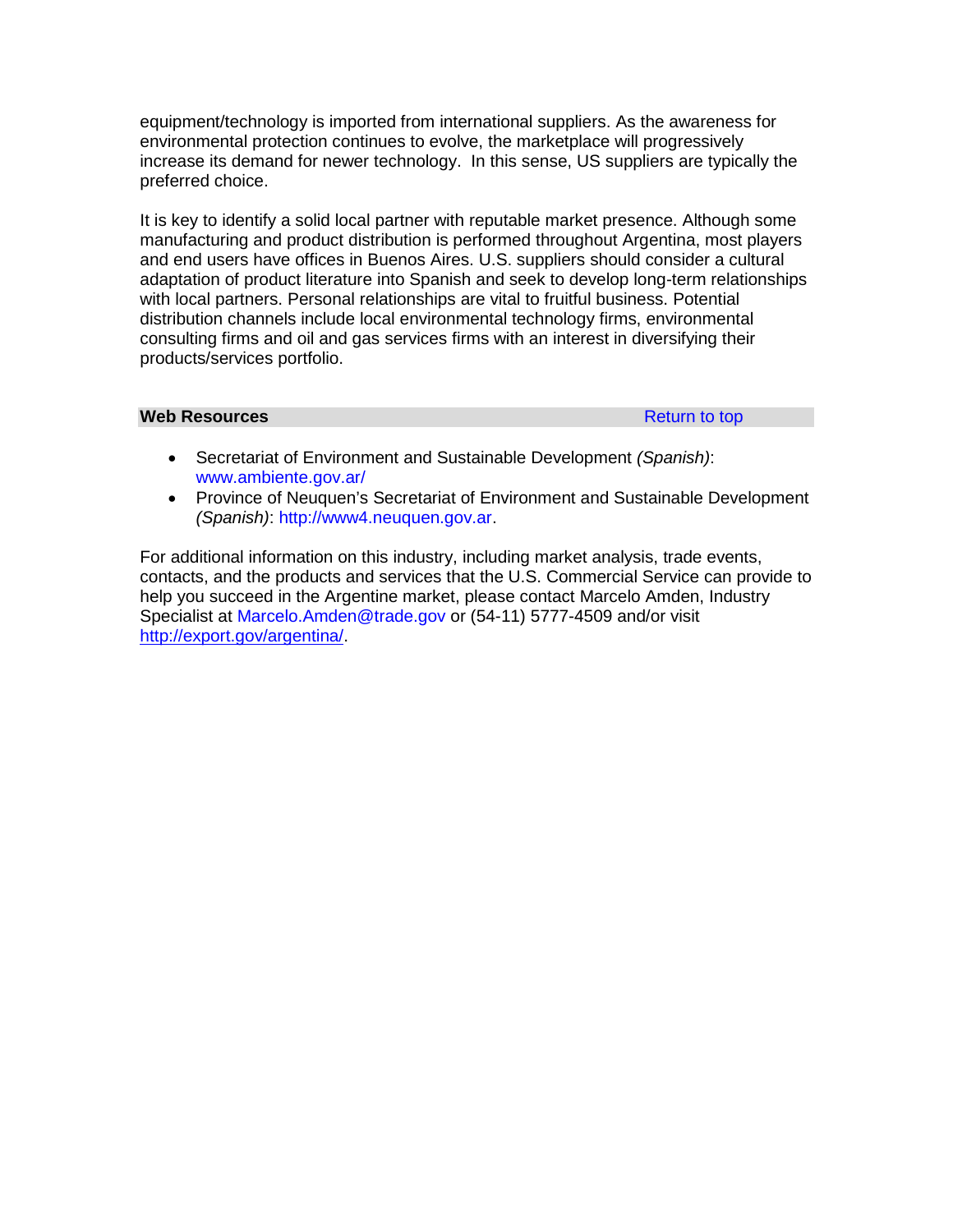#### <span id="page-27-0"></span>**Food Processing Equipment**

## **Overview [Return to top](#page-19-0) Accounts and Accounts and Accounts and Accounts and Accounts and Accounts and Accounts and Accounts and Accounts and Accounts and Accounts and Accounts and Accounts and Accounts and Accounts and A**

|                               |        |        |             | Unit: USD millions |
|-------------------------------|--------|--------|-------------|--------------------|
|                               |        | 2014   | 2015        | 2016               |
|                               | 2013   |        | (estimated) | (estimated)        |
| <b>Total Market Size</b>      | 163.45 | 179.98 | 163.60      | 170.13             |
| <b>Total Local Production</b> | 90.00  | 88.65  | 87.00       | 88.75              |
| <b>Total Exports</b>          | 43.85  | 36.81  | 32.05       | 32.70              |
| <b>Total Imports</b>          | 117.30 | 128.14 | 108.65      | 114.08             |
| Imports from the U.S.         | 23.20  | 19.45  | 23.34       | 24.50              |
| Exchange Rate: 1 USD          | 5.47   | 8.2    | $*9.5$      | $*14.2$            |

\*Projected annual average

*Note:* Statistics are based on the following Mercosur Common External Tariff (MCET) Codes: 84.17.20; 8433.60; 8434.20; 8434.90; 8435; 8436.29.00.100; 8437; 8438; 8479.20.00

Total Market Size = (Total Local Production + Total Imports) – (Total Exports) Data Sources:

Total Local Production: Unofficial estimates based on industry reports Total Exports: Nosis/Exi-Net export/import data Total Imports: Nosis/Exi-Net export/import data Imports from U.S.: Nosis/Exi-Net export/import data

2014 import market share: Italy: 24.1%; United States: 15.2%; China: 12.1%; Germany: 10.4%; Netherlands: 9.6%.

2015 ( $1<sup>st</sup>$  quarter) import market share: United States: 25.8%; Italy: 14.2%; China: 11.4%; Germany: 9.8%; Brazil: 8.7%

Total imports in this sector increased slightly in 2014, after two successive years of decrease. While imports from the U.S. decreased in 2014, partial figures for the first quarter of 2015 indicate that the U.S. is regaining its traditional position as the largest supplier of food processing equipment to Argentina. Imports from the U.S. during the first quarter of 2015 amounted to \$7 million, a 34 percent increase vis-à-vis the first quarter of 2014. However, this trend is expected to decay during the remaining months of 2015. Although local production figures are almost non-existent, imports are estimated to account for 70 to 85 percent of the total market.

#### **Sub-Sector Best Prospects [Return to top](#page-19-0) Return to top**

The segments that grew most in 2014 and in the first quarter of 2015 were equipment for the preparation of food and drinks under HS Code (843880); parts for food and beverage processing equipment (HS Code 843890; and machines for cleaning, sorting or grading seed, grain or dried leguminous vegetables (HS Code 8437). In addition to the abovementioned segments, U.S. exports may continue to find opportunities in the following specialized areas: machinery for cleaning or classification of eggs, fruit or other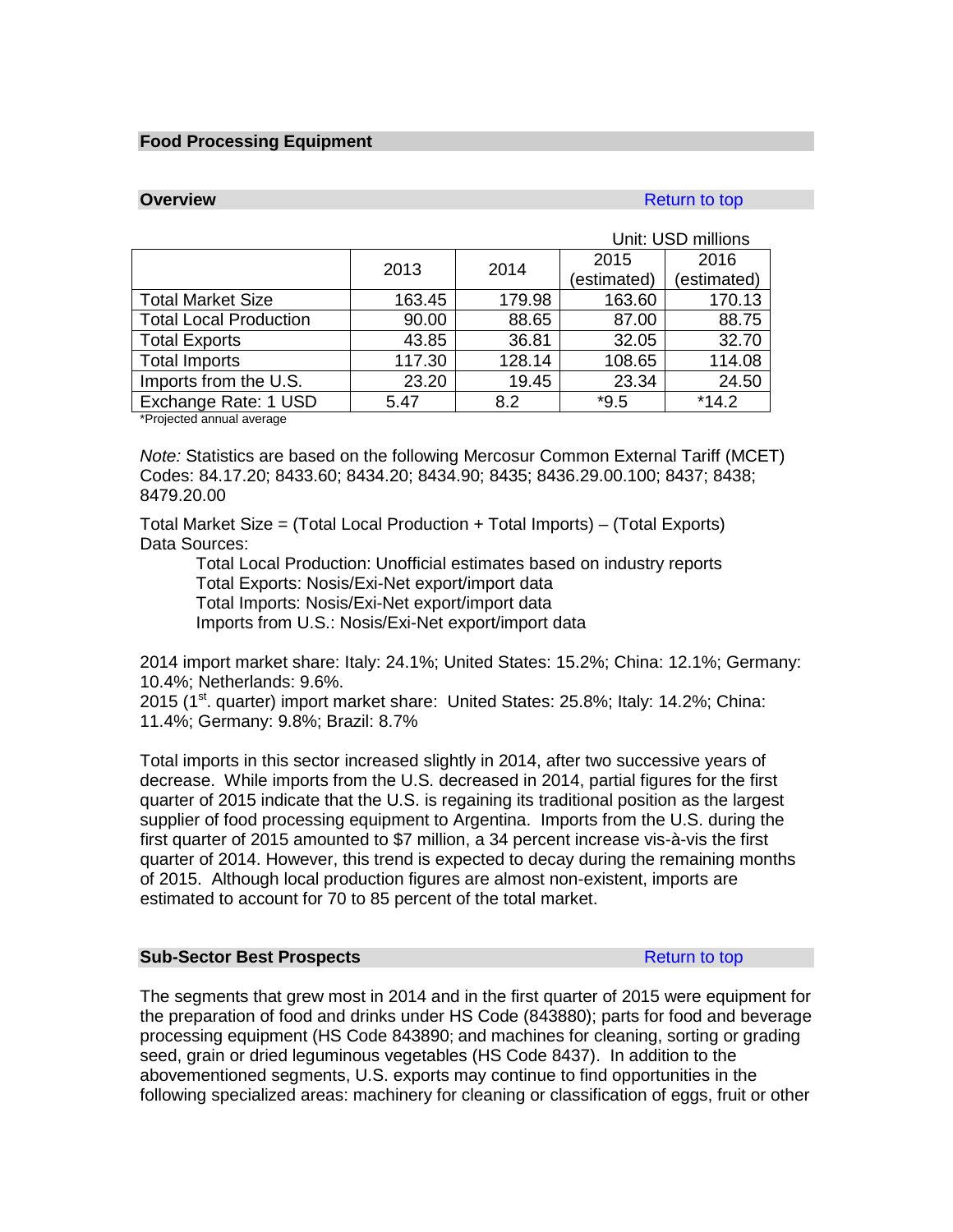agricultural products; equipment for fat and vegetable oil extraction and processing; and machinery for the preparation or processing of fruits, nuts or vegetables.

#### **Opportunities** [Return to top](#page-19-0) Return to top Return to top Return to top Return to top Return to top Return to top Return to top Return to top Return to top Return to top Return to top Return to top Return to top Return to

The food processing equipment market in Argentina relies heavily on imports by large domestic food processing companies and food exporters. Argentina is the world's leading exporter of soy oil and soy meal, the third largest soybean exporter, and a top exporter of corn.

Argentina remains a key market for U.S. exports to Latin America. U.S. products are often sought out, particularly in the higher-end technology segment.

# **Web Resources [Return to top](#page-19-0)**

- Association of Food Products Industries (COPAL) *(Spanish)*: [http.www.copal.com.ar](http://http.www.copal.com.ar/)
- Association of Food Industry Suppliers (ADEPIA) *(Spanish)*: [http://www.adepia.org](http://www.adepia.org/)

For additional information on this industry, including market analysis, trade events, contacts, and the products and services that the U.S. Commercial Service can provide to help you succeed in the Argentine market, please contact Liliana Paz, Industry Specialist at [Liliana.Paz@trade.gov](mailto:Liliana.Paz@trade.gov) or (54-11) 5777-4519 and/or visit [http://export.gov/argentina/.](http://export.gov/argentina/index.asp)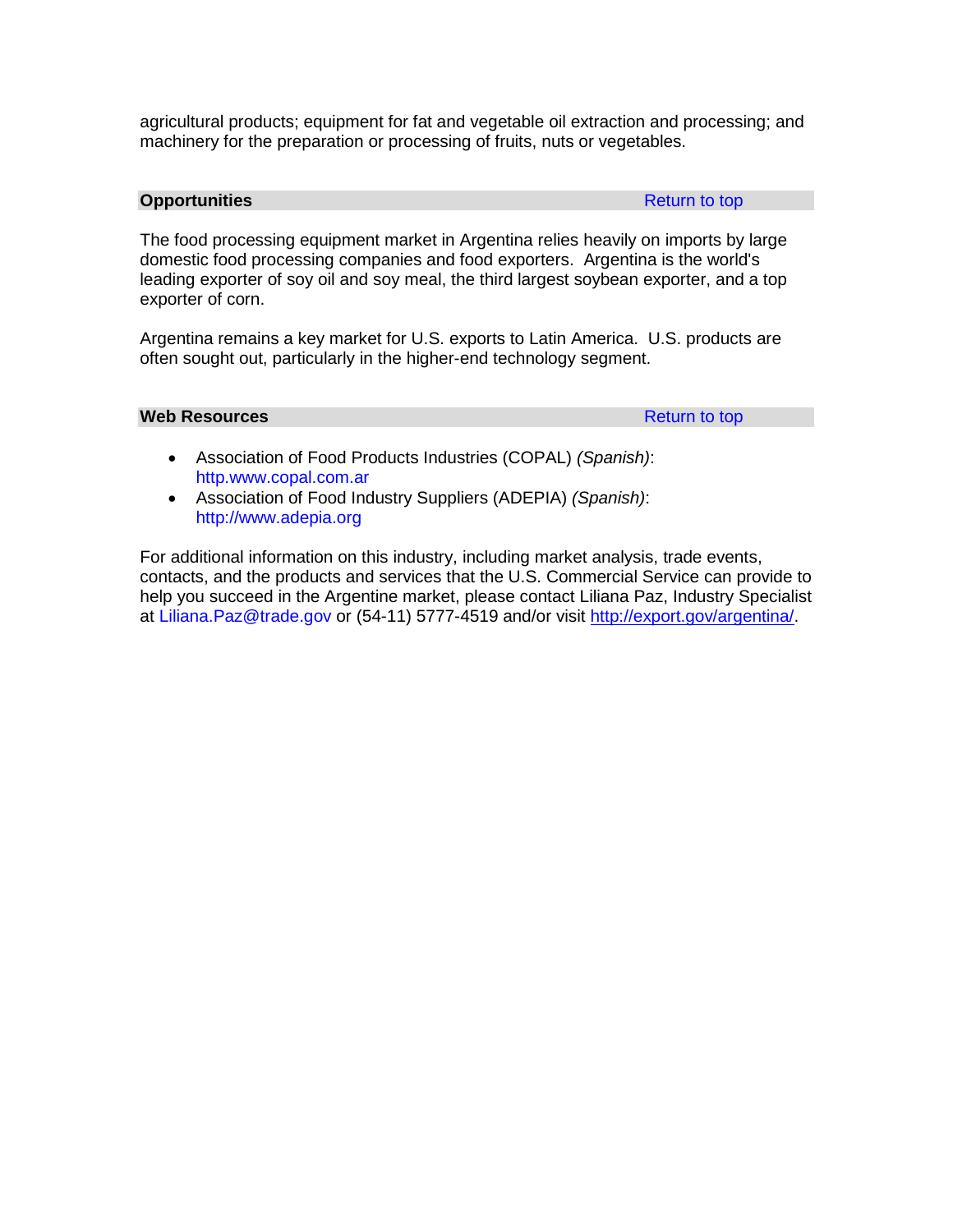#### <span id="page-29-0"></span>**Information and Communications Technology**

**Overview** [Return to top](#page-19-0) **Return to top** 

| <b>IT Hardware and Consumables</b> |          |          | Unit: USD millions |             |  |
|------------------------------------|----------|----------|--------------------|-------------|--|
|                                    | 2013     | 2014     | 2015               | 2016        |  |
|                                    |          |          | (estimated)        | (estimated) |  |
| <b>Total Market Size</b>           | 3,370.00 | 3,707.00 | 4,411.00           | 5,294.00    |  |
| <b>Total Local Production</b>      | 757.00   | 832.70   | 990.90             | 1,189.00    |  |
| <b>Total Exports</b>               | 28.00    | 30.80    | 36.60              | 43.90       |  |
| <b>Total Imports</b>               | 2,641.00 | 2,905.00 | 3,457.00           | 4,148.00    |  |
| Imports from the U.S.*             | 25%      | 26%      | 21%                | 22%         |  |
| Exchange Rate: 1 USD               | 5.47     | 8.2      | $*$ *9.5           | $**14.2$    |  |

\*Percentage of Total Imports

\*\*Projected annual average

Total Market Size = (Total Local Production + Total Imports) – (Total Exports) Data Sources:

Total Local Production: Unofficial estimates based on industry reports Total Exports: Nosis/Exi-Net export/import database Total Imports: Nosis/Exi-Net export/import database Imports from U.S.: Unofficial estimates based on Nosis/Exi-Net export/import database

Argentina has a nationwide telecom infrastructure, and a large number of companies are involved in the provision of services. A recent auction of additional spectrum will increase investment in telecom infrastructure. CESSI (the Argentine Chamber of Software and IT Services Companies) projects 30 percent growth in 2015.

The Argentine software and IT services sector is expected to grow as follows:

| Variation        | 2010             | 2020            | <b>Objective Ratio</b> |
|------------------|------------------|-----------------|------------------------|
| <b>Employees</b> | 60,100           | 134,100         | 2,2                    |
| <b>Sales</b>     | <b>USD 2,6 B</b> | <b>USD 7,3B</b> | 2,8                    |
| Exports          | <b>USD 663 M</b> | USD 3 B         | 4,5                    |
| Value per Capita | USD 42,962       | USD 54,661      | 1,3                    |

Main factors will keep demand for software and IT services high in 2015:

- the majority of the systems installed need upgrading
- the increasing complexity and convergence of technologies
- highly educated and tech-savvy population
- increasing demand for cybersecurity platforms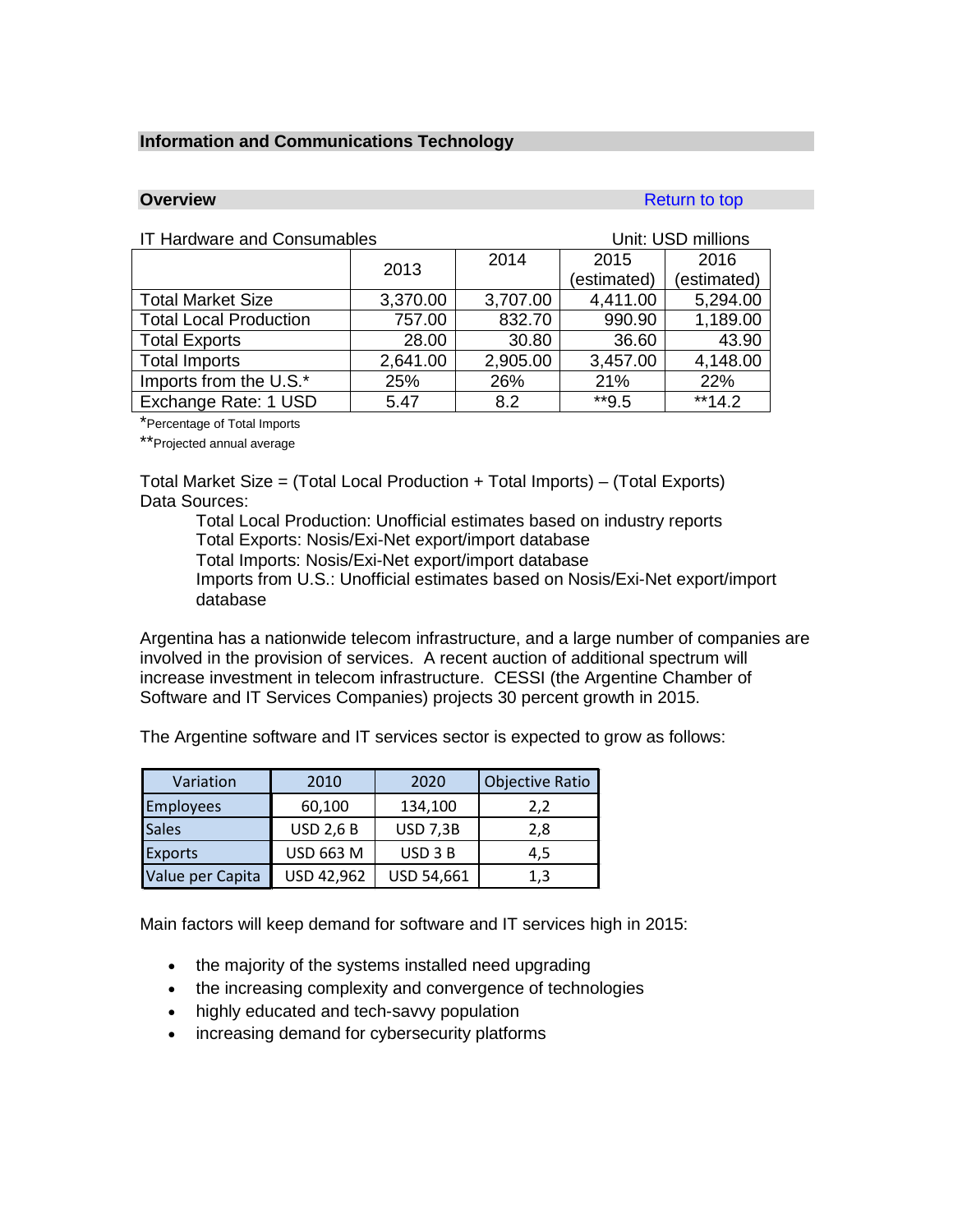#### **Sub-Sector Best Prospects [Return to top](#page-19-0) Return to top**

The IT Services sub-sector offers major opportunities for U.S. companies in network implementation, management and maintenance, legacy applications, wireless LANs, RTE (real time infrastructure) implementations, remote operation processing, back-up, critical mission services, disaster recovery systems, Internet and network security systems, document digitalization, digital asset management, storage, utility computing, and information systems for rural areas (traceability, RFID, etc.). Cloud computing and virtualization-related services will continue to see high demand during 2015. The outsourcing of software development and call/contact centers will continue to see new investments, exports, and increased sales in the domestic market.

Other market conditions will foster growth in IT services, such as the increased use of ebanking, electronic commerce, and E-Government, which have increase awareness related to information technology security. Regarding software, large projects in the areas of security solutions and business intelligence will present opportunities in 2015.

In the telecom sector, investments in 2015 will focus on four areas: deployment and enhancement of the cellular GSM network (3G+4G+LTE), expansion of broadband Internet access), expansion of data transmission/broadband and content over cellular networks, and the continuing migration to IP networks (NGN) and triple play.

#### **Opportunities** [Return to top](#page-19-0) Return to top Return to top Return to top Return to top Return to top Return to top Return to top Return to top Return to top Return to top Return to top Return to top Return to top Return to

The economic outlook for 2015 is uncertain, and inflation remains a serious problem for the country's economy. The fastest growing telecom service in 2014 is likely to be the installation of the 4G connectivity, both for mobile broadband and for phone-based internet browsing.

#### **Web Resources [Return to top](#page-19-0) Act and Act and Act and Act and Act and Act and Act and Act and Act and Act and Act and Act and Act and Act and Act and Act and Act and Act and Act and Act and Act and Act and Act and Act and**

• Argentine Chamber of Software and IT Services Companies (CESSI) *(Spanish)*: <http://www.cessi.org.ar/>

For additional information on this industry, including market analysis, trade events, contacts, and the products and services that the U.S. Commercial Service can provide to help you succeed in the Argentine market, please contact Marina Millet, Industry Specialist at [Marina.Millet@trade.gov](mailto:Marina.Millet@trade.gov) or visit [http://export.gov/argentina/.](http://export.gov/argentina/index.asp)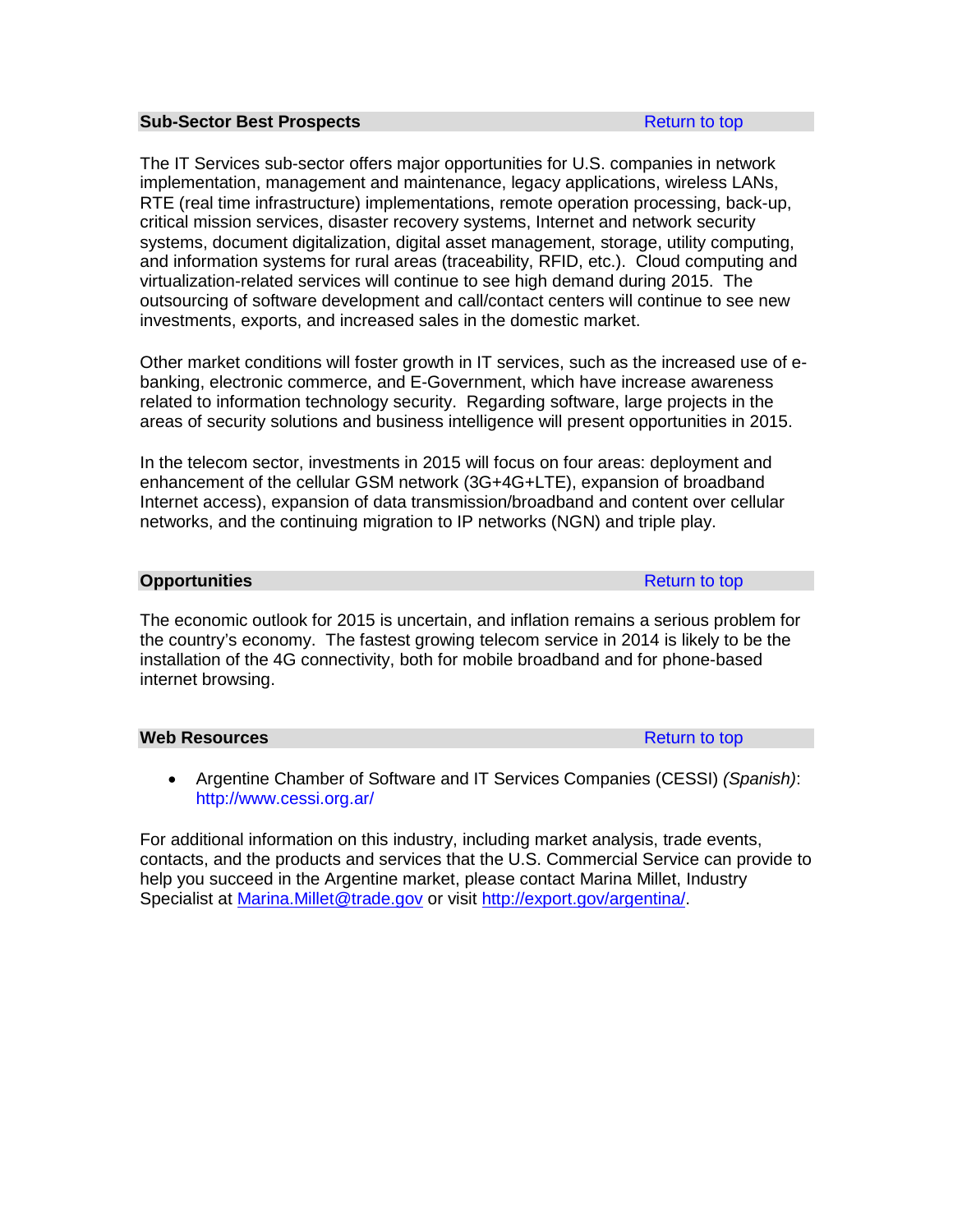#### <span id="page-31-0"></span>**Medical Technology**

# **Overview** [Return to top](#page-19-0) **Return to top**

|                               |        |        |             | Unit: USD millions |
|-------------------------------|--------|--------|-------------|--------------------|
|                               | 2013   | 2014   | 2015        | 2016               |
|                               |        |        | (estimated) | (estimated)        |
| <b>Total Market Size</b>      | 623.30 | 638.64 | 644.50      | 657.40             |
| <b>Total Local Production</b> | 278.00 | 251.00 | 248.50      | 253.50             |
| <b>Total Exports</b>          | 59.90  | 52.30  | 48.00       | 49.00              |
| <b>Total Imports</b>          | 405.20 | 439.94 | 444.00      | 452.90             |
| Imports from the U.S.         | 102.10 | 107.73 | 109.00      | 111.20             |
| Exchange Rate: 1 USD          | 5.47   | 8.2    | $*9.5$      | $*14.2$            |

\*Projected annual average

*Note:* Statistics were based on following Mercosur HS Codes: 84.13.19.00.1; 8413.91.90.2; 84.73.3099.910x; 85.40.71.00.100B; 90.11.10; 90.11.90.90.100; 90.12.10.10.000; 90.12.90; 90.18.10; 90.18.20; 90.18.30; 90.18.40; 90.18.50; 90.18.90; 90.19.20; 90.22.10; 90.22.20; 9022.30; 90.22.90; 90.27.90.99.200

Total Market Size = (Total Local Production + Total Imports) – (Total Exports) Data Sources:

Total Local Production: Unofficial estimates based on industry reports Total Exports: Nosis/Exi-Net export/import database Total Imports: Nosis/Exi-Net export/import database Imports from U.S.: Nosis/Exi-Net export/import database

2014 market share: United States: 24.5%; China: 16.6%; Germany: 13.4%; Japan: 7.5%; Mexico 5.5%

Imports dominate the Argentine medical equipment and device market; they traditionally account for around 70 percent of the total market. The United States continues to be the leading supplier of imported medical products and currently holds almost 25 percent market share, particularly in high-technology products. Imports from the U.S. in 2014 grew 5.4 percent; they had previously decreased in 2013. Imports from the U.S. have been growing throughout 2013 and 2014. During the first quarter of 2015, total imports amounted to \$108.2 million, with imports from the US accounting for \$23.3 million. While total imports in 2015 are expected to keep similar levels as those of 2014, imports from the U.S. may continue to grow more than total imports in 2015 and beyond.

All imports of medical products must be performed by an importer registered with the ANMAT (the Argentine equivalent to the FDA) as a frequent importer of medical equipment.

#### **Sub-Sector Best Prospects [Return to top](#page-19-0) Return to top**

Opportunities for U.S. exports in this sector include middle- and high-end technology products that do not compete with locally manufactured ones, among which are electro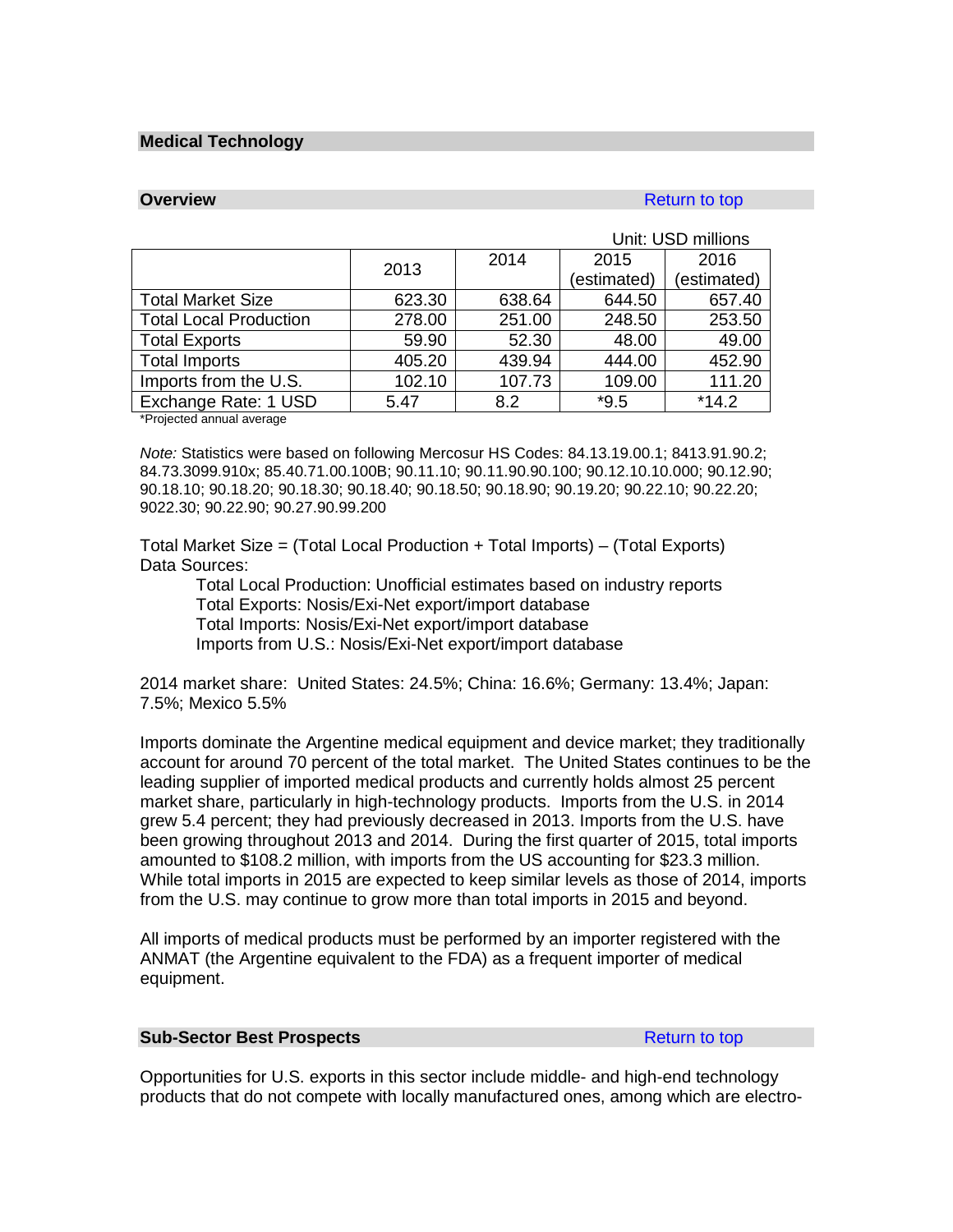diagnostic equipment, ultrasound equipment, and other medical devices. There may also be potential in the market for implants, stents, cardiac valves, pacemakers, specialized catheters and cannulas, and other specialized disposables. Among these products, the largest exports of U.S. products in 2014 were in the following HS Codes categories in 2014: 9018.90.99.190, 9018.39.29.900, 9018.50.90.100L.

# **Opportunities** [Return to top](#page-19-0) Return to top Return to top Return to top Return to top Return to top Return to top Return to top Return to top Return to top Return to top Return to top Return to top Return to top Return to

Medical technology and products developed and produced in the United Sates are highly regarded in Argentina. Medical products that cannot be manufactured locally continue to present opportunities for U.S. exporters, particularly when offering high quality products at competitive prices. In any case, product potential and appropriate timing to enter the market should be determined on a case-by-case basis.

# **Web Resources [Return to top](#page-19-0)**

- ANMAT equivalent to USFDA: [http://www.anmat.gob.ar/principal\\_en.asp](http://www.anmat.gob.ar/principal_en.asp)
- Association of Argentine Manufacturers of Medical Hospital Equipment *(Spanish):* <http://www.caehfa.org.ar/>
- Association of Electronic; Electro-mechanical and Lighting-related industries (Electromedicine):<http://www.cadieel.org.ar/eng/index.php>

For additional information on this industry, including market analysis, trade events, contacts, and the products and services that the U.S. Commercial Service can provide to help you succeed in the Argentine market, please contact Liliana Paz, Industry Specialist at [Liliana.Paz@trade.gov](mailto:Liliana.Paz@trade.gov) or (54-11) 5777-4519 and/or visit [http://export.gov/argentina/.](http://export.gov/argentina/index.asp)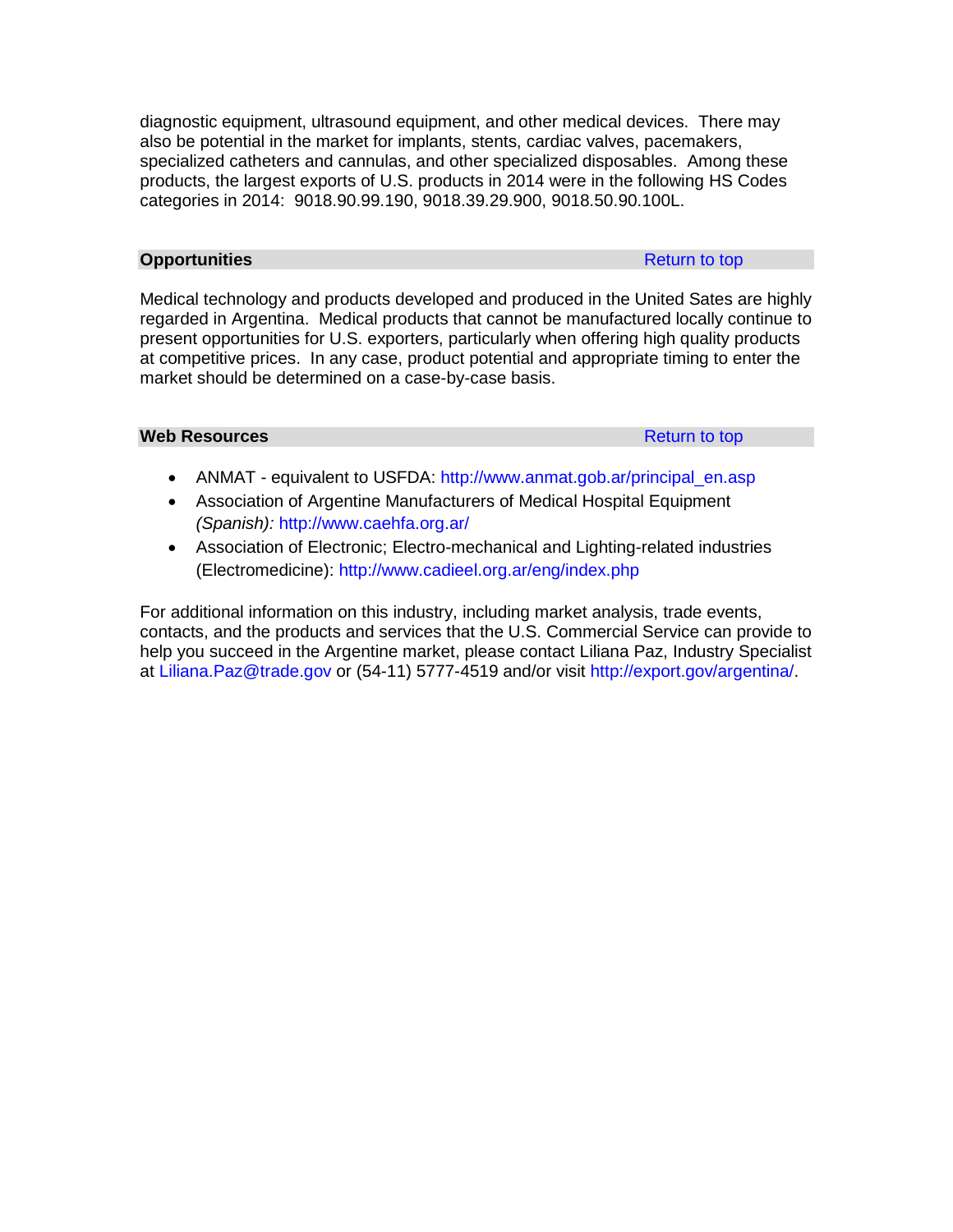#### <span id="page-33-0"></span>**Shale Gas and Shale Oil Development Technologies**

# **Overview [Return to top](#page-19-0) Accounts and Accounts and Accounts and Accounts and Accounts and Accounts and Accounts and Accounts and Accounts and Accounts and Accounts and Accounts and Accounts and Accounts and Accounts and Acc**

|                               |          |          |             | Unit: USD millions |
|-------------------------------|----------|----------|-------------|--------------------|
|                               | 2013     | 2014     | 2015        | 2016               |
|                               |          |          | (estimated) | (estimated)        |
| <b>Total Market Size</b>      | 1,192.20 | 1,436.50 | 1,761.00    | 2,072.00           |
| <b>Total Local Production</b> | 620.20   | 744.20   | 930.30      | 1,070.00           |
| <b>Total Exports</b>          | 265.50   | 312.70   | 375.30      | 469.05             |
| <b>Total Imports</b>          | 837.40   | 1,005.00 | 1,206.00    | 1,471.00           |
| Imports from the U.S.         | 251.20   | 402.00   | 422.10      | 588.40             |
| Exchange Rate: 1 USD          | 5.47     | 8.2      | $*9.5$      | $*14.2$            |

\*Projected annual average

Total Market Size = (Total Local Production + Total Imports) – (Total Exports)

#### Data Sources:

Total Local Production: Unofficial estimates based on industry reports Total Exports: Nosis/Exi-Net export/import database Total Imports: Nosis/Exi-Net export/import database Imports from U.S.: Nosis/Exi-Net export/import database

Argentina's energy industry is experiencing significant challenges. In 2011 the country became a net importer of energy for the first time since 1984. In January 2015, Argentina's energy imports decreased in volume by approximately 46 percent year-onyear, though lower prices and favorable weather conditions played important roles.

Shale-oil and shale-gas reserves in the Vaca Muerta formation, located in the Province of Neuquén is estimated to hold 16 billion barrels of shale oil and approximately 310 trillion cubic feet (8.8 trillion cubic meters) of shale gas, which would give Argentina the world's fourth-largest reserves of shale oil and second-largest of shale gas.

It is estimated that developing Vaca Muerta will require between USD 70-90 billion. YPF, Argentina's state-owned company and major oil & gas producer, signed a strategic partnership agreement with Chevron, comprising an initial investment of USD 1.24 billion dollars in Vaca Muerta as part of its joint venture with YPF. Chevron plans to spend approximately USD 15 billion to develop their positions in Vaca Muerta.

Although the YPF-Chevron had a positive effect in the industry, YPF continues efforts to attract more international partners to develop Vaca Muerta, which could change Argentina's energy situation a few years from now. YPF has also signed agreements with Petronas of Malaysia and Dow Chemical, among other players. Recently, the GoA signed an MOU with Sinopec from China.In 2014, YPF reported an 8.7 percent increase in oil production and 12.5 percent in gas, respectively. These results are encouraging, and convey positive signs to the market and potential investors. However, overall Argentine production of oil and gas continues to decline.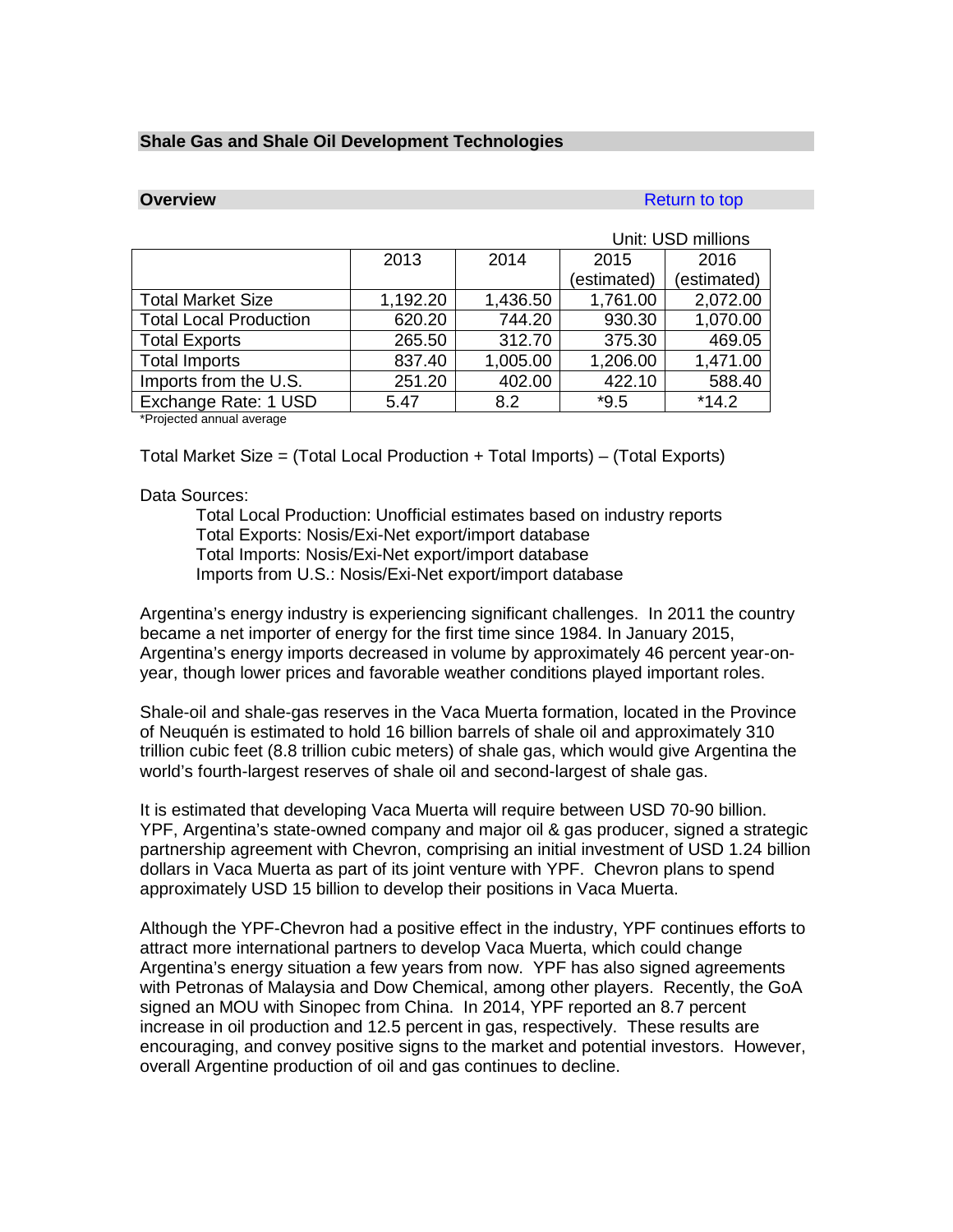There are currently approximately 300 shale wells in production in Vaca Muerta, which only compares to the U.S. and China. Approximately 107 drilling rigs are employed, the highest number since 1982, and an increase of over 100 percent since 2012.

Market preference for US technology is significant, especially since oil service companies experienced with U.S. technology and equipment are present in Vaca Muerta. US companies with operations in Argentina include Halliburton, Schlumberger, Weatherford, Baker-Hughes, Helmrich & Payne, Oil States, among others.

The U.S. Commercial Service encourages U.S. companies to contact us in order to learn more about the current business climate, market trends, and potential business opportunities.

#### **Sub-Sector Best Prospects [Return to top](#page-19-0) Return to top**

Relevant products/services in demand follow:

## **Products:**

- Biocides
- Chemicals & Gases
- Downhole Tools
- Drill Bits & Reamers
- Drilling Equipment
- Drilling Fluids
- Friction Reducers
- Gelling Agents
- Proppants
- Sand Proppants
- Stimulation Products
- Tubular Goods

# **Services:**

- Prospecting
- Drilling Services
- Completion & Production Services
- Pressure Pumping Services

## **Opportunities** [Return to top](#page-19-0) Return to top

There are basically three types of end-users: Large companies (YPF, Petrobras, Chevron, Pan American Energy, Total, etc.), oil-field service companies (Halliburton, Schlumberger, H&P, Weatherford, etc.), and small local companies that increasingly compete to increase market share. The first two groups, in general, do their routine purchasing locally, either from local manufacturers, or through distributors or representatives of international suppliers, and purchase the large-ticket items through their headquarters purchasing offices. The third group typically buys from international suppliers, and seeks to take advantage whenever possible of available credit lines from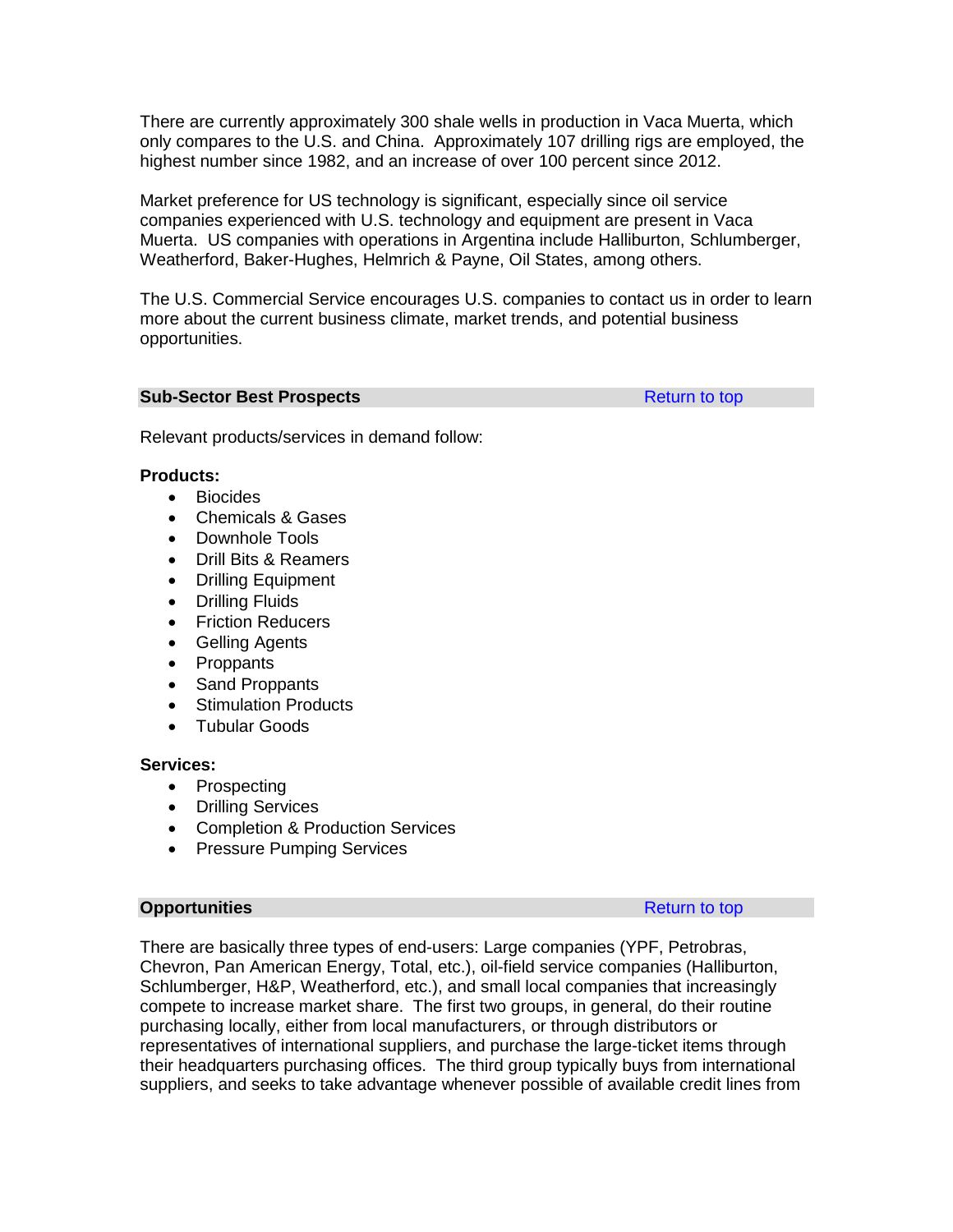national export financing agencies in supplier countries. Price and lead times are important factors.

YPF has increased its efficiency and reduced production costs by approximately 32 percent. This is also an area in which US firms can be competitive and add value to the local market.

It is key to identify a solid local partner with reputable market presence. Although some manufacturing and product distribution is performed throughout Argentina, most players and end users have offices in Buenos Aires. U.S. suppliers should consider a cultural adaptation of product literature into Spanish and seek to develop long-term relationships with local partners. Personal relationships are vital to fruitful business.

Depending on the type of product, potential distribution channels feature local suppliers of equipment, machinery and measuring instruments to the oil and gas industry. Also, a limited number of reputable services companies with interest in diversifying their service offerings could be a partner to reach end clients.

#### **Web Resources Resources [Return to top](#page-19-0)**

- Argentine Secretariat of Energy *(Spanish)*: [www.energia.gov.ar/](http://www.energia.gov.ar/)
- ENARSA State Owned Power Company: <http://www.enarsa.com.ar/index.php/en/>
- Argentine Institute of Petroleum & Gas (IAPG) *(Spanish)*: [www.iapg.org.ar](http://www.iapg.org.ar/)

For additional information on this industry, including market analysis, trade events, contacts, and the products and services that the U.S. Commercial Service can provide to help you succeed in the Argentine market, please contact Marcelo Amden, Industry Specialist at [Marcelo.Amden@trade.gov](mailto:Marcelo.Amden@trade.gov) or (54-11) 5777-4509 and/or visit [http://export.gov/argentina/.](http://export.gov/argentina/index.asp)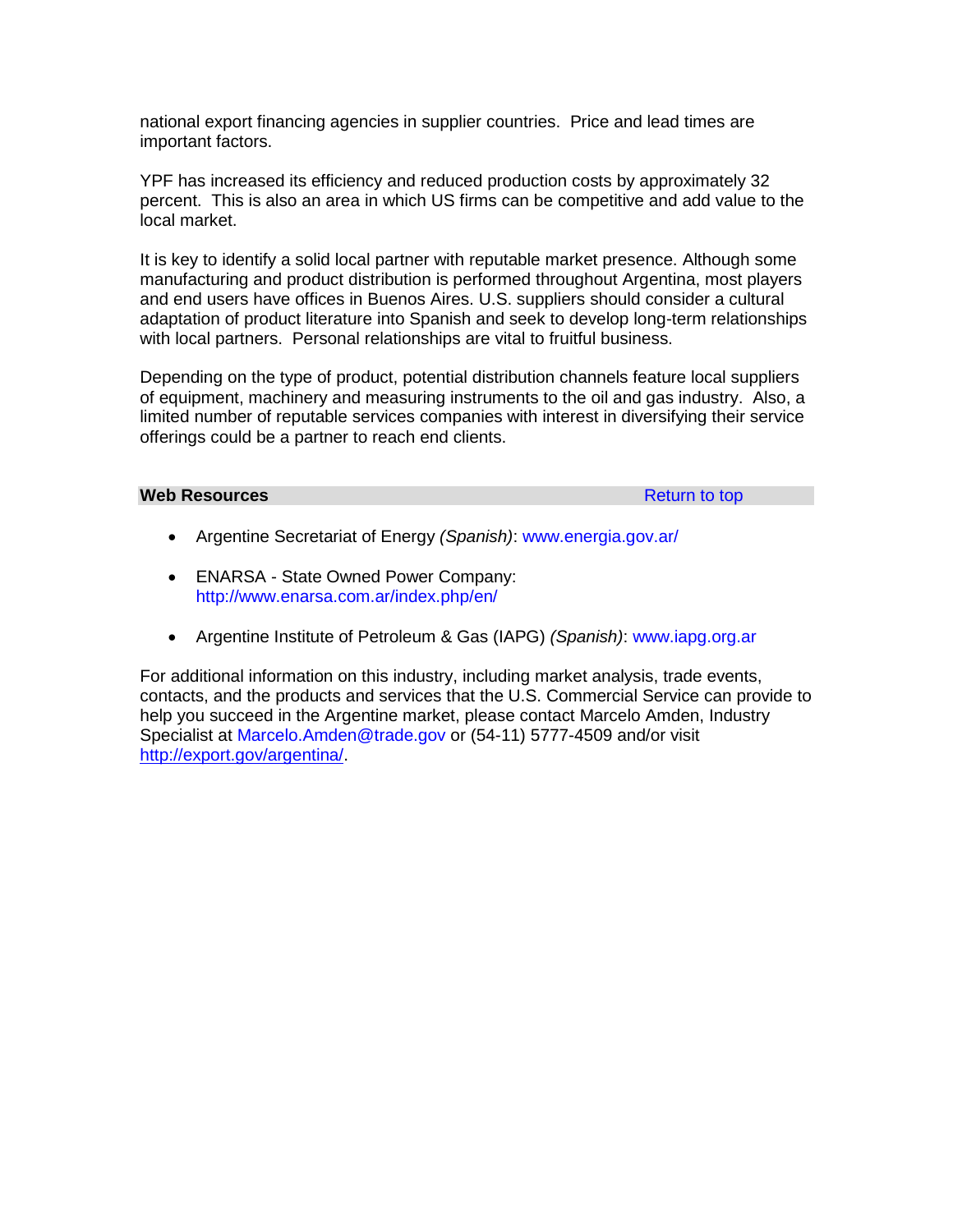#### **Travel and Tourism Services**

#### **Overview [Return to top](#page-19-0)**

| Year             | <b>Total Passengers</b> | <b>Percentage Growth</b> |
|------------------|-------------------------|--------------------------|
| 2009             | 356,428                 | 21.0%                    |
| 2010             | 433.140                 | 22.0%                    |
| 2011             | 512,258                 | 17.0%                    |
| 2012             | 614,504                 | 20.0%                    |
| 2013             | 686.098                 | 11.7%                    |
| 2014             | 684,727                 | $-0.2%$                  |
| 2015 (estimated) | 700,000                 | 2.3%                     |

Data Sources*:* Office of Travel and Tourism Industries – International Trade Administration – U.S. Department of Commerce, U.S. Travel Association and Argentine Secretariat of Tourism.

Traveling is part of the Argentine lifestyle, and the United Sates is a popular travel destination for both business and pleasure. Based on recent figures travel to the U.S. Argentina has grown double digit numbers in the past years (2005 – 2013). During 2014 684.727 (-0.2 percent) Argentines traveled to United States. Statistics show decrease in the months of March, June (Soccer World Cup) and December 2014 compared to same months in 2013. It is important to note that all Argentines must pay a 35 percent surcharge on all purchases in foreign countries, including all travel services.

The Commerce Department's Bureau of Economic Analysis estimates that Argentines spend US\$ 5,000 per person on travel expenses to the U.S. (including airfare generated by U.S. carriers). Increased visitation and elevated spending come as good news for travel agents, air carriers, hotel managers, and many other travel service providers.

The number of travelers varies depending on the season. Peak travel times tend to be during the summer holidays (December to February) and winter school holidays (July). However, some choose to travel during the week of September 21 $^{\rm st}$ , as many children receive a spring holiday then in addition to their other times off. The only requirement before entering the United States in addition to a valid passport is to obtain a visa.

### **Sub-Sector Best Prospects [Return to top](#page-19-0) Return to top**

New tourism destinations are being actively promoted at the major industry shows, and the business travel sector experienced substantial growth last year, as many Argentines are visiting trade shows and congresses in a wide variety of industry sectors. United Airlines is to incorporate a larger airplane to its Houston service and American Airlines begins Boeing 787 Dreamliner service to DFW on July 4th.

#### **Opportunities** [Return to top](#page-19-0) Return to top Return to top Return to top Return to top Return to top Return to top Return to top Return to top Return to top Return to top Return to top Return to top Return to top Return to

The top destinations frequently visited by Argentines are Florida (especially Miami and Orlando), New York City, California, and Washington D.C. The U.S. gateways are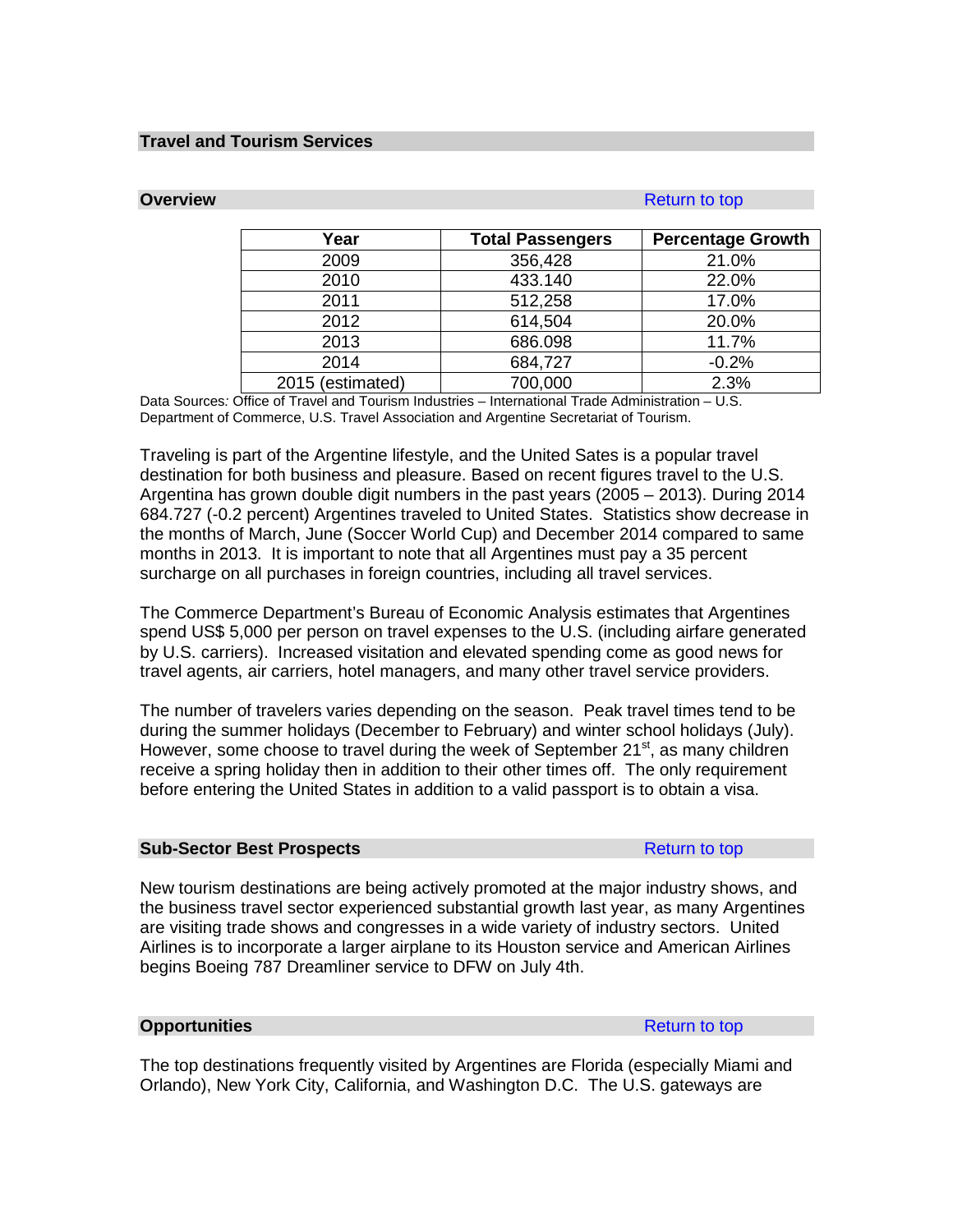Atlanta, Dallas, Houston, Miami, and New York. Aerolíneas Argentinas has announced plans to fly to Chicago, Denver, and Detroit, but the date of implementation is uncertain.

### **Web Resources [Return to top](#page-19-0)**

For additional information on this industry, including market analysis, trade events, contacts, and the products and services that the U.S. Commercial Service can provide to help you succeed in the Argentine market, please contact Diana Brandon, Industry Specialist at [Diana.Brandon@trade.gov](mailto:Diana.Brandon@trade.gov) or (54-11) 5777-4550 and/or visit [http://www.buyusa.gov/argentina/en.](http://www.comerciousa.org/argentina_Editable/-dbrandon/travel_tourism/travel_tourism_main.asp)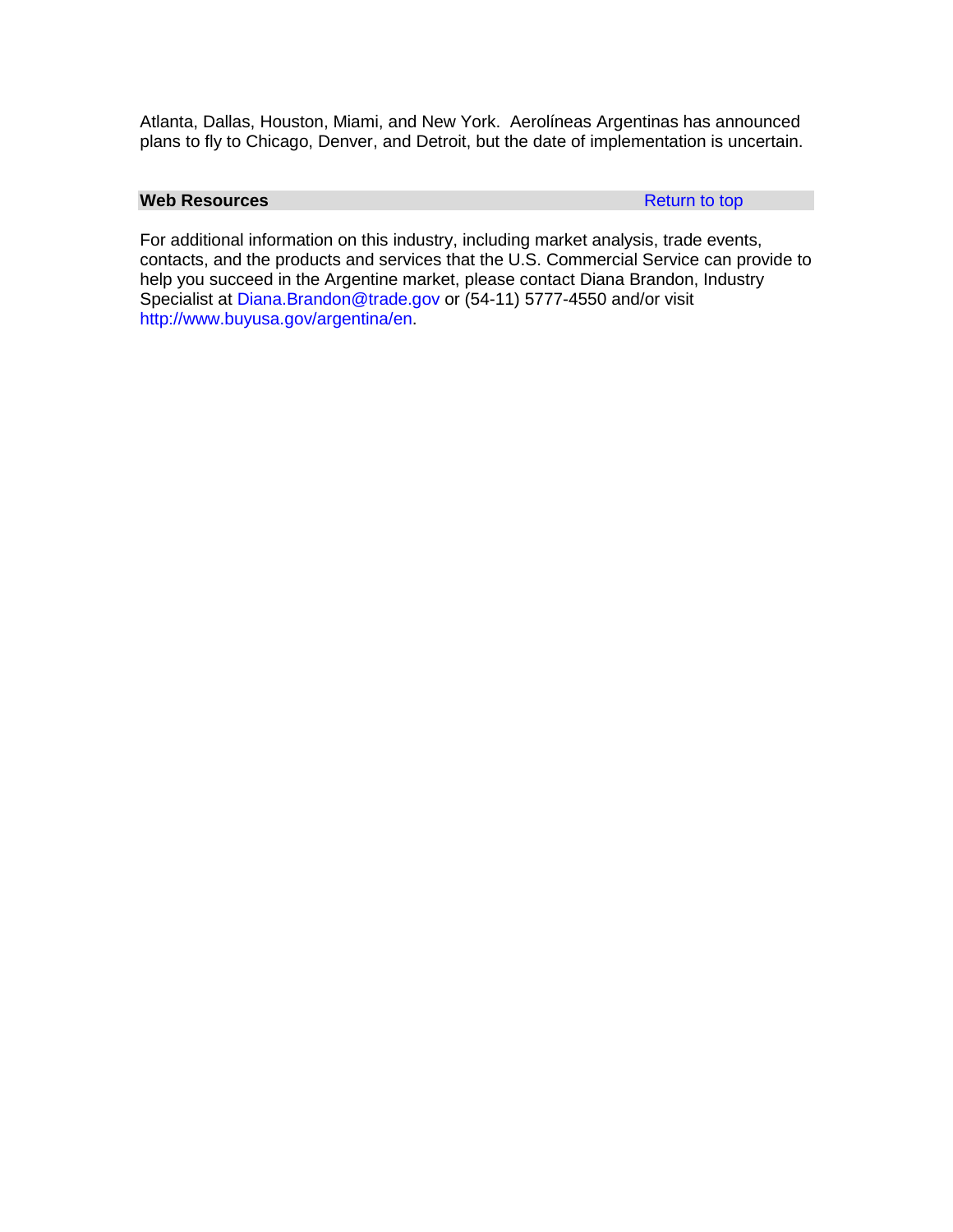### **Agricultural Sectors**

### **Animal Genetics (Bovine Semen)**

#### **Overview** [Return to top](#page-19-0) **Return to top**

| 2016                                                               |
|--------------------------------------------------------------------|
|                                                                    |
| (projected)                                                        |
| 29.00                                                              |
| 14.70                                                              |
| 1.70                                                               |
| 16.00                                                              |
| 10.70                                                              |
| ****14.2                                                           |
| (estimated)<br>26.60<br>13.30<br>1.70<br>15.00<br>10.00<br>****9.5 |

\*FOB; \*\*Market price; \*\*\*CIF; \*\*\*\*Projected annual average

Total Market Size = (Total Local Production + Total Imports) – (Total Exports) Data Sources:

Total Local Production: Local genetic importers Total Exports: Global Trade Atlas and local genetic importers Total Imports: Global Trade Atlas and local genetic importers Imports from U.S.: Global Trade Atlas and local genetic importers

Argentina's cattle herd is approximately 52 million head. Roughly 2 million cows are for dairy production and 22 million cows are for beef production. The quality of both dairy and beef herds are very good, but need to continuously incorporate high quality genetics to keep up the standard. Of the total semen market, about half is used in dairy and half in beef cows. Roughly 70 percent of the dairy cows, and only 10 percent of beef cows, are artificially inseminated. The majority of imported semen is used in dairy cows, but imports of beef genetics have increased significantly over the past few years. The U.S. accounts for almost two-thirds of the total imported semen market, followed by Canada, New Zealand and France. The beef business is expected to continue to be profitable, while the dairy sector is struggling with high production costs and low milk prices.

#### **Sub-Sector Best Prospects [Return to top](#page-19-0) Return to top**

While dairy (primarily Holsteins) semen is expected to increase marginally, beef semen (especially Angus) has good potential growth for 2016. The local beef sector is expected to continue to recover as returns in crop production are very thin or negative.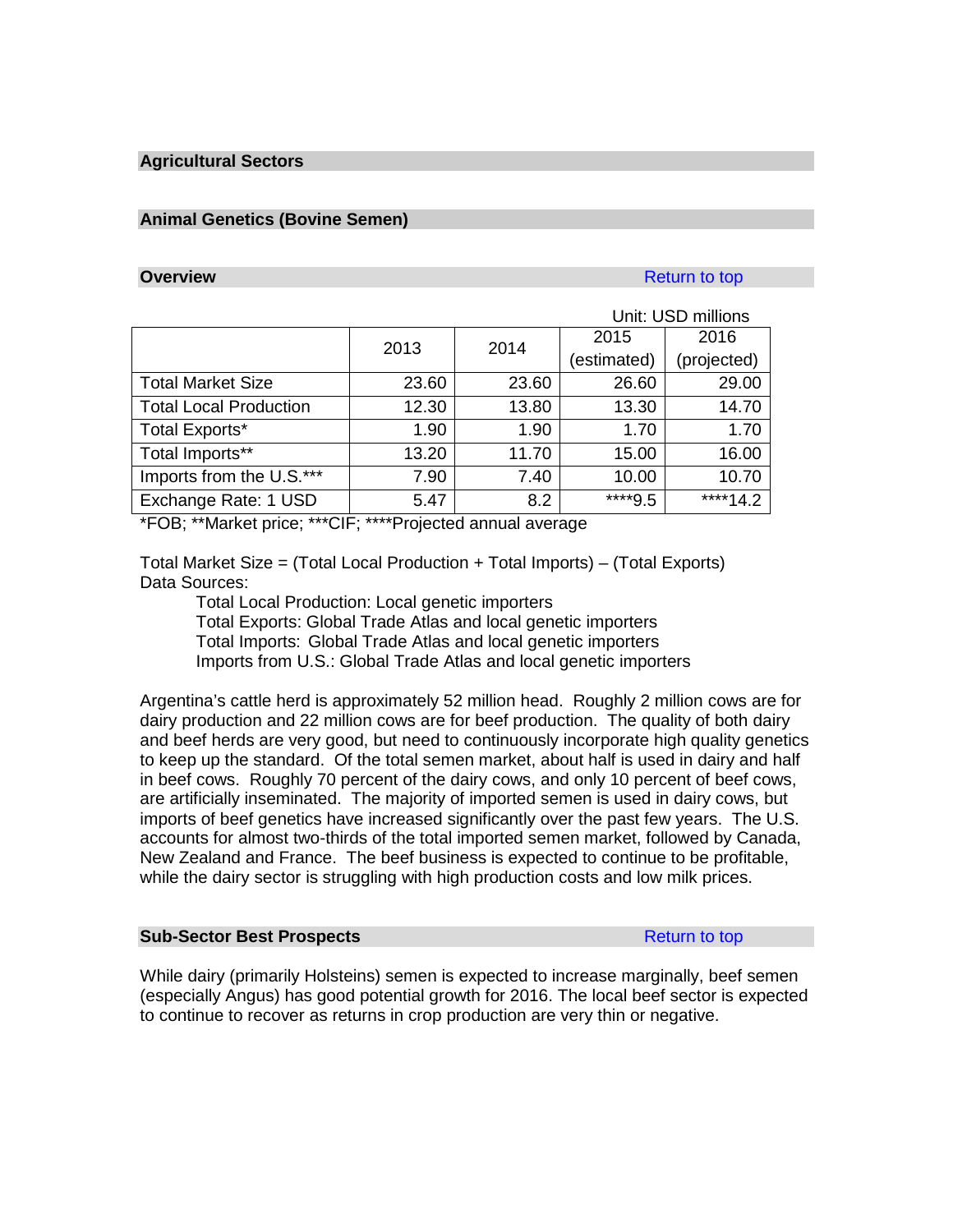#### **Opportunities [Return to top](#page-19-0) Apple Times Apple Times Apple Times Apple Times Apple Times Apple Times Apple Times Apple Times Apple Times Apple Times Apple Times Apple Times Apple Times Apple Times Apple Times Apple Times**

The use of beef semen with production data (Expected Progeny Differences – EPD) is increasing, but semen distributors indicate that much needed education has to be done with local purebred and commercial breeders. Imports of Black and Red Angus have the greatest potential. However, there are opportunities for semen of other breeds such as Braford, Brangus, and Hereford. Semen of Black and Red Angus and, to a lesser extent, Brangus has the greatest opportunities from the United States.

# **Web Resources [Return to top](#page-19-0)**

- National Association of Animal Breeders: [http://www.naab-css.org](http://www.naab-css.org/)
- Argentine Chamber of Biotechnology and Animal Reproduction *(Spanish)*: [http://www.cabia.org.ar](http://www.cabia.org.ar/)
- Ministry of Agriculture, Livestock and Fisheries *(Spanish)*: [http://www.minagri.gob.ar](http://www.minagri.gob.ar/)
- National Service of Agricultural and Food Health and Quality (SENASA) *(Spanish)*: [http://www.senasa.gov.ar](http://www.senasa.gov.ar/)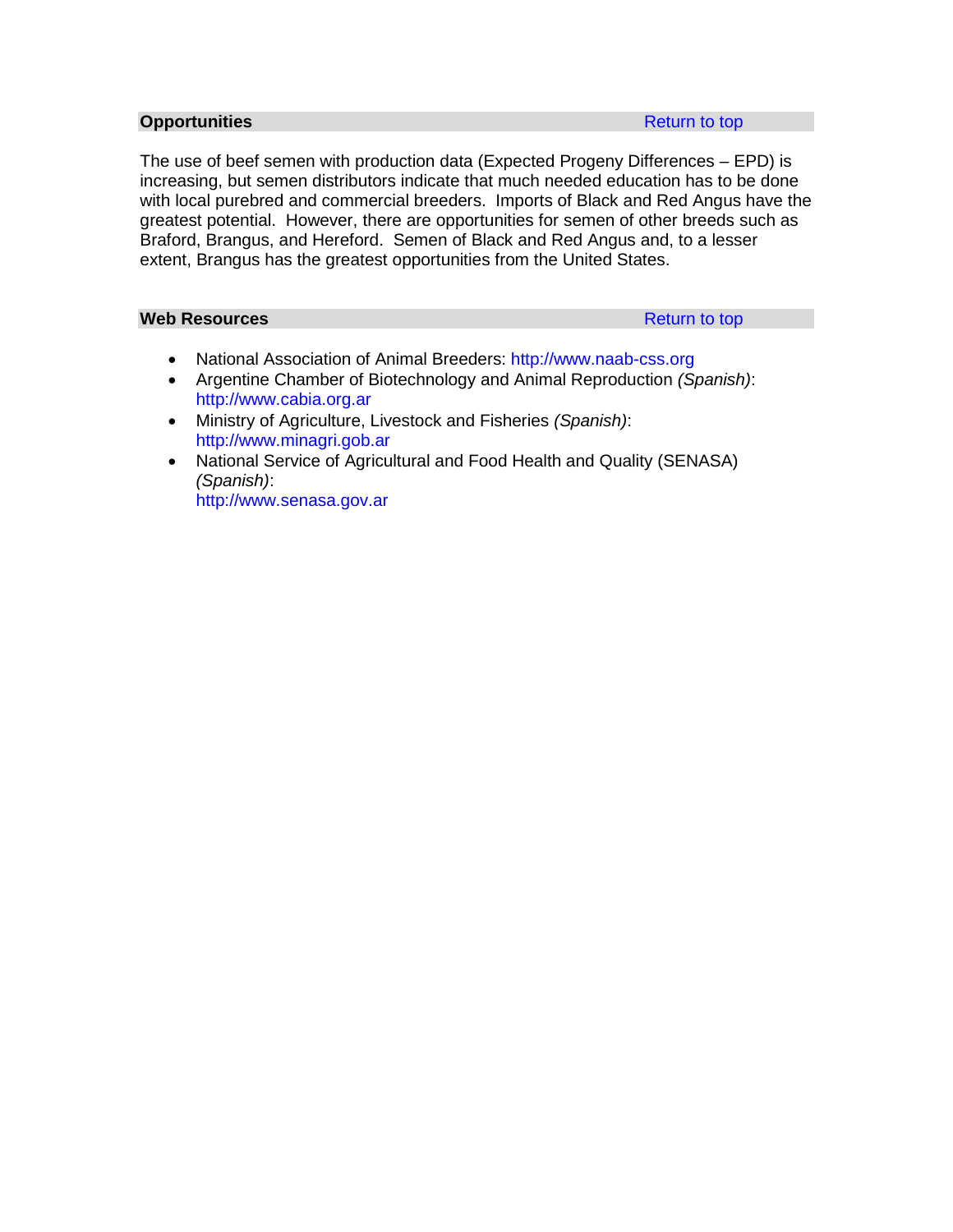# **Food Ingredients (Natural Origin)**

### **Overview [Return to top](#page-19-0) Accounts and Accounts and Accounts and Accounts and Accounts and Accounts and Accounts and Accounts and Accounts and Accounts and Accounts and Accounts and Accounts and Accounts and Accounts and A**

|                               | Unit: USD millions |       |                     |                     |
|-------------------------------|--------------------|-------|---------------------|---------------------|
|                               | 2013               | 2014  | 2015<br>(estimated) | 2016<br>(projected) |
| <b>Total Market Size</b>      | N/A                | N/A   | N/A                 | N/A                 |
| <b>Total Local Production</b> | N/A                | N/A   | N/A                 | N/A                 |
| <b>Total Exports</b>          | 1,653              | 1,593 | 1,751               | 1,800               |
| <b>Total Imports</b>          | 418                | 405   | 405                 | 445                 |
| Imports from the U.S.         | 51                 | 50    | 50                  | 55                  |
| Exchange Rate: 1 USD<br>.     | 5.47               | 8.2   | $*9.5$              | $*14.2$             |

\*Projected annual average

Total Market Size = (Total Local Production + Total Imports) – (Total Exports) Data Sources:

Total Local Production: N/A

Total Exports: Global Trade Atlas (data include dried vegetables, & dried fruit and nuts)

Total Imports: Global Trade Atlas (data include dried vegetables, & dried fruit and nuts)

Imports from U.S.: Global Trade Atlas (data include dried vegetables, & dried fruit and nuts)

The food and beverage (F&B) industry is one of the main activities contributing to the Argentine economy, accounting for about 30 percent of Argentina's total exports. Some of its main trends are as follows: 1. significant investments in technology updates; 2. local production capacity being fully used, which requires additional investments to supply the growing food demand; 3. "Health and Nutrition" considered a strong concept in the F&B business; 4. Greater interaction between the local industry and universities, fostering innovations.

The main ingredients imported were those that are not manufactured locally or those for which production is not sufficient to supply the local industry. There is a significant market for some U.S. food ingredients among local food producers, who use them to manufacture high-value, tailor-made food products. However, Argentine F&B imports for 2015 are projected to remain at the same level estimated for 2014, as a result of the slowdown of the country's economy, and the restrictive measures taken by the government of Argentina (GOA) which are adversely affecting imports. There is a lot of uncertainty in the food ingredients sector for 2016 with upcoming presidential elections in October 2015. The measures the new government will take related to the import policy might boost food ingredients imports into the country.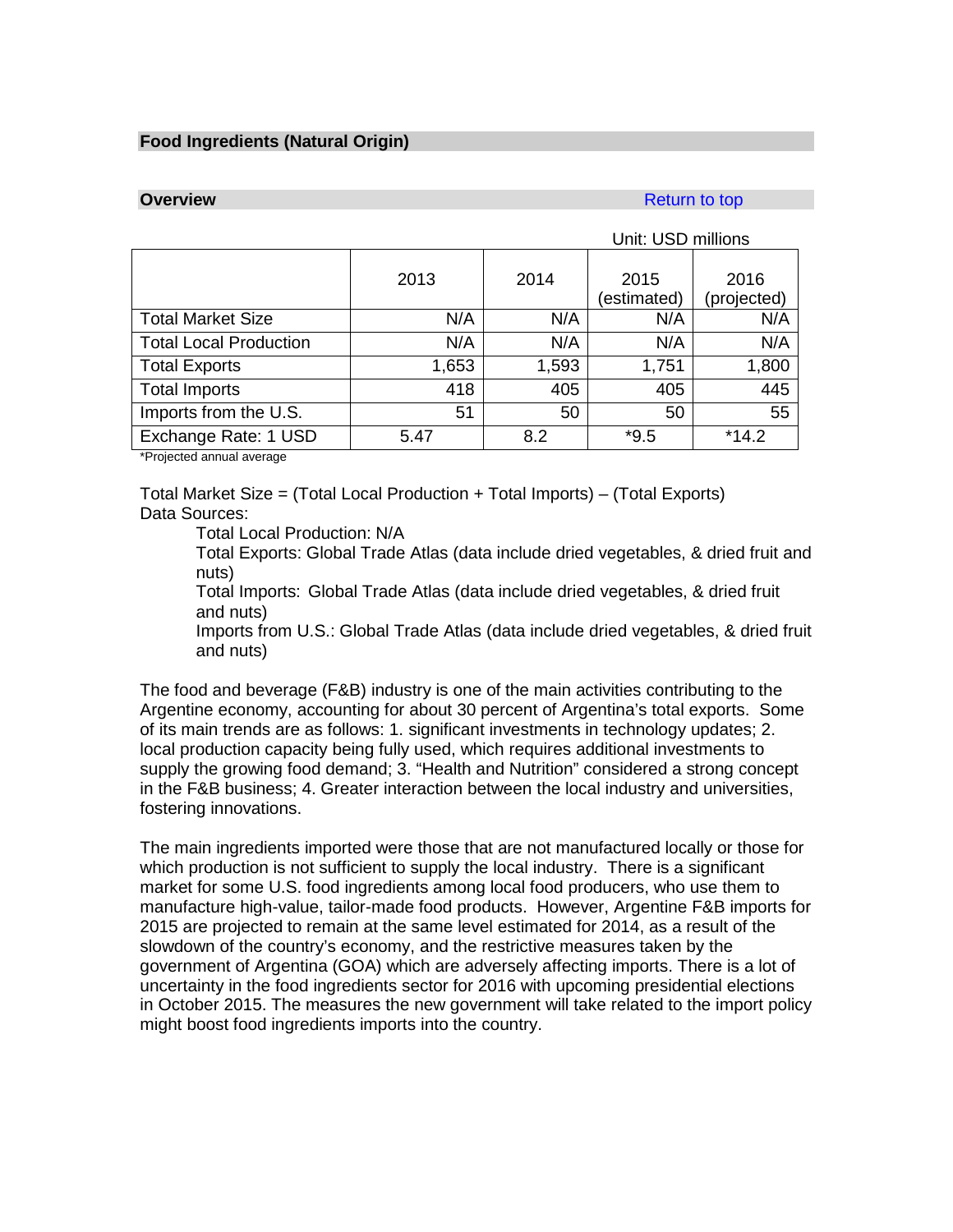#### **Sub-Sector Best Prospects [Return to top](#page-19-0) Return to top**

Whey; dried vegetables; dried fruit and nuts; spices; potato flakes, granules, and pellets; wheat starch; corn starch; potato starch; herbs; extracts of licorice; extracts of vegetables, meat, and fish; pectin substances; agar-agar; glycerol; glucose; fructose; molasses; cocoa powder; extracts of coffee and tea; yeasts; soy sauce; protein concentrates and textured protein substances; gelatin; non-dairy coffee whiteners; cream and milk substitutes; sugar substitutes; essential oils; casein; albumins; peptones; dextrins; glues; ingredients for functional foods and for the beverage industry; nutraceuticals; and algae omega.

**Opportunities [Return to top](#page-19-0)** 

U.S. food ingredients are considered locally to be high quality and safe products. Best opportunities are for tailor-made food ingredients that are demanded for the manufacturing of more sophisticated food items, and ingredients that are not produced locally.

#### **Web Resources Resources [Return to top](#page-19-0)**

- Institute of Food Technologists (IFT):<http://www.ift.org/>
- National Association of Flavors and Food-Ingredient Systems (NAFFS): <http://www.naffs.org/>
- Global Trade Atlas: [http://www.gtis.com](http://www.gtis.com/)

Various food industry contacts, primarily former participants of USDA/FAS Buenos Airessponsored trade missions to the IFT Annual Food Expo.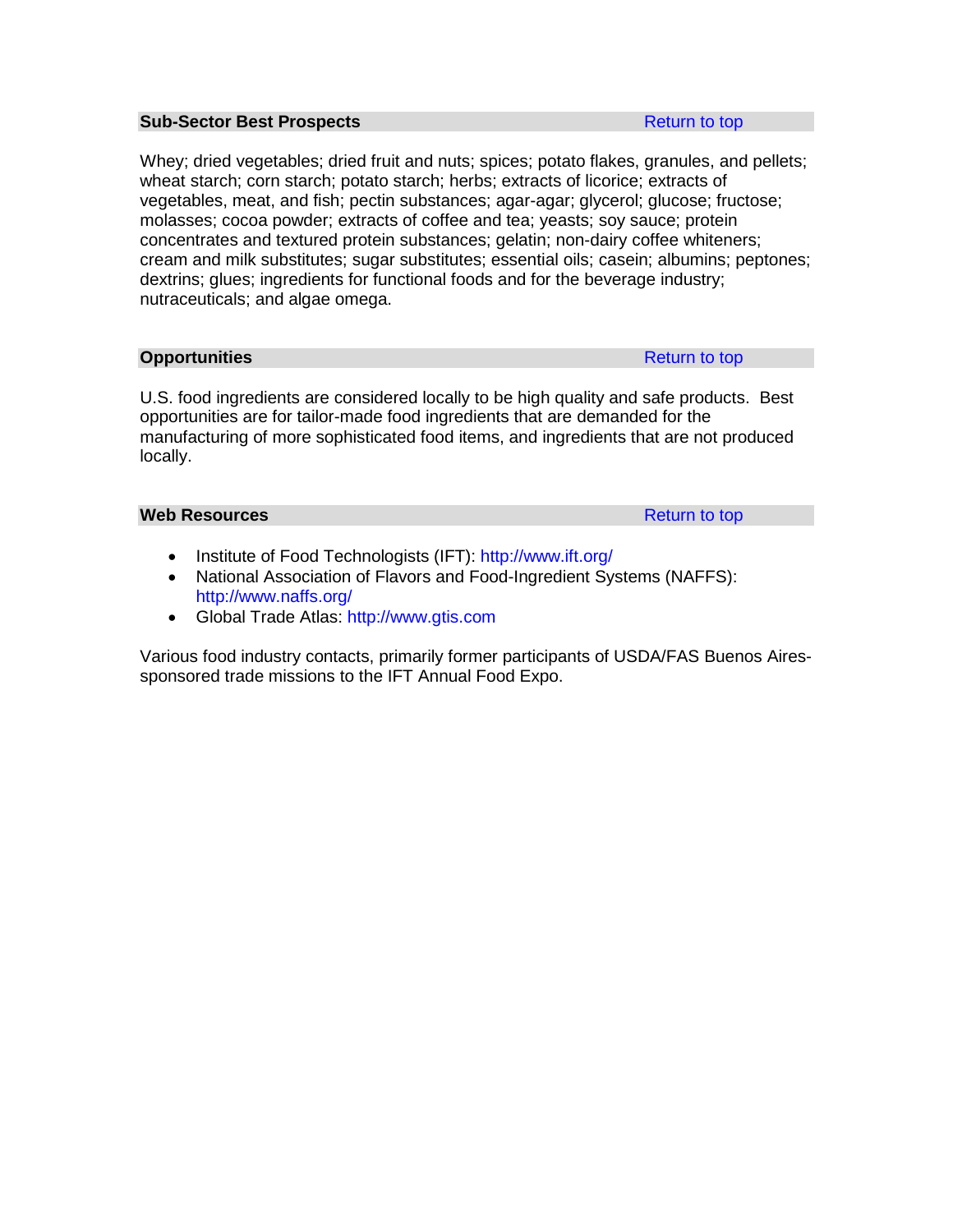#### **Planting Seeds**

### **Overview [Return to top](#page-19-0) Accounts and Accounts and Accounts and Accounts and Accounts and Accounts and Accounts and Accounts and Accounts and Accounts and Accounts and Accounts and Accounts and Accounts and Accounts and A**

# Unit: USD millions

|                                             | 2013  | 2014  | 2015<br>(estimated) | 2016<br>(projected) |
|---------------------------------------------|-------|-------|---------------------|---------------------|
| <b>Total Market Size</b>                    | 855   | 941   | 861                 | 945                 |
| <b>Total Local Production</b>               | 1,100 | 1,110 | 1,018               | 1,100               |
| <b>Total Exports</b>                        | 305   | 227   | 215                 | 215                 |
| <b>Total Imports</b>                        | 60    | 58    | 58                  | 60                  |
| Imports from the U.S.                       | 23    | 19    | 20                  | 22                  |
| Exchange Rate: 1 USD                        | 5.47  | 8.2   | $*9.5$              | $*14.2$             |
| <b>Alberta at a discussional second and</b> |       |       |                     |                     |

\*Projected annual average

Total Market Size = (Total Local Production + Total Imports) – (Total Exports)

Data Sources: The above statistics are unofficial estimates based on Argentine Customs data, industry contacts, and the Global Trade Atlas.

The Argentine seed industry offers numerous growth prospects and opportunities in terms of an increase in the demand for genetically modified seeds, higher commodity prices, and the expansion of agricultural land area. Planting seeds are one of the most important agricultural products imported into Argentina from the United States, totaling \$20 million in 2015.

#### **Sub-Sector Best Prospects [Return to top](#page-19-0) Return to top**

Alfalfa continues to be the primary seed imported from the United States, followed by yellow corn, clover, rye grass, and fescue. Likewise, seeds from vegetable crops and lawn grass seed have been in demand.

#### **Opportunities** [Return to top](#page-19-0) Return to top Return to top Return to top Return to top Return to top Return to top Return to top Return to top Return to top Return to top Return to top Return to top Return to top Return to

Off-season production of corn and soybean seed has generated positive returns in the last few years. Argentina's total exports of planting seeds for 2015 are estimated at \$ 215 million, while the country's total exports of planting seeds for 2014 totaled \$227 million.

The new development of marginal areas for beef and dairy industries will mean that demand for quality forage seeds will remain high. There is a strong demand for grasses suitable for sub-tropical regions in the northern part of the country.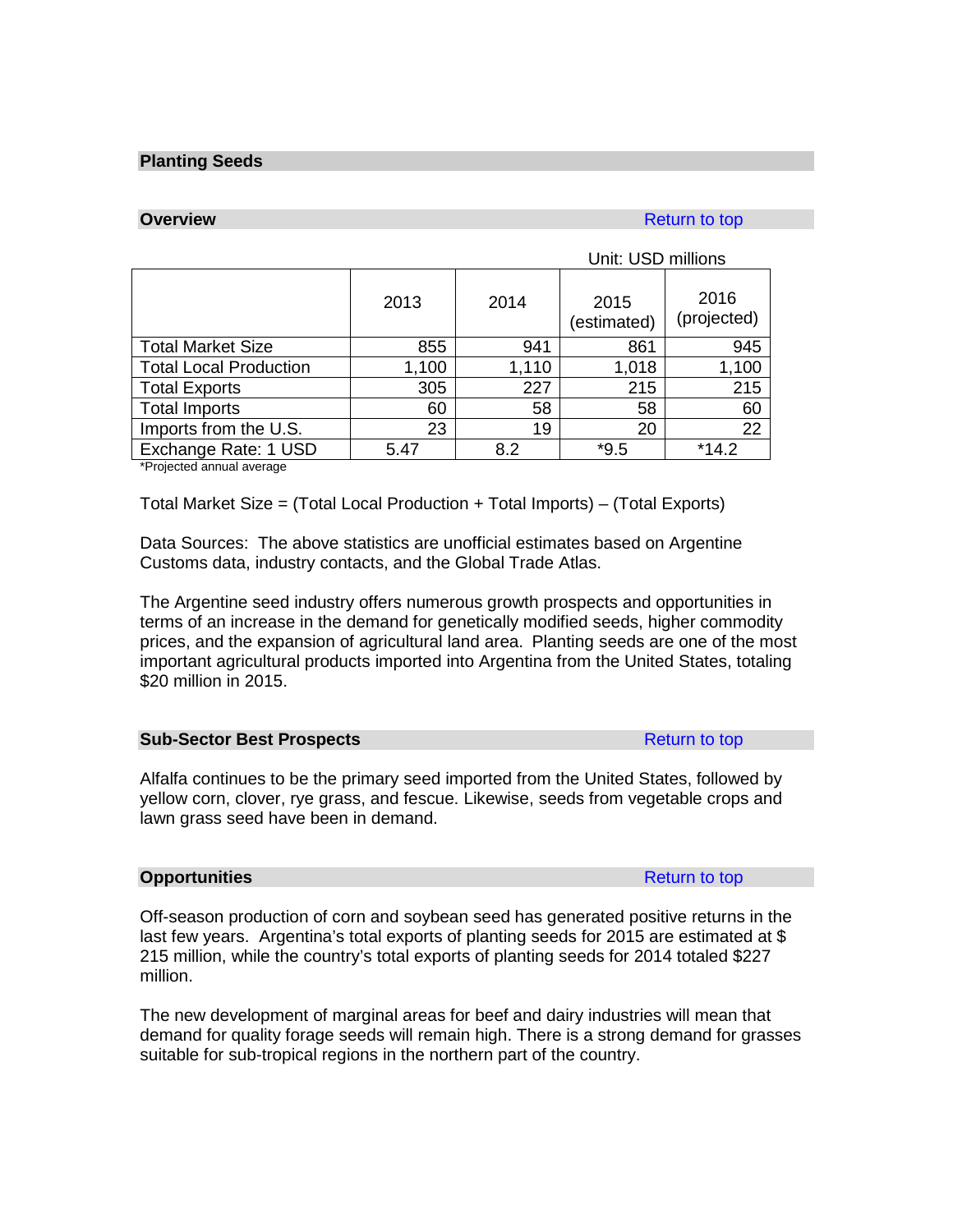As many producers are increasing their beef herds, Post forecasts an increase in demand of planting seeds, and therefore imports in 2016 might slightly increase to total \$22 million.

#### **Web Resources [Return to top](#page-19-0) Return to top Return to top**

- Ministry of Agriculture, Livestock, Fishing and Foods *(Spanish)*: <http://www.minagri.gob.ar/>
- Argentine Association for the Protection of Plant Property Rights (ARPOV) *(Spanish)*:<http://www.arpov.org.ar/>
- Argentine Agricultural Research Institute (INTA) *(Spanish)*: <http://www.inta.gov.ar/>
- Chamber of Seed Producers of the Argentine Grain Exchange *(Spanish)*: <http://www.csbc.com.ar/>
- Argentine Seed Producers Association (ASA) *(Spanish)*:<http://www.asa.org.ar/>
- Pioneer Argentina *(Spanish)*:<http://www.pioneer.com/web/site/argentina/>
- Monsanto Argentina *(Spanish)*: <http://www.monsanto.com/global/ar/pages/default.aspx>

[Return to table of contents](#page-0-0)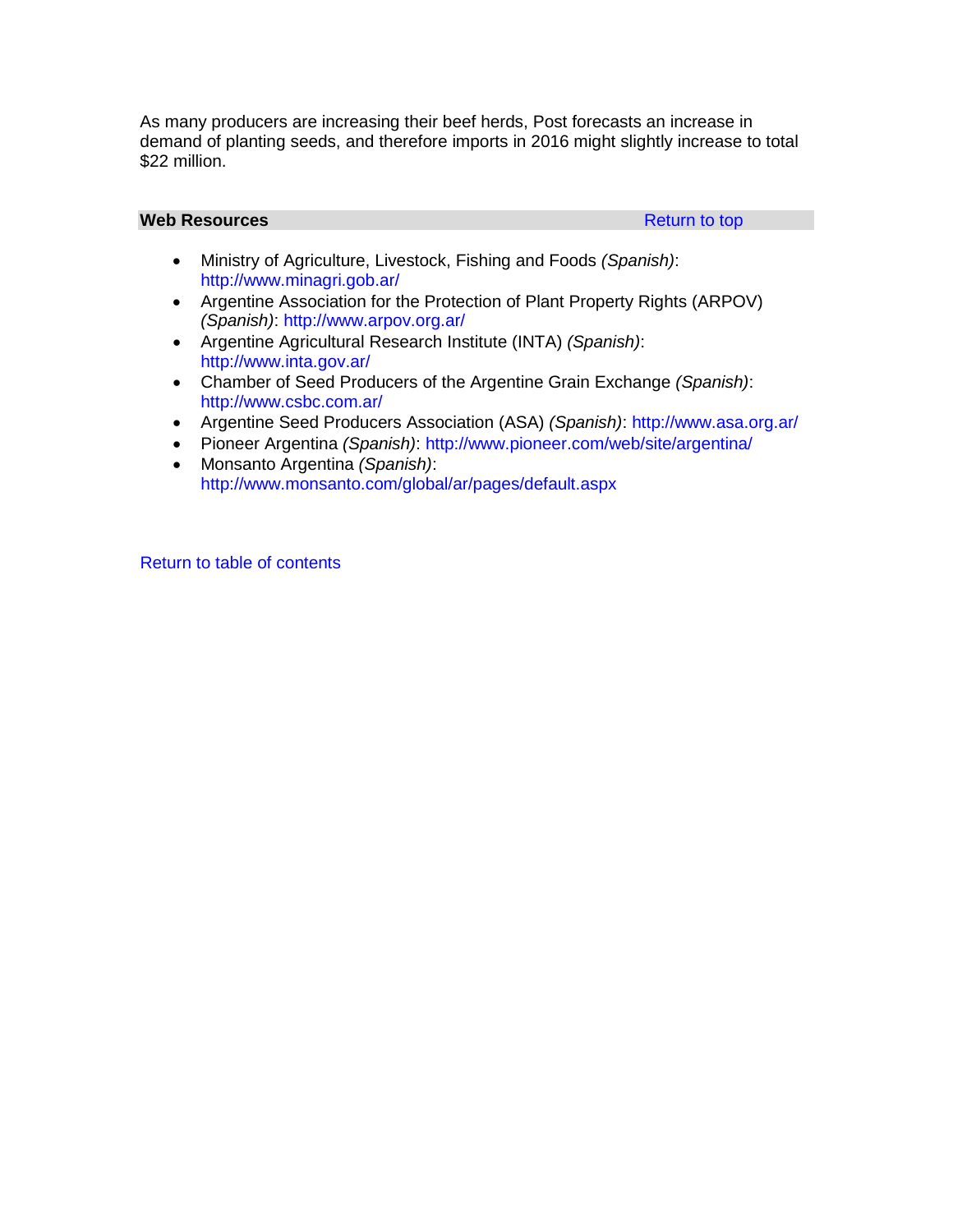# <span id="page-44-1"></span>[Return to table of contents](#page-0-0)

# Chapter 5: Trade Regulations, Customs and Standards

- [Import Tariffs](#page-44-0)
- [Trade Barriers](#page-46-0)
- [Import Requirements and Documentation](#page-50-0)
- [U.S. Export Controls](#page-54-0)
- [Temporary Entry](#page-55-0)
- [Labeling and Marking Requirements](#page-57-0)
- [Prohibited and Restricted Imports](#page-58-0)
- [Customs Regulations and Contact Information](#page-60-0)
- [Standards](#page-61-0)
- [Trade Agreements](#page-66-0)
- [Web Resources](#page-67-0)

#### <span id="page-44-0"></span>**Import Tariffs [Return to top](#page-44-1) Accounts** Return to top **Return to top Return to top**

The Harmonized Schedule (HS) is used to specify tariff classifications in Argentina. The HS was implemented on January 1, 1992, and is aligned with the WTO Customs Classification Code adopted in 1979. On January 1, 1995, Argentina implemented the MERCOSUR Common Nomenclature, known as the *Nomenclatura Común del MERCOSUR* (NCM) which is consistent with the U.S. Harmonized System for tariff classification.

Ad-valorem duties are assessed on the CIF (Cost+Insurance+Freight) value of the imported merchandise (at the Argentine port or airport of entry). In 2013, the average tariff was 22 percent.

Specific duties are applied to certain products and are expressed in monetary terms per unit of measurement. A combination of both ad-valorem and specific duties ("mixed duties") is used in some cases.

# **Selected Average Tariff Rates by Type of Product**

According to the MERCOSUR Common Nomenclature, these are the average tariff rates for some of the Chapters:

Chapter 1: Live Animals; Animal Products: 2 percent ad-valorem;

Chapter 28: Inorganic chemicals; organic or inorganic compounds of precious metals, of rare-earth metals, of radioactive elements or of isotopes: 2 percent advalorem;

Chapter 31: Fertilizers: 5 percent ad-valorem;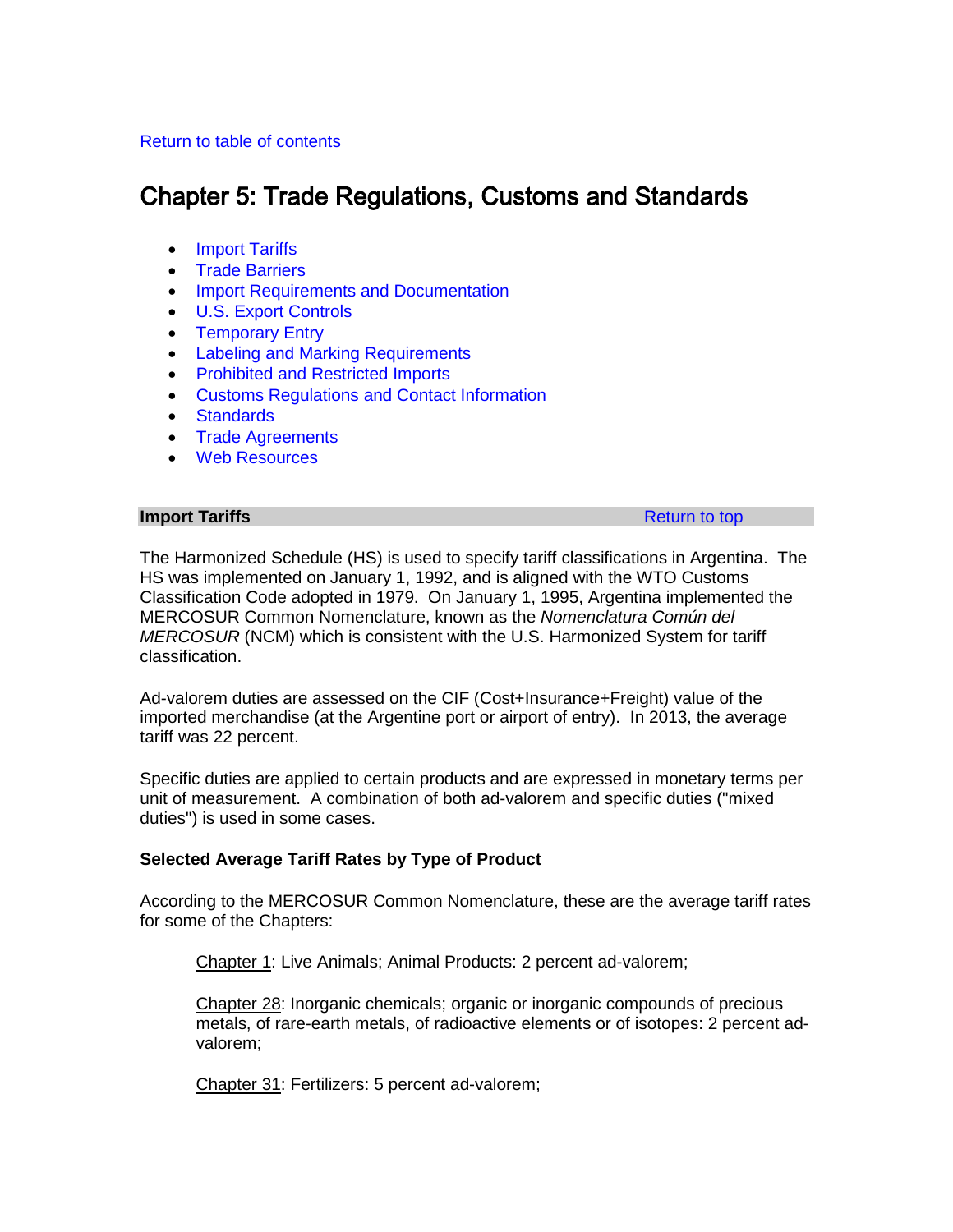Chapter 38: Miscellaneous chemical products: 14 percent ad-valorem;

Chapter 39: Plastics and articles thereof: 14 percent ad-valorem;

Chapter 48: Paper and paperboard; articles of paper pulp, of paper or of paperboard: 16 percent ad-valorem;

Chapter 49: Printed books, newspapers, pictures and other products of the printing industry; manuscripts, typescripts and plans: 0 to 16 percent ad-valorem;

Chapter 61: Articles of apparel and clothing accessories, knitted or crocheted: 35 percent ad-valorem;

Chapter 62: Articles of apparel and clothing accessories, not knitted or crocheted: 0 to 35 percent ad-valorem;

Chapter 70: Glass and glassware: 12.4 percent ad-valorem;

Chapter 94: Furniture; bedding, mattresses, mattress supports, cushions and similar stuffed furnishings; lamps and lighting fittings, not elsewhere specified or included; illuminated sign illuminated nameplates and the like; prefabricated buildings: 18-20 percent ad-valorem;

Chapter 95: Toys, games and sports requisites; parts and accessories thereof: 20 percent ad-valorem.

In practice, at the time of this writing the import of textiles/apparel and toys/games is severely restricted. Other consumer products also face difficulty.

# **Minimum Import Prices**

In May 2001, the GOA introduced minimum import prices/reference values on several products covered by specific HS codes to avoid under-invoicing. When the minimum import price is greater than the declared value at Customs, the importer must make a deposit for taxes due on the price differential to take merchandise out of customs. This deposit will be held during the period of investigation on the real or market import price. These minimum import prices apply when goods are imported for consumption.

In 2005, in an attempt to continue adjusting mechanisms against tax evasion in import operations, the GOA issued Secretariat of Industry Resolutions 1907 and 1908. These regulations created a new system to determine "reference import values" (*valores criterio*) for products to be compared with the value declared at Customs by the importer, and impose stricter conditions to import when the declared unitary FOB value represents less than 80 percent of the reference value. In these cases, the import process will continue, but the importer will bear additional restrictions such as:

• Increase on Valued Added Tax (VAT) and Income Tax paid on imports, reaching rates of 21 percent and 11 percent respectively, depending on the product type.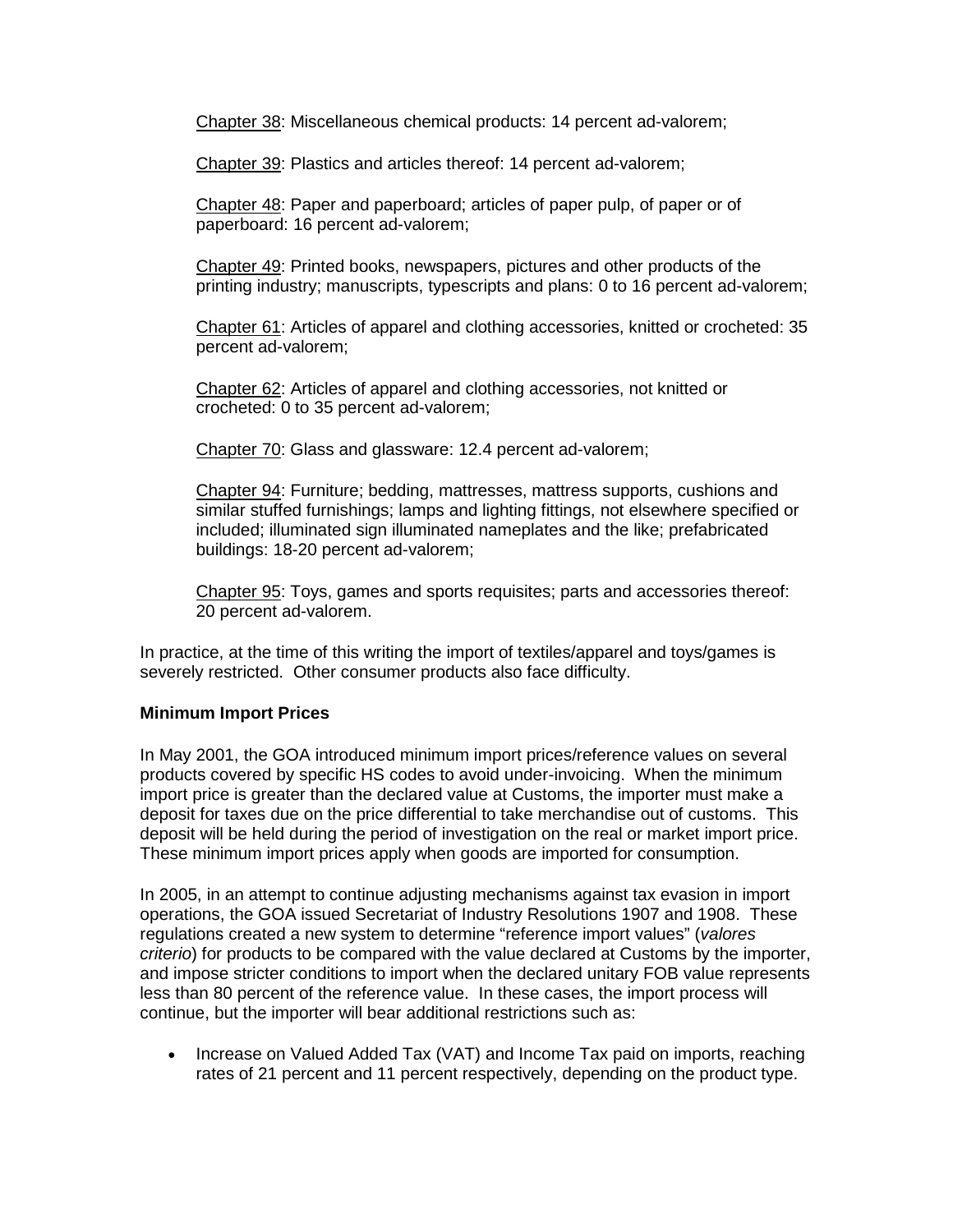- Loss of tax benefits such as exemption or deferment of VAT and Income Tax payments.
- Deposit of a guarantee equivalent to the difference between the reference value and the declared value. Deposit/guarantee policies are no longer accepted for these cases. Only cash, bank collaterals, or public debt bonds will serve as a guarantee to allow the import transaction.

Several subsequent regulations have continued to update and expand the list of minimum/reference prices. In 2008, Customs Notes 90 and 91 required importers of any goods from designated countries that are invoiced below the reference prices to have the invoice validated by both the foreign customs agency and the appropriate Argentine Embassy or Consulate. U.S. products with reference prices include the following:

- Matches
- Other plates, sheets, film, foil and strip, of plastics, non-cellular and not reinforced, laminated, supported or similarly combined with other materials: of poly (methyl methacrylate), not over 25mm or over 105mm in thickness
- Rubber bicycle tubes
- Wooden hangers
- Non-rewritable compact discs (CD-R)
- Fungicides
- Electrical terminals
- Low density polyethylene
- Cermet manufactures
- Fiberglass tissue
- Iron and steel tubes
- Tires
- Refrigerators
- Washing machines
- Wood products (boards).
- Textiles (t-shirts, shirts, underwear and more)

At the same time, the Argentine Customs Bureau announced that there would be specific Customs checkpoints that will control imports of certain product categories such as household appliances, electronic devices, motorcycles, textiles, apparel, footwear and toys. These items are traditionally the most affected by import restrictions.

# <span id="page-46-0"></span>**Trade Barriers [Return to top](#page-44-1) Act and Act and Act and Act and Act and Act and Act and Act and Act and Act and Act and Act and Act and Act and Act and Act and Act and Act and Act and Act and Act and Act and Act and Act an**

The basic legislation affecting import and export transactions is contained in the Customs Code (Law 22,415), which came into force in September 1981.

In 2010, MERCOSUR approved the MERCOSUR Customs Code to come into effect January 1, 2012. The Argentine Congress approved it in December 2012, and the Customs Code is now in force.

In 2006, there was a significant increase in the regulation of goods and capital flows. The most significant changes include product-specific export restrictions; variations in tariffs on key export commodities; the extension of an Argentina/Brazil automotive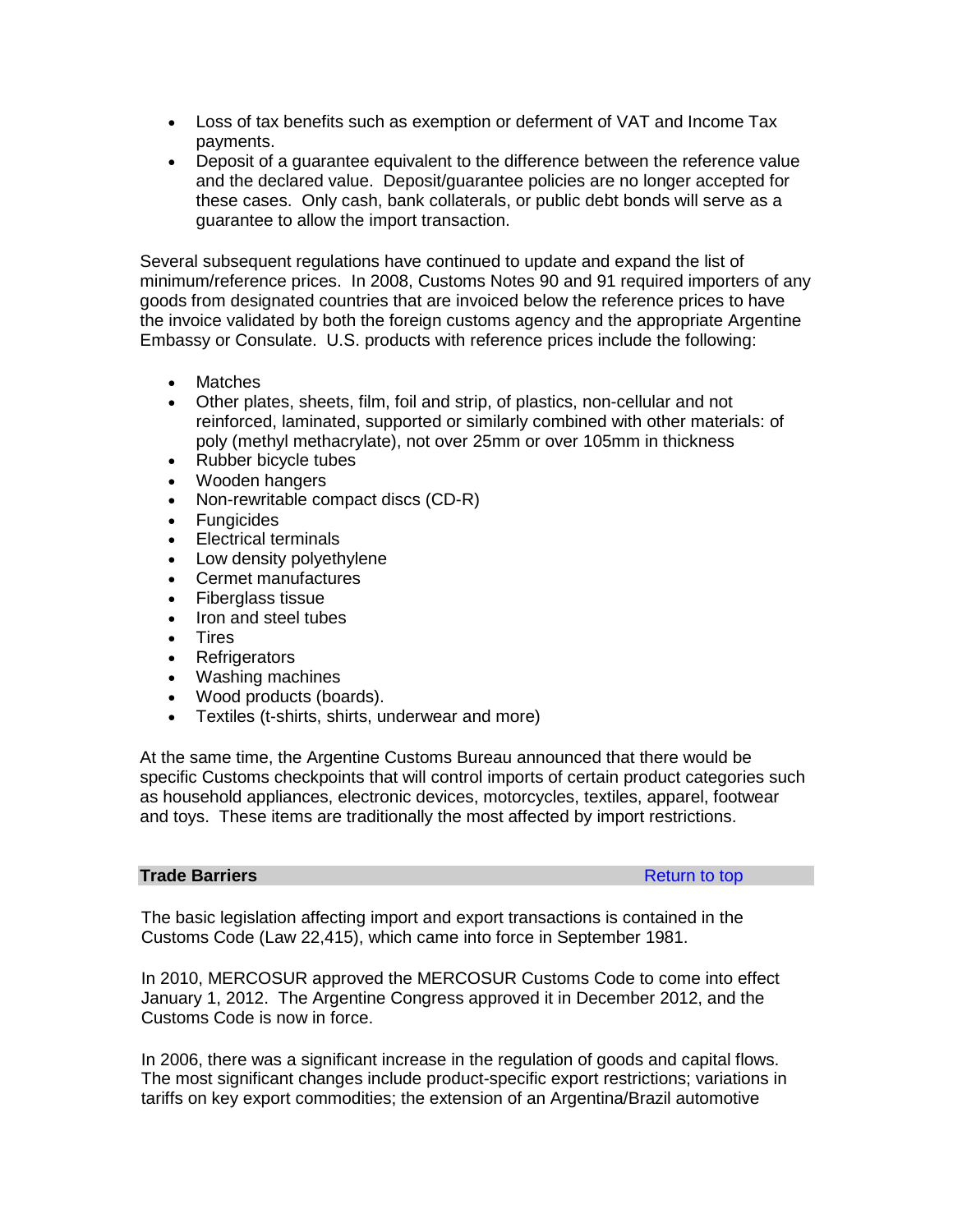managed trade regime that was due to expire in 2006; the implementation of government-promoted private sector agreements to limit intra-MERCOSUR trade in sensitive sectors, including textiles and shoes, and more extensive regulations on capital movement. The automotive managed trade regime was extended in 2014 until June 30, 2015 with a reduced favorable balance for Brazil. At this writing, negotiations were continuing on a further extension.

While there is no legal prohibition against foreign companies repatriating profits, GOA regulations implemented in November of 2011, mandating that firms receive permission from AFIP in order to exchange local currency into foreign exchange, serve as a defacto control on the ability of foreign firms to repatriate profits. Meanwhile, export proceeds must be repatriated to Argentina and for most products must be remitted to the Central Bank within 15 days. Repatriation deadlines vary based on product categories. These stipulations could change based on economic conditions.

Companies located in Argentina wishing to import must be registered in the National Registry of Importers and Exporters. Registration is free of charge and procedures are relatively simple.

# **Antidumping and Countervailing Measures**

Regulations define "dumping" as the export price of imported merchandise being lower than the comparable sales price in normal commercial operations of identical or similar goods destined for consumption in the domestic market of the country of origin. Argentina has set antidumping and countervailing measures on various occasions, some of which still remain in force.

Imported goods for consumption that benefit from a subsidy abroad may be subject to a compensatory duty when they cause, or threaten to cause, serious damage to a local industry. Argentine fair trade laws are based on Article VI of the WTO under Resolutions 281/97 and 622/95.

# **Tariff Barriers**

MERCOSUR (Common Market of the South), created in 1991, gradually eliminated almost all non-tariff restrictions and other limitations to trade among its founding members (Argentina, Brazil, Paraguay and Uruguay). As of 2006, over 99 percent of all intra-MERCOSUR tariff lines had been reduced to zero. Sugar has not yet been incorporated into MERCOSUR's internal free trade regime, and certain other products such as autos and auto parts, while officially incorporated, are actively managed, including by the use of quantitative restrictions (quotas).

For countries outside the MERCOSUR area, Argentina and its MERCOSUR partners established the MERCOSUR common external tariff (CET) on January 1, 1995. The CET currently ranges from zero to 20 percent for most products. However, some products in the automotive sector can reach 35 percent.

There is a list of sensitive products temporarily exempted from the CET. The first group includes sensitive products such as Information Technology and Capital Goods. At the same time, the MERCOSUR countries can set an import duty different from the CET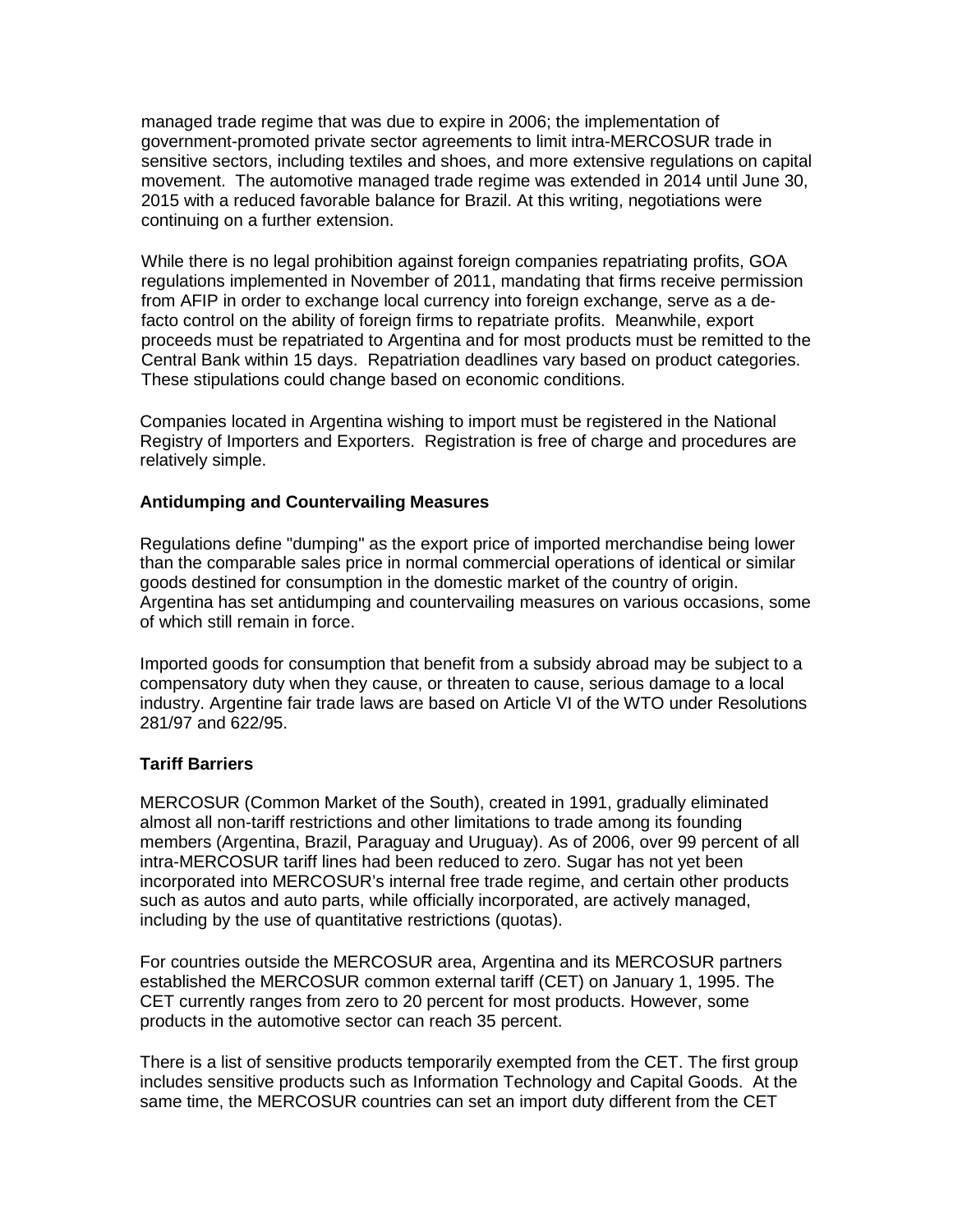until December 31, 2015, for specific products, using the so-called Exceptions List (pursuant to Decision 58/10 CMC MERCOSUR).

Since July 2012, imported capital goods that compete against local production have been subject to a 14 percent tariff. Imported capital goods that do not have a local substitute face a 2 percent tariff.

Information and Communications Technology (ICT) products are regulated by a separate tariff schedule, which expires on December 31, 2015. After this date, all import duties will begin to converge among MERCOSUR members according to a fixed schedule. Some goods not produced within MERCOSUR, such as newsprint, books, and certain petroleum products, pay 0 to 16 percent import duties.

The tariffs on imports apply to the declared CIF (Cost + Insurance + Freight) value in Argentina. In addition to the tariffs, the following fees and taxes apply:

- 0.5 percent statistics fee on the CIF value, with some exceptions (computers and telecommunications goods, capital goods, fuel, some paper goods, books, periodicals, guns, samples, emergency shipments, and duty-free products). This fee is not levied on MERCOSUR intra-zone trade.
- 21 or 10.5 percent (depending on the product) of Value Added Tax (VAT) on the CIF value plus tariff plus statistics fee.
- 20 or 10 percent (depending on the product) of advanced VAT on CIF plus tariff and statistics fee on all goods imported for resale. Goods imported directly by end-users are exempted.
- Six percent profits tax on all retail goods, except for goods imported directly by users. Individuals pay 11 percent.
- 1.5 percent gross income tax
- Excise tax on certain goods
- 2 percent destination/verification fee
- Local taxes
- Goods may be subject to a 3 percent tax on future anticipated profits.

The CIF value plus the duty and the import statistics fee form the base for the application of domestic taxes. For this reason, foreign supplier's invoice must support the imports. VAT and Profits Tax are deductible from gross income tax.

Domestic taxes (i.e., excise taxes) are levied on tobacco, alcoholic beverages, soft drinks, syrups, extracts and concentrates, television sets, tape recorders, record players, and microwave appliances, among other products. Excise taxes are paid on the basis of sworn returns or through stamps affixed to the product. Rates vary considerably, reaching up to 60 percent of the retail price for cigarettes.

Decree 690/2002 specifies exceptions to the payment of the statistics fee, which include:

- Certain imported goods for animal or vegetable reproduction, which pay a zero percent CET.
- Certain imported mineral products that pay zero percent CET.
- Imported books, brochures, and newsprint.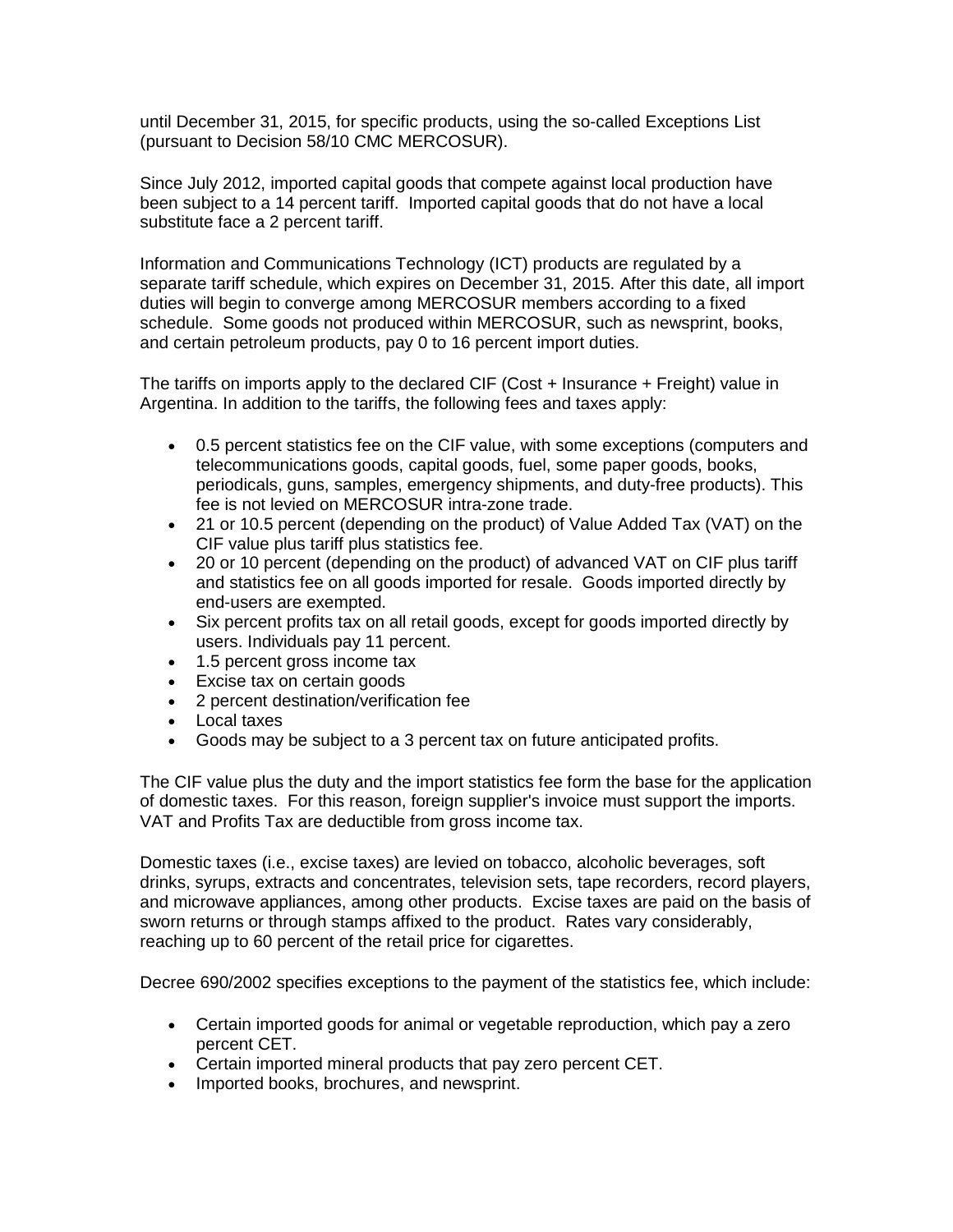- New imported capital and information and telecommunications-related goods.
- Goods imported under the temporary import regime.

The following offices are responsible for drafting customs rules, regulations, and tariffs:

# • **National Tax Bureau, Ministry of Economy:**

*Dirección Nacional de Impuestos Ministerio de Economía* Contact: Cpn. Daniel Martin, National Director Email: [esalga@mecon.gov.ar](mailto:esalga@mecon.gov.ar) <http://www.mecon.gov.ar/sip/basehome/dir1.htm>

# • **Technical Administration, Argentine Customs Bureau:**

*Subdirección General Técnico Legal Aduanera Dirección General de Aduanas (DGA) Administración Federal de Ingresos Públicos - AFIP* Contact: Dr. Eduardo Palomo, Deputy Director Legal and Technical Department of Customs [http://www.afip.gov.ar/;](http://www.afip.gov.ar/)<http://www.afip.gov.ar/english/>

# **Trade barriers**

As of February 1, 2012, prior approval from the *Administración Federal de Ingresos Públicos* (AFIP- Argentine Tax and Customs Authority) is required for all imports. Application is made via the AFIP online system, known as MALVINA, which is accessible to Customs Brokers through submission of a Sworn Affidavit of Intent to Import (DJAI). Approval times and criteria applied to determine if permission is granted to import are unpredictable and not prescribed in any written law or regulation; exporters are advised to ensure that Argentine clients have an approved DJAI as well as permission from AFIP to purchase the foreign exchange necessary to pay for goods prior to shipping. Moreover, certain types of goods may only be imported into Argentina with an additional permit from the pertinent authority.

In addition, government officials have used phytosanitary rules, safeguard measures involving specific duties, anti-dumping investigations, and other practices to inhibit imports and protect domestic industry. Argentina continues to delay issuance of health certificates that would allow the resumption of exports of poultry meat and products from the United States. It imposes a number of trade restrictions, including safeguard provisions on Brazilian color televisions and anti-dumping duties on imports of U.S. polyvinyl chloride.

Prior government approval is required for imports of sensitive goods such as pharmaceuticals, foodstuffs, insecticides, veterinary products, medical devices, defense materials, cosmetics and toiletries, and other products. Many such products are subject to registration and presentation of a sanitary certificate issued by a competent authority in the exporting country, or other requisites to protect human, animal or plant health.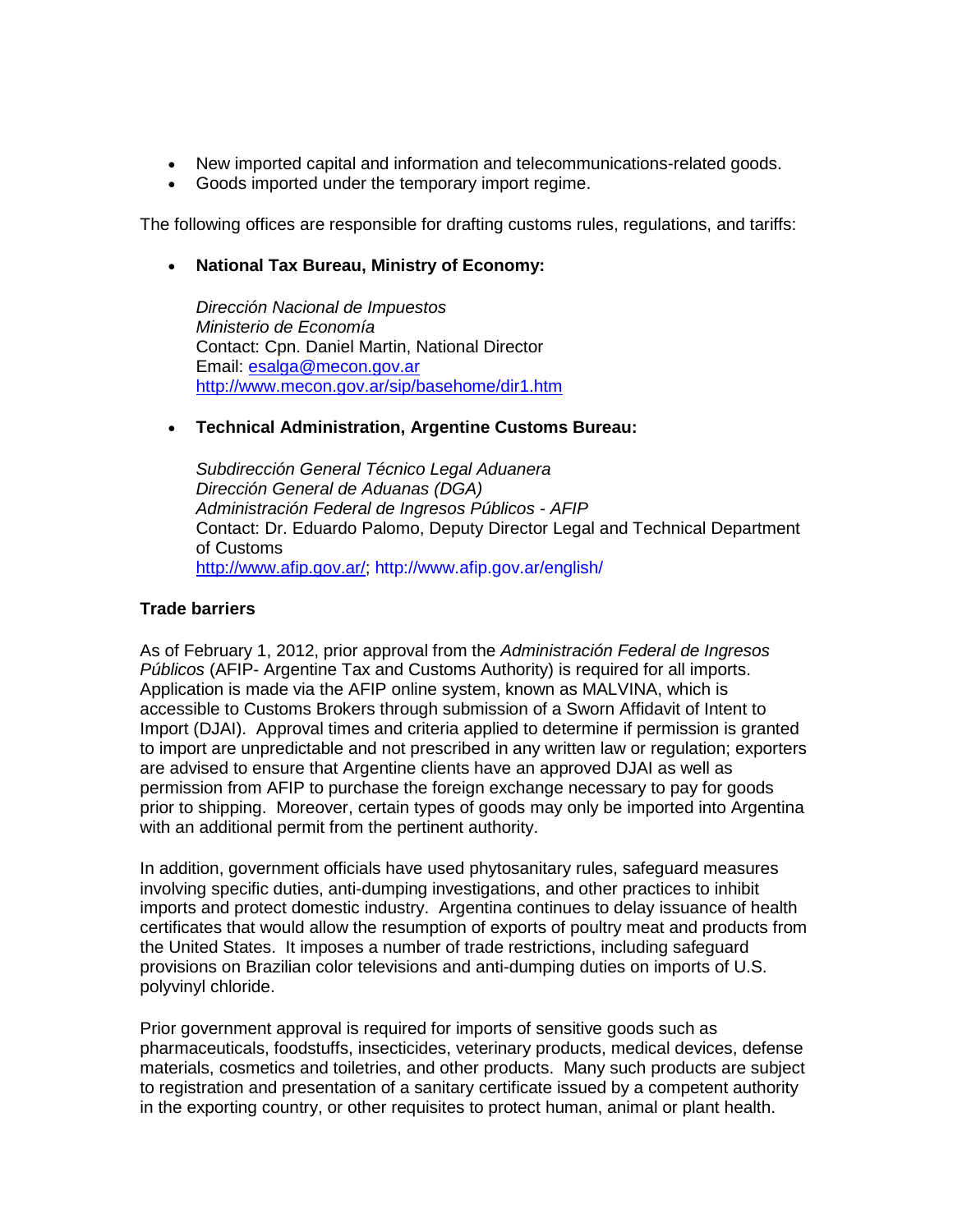Certain types of special vehicles, publications, shoes, carpets, paper and automobiles to be used as prototypes require prior government approval to be imported into Argentina.

Many food-related and agricultural imports, such as livestock, plants, bulbs, cuttings, rhizomes, roots, grains, and plant products require a sanitary certificate issued by a competent authority in the exporting country. Products destined for human consumption must fulfill certain specifications and be labeled and packed accordingly.

# **Quotas**

There is a quota system and special regime for auto parts. The bilateral auto agreement between Argentina and Brazil establishes preferential market access treatment for both countries to protect the MERCOSUR automobile industry. A complicated system of reciprocal obligations exists between Argentina and Brazil. The Argentine government separately sets annual quotas for official distributors of foreign cars and auto dealers, as well as for other firms and individuals. Foreign auto manufacturers (including U.S. firms) in MERCOSUR countries receive national treatment. Argentina also has a bilateral autos agreement with Mexico.

In addition, temporary quotas exist on organic chemicals (HS code 2915.90), fluoride of aluminum (2826.12), and petroleum resins (3911.10) affecting U.S. exports.

#### <span id="page-50-0"></span>**Import Requirements and Documentation [Return to top](#page-44-1)**

# **Permission to Import**

Since February 1, 2012, Argentina has required all importers to request and receive approval from the Secretariat of Commerce and the Argentine Tax and Customs Authority (AFIP) prior to importing products from abroad. This sworn affidavit of intention to import (referred to as the DJAI) is required for each import transaction and is reviewed by AFIP. In practice, AFIP does not make the decision, which is in fact made by the Secretariat of Internal Commerce, but AFIP does certify that the importer is in good standing with regard to taxes and ability to pay for the goods and approves the request to purchase the currency. However, ultimately the Central Bank (BCRA) must release the funds and has final say over when the goods will be paid for.

Processing time is officially 15 days, but many requests are put on hold for indefinite periods of review. An Argentine firm or individual who wishes to import must utilize the services of an Argentine customs broker to file the DJAI through the online customs system known as (S.I.M. - *Sistema Informático MALVINA*), if they do not possess a customs brokerage license to handle their own imports. The requested merchandise must arrive in Argentina within 180 days of the DJAI being marked "*Salida*" by AFIP to signify approval to import. Follow this link for additional information on the DJAI process: [http://www.buyusainfo.net/docs/x\\_9655141.pdf.](http://www.buyusainfo.net/docs/x_9655141.pdf)

# **Documentation Requirements and Restrictions**

In 1997, the Argentine government put in place greater certificate of origin and consularization requirements on a broad range of imports generally covering but not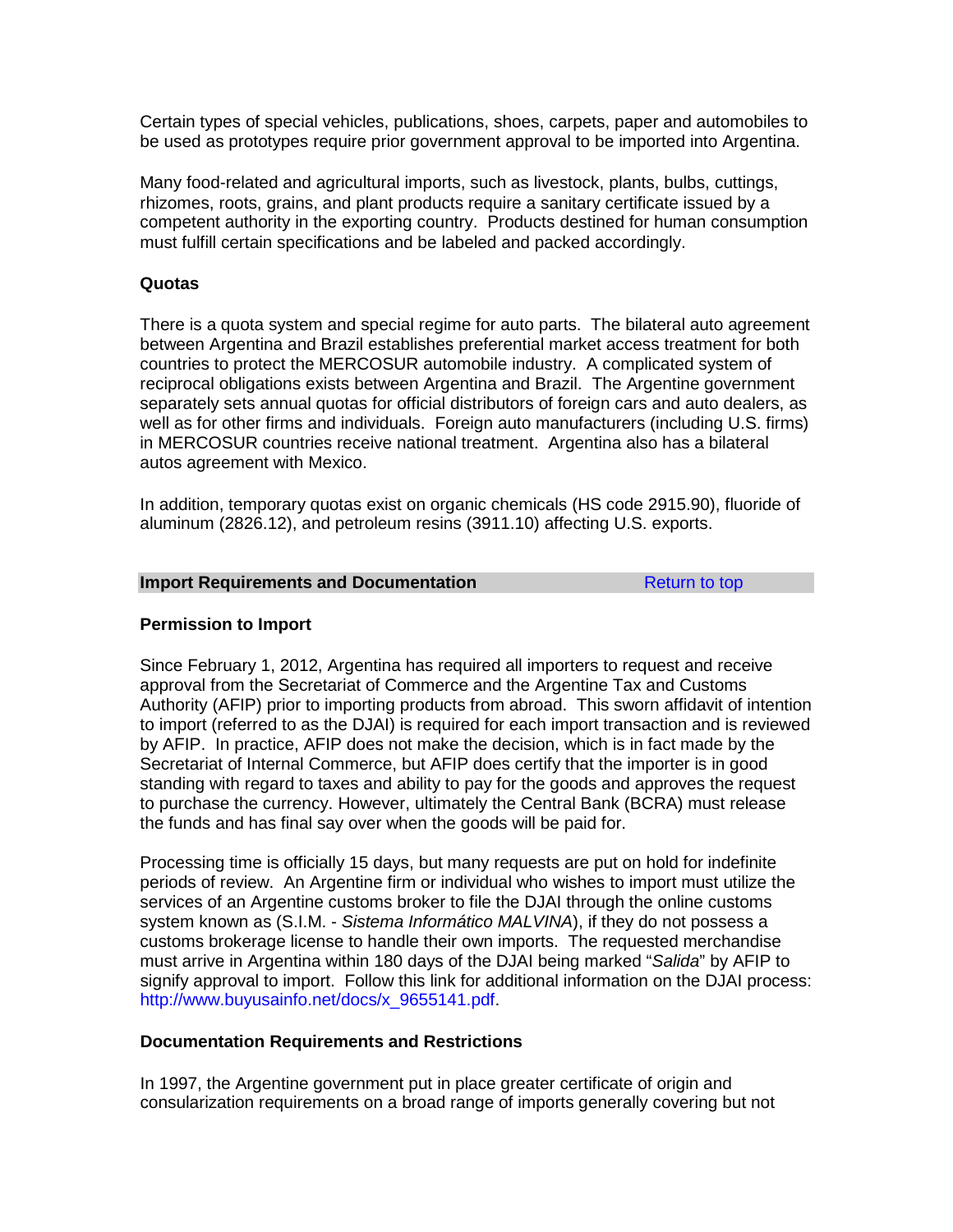limited to consumer goods, textiles, apparel and footwear, printing machines, and machine tools. Consularization is required for every country from whih an integrated component is sourced.

Moreover, on March 27, 2012, AFIP issued Resolution 3304 regarding new inspection and documentation procedures for imported goods arriving in Argentina. Given the extensive manpower and inspections infrastructure required to actually implement Resolution 3304, it is still unclear as to which requirements and procedures will be implemented and how. In light of the aforementioned and the significant number of changes in requirements to import goods into Argentina over the last year, it is strongly advised that all exporters confer with a Freight Forwarder with an established relationship with an Argentine Customs Broker or directly with an Argentine Customs Broker prior to shipping goods to Argentina. In addition, it is recommended that exporters consult the U.S. Commercial Service in Argentina's website at <http://export.gov/argentina/> for information on new export and customs requirements.

# **Import/Export Documentation**

# *Maritime Shipments*

The following documents are required for all maritime shipments, regardless of value:

- Commercial invoice (original and three copies)
- Bill of lading (minimum of one negotiable copy for customs purposes)
- Packing list (not generally required for bulk commodities or for articles that are identical in kind, characteristics, composition, weight, etc.)
- Insurance certificate (if insurance coverage is purchased by the exporter)

# *Air Cargo Shipments*

These documents are always required for air cargo shipments, regardless of value:

- Commercial invoice (original and three copies)
- Airway bill (number of copies depends on requirements of the importer and of the airline used)
- Packing list.

Freight forwarding and/or agents' fees cannot be shown on airway bills on a freight collect basis; i.e., the fees must be prepaid.

# **Commercial Invoices**

Commercial invoices must be presented in Spanish (one original and three copies) with the caption "Original Invoice." Carbon copies, printed copies, or photocopied invoices will not be accepted in place of the original. In addition, a properly authorized member of the firm must provide an original signature in ink on each copy of the invoice presented (i.e., the original and three copies).

The invoice should contain:

- Invoice number
- Place and date of execution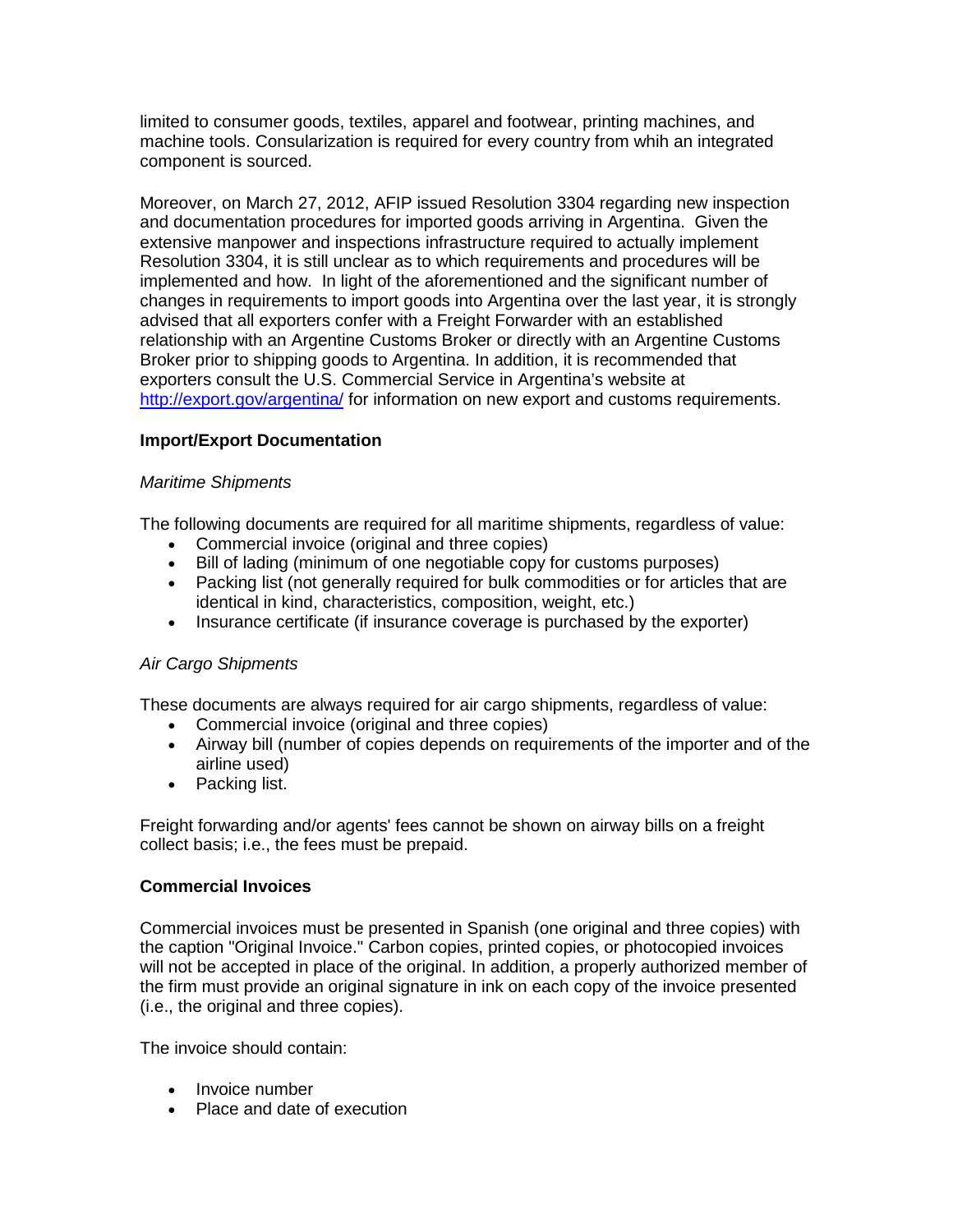- Full name and address of the exporter
- Full name and address of consignee and name and address of the agent (freight forwarder), if any
- Quantity, indicating measuring units invoiced
- Name and description of goods (in Spanish)
- Unit price and total
- Currency used in transaction
- Terms of payment and delivery, using INCOTERMS
- Origin and place/port of export of the merchandise
- Means of transport (specifying via ocean or air or parcel post)
- Port or place of entry into Argentina

If the invoice is in English, the common practice is to show the Spanish translation just below the English text.

The invoice must contain the following declaration in Spanish:

"*DECLARO BAJO JURAMENTO QUE LOS PRECIOS CONSIGNADOS EN ESTA FACTURA COMERCIAL SON LOS REALMENTE PAGADOS O A PAGARSE, Y QUE NO EXISTE CONVENIO ALGUNO QUE PERMITA SU ALTERACION, Y QUE TODOS LOS DATOS REFERENTES A LA CALIDAD, CANTIDAD, VALOR, PRECIOS, ETC., Y DESCRIPCION DE LA MERCADERIA CONCUERDAN EN TODAS SUS PARTES CON LO DECLARADO EN LA CORRESPONDIENTE SHIPPER'S EXPORT DECLARATION*."

(*Unofficial Translation*: "I swear under oath that the prices on this commercial invoice are those really paid or to be paid, and that no agreement exists that permits their modification, and that all data pertaining to quality, quantity, value, prices, etc., and description of the merchandise agree in all their parts with what was declared in the corresponding Shipper's Export Declaration.")

A fax of the commercial invoice may be used as a working copy for customs, but the original must be presented in order to complete entry.

On November 1, 2013, the following requirements came into effect:

- Commercial invoice must include payment terms
- Date on the commercial invoice must be **prior to** bill of lading date.

Electronic documents with electronic signatures are acceptable if the certifying company has obtained eligibility by completing a licensing procedure.

Consular legalization is generally not required, but may be required in certain cases. Check with the importer for exact requirements.

# **Bill of Lading**

The bill of lading should be issued (at minimum) in one negotiable copy; additional negotiable copies may be required by the importer, bank, steamship line, or other interested party (follow instructions from the importer or those given in the letter of credit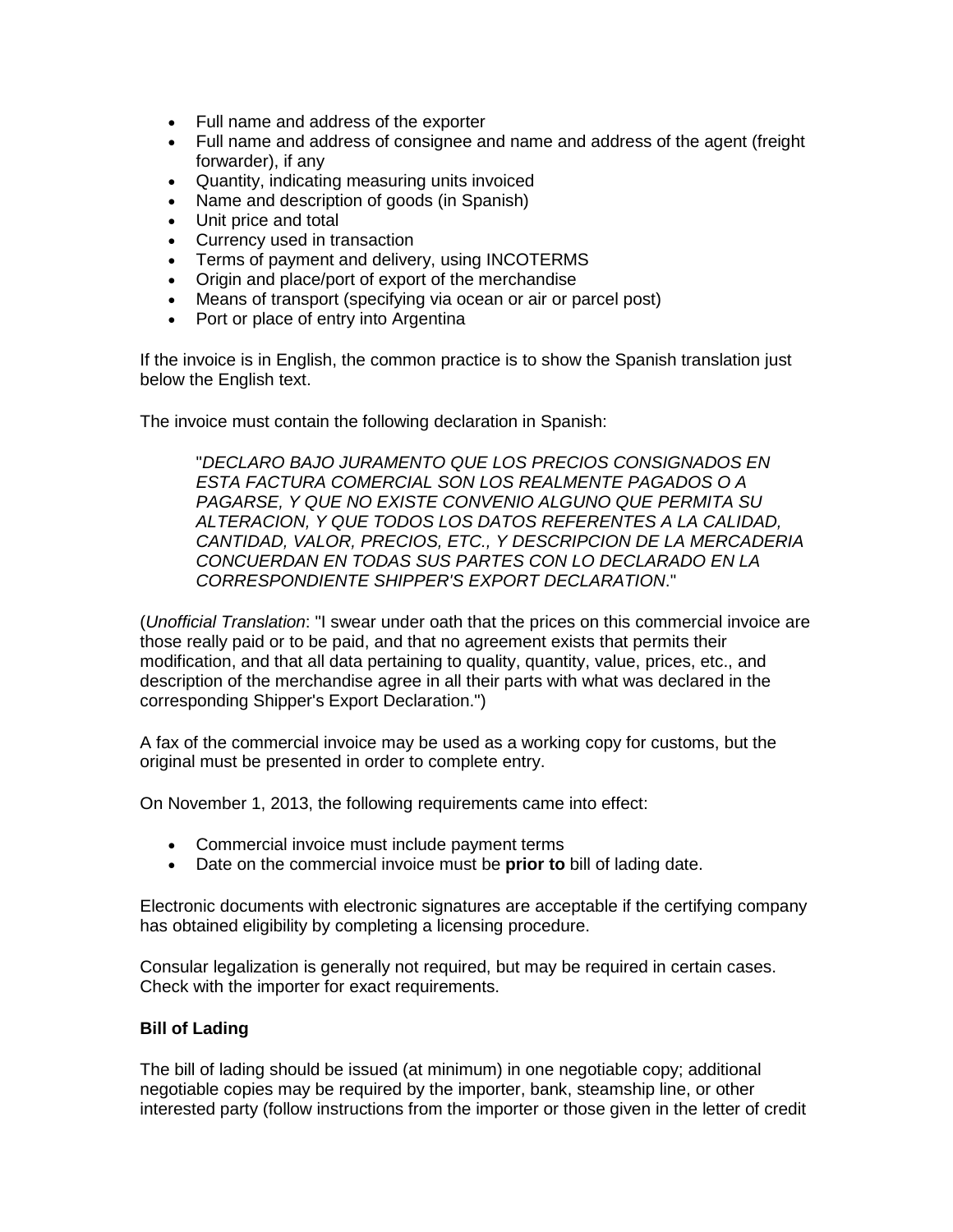or other contractual arrangement). Bills of lading must indicate the weight and volume of each package, as well as the total weight and volume of the shipment. All bills of lading must also show the amount of freight and a statement "Freight Paid," or "Freight Payable at Destination" as appropriate.

The bill of lading must show the following:

- Name of the ship
- Name of the ship's captain
- Port of registry and registered tonnage (weight and volume)
- Name of the charter or the shipper
- Name of the consignee (unless it is "to the bearer" or "to order")
- Number of packages, and specific description of the contents, the quantity, quality and marks of the goods
- Port of loading and unloading, with a declaration of the port of call, if any
- Freight amount
- Place, method and date of payment
- Date of preparation of the document and signature of the captain and of the shipper (signature of the shipping company and shipper should be signed manually, facsimile signatures are not acceptable)
- Container and seal number, and terms of shipment
- Invoice number suggested

# **Packing Lists**

Packing lists are necessary for customs clearance in Argentina and must describe the contents of each package. Where the contents of a parcel are the same as those in other parcels of the same lot, one description on the packing list covering the lot will be sufficient. The packing list preferably should be in Spanish. No packing list is necessary for goods imported in bulk, such as coal, petroleum, sand, etc., or for articles identical in kind, characteristics, composition, weight, etc. It is suggested that the packing list be included in every air shipment.

Consular legalization of the packing list may be required in certain instances. Check with the importer for exact requirements.

At least three (3) copies of the packing list should be included as part of the shipping documents sent to the consignee or the agent thereof. The exact contents of each package should be clearly identified. This should include each item's gross weight and net weight and each package's marks and numbers. The required information must be consistent with all information shown on the commercial invoice.

# **Insurance Certificate**

The U.S. exporter must request this document when purchasing insurance and should proceed according to the details provided by the importer. Marine insurance can be obtained from any insurance company.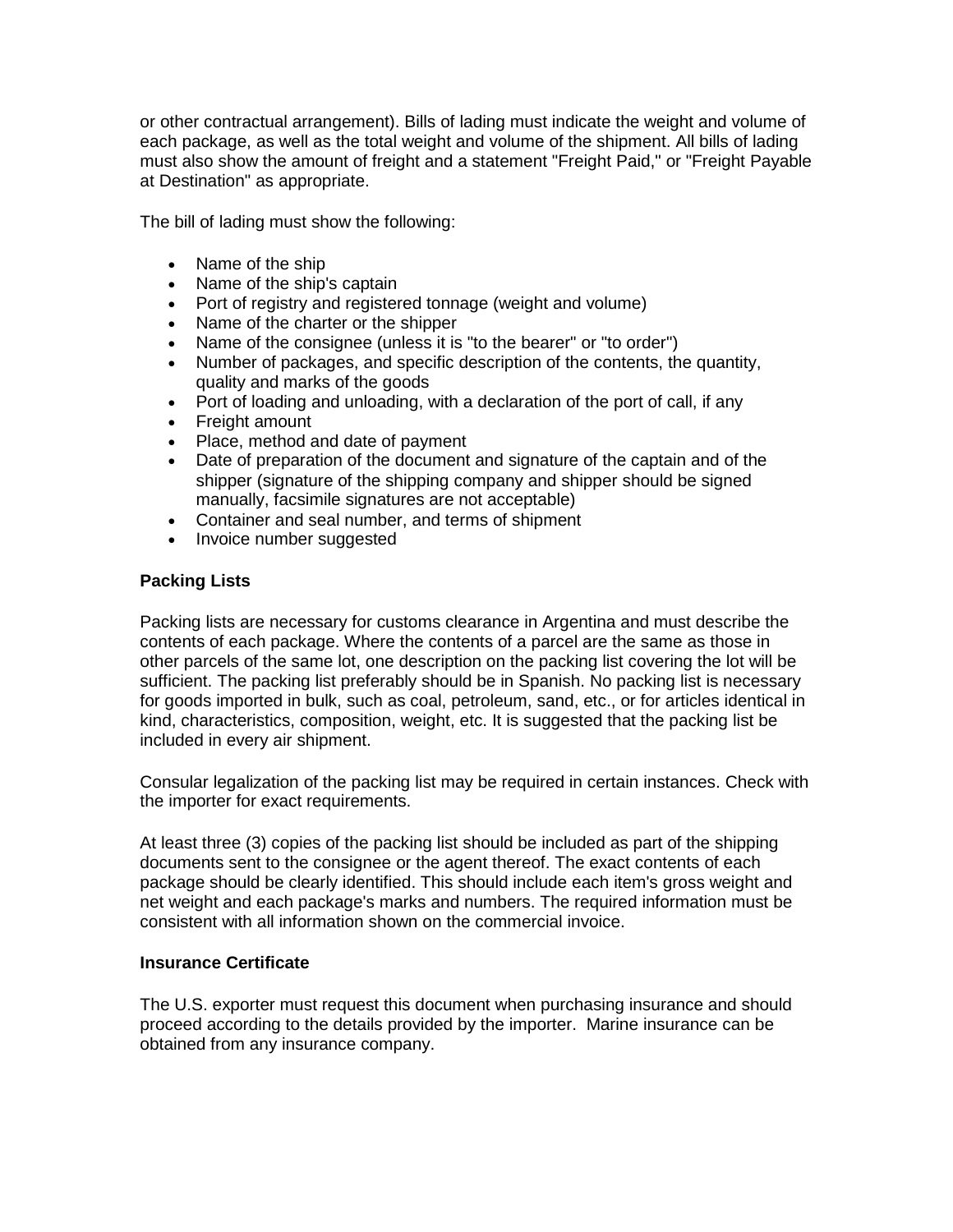# **Certificate of Origin**

The certificate of origin is a document that may be required by Argentine Customs for consumer goods, textiles, footwear, apparel, printing machines and machine tools, organic chemicals, tires, bicycle parts, flat-rolled iron and steel, certain iron and steel tubes, air conditioning equipment, wood fiberboard, fabrics, toys, games, brooms, and brushes. This requirement by Argentine Customs falls under various circumstances:

# *Control of Preferential Origin*

To claim preferential import duties when the country of origin has signed a trade agreement endorsing these preferences, as is the case of imports from member countries of MERCOSUR or ALADI, the Latin American Integration Association. The Argentine Customs authorities will require this document to grant preferential treatment at the importer's request.

# *Control of Non-Preferential Origin*

The government of Argentina also requires a certificate of origin for certain products, such as textiles and footwear, regardless of their country of origin (Resolution MEOSP 39/96). This measure is in place to address import issues such as:

- Antidumping Duties
- Countervailing Measures
- Safeguard Measures
- Import Quotas
- Trade Statistics

The certificate of origin requires the authorized signature of the local Chamber of Commerce Secretary in the U.S. and the seal of that organization and also must be legalized by the Argentine Consulate in the United States. Note that if the product to be shipped contains component parts manufactured in another country, the U.S. company must obtain signatures of the relevant chambers in those countries and have the document legalized by the Argentine Consulates in those countries.

Visit [http://export.gov/exportbasics/eg\\_main\\_017485.asp](http://export.gov/exportbasics/eg_main_017485.asp) for basic Terms of Trade. Visit [http://export.gov/exportbasics/eg\\_main\\_017485.asp](http://export.gov/exportbasics/eg_main_017485.asp) for an international trade Glossary.

# <span id="page-54-0"></span>**U.S. Export Controls [Return to top](#page-44-1) Return to top**

The U.S. Department of Commerce's Bureau of Industry and Security (BIS) is responsible for implementing and enforcing the [Export Administration Regulations](http://www.bis.doc.gov/index.php/regulations/export-administration-regulations-ear)  [\(EAR\),](http://www.bis.doc.gov/index.php/regulations/export-administration-regulations-ear) which regulate the export and re-export of most commercial items. The items that BIS regulates are often referred to as "dual use" since they have both commercial and military applications. Please note that even commercial items without an obvious military use may be subject to the EAR. Items with an [Export Control Classification](http://www.bis.doc.gov/index.php/licensing/commerce-control-list-classification/export-control-classification-number-eccn)  [Number \(ECCN\)](http://www.bis.doc.gov/index.php/licensing/commerce-control-list-classification/export-control-classification-number-eccn) that are regulated for Chemical and Biological Weapons (CB), National Security (NS), Missile Technology (MT), Regional Stability (RS) or Crime Control (Column 1 or 2) purposes require a license from BIS for export to some countries.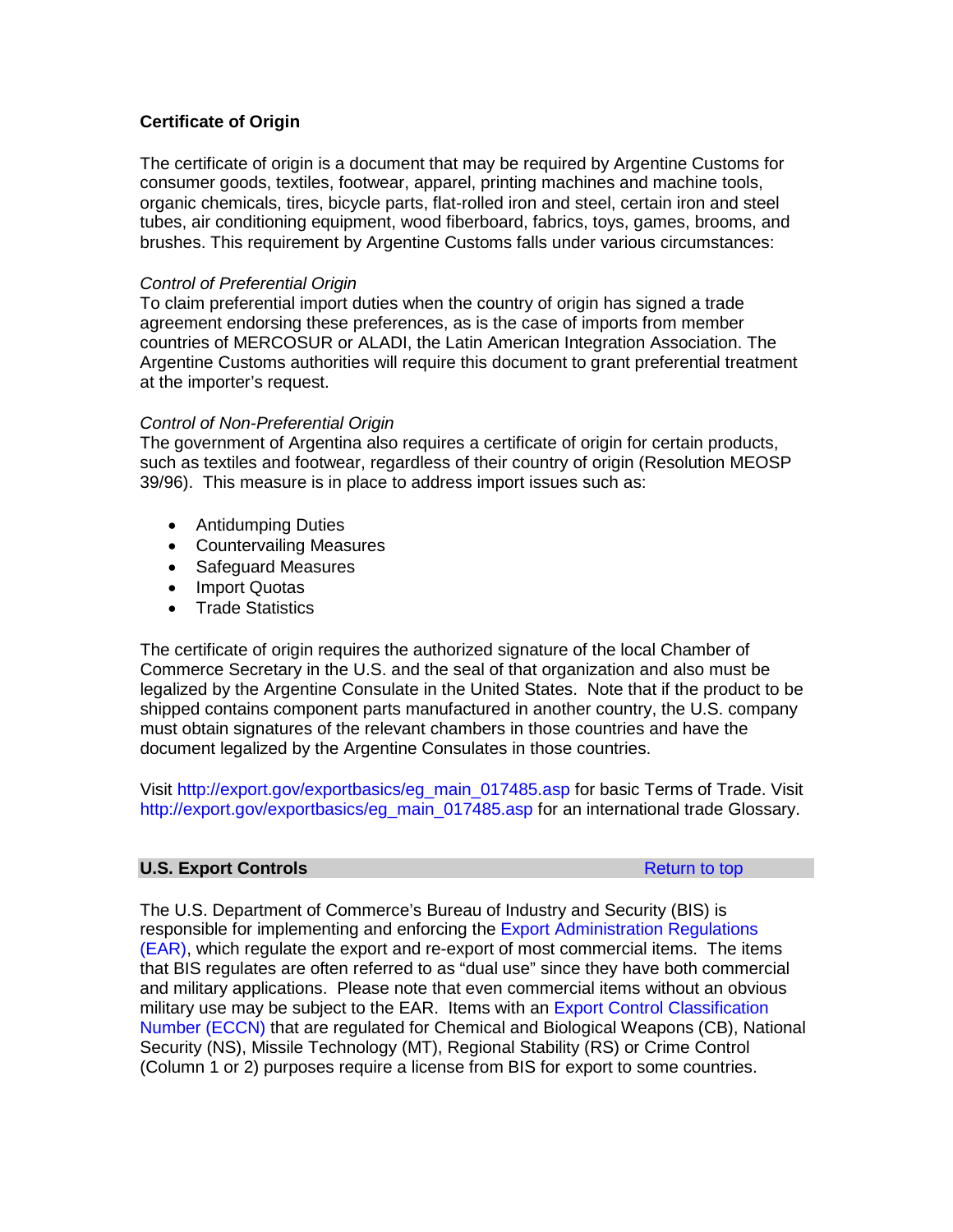Further information on export controls is available at: [http://www.bis.doc.gov/index.php/regulations/commerce-control-list-ccl.](http://www.bis.doc.gov/index.php/regulations/commerce-control-list-ccl)

BIS has developed a list of "red flags", or warning signs, intended to discover possible violations of the EAR. These are posted at: [http://www.bis.doc.gov/index.php/component/content/article/23-compliance-a](http://www.bis.doc.gov/index.php/component/content/article/23-compliance-a-training/51-red-flag-indicators)[training/51-red-flag-indicators.](http://www.bis.doc.gov/index.php/component/content/article/23-compliance-a-training/51-red-flag-indicators)

Also, BIS has "Know Your Customer" guidance at: [http://www.bis.doc.gov/index.php/component/content/article/23-compliance-a](http://www.bis.doc.gov/index.php/component/content/article/23-compliance-a-training/47-know-your-customer-guidance)[training/47-know-your-customer-guidance.](http://www.bis.doc.gov/index.php/component/content/article/23-compliance-a-training/47-know-your-customer-guidance)

If there is reason to believe a violation is taking place or has occurred, report it to the Department of Commerce by calling the 24-hour hotline at 1(800) 424-2980, or via the confidential lead page at: [http://www.bis.doc.gov/index.php/component/rsform/form/14](http://www.bis.doc.gov/index.php/component/rsform/form/14-reporting-violations-form?task=forms.edit) [reporting-violations-form?task=forms.edit.](http://www.bis.doc.gov/index.php/component/rsform/form/14-reporting-violations-form?task=forms.edit)

The EAR does not control all goods, services, and technologies. Other U.S. Government agencies regulate more specialized exports. For example, the U.S. Department of State's [Directorate of Defense Trade Controls \(DDTC\)](https://www.pmddtc.state.gov/) has authority over defense articles and defense services. A list of other agencies involved in export control can be found on the BIS web site or in Supplement No. 3 to Part 730 of the EAR, which is available on the Government Printing Office Web site at [http://www.bis.doc.gov/index.php/about-bis/resource-links.](http://www.bis.doc.gov/index.php/about-bis/resource-links)

For further details about the Bureau of Industry and Security and its programs, please visit the BIS website at: [http://www.bis.doc.gov.](http://www.bis.doc.gov/)

A list that consolidates eleven export screening lists of the Departments of Commerce, State and the Treasury into a single search as an aid to industry in conducting electronic screens of potential parties to regulated transactions is available here: [http://developer.trade.gov/consolidated-screening-list.html.](http://developer.trade.gov/consolidated-screening-list.html)

### <span id="page-55-0"></span>**Temporary Entry [Return to top](#page-44-1) Return to top**

The Temporary Admission Regime (TAR) allows duty-free admission of goods such as commercial samples, packaging, pallets, containers, and goods for exhibits. The exports must be completed within the stipulated time as set by customs in accordance with the type of imported merchandise. Failure to re-export goods will result in a fine. Merchandise may suffer changes, which increase or lower its value, but no export charges will be levied when goods remain unchanged. If value is increased, charges will apply to the added value. The transfer of property, possession, or use is not permitted. A bond is required to cover the value of import charges for the goods. The bond will be refunded when the goods are re-exported.

Resolution 392/2006 SICPyME modifies Decree 1439/96, and regulates the import of primary and intermediate goods into Argentina for use in export production. The finished goods must be exported within 360 days from the date of temporary admission; however, this deadline may be extended for additional 360 days. There are special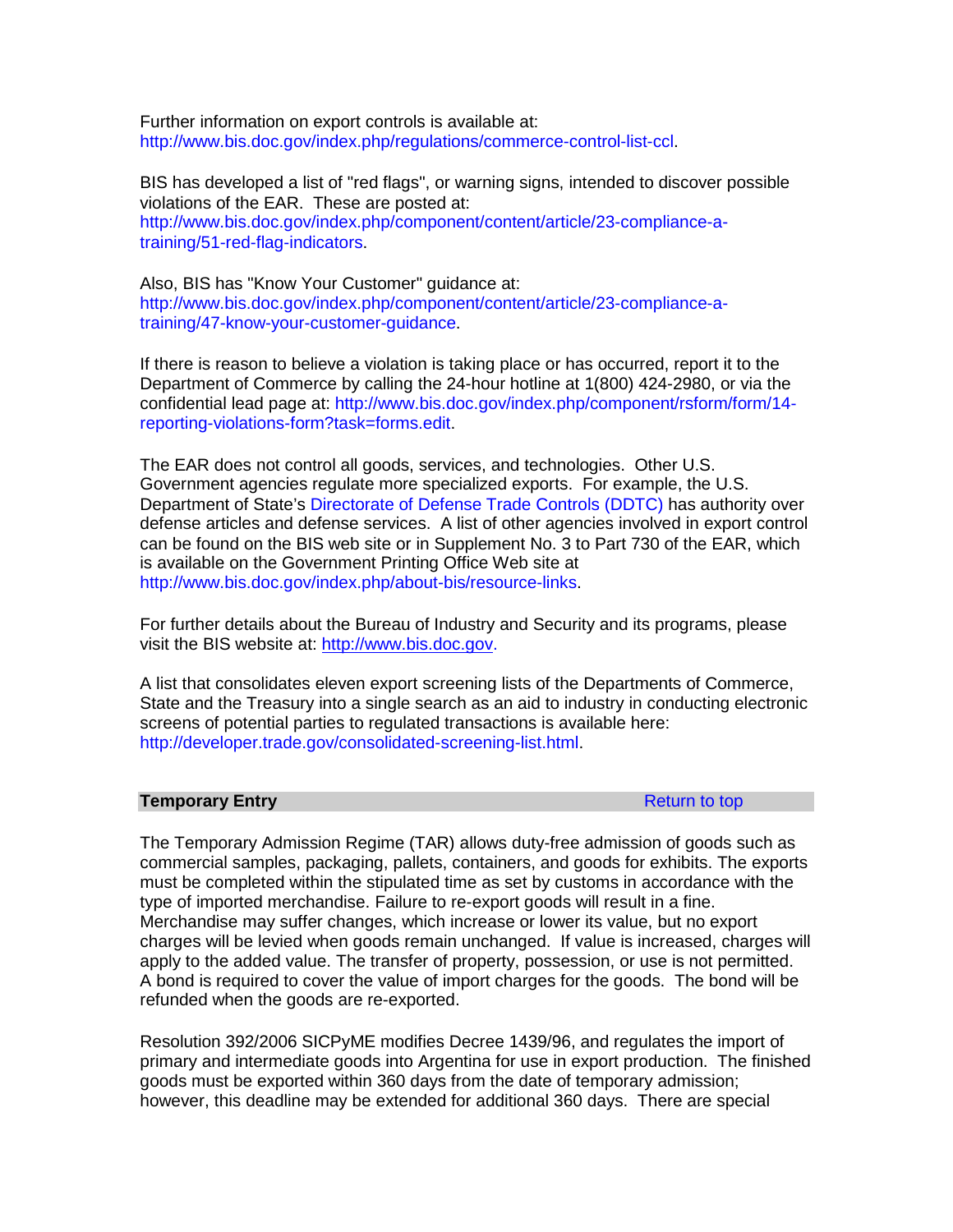permissions for long-term projects, for which the maximum stay under the TAR is 1080 days.

Argentina is not included in the A.T.A. Carnet (Temporary Admission) program of the U.S. Council for International Business, which allows the importation of goods, display booths, and literature for display in local trade shows for subsequent re-export. The TAR should be used for this purpose. Many trade show organizers, however, obtain a special waiver from the Ministry of Economy by declaring an event "of national interest."

Decree 1001/82 and Disposition 34/98 of the Argentine Customs Bureau (*Dirección General de Aduanas* - DGA) include imports of new or used capital goods destined to production under the Temporary Admission Regime.

The Argentine Customs Bureau established a program allowing duty-free admission of primary and intermediate goods into Argentina for use in export production or for applying finishing touches on goods destined for re-exportation. TAR provides opportunities for Argentine manufacturers of exportable goods to reduce costs by not paying tariffs, VAT, or anticipated profits tax on imported inputs. This also is important for Argentine businesses that make repairs on goods that are shipped from other countries. Nearly one-fifth of all Argentine exports are related in some way to this regime. U.S. exporters of processed and unprocessed inputs into Argentine export production can take advantage of the Temporary Import Regime.

Goods are considered eligible for the TAR program if they are substantially transformed or processed in an industrial process that has the end goal of producing an export. Examples of "**transformation"** include: manufacturing, combination, mixture, dosage, repair, rehabilitation, assembly, or installation within a more complex final product. This includes products that are consumed either completely or partially in another process, as with oils and combustibles, disposable materials used in a production process, machinery parts, packaging and bottling, etc. Damaged goods in need of repair can also enter the country under this program to undergo repairs, contingent upon their subsequent re-exportation.

These goods may remain in Argentina without paying tariffs for a one-year period, or in the case of inputs for the production of capital goods that are listed as "non-serialized" by the MERCOSUR Common Nomenclature System. Failure to re-export goods will result in a fine.

The sectors that take advantage of this regime are automotive, chemical, basic metallurgy, food and beverage, machinery and equipment, leather, petrochemical, and paper. The usage of this regime is highly concentrated: approximately 10 percent of the firms that have used this regime import 90 percent of the goods that qualify.

# **Importing for Consumption**

If the goods that were admitted for entry under the TAR regime are imported into Argentina for consumption, payment must be made not only of the corresponding duties and taxes, but an additional two percent will be charged per month (since the entry date) on the value of the merchandise. This charge will be calculated from the month of temporary importation until the month when the goods were imported for consumption,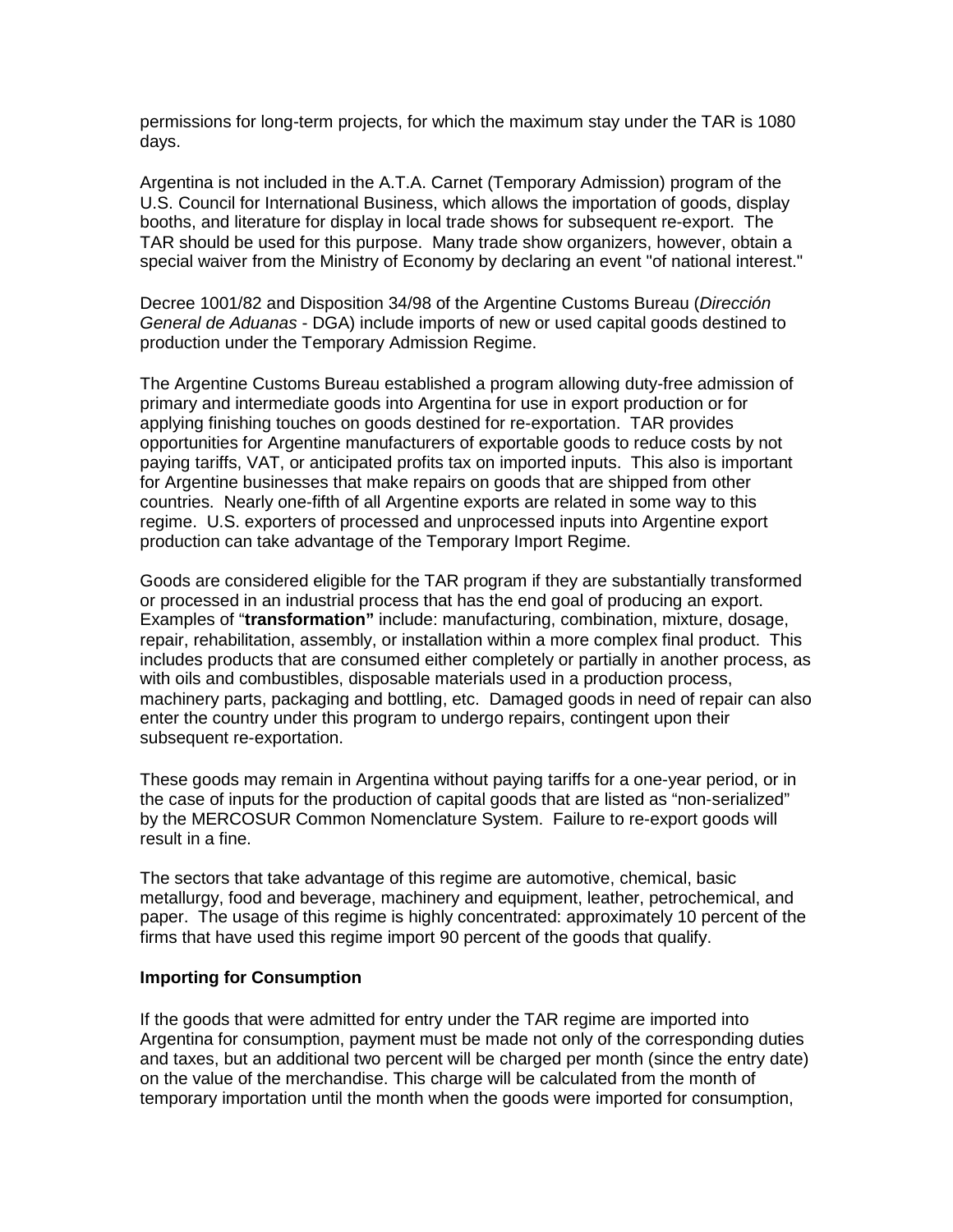which will be no less than 12 percent of the value of the goods in customs unless said value is determined to be less than when the goods were admitted for temporary importation.

Argentina has restrictions on imports of consumer goods (Resolution No. 3252). Under the Sworn Statement on Anticipated Imports (*Declaración Jurada Anticipada de Importación - DJAI*), importers must declare shipments they wish to import into Argentina prior to shipping. Shipments allowed to be cleared under the express regime are exempt from this regulation. Argentina's Customs regulations for express shipments limit the weight/value per shipment to 50kg or \$1,000. However, any shipment sent IP BSO or express shipments containing restricted commodities regardless of value that cannot be cleared under the express regime are subject to DJAI. Per Customs, shipments that do not meet the new DJAI requirements will be returned to the shipper at their expense. The commodities listed below have a higher tendency of being subject to DJAI requirements:

- Cell phones
- Digital cameras
- Laptops (value over \$1,000 USD or with power supply)
- Used clothing
- Food and beverages
- Products containing animal or vegetable origin
- All electrical devices that have a power supply requiring higher than 50 volts to operate
- Promotional items for conferences that exceed 50kg weight or \$1,000 USD value limit)
- Aircraft parts
- Sunglasses
- Cosmetics
- Finished textiles (samples that are not mutilated)
- Pharmaceutical products
- Medicine

It should be noted that small packages for unregistered importers are limited to two shipments per year not exceeding \$25 each and buyers must travel to the international airport to pick them up.

<span id="page-57-0"></span>

| <b>Labeling and Marking Requirements</b> | Return to top |
|------------------------------------------|---------------|
|------------------------------------------|---------------|

Under Argentine law 22,802/83, the Bureau of Trade Regulation (*[Dirección de Lealtad](http://www.lealtadcomercial.gob.ar/)  [Comercial\)](http://www.lealtadcomercial.gob.ar/)* of the Ministry of Economy's Secretariat of Industry*,* establishes labeling requirements for products in Argentina. The law requires that product labels bear all the information that the customer needs, and that information is true and valid. The Secretariat of Industry in the Ministry of Economy ensures transparency in all business transactions and enforces the labeling regime.

Law 22,802 of 1983, known as the Merchandise Marking Act, supersedes Law 11,275 of 1923. The current law states the general and basic labeling requirements for domestic or imported products, as follows: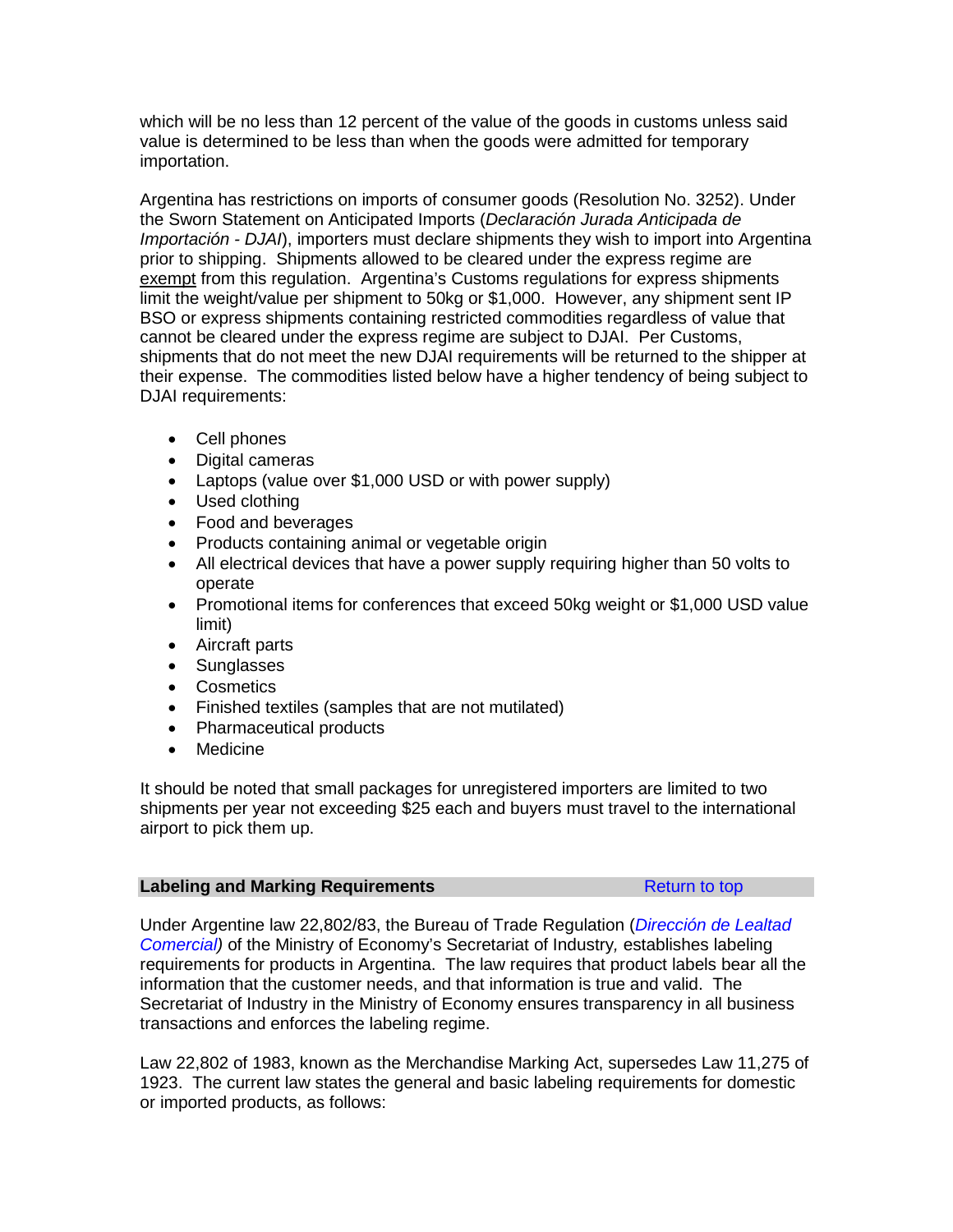Article 1: - All packaged products sold in Argentina will bear the following information on a printed label in a visible manner on the package or container:

- a) Name (description of product)
- b) Country of origin
- c) Quality, purity, or blending description
- d) Net weight

All non-packaged products commercialized in country will have to comply with requirements a), b) and c), as stated above.

For further inquiries, please contact:

*Defensa del Consumidor Subsecretaría de Comercio Interior Ministerio de Economía y Finanzas Públicas* Av. Pres. Gral. Julio A. Roca 651 C1067ABB Ciudad Autónoma de Buenos Aires <http://consumidor.gob.ar/>

In some cases, the Government Regulatory bodies of each industry provide information on the corresponding labeling requirements. For example, for information on labeling requirements for the medical industry, hygiene and food products etc., the ANMAT (the equivalent of the U.S. Food and Drug Administration, the regulatory body of the Ministry of Health) provides additional information to the general rules for specific products.

*Administración Nacional de Medicamentos, Alimentos y Tecnología Médica (*ANMAT) Contacts: [http://www.anmat.gob.ar/webanmat/institucional/autoridades\\_en.asp](http://www.anmat.gob.ar/webanmat/institucional/autoridades_en.asp) Phone: (54-11) 4340-0800 [http://www.anmat.gob.ar;](http://www.anmat.gob.ar/) [http://www.anmat.gob.ar/principal\\_en.asp](http://www.anmat.gob.ar/principal_en.asp) 

Argentina has adopted the U.N. recommendations for the labeling and packing of hazardous materials. For more information please refer to the International Maritime [Dangerous Goods Code \(IMDG Code\).](http://www.imo.org/publications/imdgcode/Pages/Default.aspx)

# <span id="page-58-0"></span>**Prohibited and Restricted Imports [Return to top](#page-44-1) Return to top**

The Government of Argentina has prohibited importation of the following products:

- Toys and childcare products containing high concentration of phthalates (Resolution 583/2008, Ministry of Health)
- Medical products containing nimesulide as an active ingredient (Disposition 4430/2009 ANMAT).
- Incandescent light bulbs for residential use included under HS Code 8539.22.00, with the exception of those of power equal to or less than 25 watts, and those of voltage equal or less than 50 volts (Law 26473).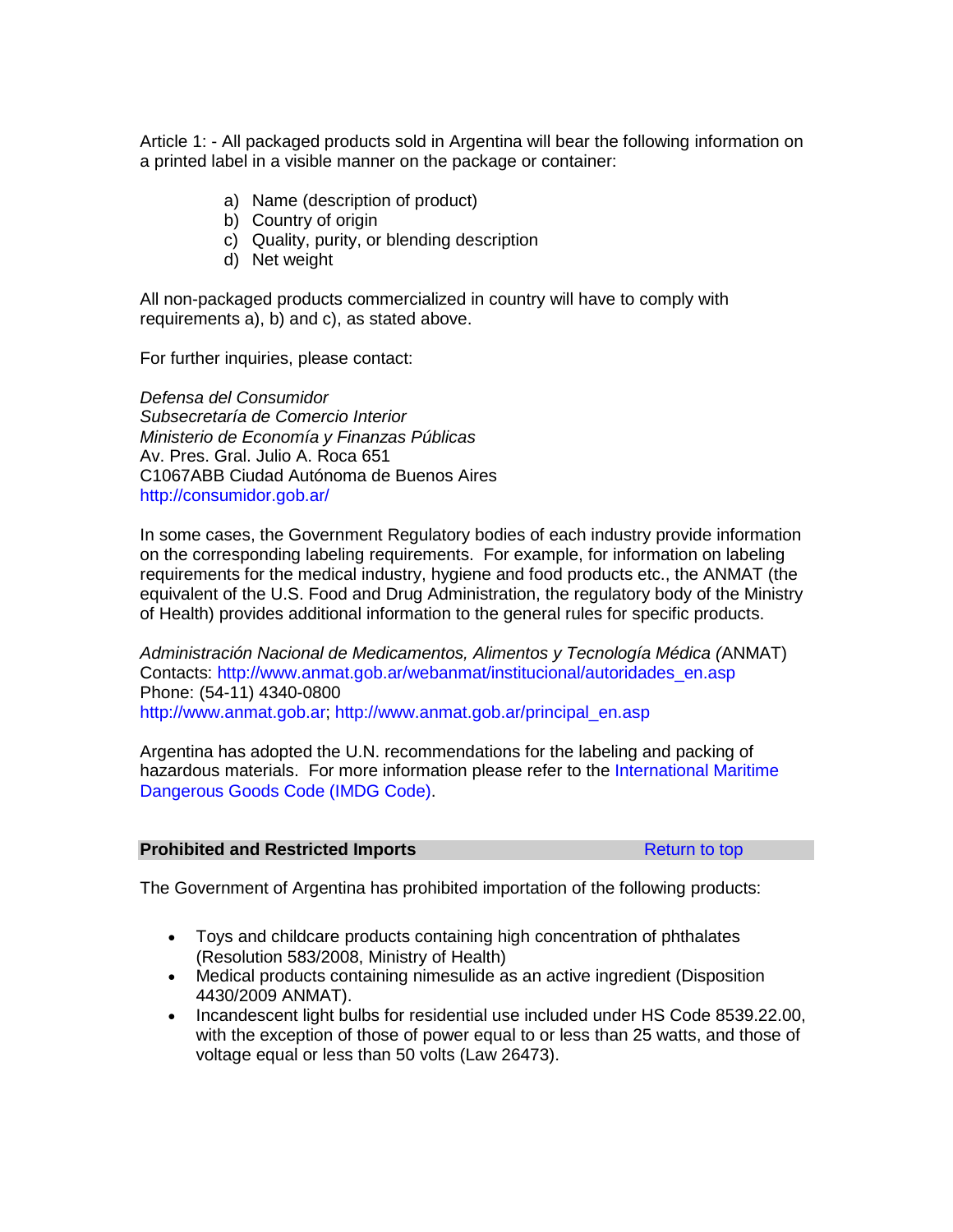- Certain used machinery, equipment, instruments, devices, and its parts (Resolution 909/1994 MEOSP and its modifications: Resolution 748/1995, Decree 690/2002, Appendix XIV; Resolution 89/2003 ME, article 7°, etc.).
- Medicines and food containing olaquindox (Resolution 84/2007 SENASA).
- Paints, lacquers and varnishes containing more than 0.06 grams of lead for every 100 grams of non-volatile mass (Resolution 7/2009 MoH).
- Used automobiles (Decree 110/1999)
- Used motorcycles and velocipedes (Resolution 790/1992, Ministry of Economy)
- Used clothing and accessories (MERCOSUR Tariff Codes 6309.00.10 & 6309.00.90) until January 1, 2016. (Decree 2112/2010)
- Telephone terminals that operate in a band between 1880 Mghz-1900 Mghz (Resolution SC 1994/1999)
- Used and recapped tires (MERCOSUR Tariff Codes 4012.10.00 & 4012.20.00, Law 25,626)
- Raw cotton (not carded or combed, harsh or rough) as per Res. SENASA 208/2003
- All types of dangerous residues (Law 24051)
- Certain dangerous substances (Resolutions 750/2000, 845/2000, 182/1999, etc.)

Additionally, [ANMAT](http://www.anmat.gob.ar/principal_en.asp) (*Administración Nacional de Medicamentos, Alimentos y Tecnología Médica*), the regulatory equivalent of the U.S. Food and Drug Administration within the Ministry of Health, regulates and prohibits imports of certain toxic substances contained in products such as pharmaceutical products and cosmetics. [SENASA](http://www.senasa.gov.ar/) (*Servicio Nacional de Sanidad y Calidad Agroalimentaria),* Argentina's Phytosanitary and Food Safety Agency, provides information on import regulations for agricultural products.

Argentina bans imports of live ruminants and their meat due to Bovine Spongiform Encephalopathy (BSE) concerns according to Resolution 799/2010 that replaces former Resolution 117/2002 an its amendments. Resolution 799/2010 defines the methodology to be followed for the risk assessment of importation of live animals, their reproductive material, and products and by-products of animal origin in relation to BSE occurrence.

Sweetbreads (thymus) were the highest valued and most competitive U.S. beef product exported to Argentina that was affected by the BSE beef ban. The trade constraint regarding the thymus sweetbread is an Argentine requirement that classifies thymus sweetbreads as high risk for BSE. Argentina's Phytosanitary and Food Safety Agency (SENASA) published for comment in January 2010 a draft regulation that will amend 117/2002 and will require a risk assessment before allowing imports of sweetbreads and other animal products.

For additional information on animal products, please contact the U.S. Foreign Agricultural Service in Argentina at [agbuenosaires@fas.usda.gov.](mailto:agbuenosaires@fas.usda.gov)

# **Used Capital Goods**

The Government of Argentina places restrictions on imports of used products to facilitate market entry of new machines or equipment. This limitation applies to many products, including used medical equipment, used vehicles, remanufactured parts, tires, boats, etc. In some specific cases, there are exceptions; e.g., mining machinery.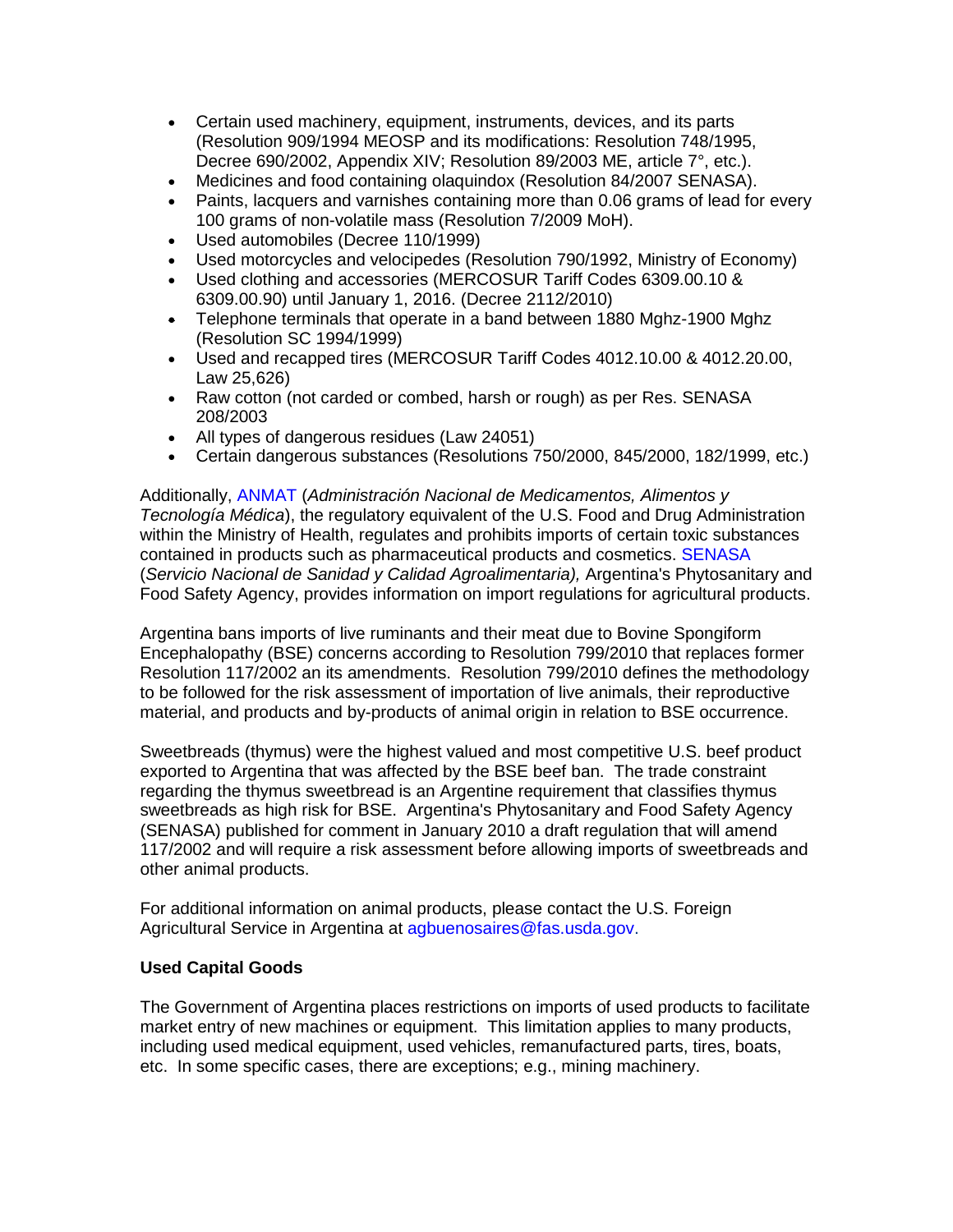The following conditions must be met: the equipment must be refurbished (repaired or remanufactured) by the manufacturer in the country of origin, or in Argentina. The goods must be imported by the final user.

### <span id="page-60-0"></span>**Customs Regulations and Contact Information Transformation [Return to top](#page-44-1)**

At a national level, the General Customs Bureau (*Dirección General de Aduanas, DGA)* applies, collects, and controls taxes under the Argentine Customs Code. Additionally, it regulates other taxes on import and export transactions on behalf of other entities. In general, the DGA applies and controls import and export transactions.

The DGA is part of the Federal Public Revenue Administration *(Administración Federal de Ingresos Públicos, AFIP*). AFIP is an autonomous authority at the administrative level, under the general supervision and legal control of the Ministry of Economy. It executes the tax and customs policies set by the Executive Branch.

For Customs-related information or questions, contact:

*Dirección General de Aduanas*, *DGA Administración Federal de Ingresos Públicos, AFIP* Phone*:* 0810-999-2347 (0810-www-AFIP) *(Spanish)*

# **Contact Information**

FEDERAL PUBLIC REVENUE ADMINISTRATION *(Administración Federal de Ingresos Públicos, AFIP*) Mr. Ricardo Echegaray Federal Administrator Hipólito Yrigoyen 370 C1086AAD Buenos Aires, Argentina Phone: (54-11) 4347-2000 [http://www.afip.gov.ar/;](http://www.afip.gov.ar/)<http://www.afip.gob.ar/english/>

GENERAL CUSTOMS BUREAU *(Dirección General de Aduanas, DGA)* Mr. Carlos Sánchez General Director Azopardo 350 C1107ADD Buenos Aires, Argentina Phone: (54-11) 4338-6400/6640 Fax: (54-11) 4338-6644 [http://www.afip.gov.ar/aduanaDefault.asp;](http://www.afip.gov.ar/aduanaDefault.asp) <http://www.afip.gob.ar/english/custom.asp>

For Customs regulations, visit the AFIP's online library at:<http://biblioteca.afip.gov.ar/> *(Spanish).*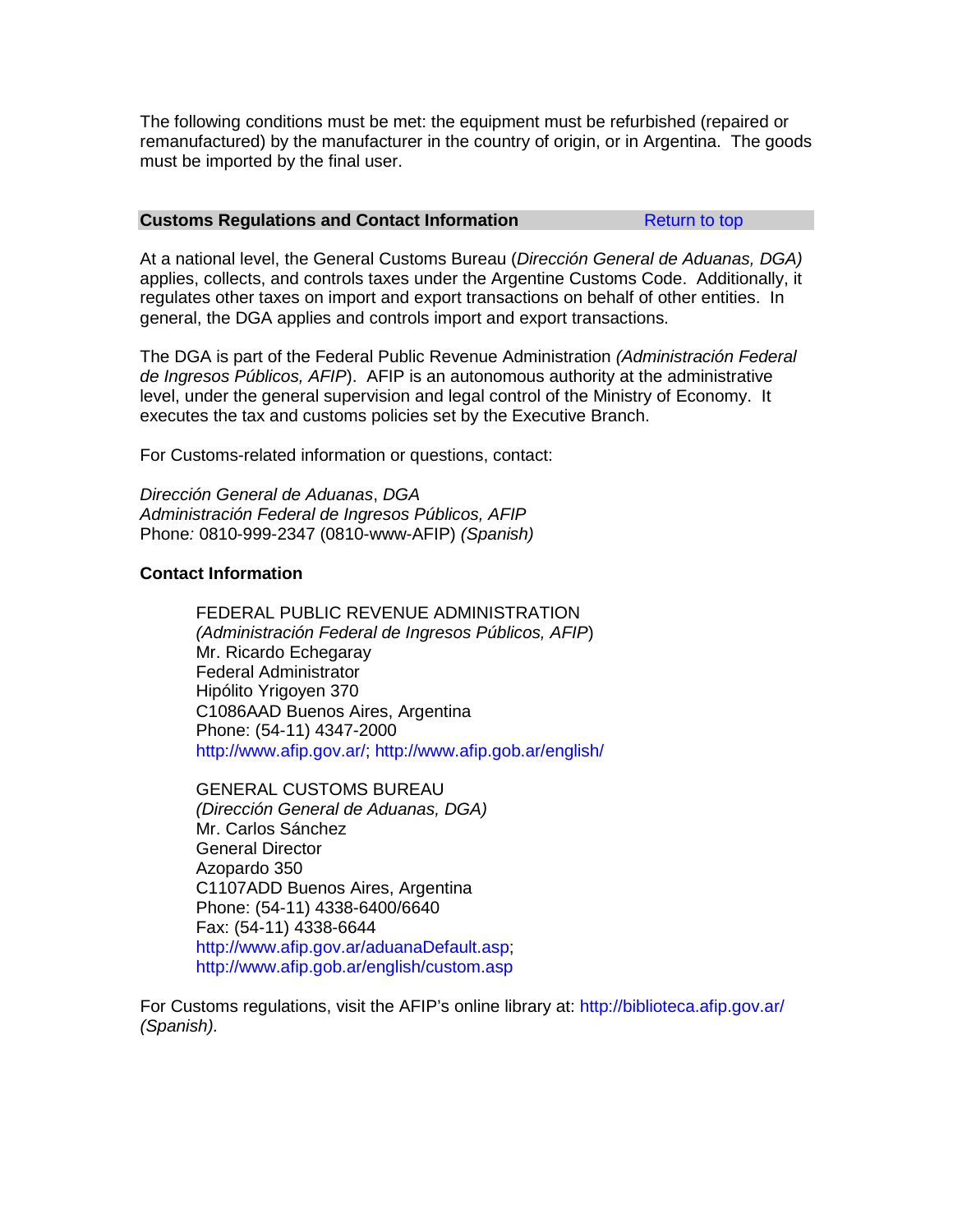- <span id="page-61-0"></span>• [Overview](#page-61-1)
- **[Standards Organizations](#page-62-0)**
- [Conformity Assessment](#page-62-1)
- [Product Certification](#page-63-0)
- **[Accreditation](#page-64-0)**
- **[Publication of Technical Regulations](#page-64-1)**
- [Labeling and Marking](#page-65-0)
- [Contacts](#page-65-1)

<span id="page-61-1"></span>**Overview [Return to top](#page-44-1) Return to top** 

A 1994 decree created the legal framework (Decree 1474/94) for standardsrelated activities in Argentina.

As a member of the [World Trade Organization \(WTO\),](https://www.wto.org/) Argentina signed the [Agreement on Technical Barriers to Trade \(TBT\),](https://www.wto.org/english/tratop_e/tbt_e/tbt_e.htm) affirming its obligations relative to technical regulations and conformity assessment procedures. The Argentine Standards Institute (*[Instituto Argentino de Normalización](http://www.iram.org.ar/) - IRAM)* has signed the WTO TBT Code of Good Practice for the Preparation, Adoption and Application of Standards. Responsibilities under the TBT agreement include the establishment of a national inquiry point to serve as a central location for information on standards-related issues, including proposed mandatory regulations. The Argentine inquiry point is in the Secretariat of Industry (see Information Sources below). The U.S. inquiry point is the [National Center for](http://www.nist.gov/director/sco/ncsci/)  [Standards and Certification Information \(NCSCI\)](http://www.nist.gov/director/sco/ncsci/)**,** located at National Institute of Standards and Technology (see Information Sources below).

#### **Standards and Regulations in MERCOSUR**

Argentina, as an active MERCOSUR member, participates in the development of MERCOSUR standards and regulations. The MERCOSUR Standards Association, AMN (*Asociación MERCOSUR de Normalización*, previously known as the *Comité MERCOSUR de Normalización*) -- composed of the standards institutes of Argentina, Brazil, Paraguay, and Uruguay -- develops and harmonizes standards. The Executive Secretariat of the AMN is located in Sao Paulo, Brazil. Voluntary standards are developed in 16 technical committees and deal mostly with steel products, cement and concrete, and electrical safety. Several hundred standards are at different stages of preparation or in the work plan. Venezuela will participate in this activity, as well, as a full member of MERCOSUR.

Regional technical regulations are developed and/or harmonized by the MERCOSUR governments in Sub Working Group 3 in the following fields: automotive, foods, metrology, safety issues for electrical products, toys, and premeasured products. Separate working groups, such as those on telecommunications and health issues, also focus on mandatory technical requirements for their particular sectors. Approved MERCOSUR regulations are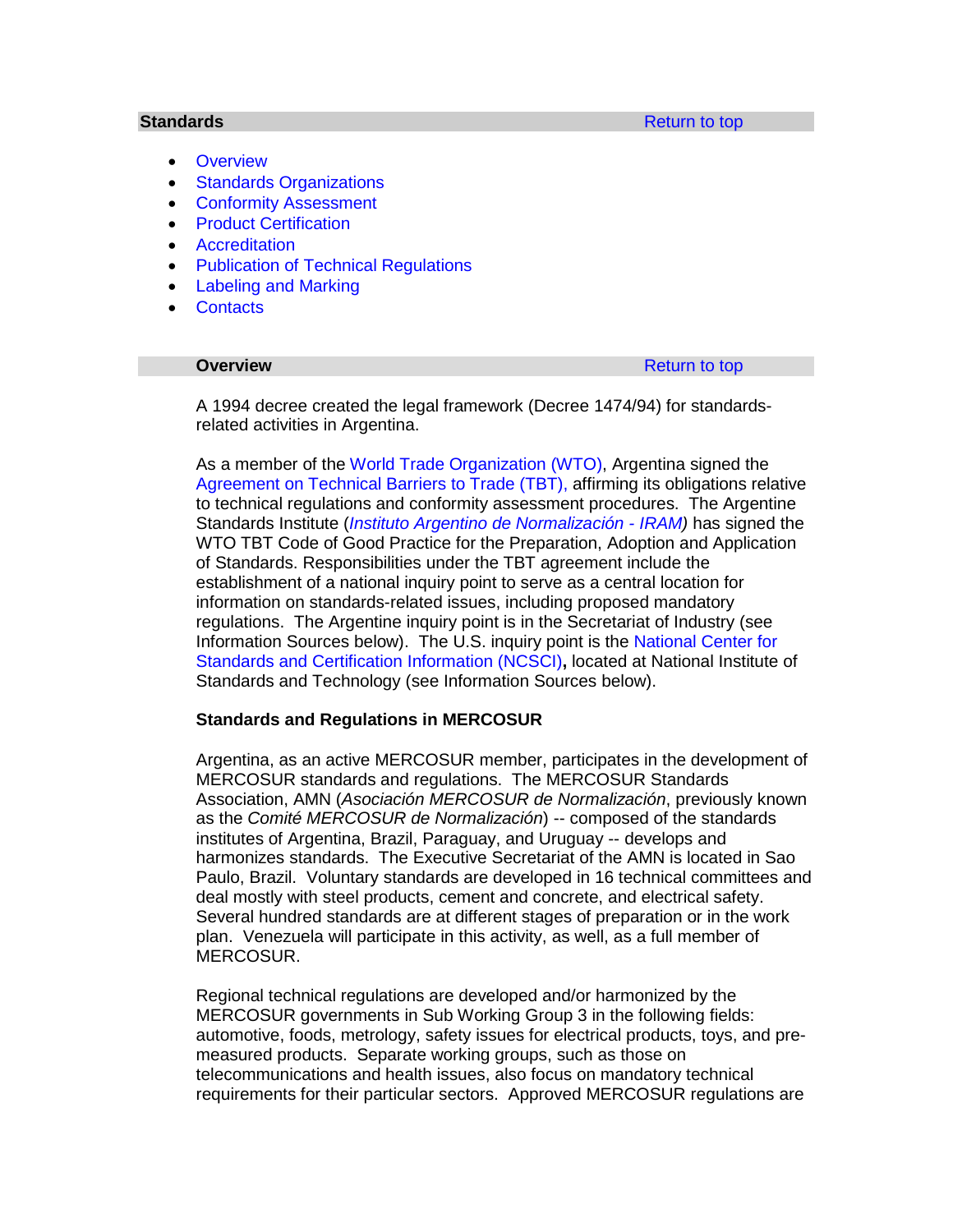not automatically applicable in each country. To be applicable, harmonized MERCOSUR regulations must be adopted by each country. The five countries generally adopt all MERCOSUR regulations, though at different speeds.

### **Agricultural and Health-related Products**

Please note that agricultural and health-related products are subject to specific and different voluntary standards and mandatory technical regulations. Medical devices, pharmaceuticals, and foods are the purview of the National Administration of Drugs, Foods, and Medical Devices *(Administración Nacional de Medicamentos, Alimentos y Tecnologia Medica - ANMAT*).

#### <span id="page-62-0"></span>**Standards Organizations [Return to top](#page-44-1)**

There are two private sector organizations that work under the National System for Standards, Quality and Certification. IRAM is the official national standards body for the Republic of Argentina. The Argentine Accreditation Organization (*Organismo Argentino de Acreditación* - OAA) is the accreditation body. These are the only organizations that carry out standardization and accreditation in Argentina. As of May 2013 there are Mutual Recognition Agreements between major foreign certification organizations and IRAM. However, it is recommended that exporters check the current status of these agreements prior to initiating new business arrangements or significant shipments of goods that require IRAM certification.

#### **NIST Notify U.S. Service**

Member countries of the World Trade Organization (WTO) are required under the Agreement on Technical Barriers to Trade (TBT Agreement) to report to the WTO all proposed technical regulations that could affect trade with other Member countries. **Notify U.S.** is a free, web-based e-mail subscription service that offers an opportunity to review and comment on proposed foreign technical regulations that can affect your access to international markets. Register online at Internet URL:<http://www.nist.gov/notifyus/>

#### <span id="page-62-1"></span>**Conformity Assessment [Return to top](#page-44-1)**

IRAM, created in 1935, is the only developer of national voluntary standards in Argentina. Reliance on international standards as a basis for developing national standards continues to be a strong trend in Argentina. While many IRAM standards are compatible with U.S. standards, many others are patterned after requirements of various European countries and may place U.S. products at a significant disadvantage.

IRAM is also a certification organization, both for products and systems. Its product certification mark, the "*Sello IRAM*", is widely recognized in the country as indicating conformity to an IRAM voluntary standard. See below for the mandatory safety mark.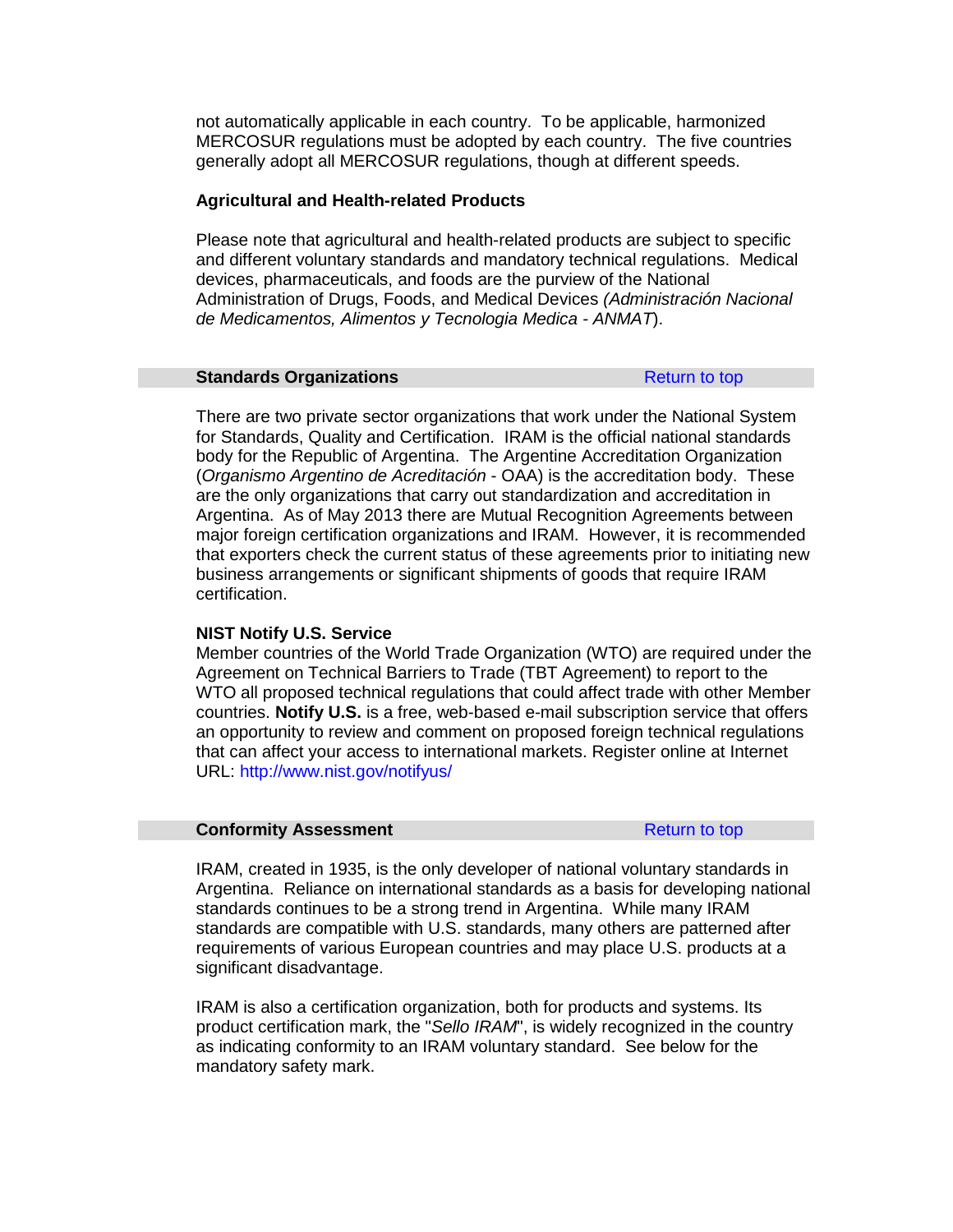In Argentina, most standards are voluntary. The buyer and seller share responsibility in determining what product standard is applicable. Products conforming to U.S. standards may or may not be acceptable. Reflecting longstanding tradition and practice, products that meet European requirements are often preferred. This preference may be expressed in procurement specifications, in customary design and construction practices, or as market issues.

Given the growing importance of standards and conformity assessment in expanding U.S. exports, a standards officer is assigned to work in the U.S. Commercial Service office at the U.S. Consulate General in Sao Paulo, with regional responsibilities for South American countries, including Argentina.

#### <span id="page-63-0"></span>**Product Certification [Return to top](#page-44-1)**

# **Mandatory Testing and Mandatory Product Certification**

Regulated products must display an official safety "S" mark to show they conform to the regulations. However, as described above and due to implementation issues, it is difficult to state with certainty at this time the products that must be tested, certified, and marked as required by the resolutions. Customs agents, freight forwarders, chambers of commerce and industry, and trade associations may be useful resources to obtain information on requirements for specific products.

### **Non-Mandatory Testing and Product Certification**

There is no legal mandate to retest non-regulated products that have been approved in their country of origin. For non-regulated products, some U.S. trademarks and product certifications are well known and accepted in Argentina. As with standards, any certification that may be required for non-regulated sectors is a contractual matter to be decided between the buyer and the seller. However, it is important to be aware that market conditions and preferences may impose the use of particular standards, certification, or trademarks.

Traditionally, product certification in Argentina has been mostly voluntary with few active organizations including IRAM. However, this has changed due to the partial implementation of regulations that mandate product certification. A number of U.S. certification bodies are now active in Argentina, along with several multinationals and new local entities.

INTI, the National Institute of Industrial Technology (*[Instituto Nacional de](http://www.inti.gob.ar/)  [Tecnología Industrial](http://www.inti.gob.ar/)*), is a government agency that participates in standards development and performs product testing and certification. Due to the continuing shortage of independent laboratories in Argentina, INTI is viewed as a prime testing and calibration laboratory for the country.

INTI's position attracts interest and substantial technical support and cooperation from foreign countries, most notably Germany, Japan, and the U.K. These, and other countries such as France, regularly offer scholarships for long- and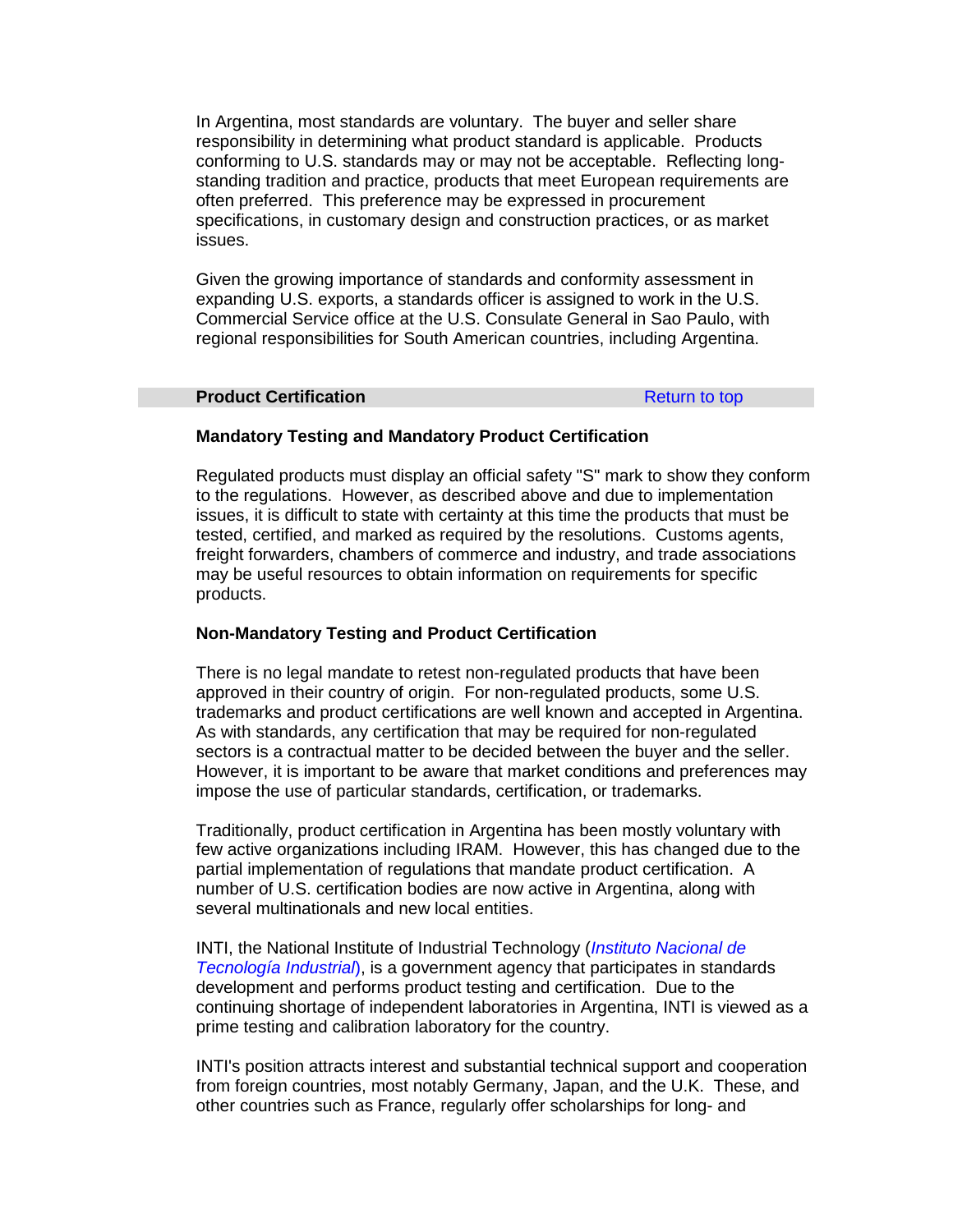medium-term training courses abroad. Other Argentine private and public organizations also benefit from third country largesse.

To facilitate acceptance of U.S. products in the Argentine market, agreements between U.S. and local certifiers and testing houses are encouraged. This could provide recognition of existing certifications. Also, there is no impediment for U.S. certification organizations to be established and accredited in Argentina.

The GOA, specifically the *Dirección de Lealtad Comercial* office, introduced a change in the certification rules. All certification bodies that issue S-Mark certificates through recognition of testing done outside of Argentina now have to perform "accreditation of coincidence between the product intended to be marketed in Argentina and the one contained in the certificate issued abroad" and issue an official notification to that effect. The measure means having the distributor import a sample for a visual inspection before issuing the certificate or extension to the importer. This applies to all electrical products (under the scope of resolution 92/98). In fact, this requirement is now mandatory for all electrical products regardless if they belong to the same "family" of products; in the past they were exempted from this inspection in advance. In addition, the "visual inspection" is now required to be coordinated by the laboratory, inviting an officer from *Lealtad Comercial* to the importer's warehouse. Please note that this new requirement may change, so for further information please contact [Marina.Millet@trade.gov.](mailto:Marina.Millet@trade.gov)

#### <span id="page-64-0"></span>**Accreditation** [Return to top](#page-44-1)

Entities that engage in certification for regulated products must be accredited by the Argentine Accreditation Organization (*Organismo Argentino de Acreditación, OAA*) and recognized by the Argentine Government. Testing laboratories must similarly be accredited and recognized.

*Organismo Argentino de Acreditación* Phone/Fax: (54-11) 4349-3962/63/64 Email: [info@oaa.org.ar](mailto:info@oaa.org.ar) [http://www.oaa.org.ar](http://www.oaa.org.ar/)

#### <span id="page-64-1"></span>**Publication of Technical Regulations Return** to top

In 1998, the GOA embarked on a path of issuing regulations mandating that certain products meet safety requirements. The trend has slowed down considerably and, generally, implementation schedules have been postponed.

Low voltage electrical equipment was the first product category subjected to safety regulations and mandatory certification (Resolution 92/98). Regulations have also been issued for toys, shoes, gas appliances and products, construction steel, elevators, energy consumption and noise labeling of appliances, closures for dangerous products, and personal protective equipment. Since the end of 1999, efforts have been concentrated in implementation rather than in adding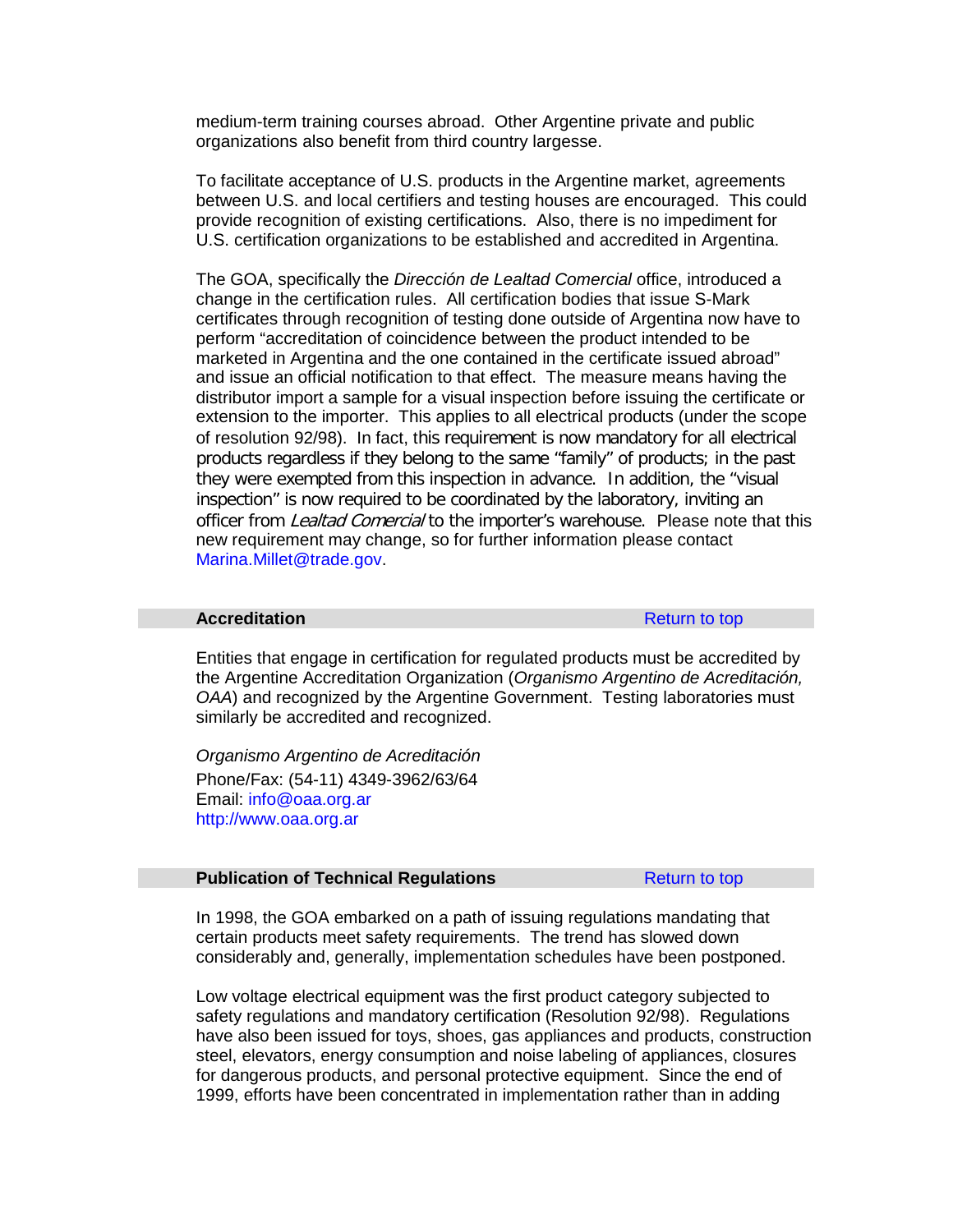new categories of products to safety regulations. Full-phased implementation of most regulations is not following original schedules.

Resolution 92/98 originally covered all low voltage electrical equipment, but subsequent modifications have excluded various categories of products. However, the vast majority of electrical and electronic products in the consumer marketplace are still subject to this regulation. Evidence of compliance with the regulation is mandatory through product certification. Resolution 92/98 provided for a phased three-stage implementation, with different dates depending on the product. Phase 1 calls for a sworn declaration of conformity, phase 2 provides for a type-certification, and phase 3 requires full third-party certification with mark of conformity.

# <span id="page-65-0"></span>**Labeling and Marking [Return to top](#page-44-1) Return to top**

Resolution 197/2004, published in the *Boletin Oficial* on January 7<sup>th</sup>, 2005 establishes the requirements for certification by mark (ISO 4), type (ISO 5), or batch (lot-ISO 7). Type and lot requirements have applied since June  $28<sup>th</sup>$ , 2005, while mark stamps were required starting January  $7<sup>th</sup>$ , 2005. Manufacturers and importers of the products affected by these requirements (electric apparatus over 50 volts, toys, personal protection equipment, elevators, steel, lighters, and bicycles) can choose among the three certification criteria (steel products can only be certified by mark or batch). Products certified by type or lot must bear a seal that includes the certification number. The latter must also consign batch number information.

Labeling requirements include safety information, voltage, fire safety, and child safety information. Canned and bottled food labeling requirements include ingredients, identification of manufacturer/importer, and manufacturing/expiration dates. Pharmaceuticals must indicate the name of the responsible technical director of the pharmaceutical laboratory, as well as the ingredients by weight/volume.

On July 6, 2005, the Government issued a new Resolution (109), modifying Resolution 197, which incorporated the mandatory Certification Schemes for compliance with safety requirements. To view the version in Spanish, please see: [http://www.infoleg.gov.ar/infolegInternet/anexos/105000-](http://www.infoleg.gov.ar/infolegInternet/anexos/105000-109999/107607/norma.htm) [109999/107607/norma.htm.](http://www.infoleg.gov.ar/infolegInternet/anexos/105000-109999/107607/norma.htm)

<span id="page-65-1"></span>**Contacts** [Return to top](#page-44-1)

#### **For information on Argentine and MERCOSUR standards, contact:**

IRAM, *Instituto Argentino de Normalización* Email: [iram-iso@iram.org.ar](mailto:iram-iso@iram.org.ar) Contact: Sr. Enrique Romero, Presidente <http://www.iram.org.ar/> Comments: Argentine Standardization Institute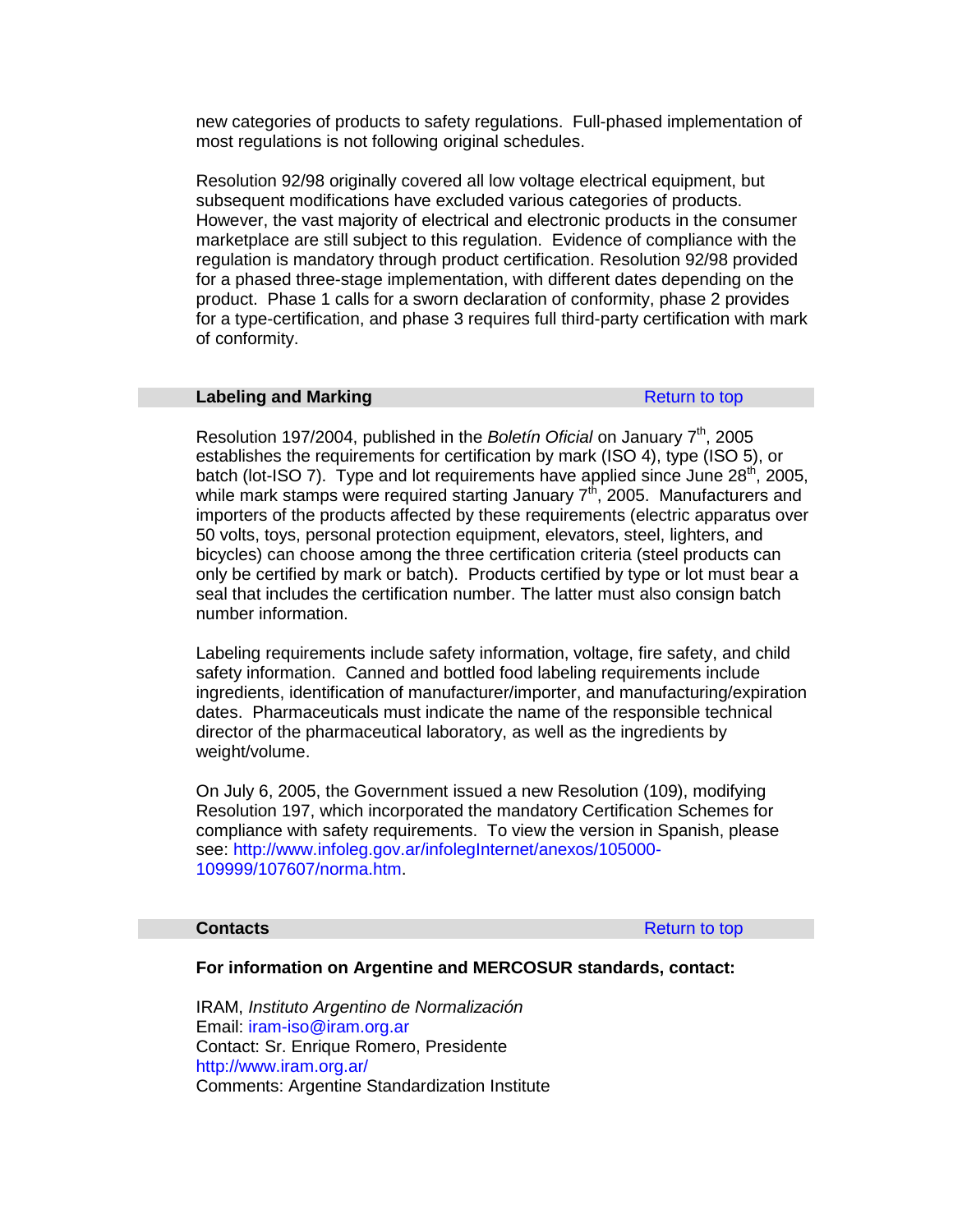AMN, *Asociación MERCOSUR de Normalización* Email: [secretaria@amn.org.br](mailto:secretaria@amn.org.br) <http://www.amn.org.br/> Comments: MERCOSUR Standards Association

#### **For information on the WTO-TBT inquiry point, contact:**

*Dirección Nacional de Comercio Interior Subsecretaría de Comercio Interior Ministerio de Economía y Producción* Email: [dirnaci@mecon.gov.ar](mailto:dirnaci@mecon.gov.ar) <http://www.economia.gob.ar/secretarias/comercio/comercio-interior/> Comments: National Domestic Trade Bureau

#### **For medical products, contact:**

*Administración Nacional de Medicamentos, Alimentos y Tecnología Médica (*ANMAT) Email: [direccion@anmat.gov.ar](mailto:direccion@anmat.gov.ar) Contact: Dr. Carlos Chiale, Director General [http://www.anmat.gov.ar/;](http://www.anmat.gov.ar/) [http://www.anmat.gob.ar/webanmat/institucional/que\\_es\\_la\\_ANMAT\\_en.asp](http://www.anmat.gob.ar/webanmat/institucional/que_es_la_ANMAT_en.asp)

#### <span id="page-66-0"></span>**Trade Agreements [Return to top](#page-44-1) Return to top**

### **ALADI**

Argentina is a founding member of the Association for Latin American Integration (ALADI-*[Asociación Latinoamericana de Integración](http://www.aladi.org/)*), which was created with the long-term goal of establishing a Latin American Common Market. Bolivia, Brazil, Chile, Colombia, Ecuador, Mexico, Paraguay, Peru, Uruguay, and Venezuela are also founding members; Cuba attained full membership in 1999. Under the ALADI, member countries sign regional and bilateral agreements that allow partial trade liberalization that can then be extended to other members. In the 25 years since its creation, Argentina has signed several regional, multilateral and bilateral arrangements. The Internet address for ALADI is: [http://www.aladi.org/.](http://www.aladi.org/)

# **MERCOSUR**

Argentina is a member of the Common Market of the South (MERCOSUR-*[Mercado Común del Sur](http://www.mercosur.int/)*), which entered into force in January 1991. MERCOSUR members originally included Argentina, Brazil, Paraguay, and Uruguay. Bolivia, Chile, Colombia, Ecuador, Peru, and Venezuela joined the pact as associate members. By 1995, about 75 percent of tariff categories were included in the Common External Tariff (CET) and the remaining categories will be phased-in by 2015. MERCOSUR represents 72 percent of the South American territory and 70 percent of its population. The Internet address is as follows: [http://www.mercosur.int/.](http://www.mercosur.int/)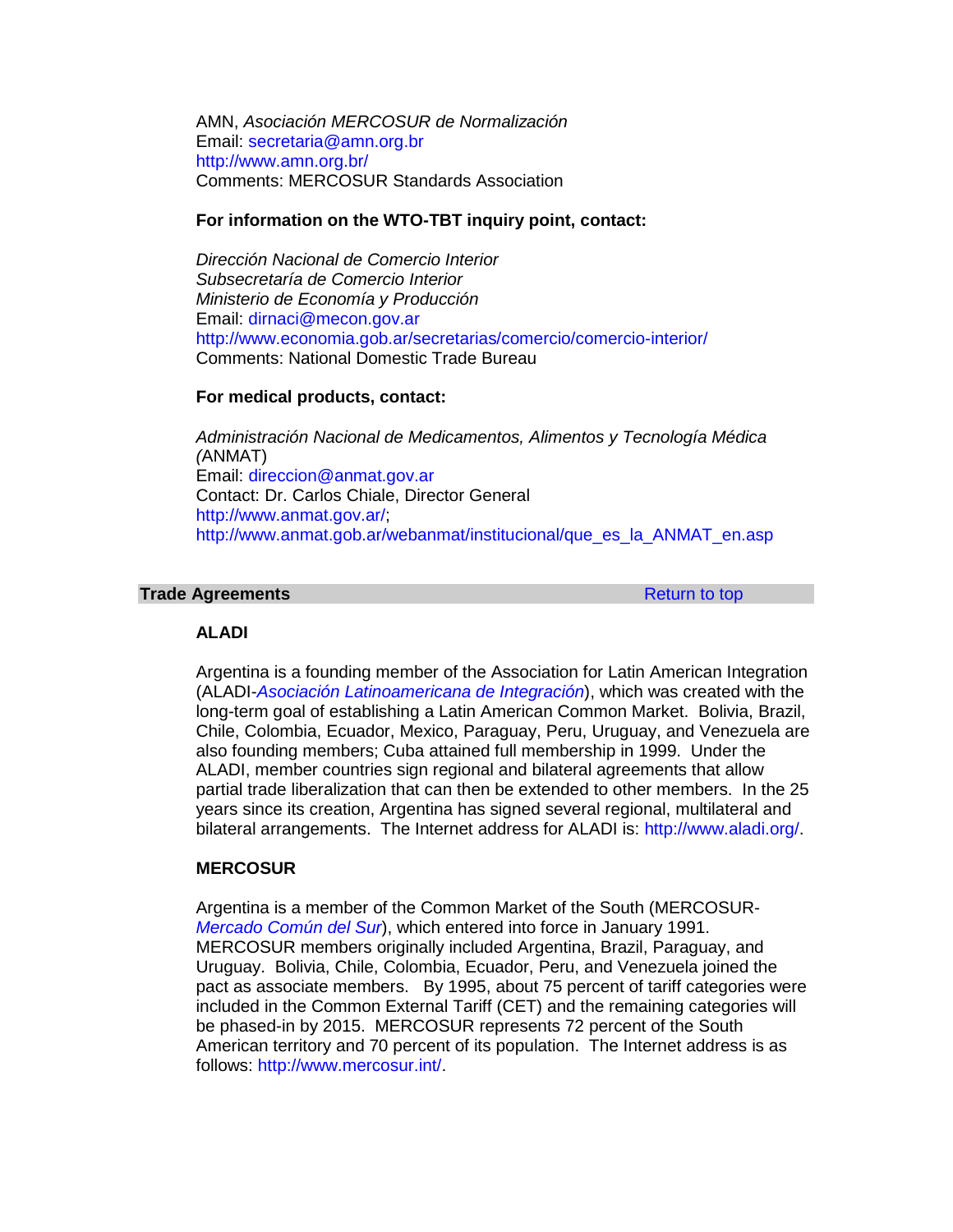# *MERCOSUR-Venezuela*

In July 2006, MERCOSUR members accepted Venezuela's request to become a MERCOSUR full member, which it did during 2012. Venezuela must adapt to MERCOSUR Common External Tariff scheme within a four-year timeframe, and will gradually lose its benefits from being part of the Andean Community of Nations.

# **MERCOSUR negotiations with other economic blocs and countries:**

### *MERCOSUR-European Union*

The two blocs had made the commitment of reaching an agreement in the process of integration by October 2004, but several differences between the blocs impeded final negotiations. These are broad and include goods, services, investments, government procurement, and intellectual property rights, among other issues. Negotiations continue as of this writing.

# *MERCOSUR-Andean Community of Nations (Bolivia, Colombia, Ecuador, and Peru)*

The agreement took place in October 2004 and contemplates the liberalization of 80 percent of trade between the blocs within the next ten years, beginning in 2005.

# *MERCOSUR-Mexico*

In July 2004, Mexico was accepted by MERCOSUR as an "observer country" within the bloc, with a view to its inclusion as associate member.

#### <span id="page-67-0"></span>**Web Resources Resources [Return to top](#page-67-0)**

- Bureau of Industry and Security (BIS): [http://www.bis.doc.gov](http://www.bis.doc.gov/) • Export Controls Information:
	- <http://www.bis.doc.gov/index.php/regulations/commerce-control-list-ccl>
	- Red Flag Indicators: [http://www.bis.doc.gov/index.php/component/content/article/23-compliance-a](http://www.bis.doc.gov/index.php/component/content/article/23-compliance-a-training/51-red-flag-indicators)[training/51-red-flag-indicators](http://www.bis.doc.gov/index.php/component/content/article/23-compliance-a-training/51-red-flag-indicators)
	- Know Your Customer Guidance: [http://www.bis.doc.gov/index.php/component/content/article/23-compliance-a](http://www.bis.doc.gov/index.php/component/content/article/23-compliance-a-training/47-know-your-customer-guidance)[training/47-know-your-customer-guidance](http://www.bis.doc.gov/index.php/component/content/article/23-compliance-a-training/47-know-your-customer-guidance)
	- Confidential Enforcement Lead/Tip Form: [http://www.bis.doc.gov/index.php/component/rsform/form/14-reporting](http://www.bis.doc.gov/index.php/component/rsform/form/14-reporting-violations-form?task=forms.edit)[violations-form?task=forms.edit](http://www.bis.doc.gov/index.php/component/rsform/form/14-reporting-violations-form?task=forms.edit)
- National Institute of Standards and Technology (NIST): [http://www.nist.gov](http://www.nist.gov/)
	- NIST Global Standards Information:<http://gsi.nist.gov/global/index.cfm>
	- Standards Information Center (National Center for Standards and Certification Information - NCSCI): <http://www.nist.gov/director/sco/ncsci/index.cfm>
	- NCSCI Notify U.S.: <http://www.nist.gov/notifyus/>
- American National Standards Institute (ANSI):<http://www.ansi.org/>
- Argentine Ministry of Economy *(Spanish)*: <http://www.economia.gob.ar/>
- Argentine Ministry of Foreign Affairs and Worship *(Spanish)*: <http://www.cancilleria.gov.ar/>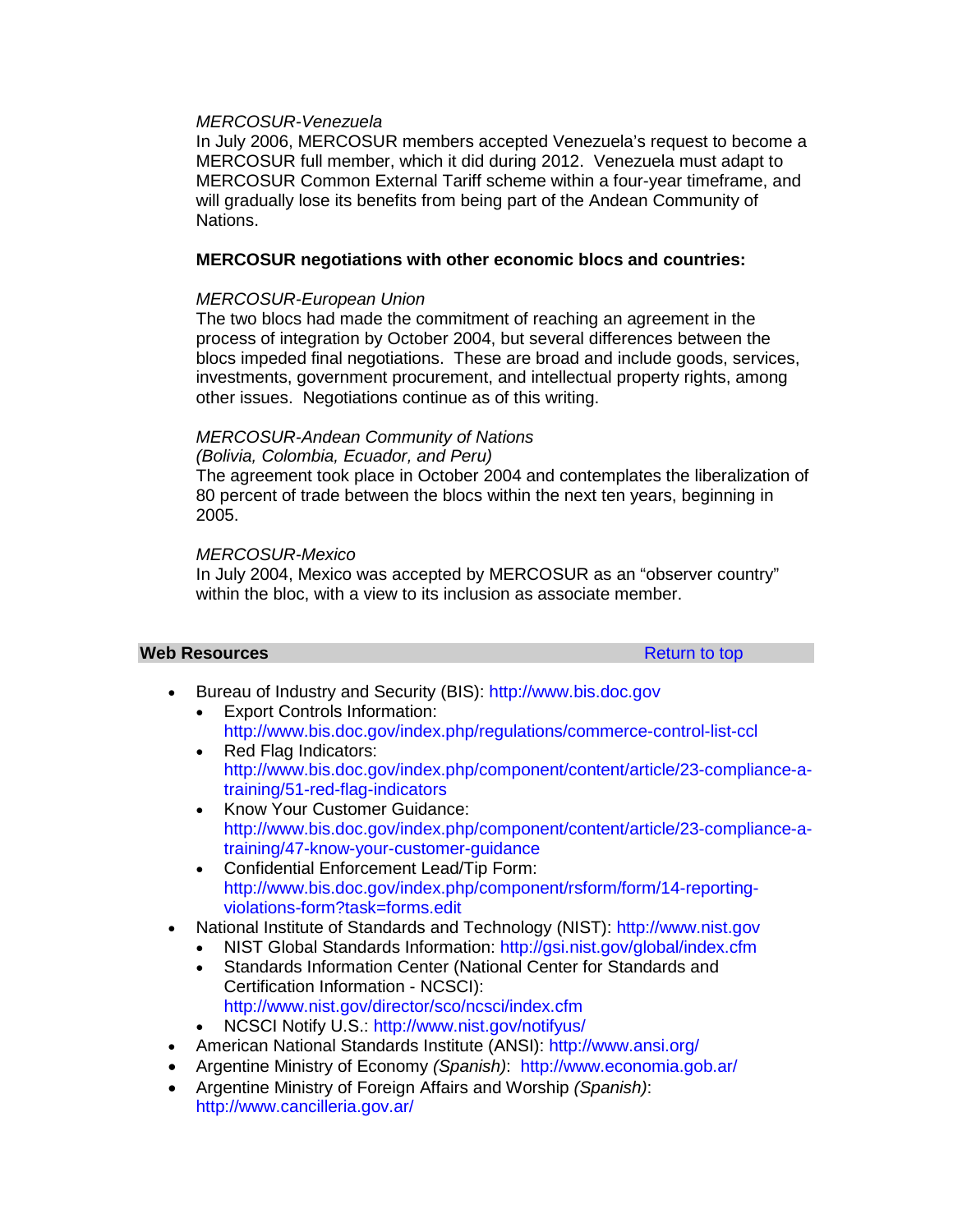- Argentine Central Bank *(Banco Central de la República Argentina - BCRA)*: <http://www.bcra.gob.ar/Varios/vr090000.asp>
- National Foreign Trade Commission *(Comisión Nacional de Comercio Exterior - CNCE) (Spanish)*: [http://www.cnce.gov.ar](http://www.cnce.gov.ar/)
- Secretariat of Industry, Ministry of Industry: <http://www.industria.gob.ar/en/secretaria-de-industria/>
- National Institute of Statistics and Censuses *(Instituto Nacional de Estadística y Censos - INDEC*): [http://www.indec.gov.ar/el-indec\\_eng.asp](http://www.indec.gov.ar/el-indec_eng.asp)
- Federal Administration of Public Revenue (AFIP): <http://www.afip.gob.ar/english/>
- National Tax Bureau, Ministry of Economy *(Spanish)*: <http://www.mecon.gov.ar/sip/basehome/dir3.htm>
- Technical Administration, Argentine Customs Bureau: <http://www.afip.gob.ar/english/custom.asp>
- Bureau of Trade Regulation, Ministry of Economy *(Defensa del Consumidor)(Spanish)*:<http://www.consumidor.gob.ar/>
- National Administration of Drugs, Foods, and Medical Devices *(ANMAT – Administración Nacional de Medicamentos, Alimentos y Tecnología Médica)*: [http://www.anmat.gov.ar/principal\\_en.asp](http://www.anmat.gov.ar/principal_en.asp)
- Argentine Accreditation Agency *(Spanish)*: [http://www.oaa.org.ar](http://www.oaa.org.ar/)
- Argentine Standardization Institute *(Instituto Argentino de Normalización - IRAM) (Spanish)*:<http://www.iram.org.ar/>
- MERCOSUR Standards Association *(Asociación MERCOSUR de Normalización - AMN)*:<http://www.amn.org.br/>

[Return to table of contents](#page-0-0)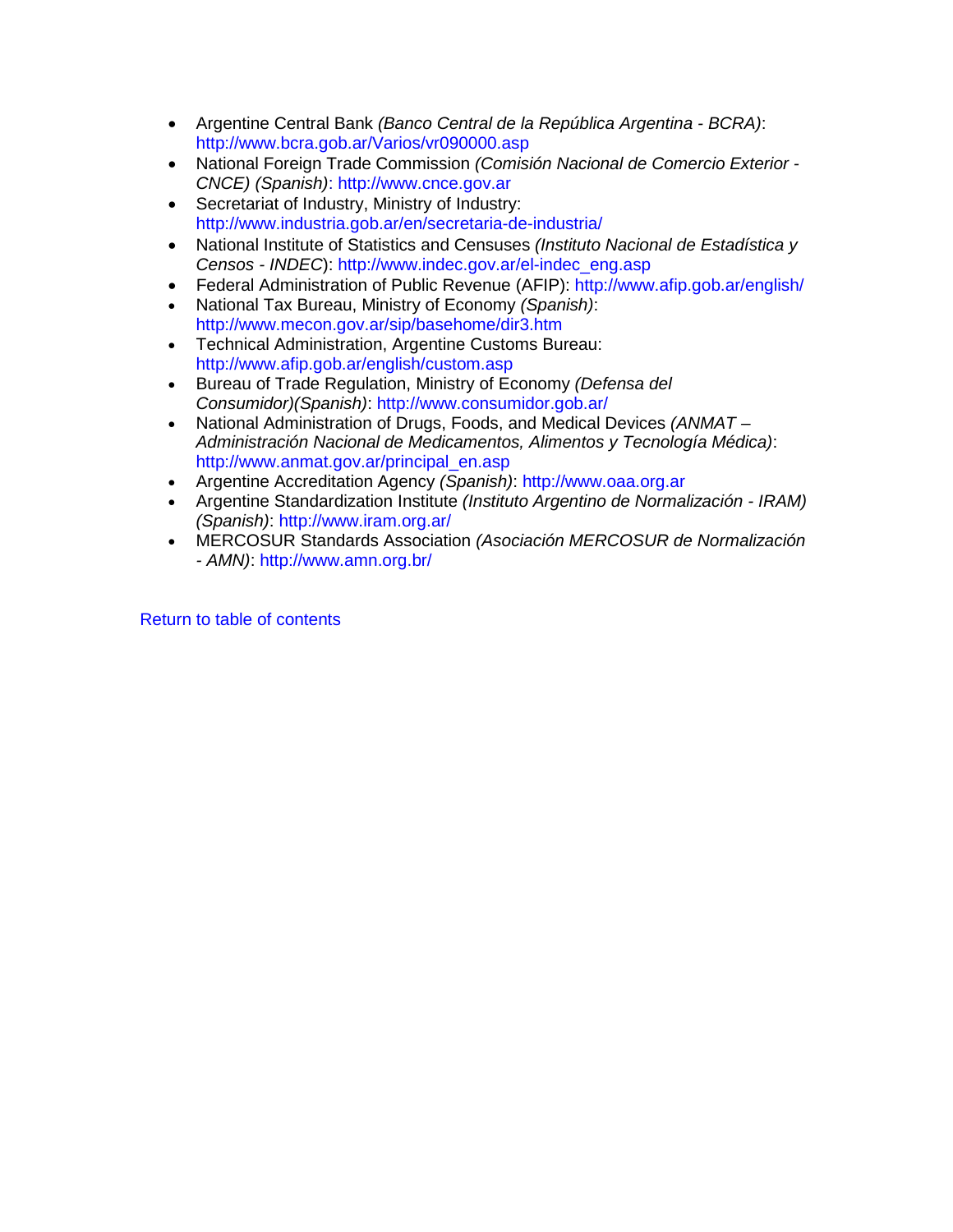# <span id="page-69-1"></span>[Return to table of contents](#page-0-0)

# Chapter 6: Investment Climate

- [Summary](#page-69-0)
- [Openness to Foreign Investment](#page-71-0)
- [Conversion and Transfer Policies](#page-73-0)
- [Expropriation and Compensation](#page-76-0)
- [Dispute Settlement](#page-76-1)
- [Performance Requirements and Incentives](#page-78-0)
- [Right to Private Ownership and Establishment](#page-79-0)
- [Protection of Property Rights](#page-79-1)
- [Transparency of Regulatory System](#page-82-0)
- [Efficient Capital Markets and Portfolio Investment](#page-83-0)
- [Competition from State Owned Enterprises](#page-84-0)
- [Corporate Social Responsibility](#page-85-0)
- [Political Violence](#page-85-1)
- [Corruption](#page-85-2)
- [Bilateral Investment Agreements](#page-91-0)
- OPIC and Other [Investment Insurance Programs](#page-92-0)
- [Labor](#page-92-1)
- [Foreign-Trade Zones/Free Ports](#page-93-0)
- [Foreign Direct Investment Statistics](#page-94-0)
- [Web Resources](#page-95-0)

<span id="page-69-0"></span>**Summary** [Return to top](#page-69-1) and the state of the state of the state  $\mathbb{R}$  Return to top  $\mathbb{R}$ 

Argentina is one of Latin America's largest and wealthiest countries, possessing abundant human and natural resources, highly-diversified industries, and a 43 million person market. Argentina is estimated to have the world's second largest shale gas resources and fourth largest shale oil resources in the world. Investors face a difficult operating environment (e.g. currency and price controls, import restrictions, and doubledigit inflation), but are more optimistic with regard to the medium- to long-term in Argentina.

Argentina is still dealing with issues related to its 2001 default on nearly USD 100 billion in debt, the largest sovereign debt default in history. In late 2013 and early 2014, the government of Argentina (GOA) made some progress in normalizing its relations with the international financial community. The GOA settled several outstanding international arbitral awards, engaged with the International Monetary Fund (IMF) to improve economic reporting data, and compensated the Spanish firm Repsol for the partial expropriation of YPF in 2012. Argentina also signed bilateral agreements to repay nearly USD 10 billion in arrears with the Paris Club group of creditors.

Argentina's refusal to comply with a U.S. court ruling ordering the GOA to pay a group of U.S. creditors who sued the country for the full value of their defaulted Argentine bond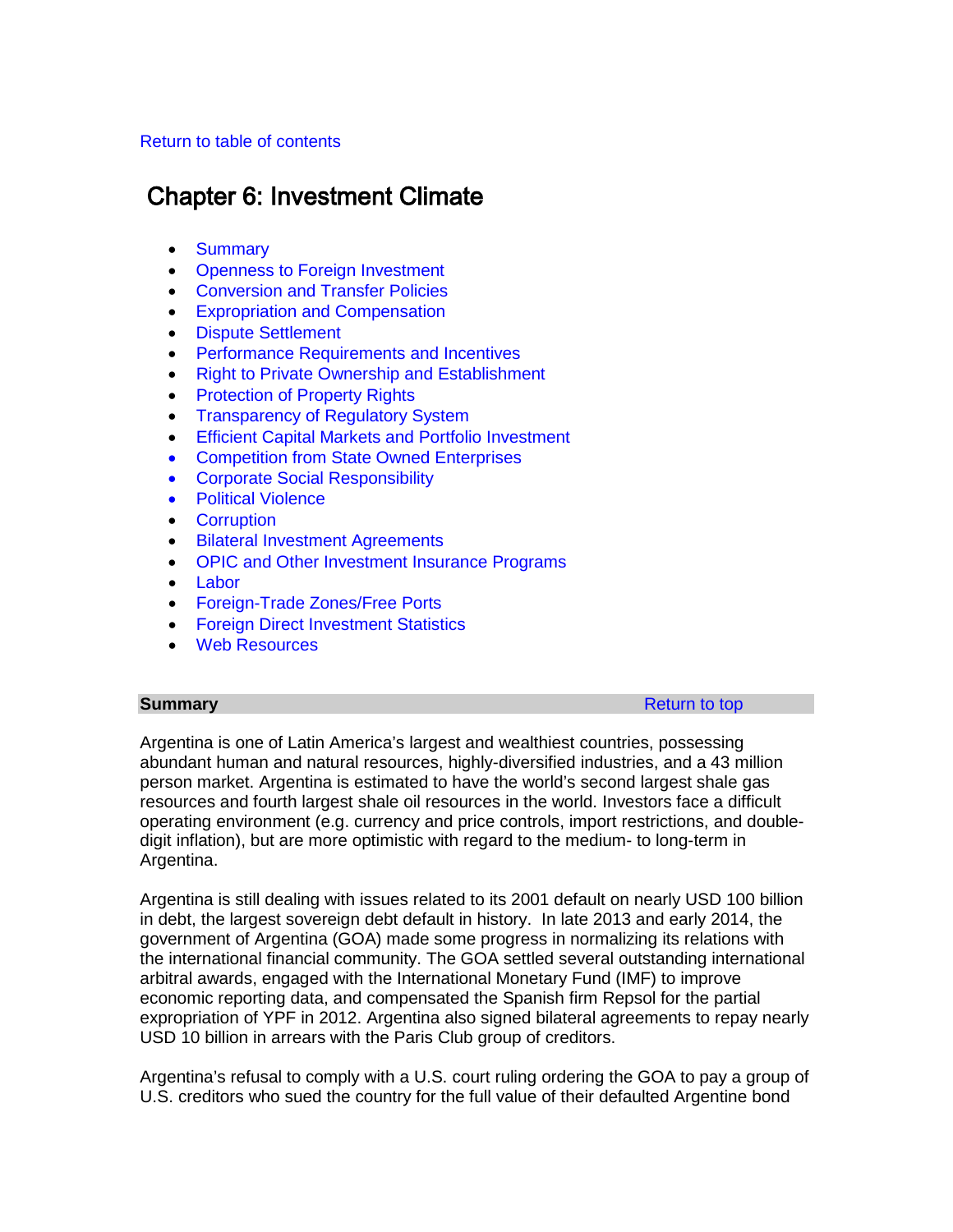holdings continues to restrict Argentina's ability to service some of its sovereign debt both at home and abroad. Argentina's limited access to international financial markets will continue to discourage investment until the issue is settled.

Longstanding concerns regarding the lack of transparency in government policymaking also diminish the attractiveness of prospective investments in Argentina. Decisions that affect both foreign and domestic companies are frequently made without industry input and are rarely open to a consultation period. GOA actions to curb the remittance of profits abroad limit foreign companies' ability to repatriate earnings, causing some companies to reconsider locating new business ventures in Argentina. Currency controls delay companies' access to dollars to pay suppliers while recently amended laws allow the GOA to set profit margins and the prices of goods in the private sector in certain circumstances. Businesses and investors also report concerns about Argentina's currency exchange rate policies, which affect the competitiveness of Argentine goods internationally and delay investment decisions.

The World Trade Organization (WTO) in January 2015 ruled that the GOA's allencompassing import licensing system violated international trade norms. The GOA affirmed that it will comply with the WTO decision, but did not specify a timeframe for adjustment. In the meantime, the system remains in place and reportedly causes shortages and complicates the operations of businesses that are reliant on the importation of goods for production and distribution. Factories and distributors occasionally sit idle while the GOA delays granting approval to move inputs through customs, a process that can be restrictive and unpredictable.

In 2014, in accordance with official figures, Argentina's economic growth slowed to 0.5 percent and unemployment remained steady at 6.9 percent. Private sources reported that the economy contracted about 2 percent and inflation reached 38 percent in 2014. Central Bank international reserve levels ended 2014 around USD 30 billion, a slight improvement from the previous year despite the GOA running current and financial account deficits in 2014. Some private economists contend that liquid reserves are actually lower. Argentina's trade surplus, the country's main source of foreign currency, fell nearly 17 percent in 2014 compared with the previous year.

After several years of publishing non-credible statistics, Argentina's official statistics agency (INDEC) released substantially revised inflation and GDP growth data in 2014 and 2015 that are closer to private estimates. The IMF had formally censured Argentina in February 2013 because of the manipulation of inflation and GDP data, a breach of obligation to the Fund under the Articles of Agreement. The IMF has recognized that Argentina has made progress on its statistics but the new methodology is still subject to final review, the results of which will be released later in 2015. However, some concern remains about the difference between official economic data and private source estimates. The government has not released to the public its new methodologies.

Argentina will hold presidential elections in October 2015, which will bring a change in administration, as the current president is constitutionally precluded from standing for a third term.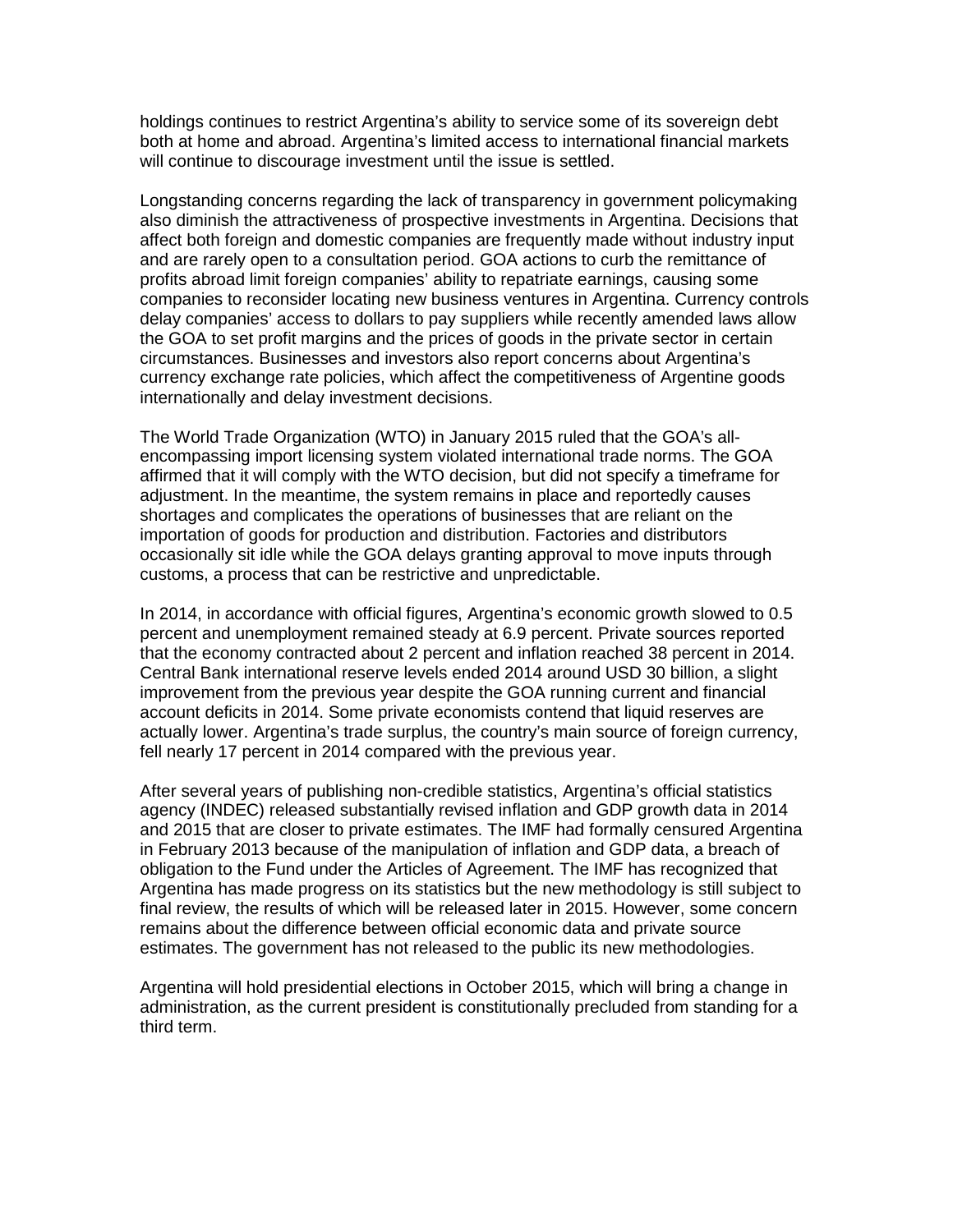#### <span id="page-71-0"></span>**Openness to Foreign Investment [Return to top](#page-69-1) Return to top**

The GOA has signaled its desire to see continued foreign direct investment (FDI) flows to enhance the nation's productive capacity and GDP growth potential, and it took actions in the past year to improve the investment climate in Argentina. To regain investor confidence, the GOA settled several outstanding international arbitral awards, engaged with the IMF to improve economic reporting data, and compensated the Spanish-firm Repsol for the partial expropriation of YPF in 2012. Argentina also reached agreements with the Paris Club group of creditors to repay USD 9.7 billion in arrears over the next five years, including USD 642 million owed to the United States. Argentina has already made two payments in the first year. The GOA revamped its hydrocarbon regulations in 2014 with the aim of attracting new investments to develop Argentina's world class oil and gas resources.

# **Other Investment Policy Reviews**

Argentina was last subject to an investment policy review by the Organization of Economic Cooperation and Development (OECD) in 1997 and by the World Trade Organization (WTO) in 2013 [\(https://www.wto.org/english/tratop\\_e/tpr\\_e/tp377\\_e.htm\)](https://www.wto.org/english/tratop_e/tpr_e/tp377_e.htm). United Nations Conference on Trade and Development (UNCTAD) has not done an investment policy review of Argentina.

# **Laws/Regulations of Foreign Direct Investment**

According to a Presidential decree governing foreign investment in Argentina, foreign companies may invest in Argentina without registration or prior government approval, and on the same terms as investors domiciled in Argentina. Investors are free to enter into mergers, acquisitions, green-field investments, or joint ventures. Foreign firms may also participate in publicly-financed research and development programs on a national treatment basis. Central Bank restrictions (both formal and de facto) on the purchase of foreign currency limit the ability of a company or investor to remit profits, dividends, or investments out of the country.

The Argentine Ministry of Economy [\(http://www.mecon.gov.ar\)](http://www.mecon.gov.ar/), the Investor's Information Service for Argentina [\(http://www.infoarg.org\)](http://www.infoarg.org/), the Undersecretariat of Investment Development and Trade Promotion [\(http://www.inversiones.gov.ar\)](http://www.inversiones.gov.ar/), the Embassy of the Argentine Republic in the United States of America

[\(http://www.embassyofargentina.us/en/invest-in-argentina.html\)](http://www.embassyofargentina.us/en/invest-in-argentina.html), and the Central Bank of Argentina [\(http://www.bcra.gov.ar/\)](http://www.bcra.gov.ar/) have additional detailed information on investment policies in Argentina.

# **Industrial Promotion**

The GOA has established a number of investment promotion programs. These programs allow for Value-Added Tax (VAT) refunds and accelerated depreciation of capital goods for investors and offer tariff incentives for local production of capital goods. They also include sectorial programs, free trade zones, and a Special Customs Area in Tierra del Fuego Province, among other benefits. A complete description of the scope and scale of Argentina's investment promotion programs and regimes can be found at [http://www.industria.gob.ar,](http://www.industria.gob.ar/) [http://www.inversiones.gob.ar,](http://www.inversiones.gob.ar/) and [http://www.mecon.gob.ar/.](http://www.mecon.gob.ar/)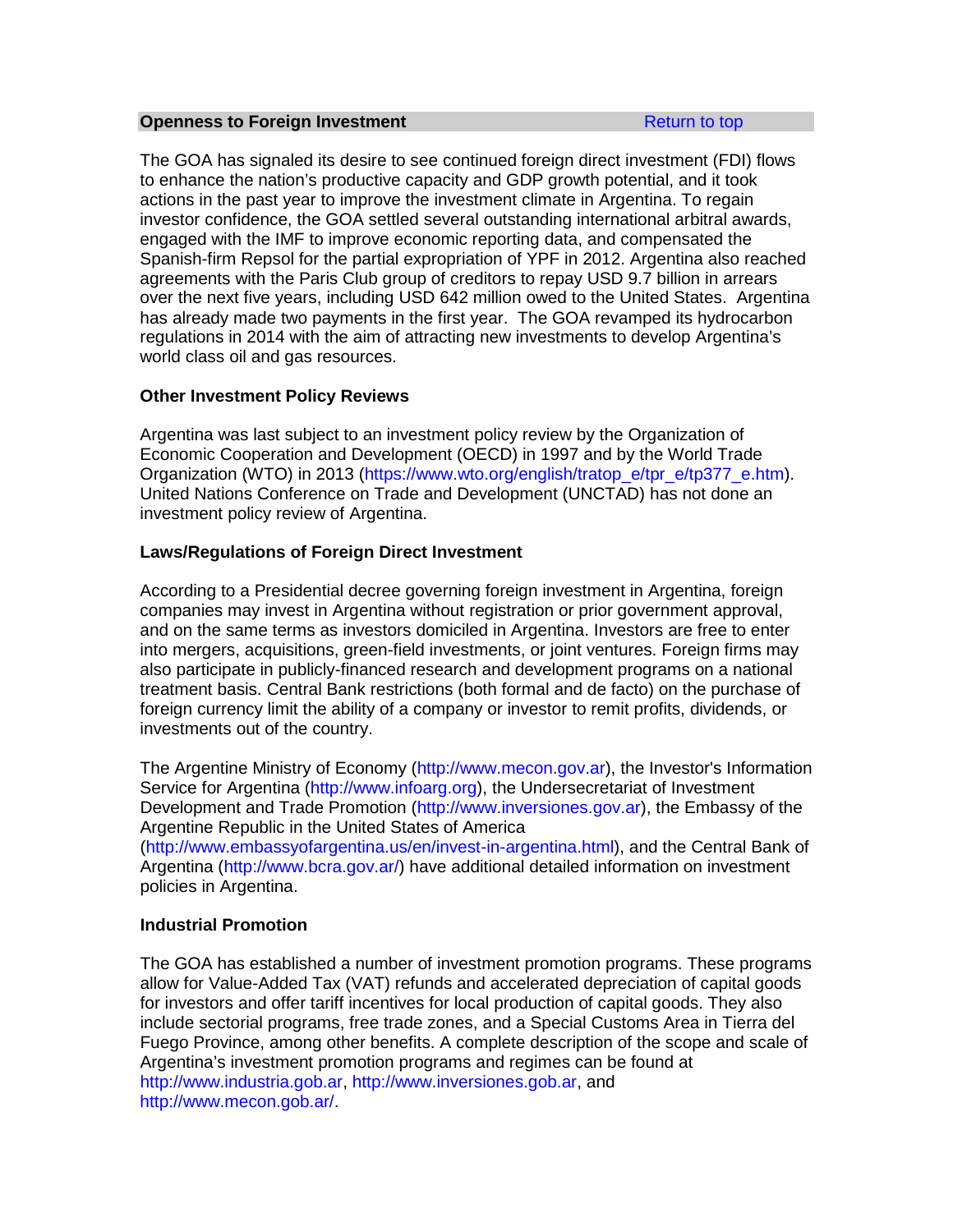Information about programs that specifically apply to small and medium businesses may be found at [http://www.industria.gob.ar/secretaria-pyme.](http://www.industria.gob.ar/secretaria-pyme)

# **Limits on Foreign Control**

The GOA limits land foreign ownership of rural land through Law 26.737 (Regime for Protection of National Domain over Ownership, Possession or Tenure of Rural Land) established in 2011. Foreign ownership of rural land is restricted to a maximum of 15 percent of all national productive land. Individuals or companies from the same nation may not hold over 30 percent of that amount; and individually each foreign individual or company faces an ownership cap of 1,000 hectares (2,470 acres) in the most productive farming areas, or the equivalent in terms of productivity levels in other areas. As approved, the law is not retroactive. Section 11 of the Law establishes that "for the purposes of this Law and according to the Bilateral Investment Treaties (BITs) underwritten by the Republic of Argentina that are in force at the time this Law becomes valid, the acquisition of rural land shall not be considered an investment as it is a nonrenewable natural resource provided by the host country."

Regarding taxes, foreign and Argentine firms generally face the same tax liabilities. In general, taxes are assessed on consumption, imports and exports, assets, financial transactions, and property and payroll (social security and related benefits).

# **Privatization Program**

No information available.

# **Screening of FDI**

No information available.

# **Competition Law**

The National Commission for Protection of Competition and the Secretary of Commerce, both within the Ministry of Economy, have enforcement authority of the Antitrust Law (Law 25.156). The law is aimed at ensuring the general economic interest and promotes a culture of competition in all sectors of the national economy.

# **Investment Trends**

Investor confidence remains low in the short-term and is more optimistic with regards to the medium- and long-term. Argentina's investment climate is dampened by concerns with Argentina's currency controls, deteriorating macroeconomic conditions, and unresolved sovereign debt dispute with litigating U.S. hedge funds. Many established companies in Argentina reported that they are planning to expand investment in Argentina in the immediate or near future, with more economic stability and policy certainty. Sectors of heightened interest are energy, mining, agribusiness, telecommunications, technology, financial and infrastructure development. In early 2015, the City of Buenos Aires and national oil company YPF raised about USD 500 million each through bond issuances, demonstrating significant investor demand for Argentine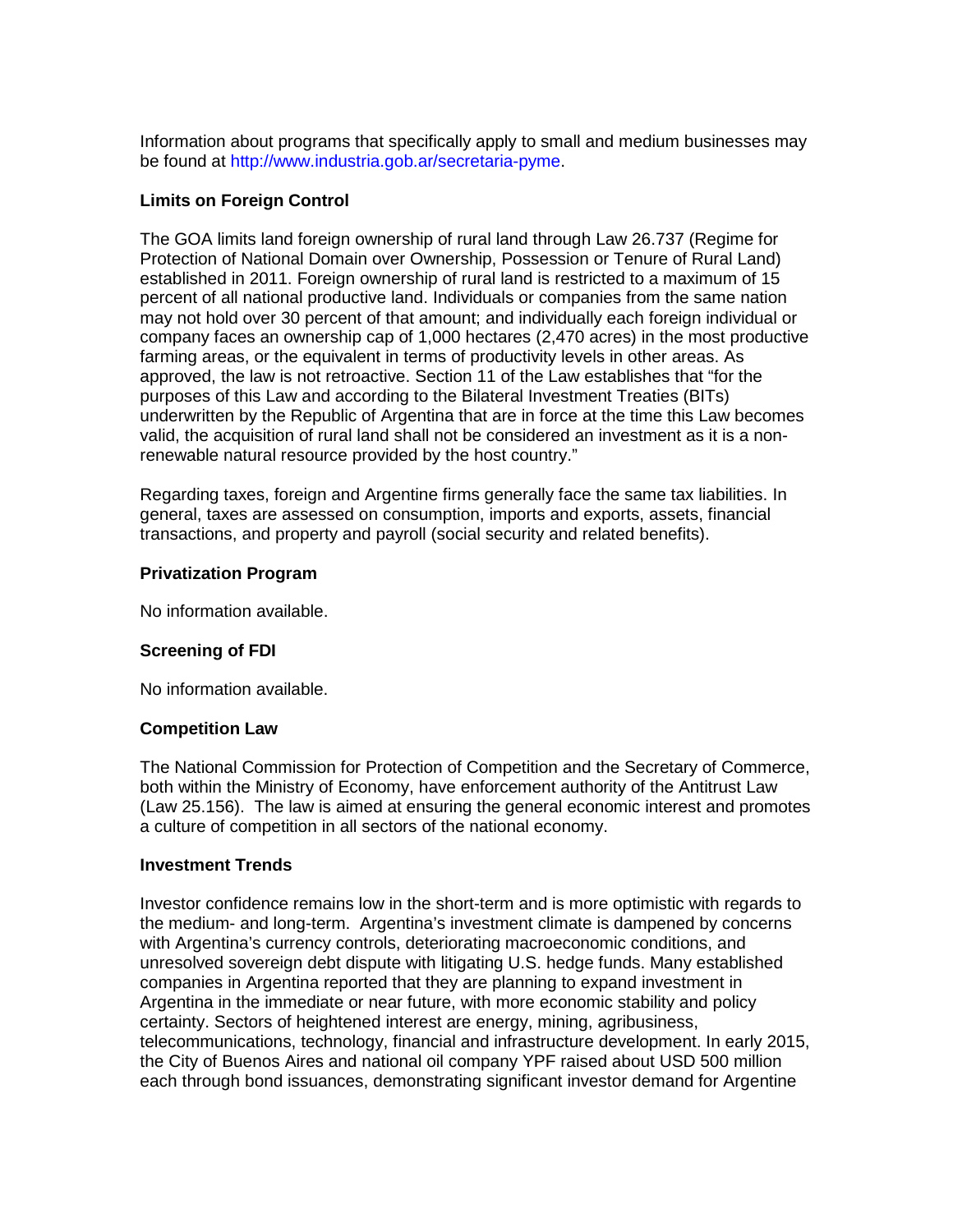bonds. The bonds were bought mostly by European and U.S. fund managers and hedge funds.

*Table 1*

|                                                                                         |      | Index or   |                                                               |
|-----------------------------------------------------------------------------------------|------|------------|---------------------------------------------------------------|
| <b>Measure</b>                                                                          | Year | Rank       | <b>Website Address</b>                                        |
| <b>TI Corruption Perceptions index</b>                                                  | 2014 | 107 of 175 | transparency.org/cpi2014/results                              |
| <b>World Bank's Doing Business</b><br><b>Report "Ease of Doing</b><br><b>Business</b> " | 2015 | 124 of 189 | doingbusiness.org/rankings                                    |
| <b>Global Innovation Index</b>                                                          | 2014 | 70 of 143  | globalinnovationindex.org/content.<br>aspx?page=data-analysis |
| World Bank GNI per capita                                                               | 2013 | No Info    | data.worldbank.org/indicator/NY.G<br>NP.PCAP.CD               |

### **Conversion and Transfer Policies [Return to top](#page-69-0) Return to top**

# **Foreign Exchange**

Argentina has a managed float exchange rate policy. Conversion of the peso into foreign currency is limited.

# **Remittance Policies**

The GOA began imposing significant restrictions on remittances of capital overseas in 2011, which were formally implemented by law in December 2012 with Resolution 3417. In 2012, the Central Bank issued Regulation A-5318 officially banning the purchase of dollars by residents (either Argentine or foreign) as a form of financial savings (although it does not prevent residents from maintaining existing dollar saving accounts and time deposits). This measure formally ended the previous norm that had allowed individuals to buy up to USD 2 million per month without having to specify the destination of the funds (e.g., debt payment, investments, savings, international travel expenses, etc.) Residents can only buy foreign currency for international tourism purposes as allowed by Resolution 3333 and these purchases are subject to caps and controls by the GOA and a 35 percent withholding tax that can be deducted from an individual's income and wealth tax obligation. Requestors must provide information as to the source of their money and proof that it was acquired legally. In addition to other personal data such as birth date, profession, and tax ID numbers, they must provide details about their planned trips, including where, when, and why they are traveling. Since the issuance of this norm, the government has reportedly provided additional verbal instruction to banks and foreign exchange houses that further limit the purchase of foreign exchange.

Beginning in January 2014, the GOA allowed residents to purchase a limited quantity of foreign exchange for savings depending on the person's declared income. The buyer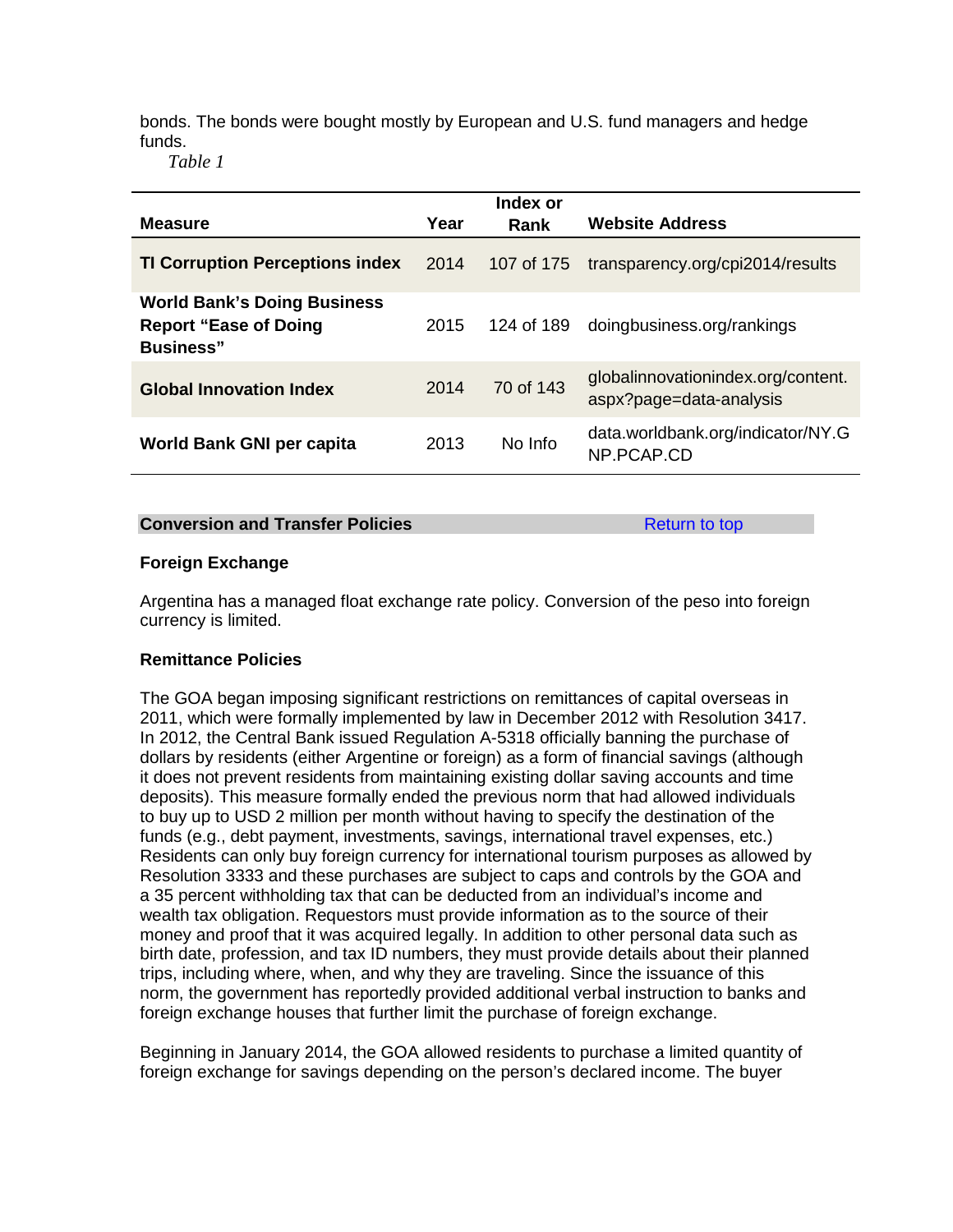can choose to either withdraw the foreign currency within the first year and pay a 20 percent tax or leave the funds in a local bank for at least a year and pay no tax.

Since 2011, government restrictions on foreign currency purchases have led to the expansion of an informal retail foreign exchange market. The informal dollar rate reached a high of nearly 16 Argentine Pesos to the U.S. Dollar (ARS/USD) in September 2014, exceeding the official exchange rate (approximately ARS 8.5 pesos to the USD) by more than 80 percent. The GOA launched aggressive investigations and enforcement operations in the unofficial dollar markets in late 2014, leading to a reduction in the gap between the official and unofficial rates. As of this publication, the gap has dropped below 40 percent.

Companies have reported difficulties in exchanging pesos for dollars in order to pay for imports. These measures reportedly are in place to address balance of payments concerns. Such restrictions have resulted in occasional goods shortages and difficulties for companies doing business in Argentina. Companies must complete multiple steps to import a good into the country. Certificates-of-origin for some goods must be notarized by the Argentine embassy or consulate in the country in which they were produced. This procedure is the same for products that have multiple parts from multiple countries. The company must then obtain import license approval, which is known by its Spanishlanguage acronym DJAI. Following DJAI approval, companies must then petition the Central Bank for access to foreign exchange. As of April 2015, about USD 5 billion of requests were pending at the Central Bank.

In order to import goods, companies are also often asked to submit detailed financial and operational information such as their investment plans for the following year. During 2014, the private sector has reported a strengthening of various non-tariff barriers to the importation of goods into the country. Companies reported that the inability to budget for inventory limits their ability to plan for investment.

The GOA subjects speculative capital inflows to three major requirements: (a) investments may not be transferred out of the country for 365 days after their entry; (b) proceeds from foreign exchange transactions involving these investments must be paid into an account in the local financial system; and (c) a 30 percent unremunerated reserve requirement, meaning 30 percent of such transactions must be deposited in a local financial entity for 365 days in an account that is denominated in dollars and receives no interest payment . There are some notable exceptions to the deposit requirement. A deposit is not required for capital inflows to finance energy infrastructure. Nor is a deposit required on inflows for the purchase of real property by foreigners as long as the foreign exchange liquidation occurs on the day of settlement (and transfer of the title). A deposit is also not required for inflows from foreigners to be used for (a) tax payment and (b) social security contributions within 10 days of the settlement of the foreign currency. In October 2011, the Central Bank imposed new market controls on non-residents. They are now required to immediately "register capital inflows into the local foreign exchange market when they purchase a local company, contribute capital, or purchase real estate."

Foreign entities are banned from participating in Central Bank initial bond offerings, but foreign firms may trade Central Bank debt instruments on the secondary market. The Central Bank also requires that exporters deposit the proceeds in U.S dollars from exports into local banks (*cuentas de corresponsalía de entidades financieras locales*)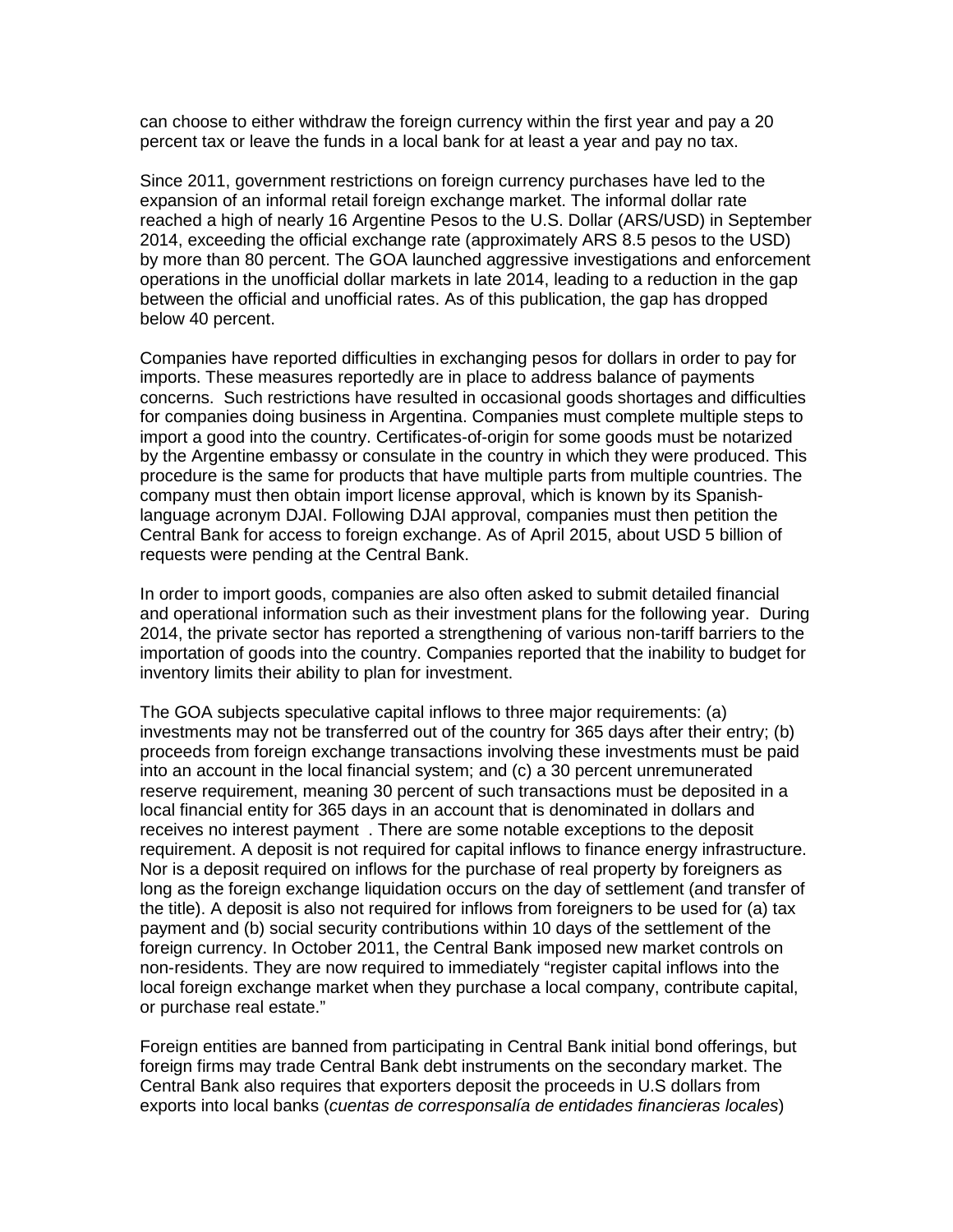within a specified number of days depending on the good exported (usually between 10- 30 days).

Hard currency earnings on exports, both from goods and services, must be converted to pesos in the local foreign exchange market. In 2011, the GOA eliminated the exceptions previously granted to hydrocarbon and mining exports. These firms must now convert their revenues to pesos on the local foreign exchange market. Revenues from re-exports of some temporary imports and exports to Argentine foreign trade zones are still exempted from this requirement.

In October 2011, the Argentine insurance regulator issued Resolution 36.162 requiring all investments and cash equivalents held by locally registered insurance companies be located in Argentina. This has exposed insurance companies to greater country risk since they are unable to diversify their assets outside of Argentina. In 2012, the GOA further expanded the investment requirements for insurance companies requiring them to allocate part of their overall investments in "instruments related to local productive projects." The minimum percentage required ranges from 5 percent for labor risk insurers to 10 percent for property insurers and 12 percent for life insurers. A government committee composed of the secretaries of Finance, Economic Policy and Development, Internal Trade, Industry, and SMEs as well as the superintendent of Insurance determine the projects eligible to receive such investments.

The Argentine Central Bank issued Circular A5272/73 in January 2012 increasing bank liquidity requirements for operational risks and minimum capital requirements, which sharply limited dividend payments.

The Central Bank expanded in 2012 the list of activities involving the transfer of money abroad by local subsidiaries to headquarters that require prior approval (Circular A5295). These activities now include: IT services; business and professional services' royalties, patents, trademarks and copyrights; commercial guarantee payments on exports of goods and services; foreign film, audio and video rights; and services for technology transfer, and rental and leasing income, among other activities. The regulations apply to transactions greater than USD 150,000 in value; however, in practice every payment requires a so-called DJAS license approval, the services equivalent of the DJAI.

In February 2014, the Central Bank issued Circular A5536 capping the foreign exchange exposure of private banks. The norm limits a financial institutions' foreign currency exposure to 30 percent of their net worth and future exchange rate contracts to 10 percent. Private estimates suggest that 50 percent of the positions held by banks in Argentina are dollarized, representing nearly USD 9 billion in assets.

In October 2014, the Financial Action Task Force recognized Argentina's progress in improving its Anti-Money Laundering/Combating the Financing of Terrorism (AML/CFT) regime and removed the country from the FATF's monitoring process. The FATF determined the country had established the legal and regulatory framework to meet its commitments in its action plan regarding the strategic deficiencies that the FATF had identified in June 2011. Argentina continues to work with FATF to address the full range of AML/CFT issues identified in its mutual evaluation report and will make annual reports on its progress.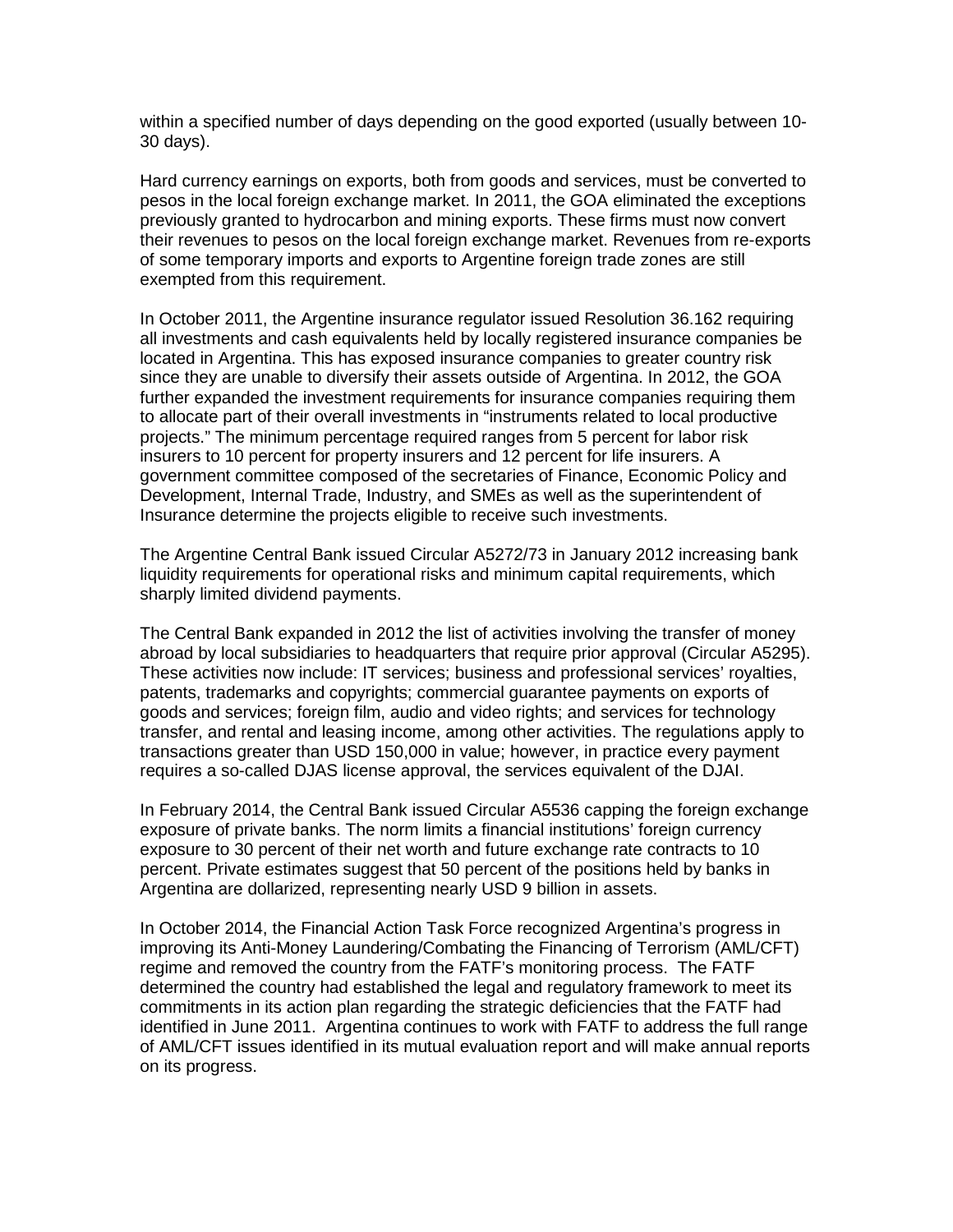### **Expropriation and Compensation [Return to top](#page-69-0)** Return to top

Section 17 of the Argentine constitution affirms the right of private property and states that any expropriation must be authorized by law and be previously compensated. The United States-Argentina Bilateral Investment Treaty states that investments shall not be expropriated or nationalized except for public purpose upon prompt payment of the fairmarket value in compensation. In October 2008, the government nationalized Argentina's private pension funds, which amounted to approximately one-third of total GDP, and transferred the funds to the government social security agency. In December 2008, the Argentine parliament also passed legislation nationalizing the Spanish-owned flag air carrier Aerolineas Argentinas.

President Cristina Fernandez de Kirchner expropriated 51 percent of oil and gas company YPF from Spanish-owned Repsol in 2012. The state takeover of the company was widely criticized by the European Union and others and increased investor caution. The government settled with Repsol approximately two years later in 2014, which the Argentine congress approved on April 23, 2014.

The GOA announced the nationalization of the train and railway system in March 2015, which was approved by Congress in April 2015.

### **Dispute Settlement [Return to top](#page-69-0) Return to top**

# **Legal System, Specialized Courts, Judicial Independence, Judgments of Foreign Courts**

Domestic investment dispute adjudication is available through local courts or administrative procedures. Many foreign investors prefer to rely on private or international arbitration when those options are available.

Argentina follows a Civil Law system. The Civil and Commercial Code provides regulations for civil and commercial liability, including ownership of property. Contracts include provisions for settlement of disputes, where parties agree to bring their controversies to definite courts in the event of disagreements. In 2014, GOA passed a new Civil and Commercial Code that will go into effect in August 2015.

Intellectual property claims fall under the federal civil and commercial courts. There have been complaints of executive branch's interference in judicial matters, mainly through the appointment or dismissal of prosecutors and judges. The current judicial process is lengthy and suffers from significant backlog, causing it to be considered ineffective and not reliable for many individuals.

# **Bankruptcy**

Argentina's bankruptcy law was codified in 1995 in Law 24,522. The full text can be found at: [http://www.infoleg.gov.ar/infolegInternet/anexos/25000-](http://www.infoleg.gov.ar/infolegInternet/anexos/25000-29999/25379/texact.htm) [29999/25379/texact.htm](http://www.infoleg.gov.ar/infolegInternet/anexos/25000-29999/25379/texact.htm) *(Spanish)*. Under the law, debtors are generally able to begin insolvency proceedings when they are no longer able to pay their debts as they mature. Debtors may file for both liquidation and reorganization.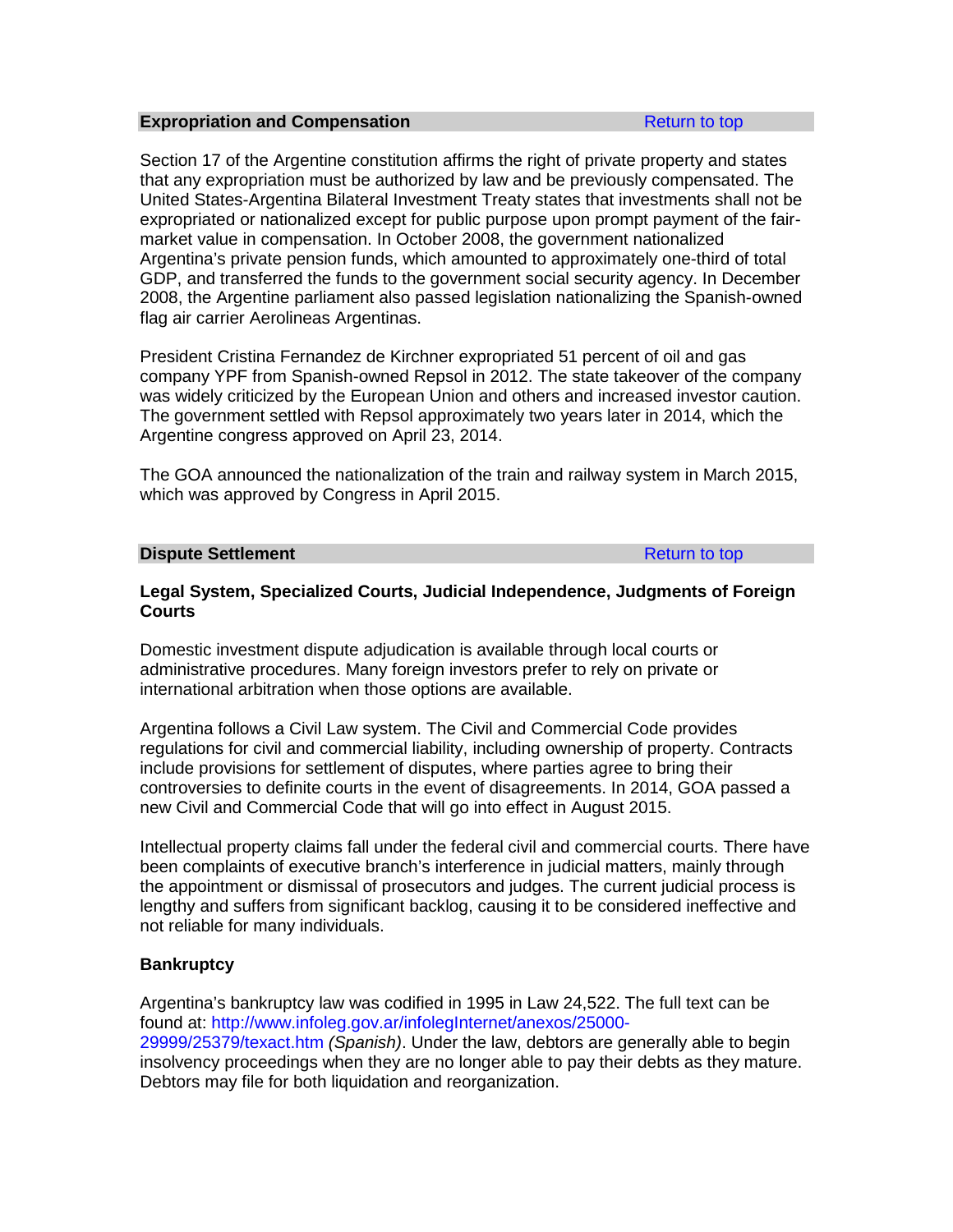# **Investment Disputes**

Prior to and following the 2001-02 Argentine economic crisis, a number of U.S. investors in privatized public utilities filed in the International Centre for the Settlement of Investment Disputes (ICSID Convention) claims against the GOA, arguing that government rulings decentralizing public utility tariffs to foreign inflation indices and a January 2002 known as pesofication of dollar-denominated contracts was a form of indirect expropriation of their investments. In addition, some U.S. investors filed ICSID claims based on unforeseen changes to the tax laws. Customs treatment and delays in re-negotiating public utility rate changes also provoked investment disputes. Following the 2001-2002 economic crisis, more than fifty ICSID claims, throughout several sectors were tied to Argentina's nationalization and pesofication initiatives.

In 2013, Argentina settled three of the ICSID awards involving U.S. investors by paying them a portion of the judgment. A number of ICSID cases filed by U.S. investors are pending resolution with Argentina.

Argentina continues to deal with its historic sovereign debt default from its 2001 financial crisis. The government swapped ninety-two percent of the USD 82 billion in defaulted sovereign debt in 2005 and 2010 for a mix of new bonds with a substantial loss in net present value. Some bondholders, known as the holdouts, did not participate in the swaps and continue to pressure Argentina via the U.S. courts to settle its outstanding debt for the actual amount owed plus interest. A U.S. court ruling in 2012 (and affirmed in 2014) determined that Argentina may not pay on its restructured debt unless it also makes equal treatment payments to the holdouts. Argentina has failed to settle with the holdouts, but attempted to pay on the restructured debt despite the U.S. court order. To try to enforce compliance, the U.S. court issued an injunction barring financial intermediaries from passing along any bond payments Argentina makes on its restructured debt unless the country also pays the holdouts, which has effectively blocked the payments. On March 12, 2015, the U.S. judge in the case issued a ruling that the injunction covering financial intermediaries extends to payments on a series of restructured bonds governed by Argentine law and denominated in U.S. dollars. At the time of this report, negotiations were ongoing between Argentina and the holdouts. International Arbitration

The GOA officially accepts the principle of international arbitration. The United States-Argentina BIT provides for international arbitration of investment disputes that cannot be settled amicably.

# *ICSID Convention and New York Convention*

The GOA is a member of the International Center for the Settlement of Investment Disputes (ICSID), the United Nations Commission on International Trade Law (UNCITRAL), and the World Bank's Multilateral Investment Guarantee Agency (MIGA). Argentina ratified the United Nations' Convention on the Recognition and Enforcement of Foreign Arbitral Awards in 1989. Companies that seek recourse through Argentine courts may not also pursue recourse through international arbitration.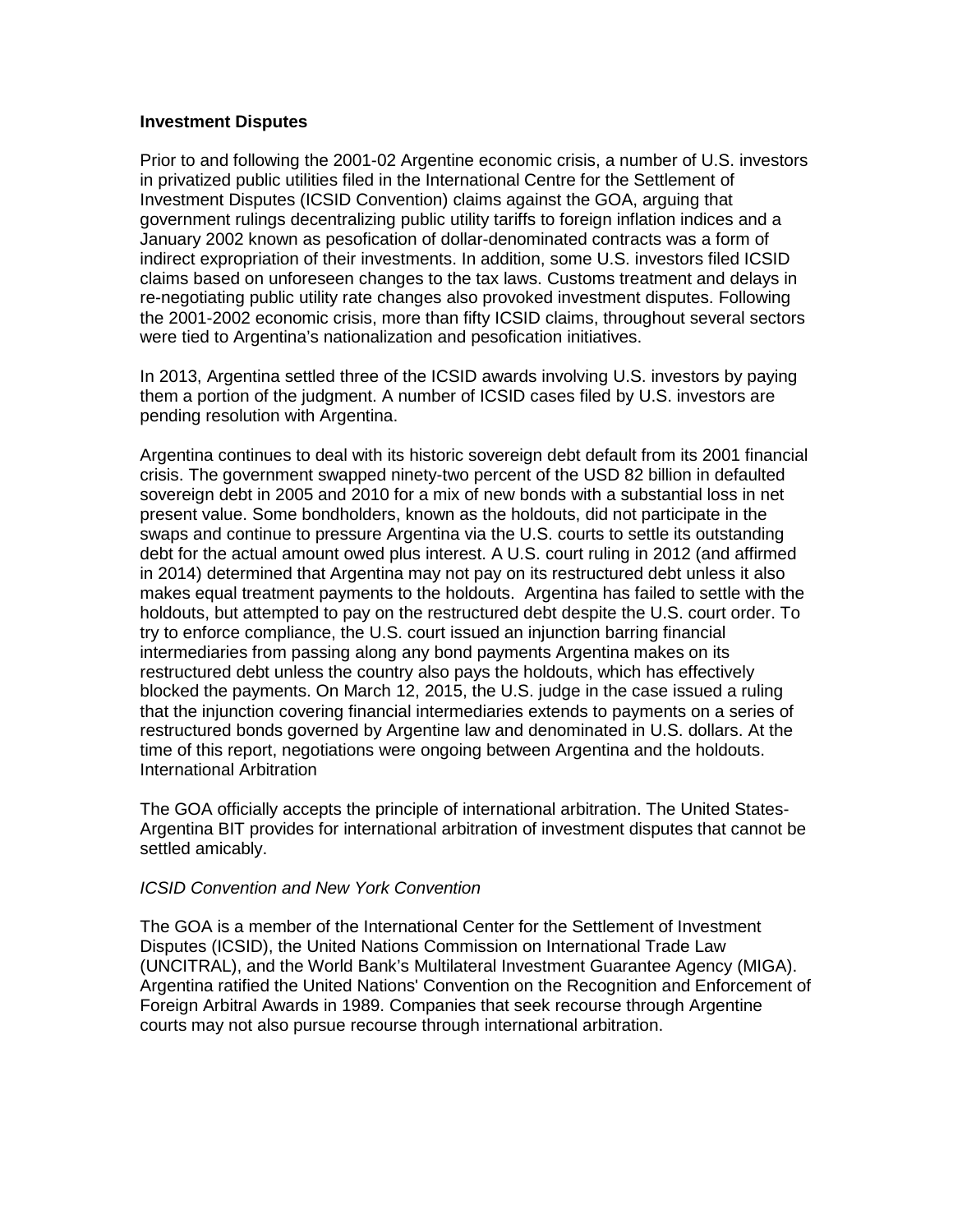# **Duration of Dispute Resolution**

Domestic and international dispute resolution could be lengthy, sometimes spanning years. Other alternative dispute resolution methods could be stipulated in contracts.

### **Performance Requirements and Incentives [Return to top](#page-69-0)**

# **WTO/TRIMS**

Argentina has been a World Trade Organization (WTO) member since 1995. Argentina's import licensing requirements often cause delays in, or prevent, the importation of goods necessary for production and consumption. The WTO in January 2015 ruled that the import licenses and other trade balancing schemes required by Argentina violate international trade rules, in a case filed by the United States, Japan, and the European Union. The GOA has publicly stated its intent to comply with the WTO ruling but has yet to make adjustment to its trade regime.

In addition to the import licenses, companies also need to apply for authorization to make payments abroad for services received. This mainly affects international companies' ability to pay foreign headquarters or branches for centralized services such as executive oversight, accounting and human resource management services. During the last year, companies reported increased scrutiny by the GOA over their transfer pricing and foreign payments transactions. In November 2014, the GOA established a Unit of Monitoring and Traceability of Foreign Trade Operations, through decree 2013/2014, with the stated aim of tracking all international trade operations to ensure transparency and accuracy and to prevent over- and under- invoicing by commercial entities.

Since September 2014, any foreign payments amounting to more than USD 150,000 require Central Bank authorization. Companies reported that this requirement further creates delays in their ability to import goods.

These practices are not written in regulation or law but are administrated by the Secretary of Commerce. In practice, any significant payment even of less than USD 150,000 can be delayed by the Central Bank depending on the amount of dollars it thinks it can spend on any given day.

# **Investment Incentives**

Government incentives apply to both foreign and domestic firms alike. The federal government, as well as provincial and municipal, offers several incentives to attract investment to specific economic sectors such as capital assets and infrastructure, innovation and technological development and energy. More details of these programs can be found here:<http://www.inversiones.gov.ar/es/incentivos-la-inversion> or [http://www.prosperar.gov.ar/.](http://www.prosperar.gov.ar/)

# *Research and Development*

Argentina does not restrict foreign firms from participating in government-funded or subsidized research and development programs.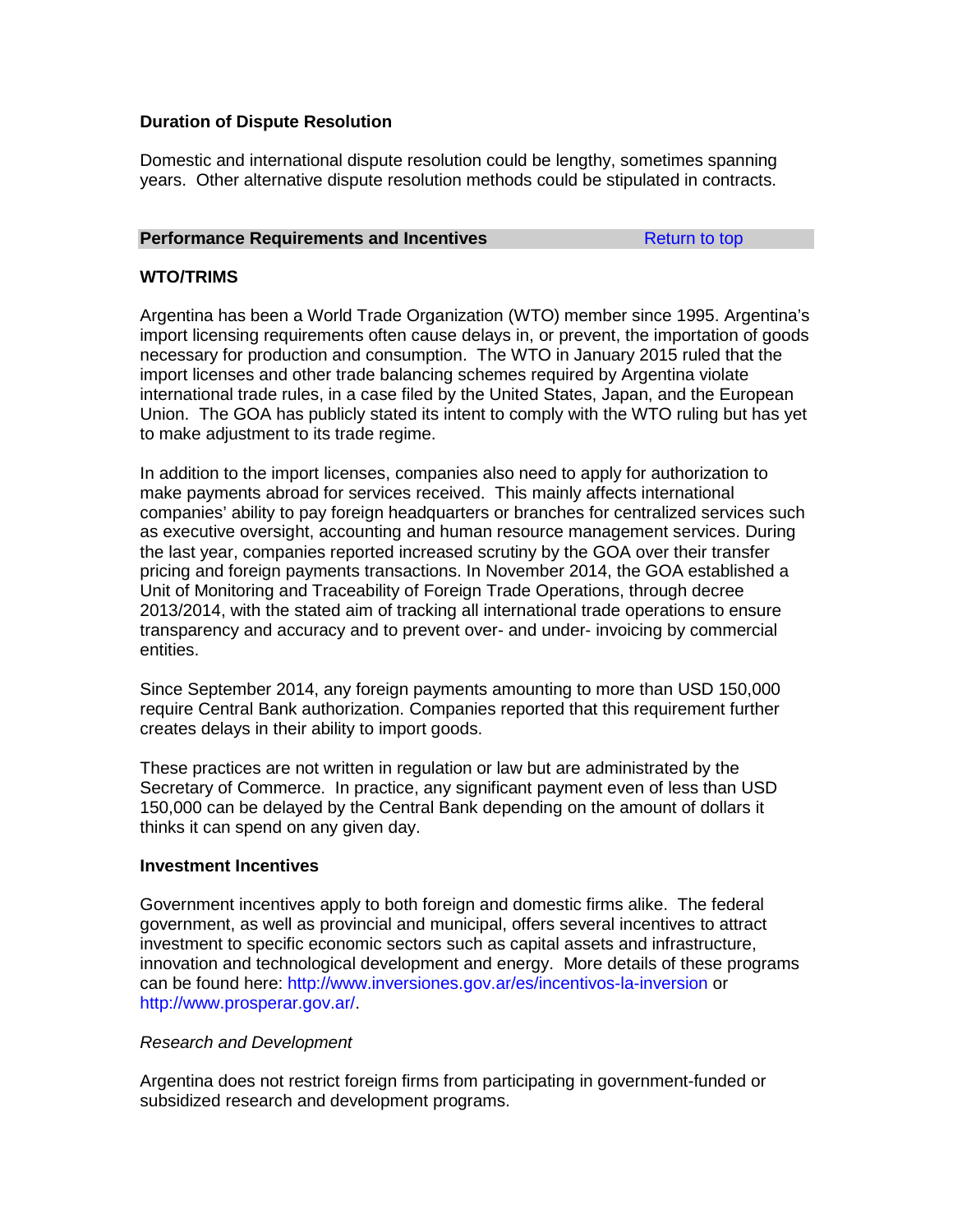# **Performance Requirements**

There are no performance requirements.

# **Data Storage**

Argentina does not have forced localization of content in technology or requirements of data storage in country.

# **Right to Private Ownership and Establishment** [Return to top](#page-69-0)

In general terms, foreign investors have the same rights as Argentines to establish and own businesses, or to acquire and dispose of interests in businesses.

The media law caps foreign capital ownership of media outlets at 30 percent; requires a minimum national content of between 60 to 70 percent; requires that all transmission signals be owned totally or partially by the national government; establishes a minimum screen quota for Argentine movies; imposes a 0.5 percent of annual revenue fee on foreign programmers for acquiring Argentine films; requires advertisement transmitted by broadcast channels or national channels be produced locally; dictates that all investment in advertising on a non-national signal be covered by exemptions and reductions to income tax; gives foreign media operations differing tax treatment from local companies; and limits the number of broadcasting licenses (based on geography and market segment) to be held by a single licensee. Measures regarding the limitation of foreign ownership in media outlets are not retroactively applied to existing foreign investments currently covered by BIT provisions of non-discriminatory treatment. The U.S.-Argentina BIT contains such protection for U.S. firms.

# **Protection of Property Rights** [Return to top](#page-69-0) Return to top

# **Real Property**

Secured interests in property, including mortgages, are recognized and common in Argentina. Such interests can be easily and effectively registered. They also can be readily bought and sold. Argentina manages a national registry of real state ownership (*Registro de la Propiedad Inmueble*) at [http://www.dnrpi.jus.gov.ar/.](http://www.dnrpi.jus.gov.ar/)

# **Intellectual Property Rights**

The government of Argentina adheres to most treaties and international agreements on intellectual property and belongs to the World Intellectual Property Organization and the World Trade Organization (WTO). The Argentine Congress ratified the Uruguay Round agreements, including the provisions on intellectual property in Law 24425 on January 5, 1995. Since 1996, however, Argentina has been on the Office of the U.S. Trade Representative's intellectual property rights Priority Watch List. Argentina was listed in USTR's Notorious Markets Report and Special 301 Report in 2014.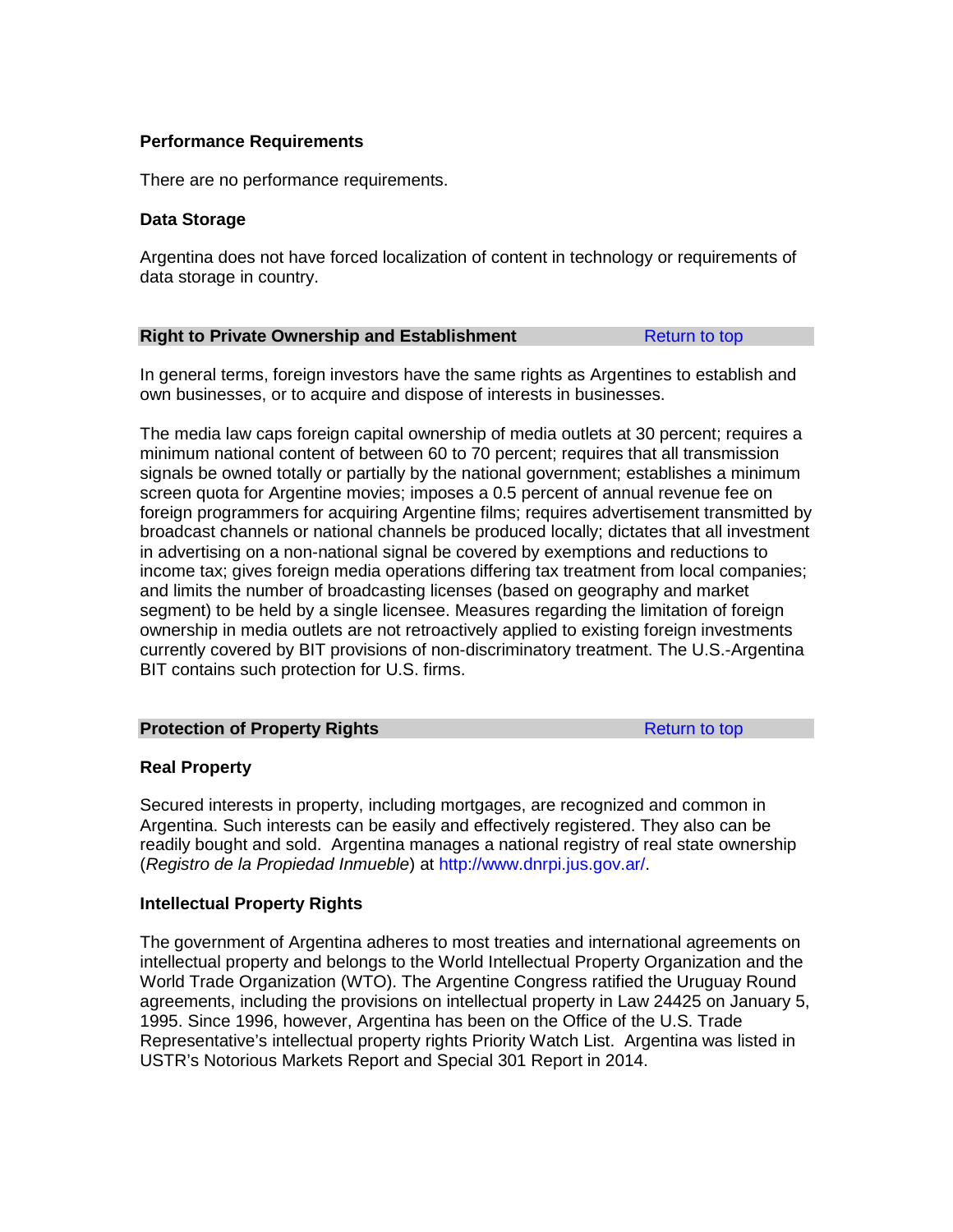Regarding patents, protection remains a theme of particular importance in Argentina's intellectual property rights regime. Extension of adequate patent protection to pharmaceuticals and genetically modified seeds has been a source of bilateral disagreement. Representatives of U.S. companies with significant interest in patented product sales in Argentina say that the patent issuance process is slow and that the backlog of patent applications remains substantial. The National Intellectual Property Institute (INPI) has taken a number of steps recently to reduce the backlog, including the implementation of fast-track procedures and opportunities for companies to prioritize their patent applications before INPI. However, problems persist. The average wait time observed in 2014 was between seven to eight years for pharmaceutical and biotechnology patents and an average of 3 to 4 years for software and electronics.

In April 2002, the United States and Argentina reached an agreement with respect to most of the claims in a WTO dispute brought by the United States with respect to Argentina's implementation of its Trade Related Aspects of Intellectual Property Rights (TRIPS) obligations. New patent legislation implementing part of the April 2002 agreement was passed in December 2003. Several issues remain unresolved, however. The United States and Argentina have agreed to leave these issues within the WTO dispute settlement mechanism for action.

Some U.S. and European pharmaceutical firms have expressed concern that some provisions in the amended legislation limit their ability to protect patented products via the use of judicial injunctions to prevent patent violations. The unlicensed production by Argentine firms of pharmaceuticals whose patent rights are owned by foreign companies is a longstanding concern to foreign pharmaceutical companies. In May 2012, INPI published a joint Resolution (118/2012, 546/2012 and 107/2012) that sets new standards for chemical and pharmaceutical patent applications. The guidelines instruct patent examiners to reject new use, new form, and new formulation patents, and specify a number of other changes to drugs that will no longer be acceptable. Companies have stated that the measures were implemented without sufficient transparency and that they significantly diminish protection of their intellectual property, and that these regulations are inconsistent with Argentina's Trade Related Intellectual Property Rights (TRIPs) commitments. Also, INPI does not always offer a formal comment period when implementing new procedures. The pharmaceutical and biotechnical industries are the most affected by these regulations, especially, with regard to the prohibition of secondary inventions.

Pharmaceutical and biotech firms assert that during 2014, the GOA did not provide effective data protection for their products (data protection refers to the protection of confidential and proprietary information that companies demonstrate to the health regulators that approve the sale of a new drug). Firms are concerned that the lack of data protection could lead to unfair commercial use and hinder investments in the sector.

Many industry observers claim that the trademark law, passed in 1980, provides civil damages that are insufficient to be an effective deterrent. The judiciary is reluctant to impose deterrent penalties such as prison sentences in criminal cases, and it is rare that companies press criminal charges. The government of Argentina has passed laws designed to allow authorities to mount undercover operations; to flag electronicallysuspect shipments; to facilitate the seizure and detention of suspect merchandise; and to rotate more frequently customs personnel. Also, the Customs administration in 2006 instituted a voluntary trademark registry and owner notification program. Some industry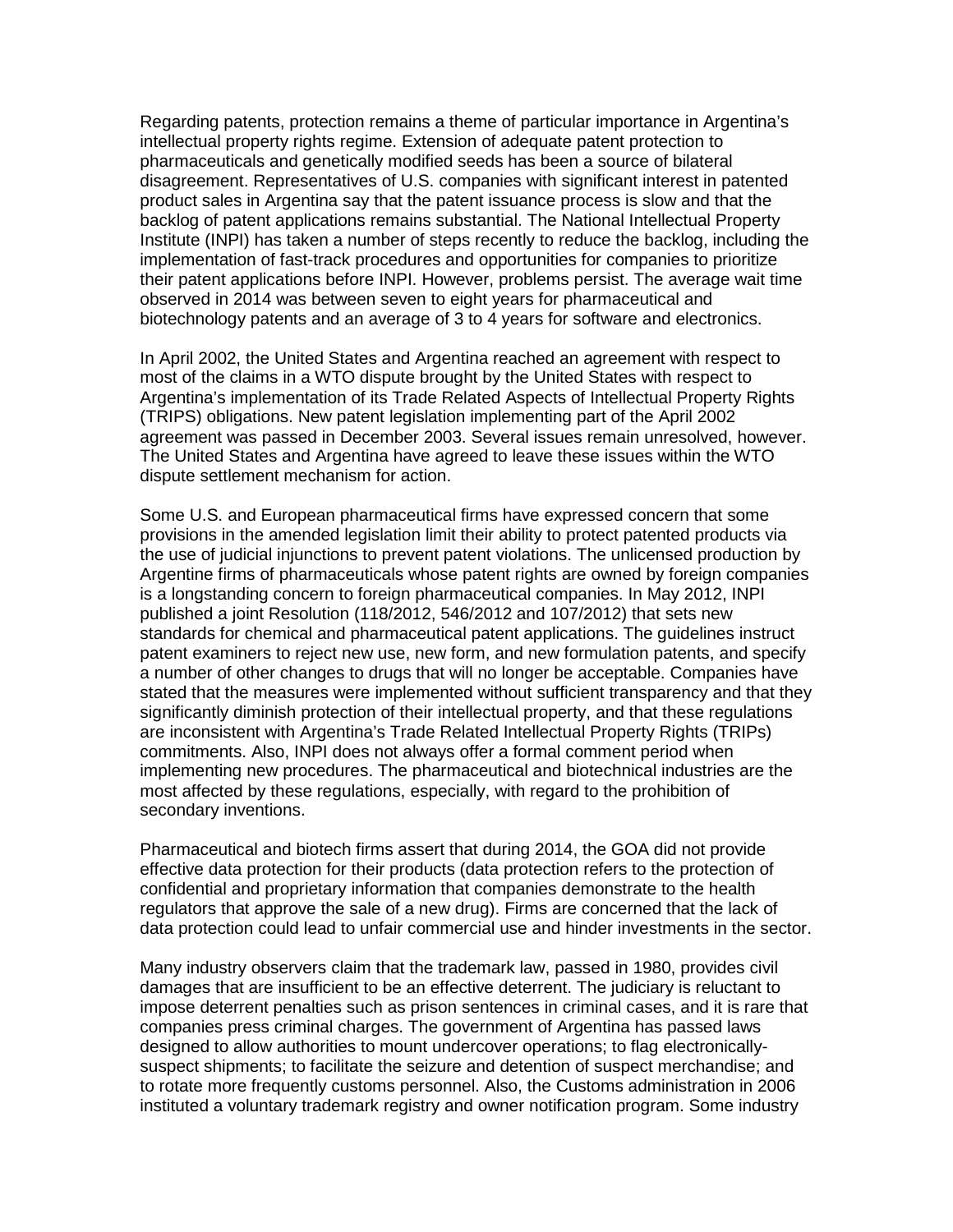actors have noted that further protection for trademark owners should include the right to demand destruction of fraudulent goods to prevent reentry to the market. Currently, when a customs official encounters counterfeit goods, he must notify police authorities to seize the goods and proceed with appropriate legal procedure for each given case. The rights holders are responsible for paying for the storage and destruction of counterfeit goods. The government has decreased the time needed for trademark registration and increased the rate at which trademarks are registered. Argentina has no specific law on trade secrets although penalties for unauthorized revelation of trade secrets are applied to a limited degree under commercial law. Argentina has signed the WIPO Treaty on Integrated Circuits, but has no law dealing specifically with the protection of layout designs and semiconductors.

Although Argentina's copyright law dates to 1930, it does provide a sound legal framework to protect intellectual property such as books, films, music, and software. Copyright piracy of audio and video in CD and DVD formats continues to flourish. Industry reports that the level of enforcement against piracy of copyrighted goods is "very weak" both in law enforcement and the judicial branch. Vendors selling illegal copies can be seen through Buenos Aires subway stations and street corners. Industry reported street vending of pirated goods increased significantly in 2014, unchecked by local law enforcement.

Electronic delivery of copyright infringing materials is still widespread. While Argentine courts have been responsive to civil suits against pirated content, criminal prosecution is lacking. The website Cuevana continues to stream unauthorized copyrighted content and has expanded its distribution network to several more Cuevana websites. The site, although based outside of Argentina, is owned and operated by Argentines. Argentine courts thus far declined to proceed with criminal prosecution against the owner, who lives in Buenos Aires. In June 2014, the Argentine Copyright Association (known by its Spanish acronym SADAIC) succeeded in winning an injunction in Argentine court against the Sweden-based Pirate Bay website. The site has since resurrected via a different IP address. Industry claims Argentine IPR law is outdated and does not provide for IPR protection in newly developed forms of media and operating platforms. Enterprises reported that lack of technical and technological knowledge prevents prosecutors from pursuing cases and judges from making rulings, leaving cases in limbo. Industry continues to call on Argentina to pass its own version of the U.S. Digital Millennium Copyright Act.

Argentina has the largest black market in South America, called "La Salada", which sells counterfeit and pirated products. "La Salada" itself has reportedly continued its expansion to now include multiple stories and more stores and several branches throughout Argentina. Smaller "Las Saladitas" have proliferated throughout Buenos Aires. The number of illegal street vendors selling counterfeits and pirated goods increased more than 100 percent during 2014 compared to 2013, according to the Argentine Chamber of Commerce.

For additional information about treaty obligations and points of contact at local IP offices, please see WIPO's country profiles at [http://www.wipo.int/directory/en/.](http://www.wipo.int/directory/en/)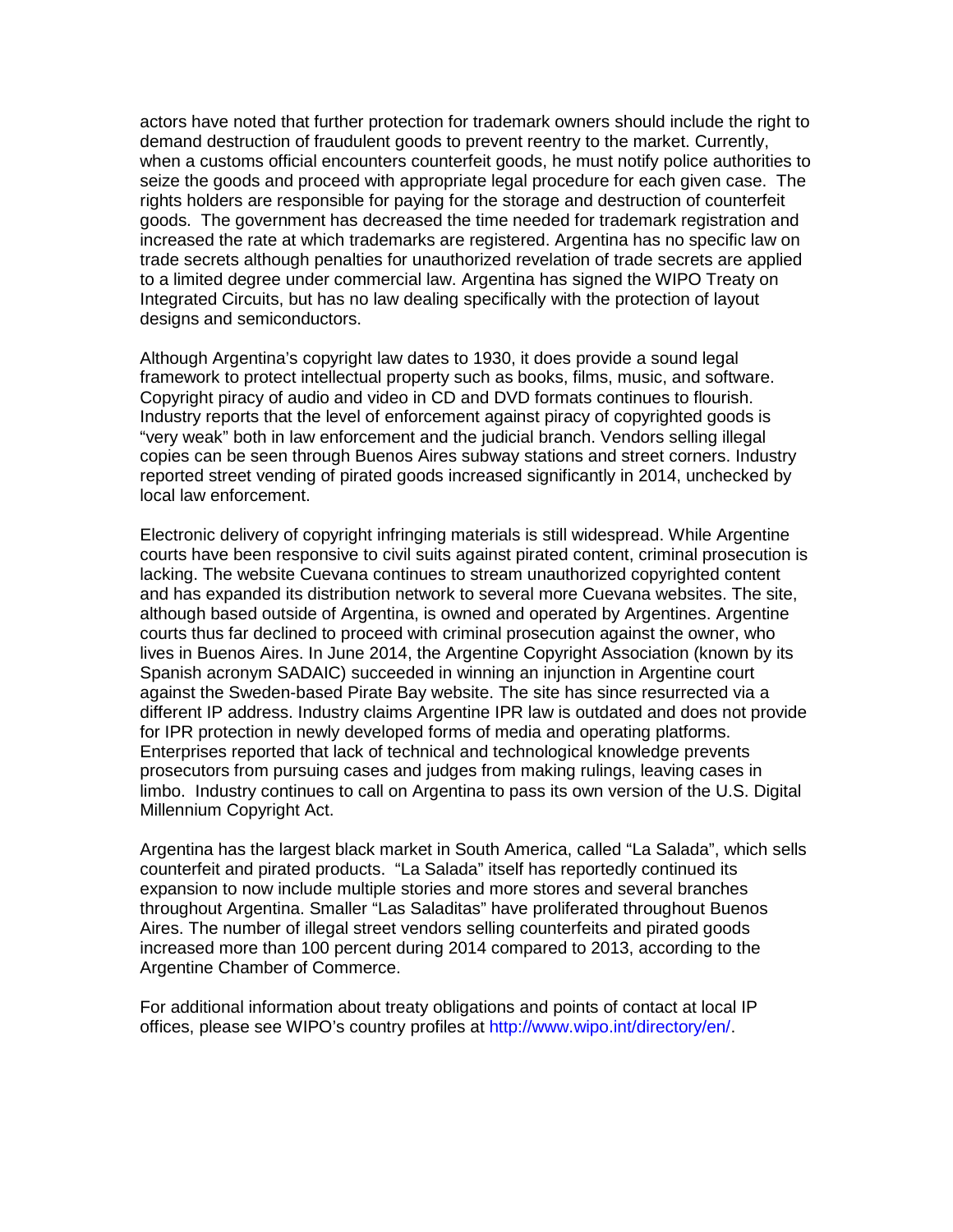#### *Resources for Rights Holders*

Embassy Contact: María Soledad Iglesias Liste [IglesiasS@state.gov](mailto:IglesiasS@state.gov) U.S. Embassy, Buenos Aires, Argentina

List of local attorneys: <http://argentina.usembassy.gov/legal.html>

### **Transparency of Regulatory System** [Return to top](#page-69-0) Return to top

Argentine government authorities, including the Ministries of Economy, Production, and Planning and a number of quasi-independent regulatory entities, have mandates to foster competition and protect consumers. Some international investors have expressed concern about abrupt changes in sector-specific regulatory regimes that in their view increase uncertainty. Decisions that affect companies, both foreign and domestic, are frequently taken without industry input and rarely with a formal comment period. Government interventionist policies affect foreign and domestic companies alike.

Over the last year, the GOA passed a number of laws that increase the ability of the government to determine companies' profits and production quotas. The national Supply Law, approved September 2014, allows the Secretary of Commerce to determine profit margins and reference prices for every stage of the productivity chain and set supply quotas. The Law also establishes severe sanctions ranging from fines to temporary closure for businesses found by the government to be artificially or unjustifiably increasing prices or hoarding inventories.

The Argentine government approved the Argentine Digital Law in early 2015 that enables the government to regulate the interconnection tariffs of telecommunications and cable companies.

In general, national taxation rules do not discriminate against foreigners or foreign firms (e.g., asset taxes are applied to equity possessed by both domestic and foreign entities). Government tax authorities scrutinize tax declarations of foreign corporations operating in Argentina with the intent of curbing the use of offshore shell corporations to shelter profits and assets from taxation. This has led to tax disputes with foreign-owned firms that have structured their operations in a manner they believe to be consistent with Argentine law, while minimizing total corporate tax obligations to all of the countries in which they operate.

Argentina is a member of the U.N. Conference on Trade and Development's international network of transparent investment procedures. Lomas de Zamora, the second largest municipality of Buenos Aires offers detailed information on administrative procedures applicable to income generating operations, including the number of steps, name and contact details of the entities and persons in charge of procedures, required documents and conditions, costs, processing time, and legal bases justifying the procedures: [http://lomasdezamora.eregulations.org/.](http://lomasdezamora.eregulations.org/) Two other municipalities (Berazategui and Vicente Lopez) plan to offer the same information system online by the end of 2014.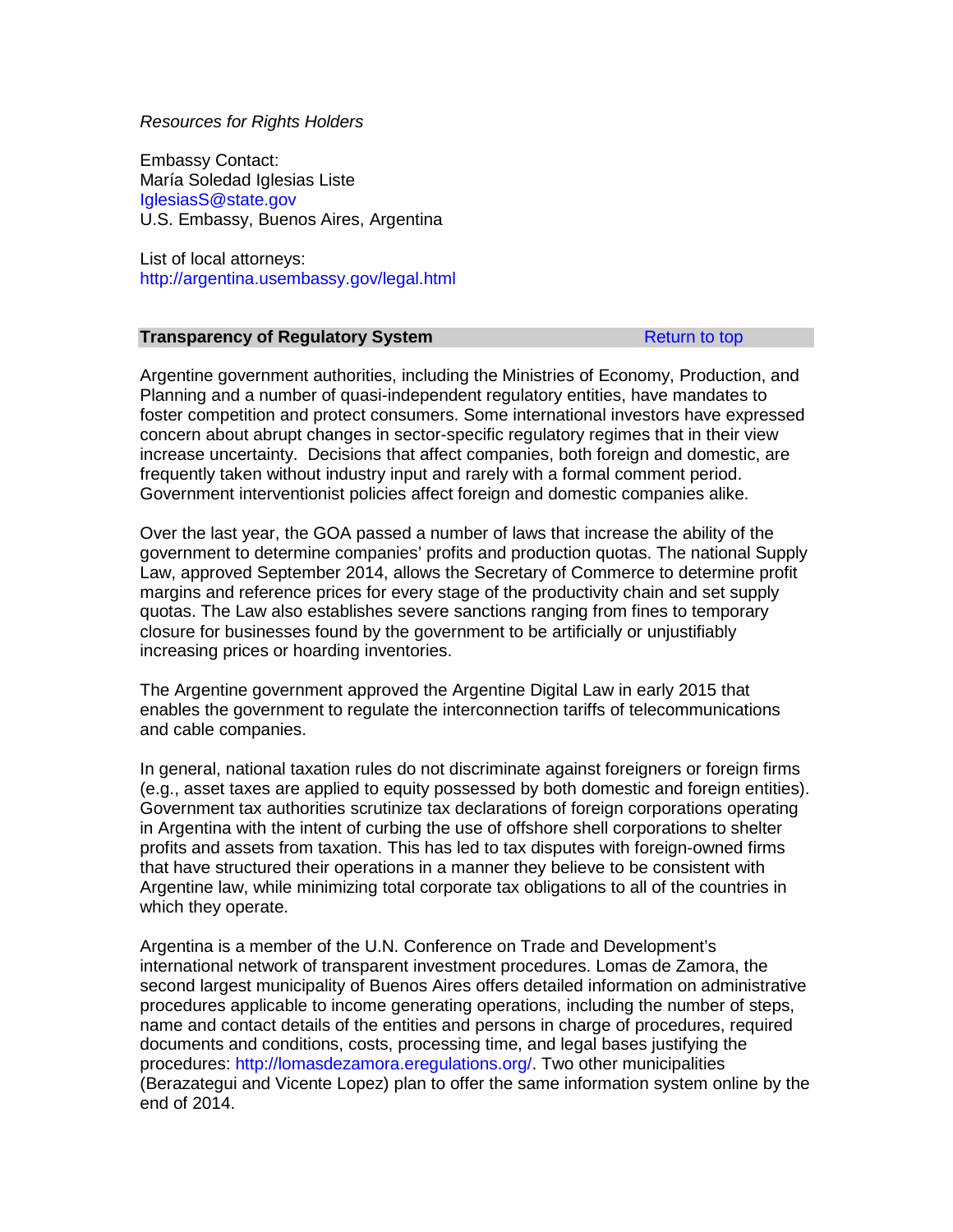### **Efficient Capital Markets and Portfolio Investment** [Return to top](#page-69-0)

The Argentine Securities and Exchange Commission *[\(Comisión Nacional de Valores -](http://www.cnv.gob.ar/) [CNV\)](http://www.cnv.gob.ar/)* is the federal agency that regulates securities markets offerings. Securities and accounting standards are transparent and consistent with international norms. Foreign investors have access to a variety of options on the local market to obtain credit.

The Argentine Congress approved in November 2012 a new law to amend regulations over the domestic stock market. The bill expands the local capital market, but it also provides for greater regulatory intervention in financial deals and corporate administration of listed companies.

U.S. banks, securities firms, and investment funds are well-represented in Argentina and are dynamic players in local capital markets. In 2003, the government began requiring foreign banks to disclose to the public the nature and extent to which their foreign parent banks guarantee their branches or subsidiaries in Argentina. In April 2015, the Argentine Securities Exchange Commission (CNV) suspended Citibank Argentina from operating in capital markets and ordered the removal of its CEO due to the bank's efforts to extricate itself from a dispute over the country's bond payments tied to litigation in U.S. courts between the GOA and a group of U.S. hedge funds.

The private pension fund system -- consolidated in 1995 -- provided a growing base for capital markets until the 2001-02 economic and financial crises. Following the government's 2005 debt restructuring, private pension funds once again became significant players in domestic capital markets. The government's nationalization of the private pension funds' assets in November 2008 shut down the funds' investment activities, however. As a result of the nationalization, Argentina's Social Security Agency *[\(Administración Nacional de la Seguridad Social -](http://www.anses.gob.ar/) ANSES)* now holds large equity stakes in domestic and foreign firms trading on the local stock exchange, and has also taken on the private pension funds' holdings of federal and provincial government debt. This nationalization considerably decreased the liquidity and depth of the securities market in Argentina.

Following new provisions introduced in the Central Bank charter reform approved in mid-2012, the Central Bank has required banks operating in Argentina holding at least 1 percent of total market deposits to lend at least 5 percent of their deposits -- for "productive investments" at an interest rate that are below market rates, and even below private estimates of inflation. This program has been extended and recently the loans have been oriented to focus on small and medium sizes enterprises. Since its implementation, banks have issued over AR\$ 100 billion in loans. The government also mandates interest rate caps and limits on bank fees, limiting banks' profit margins. Banks are required to offer credit to both corporate borrowers and small and mediumsized enterprises at below-market rates, which further constrains profitability.

# **Money and Banking System, Hostile Takeovers**

Argentina has a relatively sound banking sector. The largest bank is the Banco de la Nación Argentina. In recent years, the GOA has imposed a range of policies that have negatively affected business conditions and banks' financial strength, including dividend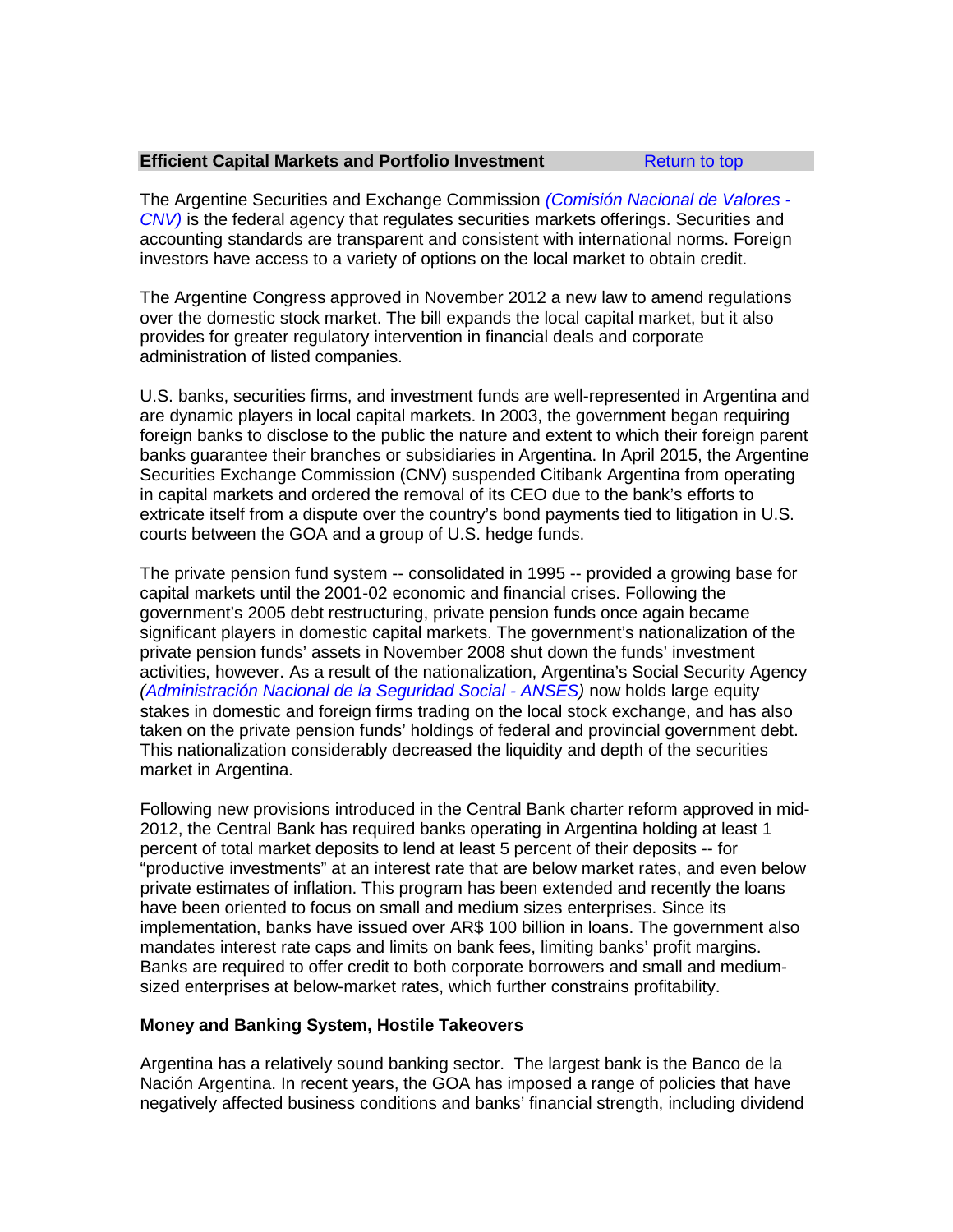payment and foreign exchange market restrictions, caps on lending rates and fees, and lending requirements to targeted sectors. However, non-performing private sector loans constitute less than 2 percent of banks' portfolios. The ten largest private banks have total assets of approximately ARS 564 billion (USD 64 billion). Total financial system assets are approximately ARS 1.230 trillion (USD 140 billion).

### **Competition from State Owned Enterprises [Return to top](#page-69-0) Return to top**

The Argentine government owns state owned enterprises (SOEs) in the following sectors: civil commercial aviation, water and sanitation, oil and gas, electricity generation, transport, paper production, banking, railway, shipyard, and aircraft ground handling services. A list of state-own enterprises and enterprises under concession can be found here: [http://www.adminpublica.org.ar/EF\\_EmpresasPublicas.htm.](http://www.adminpublica.org.ar/EF_EmpresasPublicas.htm)

By Argentine law, a company is considered a public enterprise if the state owns 100 percent of the company's shares. The state has majority control over a company if the state owns 51 percent of the company's shares. The state has minority participation in a company if the state owns less than 51 percent of the company's shares. Argentine Law 25.156 regulates state-owned enterprises and enterprises with state participation. Through the government's social security agency (ANSES), the GOA owns stakes ranging from 1 percent to 31 percent in 46 publically-listed companies. U.S. investors also own shares in some of these companies. As part of the ANSES takeover of Argentina's private pension system in 2008, the government agreed to commit itself to being a passive investor in the companies and limit the exercise of its voting rights to 5 percent, regardless of the percentage of a company the social security agency actually owned. In April 2011, the GOA removed the 5 percent cap and moved to increase ANSES' influence over these companies by nominating members for their boards of directors and exercising influence over issues such as dividend payments.

Most of Argentina's state-owned enterprises (SOEs) operate as providers of public services and do not face competition in the private sector. SOEs do purchase and supply goods and services from the private sector and foreign firms. Private enterprises may compete with SOEs under the same terms and conditions with respect to market share, products/services, and incentives. Private enterprises also have access to financing terms and conditions similar to SOE. SOEs are subject to the same tax burden and tax rebate policies as their private sector competitors. SOEs are not currently subject to firm budget constraints under the law. Argentina does not have regulations that differentiate treatment of SOEs and private enterprises. Argentina has observer status under the WTO Agreement on Government Procurement and, as such, SOEs are subject to the conditions of Argentina's observership.

# **OECD Guidelines on Corporate Governance of SOEs**

Argentina generally adheres to the [OECD Guidelines on Corporate Governance of](http://www.oecd.org/corporate/ca/corporategovernanceofstate-ownedenterprises/34803211.pdf)  [SOEs.](http://www.oecd.org/corporate/ca/corporategovernanceofstate-ownedenterprises/34803211.pdf) SOEs are in compliance with some policies and practices for transparency and accountability set out in the OECD Guidelines. The general rule in Argentina is that requirements that apply to all listed companies also apply to publicly-listed SOEs.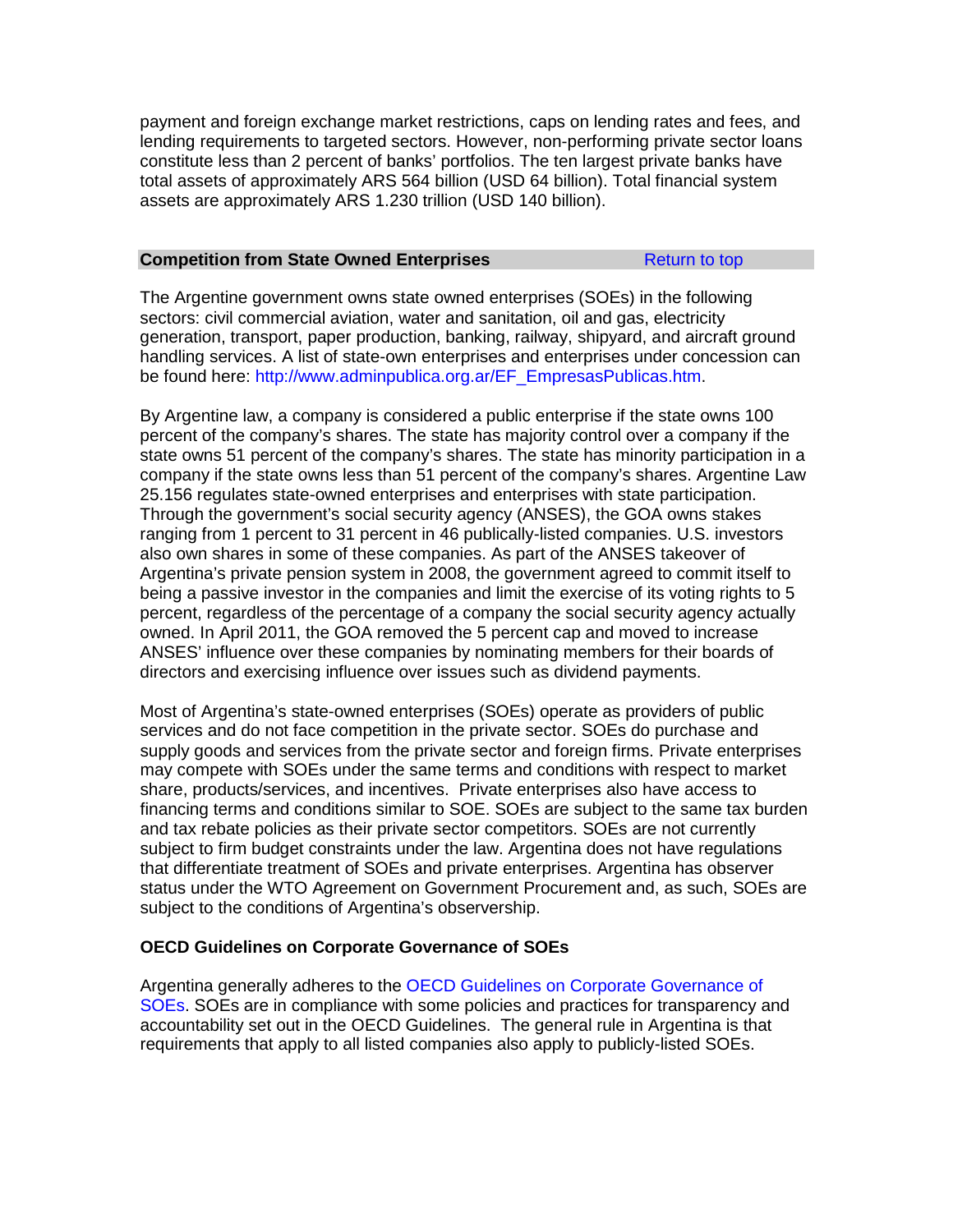# **Sovereign Wealth Funds**

Not applicable.

#### **Corporate Social Responsibility Corporate Social Responsibility [Return to top](#page-69-0)**

There is an increasing awareness of corporate social responsibility (CSR) among both producers and consumers. CSR practices are welcomed by beneficiary communities throughout Argentina.

# **OECD Guidelines for Multinational Enterprises**

Foreign and local enterprises both tend to follow generally accepted CSR principles. Argentina subscribed to the Declaration on the [OECD Guidelines for Multinational](http://www.oecd.org/corporate/mne/)  [Enterprises](http://www.oecd.org/corporate/mne/) on April 1997.

### **Political Violence [Return to top](#page-69-0) Return to top**

Demonstrations are common in metropolitan Buenos Aires and occur in other major cities and rural areas. Protesters on occasion block streets, highways, and major intersections, causing traffic jams and delaying travel. While demonstrations are usually nonviolent, individuals sometimes seek confrontation with the police and vandalize private property. Groups occasionally protest in front of the U.S. Embassy or U.S. affiliated businesses. Though political violence is always concerning, it is not widely considered a hindrance to the investment climate in Argentina.

**Corruption** [Return to top](#page-69-0) **Return to top** 

Corruption, including bribery, raises the costs and risks of doing business. Corruption has a corrosive impact on both market opportunities overseas for U.S. companies and the broader business climate. It also deters international investment, stifles economic growth and development, distorts prices, and undermines the rule of law.

It is important for U.S. companies, irrespective of their size, to assess the business climate in the relevant market in which they will be operating or investing, and to have an effective compliance program or measures to prevent and detect corruption, including foreign bribery. U.S. individuals and firms operating or investing in foreign markets should take the time to become familiar with the relevant anticorruption laws of both the foreign country and the United States in order to properly comply with them, and where appropriate, they should seek the advice of legal counsel.

The U.S. Government seeks to level the global playing field for U.S. businesses by encouraging other countries to take steps to criminalize their own companies' acts of corruption, including bribery of foreign public officials, by requiring them to uphold their obligations under relevant international conventions. A U. S. firm that believes a competitor is seeking to use bribery of a foreign public official in international business,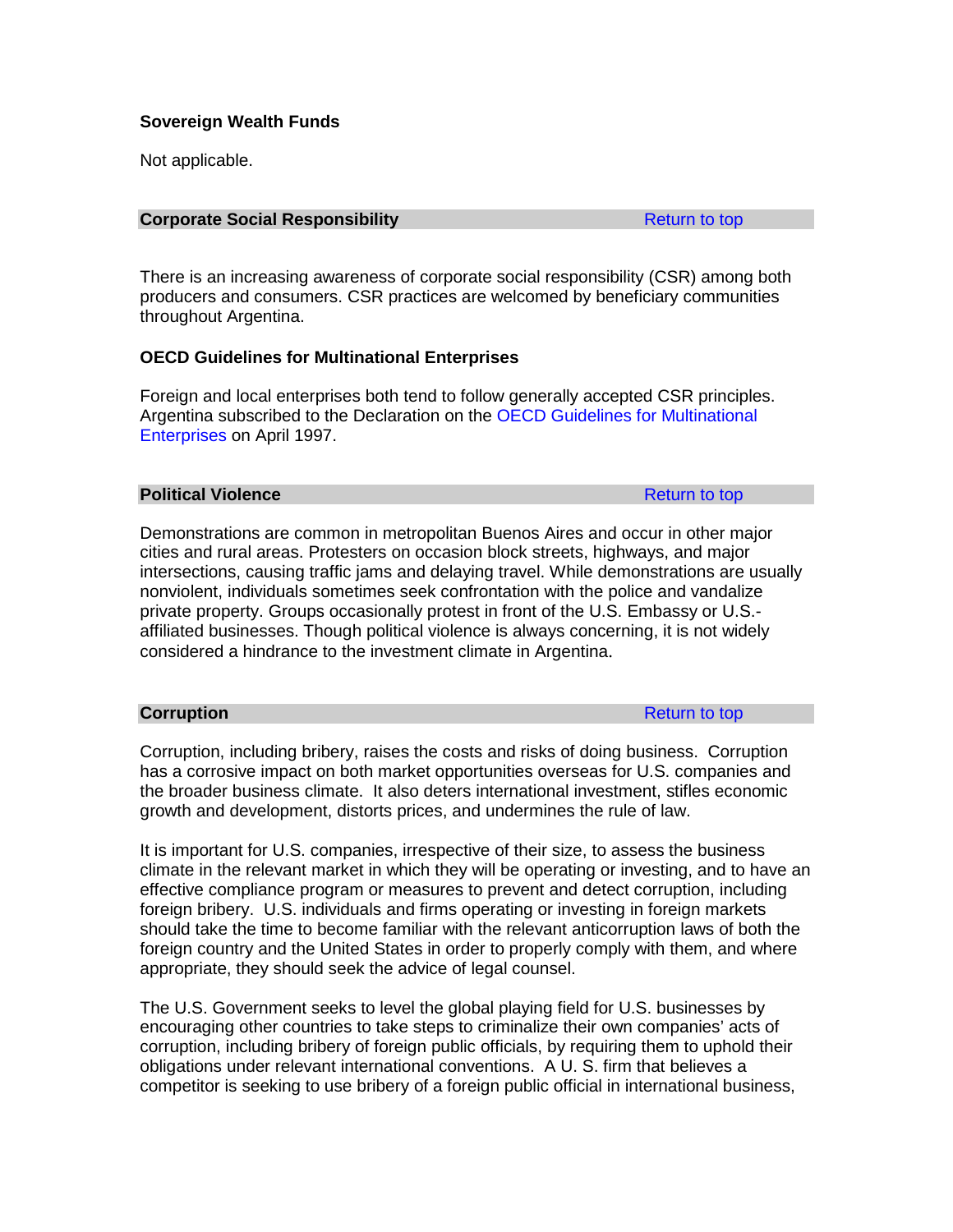for example to secure a contract, should bring this to the attention of appropriate U.S. agencies, as noted below.

**U.S. Foreign Corrupt Practices Act:** In 1977, the United States enacted the Foreign Corrupt Practices Act (FCPA), which generally makes it unlawful for U.S. persons and businesses (domestic concerns), and U.S. and foreign public companies listed on stock exchanges in the United States or which must file periodic reports with the Securities and Exchange Commission (issuers), to offer, promise or make a corrupt payment or anything of value to foreign officials to obtain or retain business. The FCPA also applies to foreign firms and persons who take any act in furtherance of such a corrupt payment while in the United States. In addition to the anti-bribery provisions, the FCPA contains accounting provisions applicable to public companies. The accounting provisions require issuers to make and keep accurate books and records and to devise and maintain an adequate system of internal accounting controls. The accounting provisions also prohibit individuals and businesses from knowingly falsifying books or records or knowingly circumventing or failing to implement a system of internal controls. In order to provide more information and guidance on the statute, the Department of Justice and the Securities and Exchange Commission published *A Resource Guide to the U.S. Foreign Corrupt Practices Act*, available in PDF at:

[http://www.justice.gov/criminal/fraud/fcpa/guidance/.](http://www.justice.gov/criminal/fraud/fcpa/guidance/) For more detailed information on the FCPA generally, see the Department of Justice FCPA website at: [http://www.justice.gov/criminal/fraud/fcpa/.](http://www.justice.gov/criminal/fraud/fcpa/)

**Other Instruments:** It is U.S. Government policy to promote good governance, including host country implementation and enforcement of anti-corruption laws and policies pursuant to their obligations under international agreements. Since enactment of the FCPA, the United States has been instrumental to the expansion of the international framework to fight corruption. Several significant components of this framework are the Convention on Combating Bribery of Foreign Public Officials in International Business Transactions (negotiated under the auspices of the OECD), the United Nations Convention against Corruption (UN Convention), the Inter-American Convention against Corruption (OAS Convention), the Council of Europe Criminal and Civil Law Conventions, and a growing list of U.S. free trade agreements. This country is an active participant in the Mechanism for Follow-up on the Implementation of the Inter-American Convention against Corruption (MESICIC).

**OECD Antibribery Convention:** The Antibribery Convention entered into force in February 1999. As of January 2015, there are 41 parties to the Convention, including the United States (see [http://www.oecd.org/corruption/oecdantibriberyconvention.htm\)](http://www.oecd.org/corruption/oecdantibriberyconvention.htm). Major exporters China and India are not parties, although the U.S. Government strongly endorses their eventual accession to the Antibribery Convention. The Antibribery Convention obligates the Parties to criminalize bribery of foreign public officials in international business transactions, which the United States has done under U.S. FCPA. Argentina became a Party to the OECD Convention in 2001.

Argentina is a member of the OECD Working Group on Bribery, the organization that monitors compliance with the OECD Convention. Argentina underwent its Phase 3 Working Group evaluation in December 2014 at which time the group found that Argentina was "seriously non-compliant with key articles of the convention, including introducing corporate liability for foreign bribery." The Working Group also found persistent, systemic deficiencies in Argentina's criminal justice system and ability to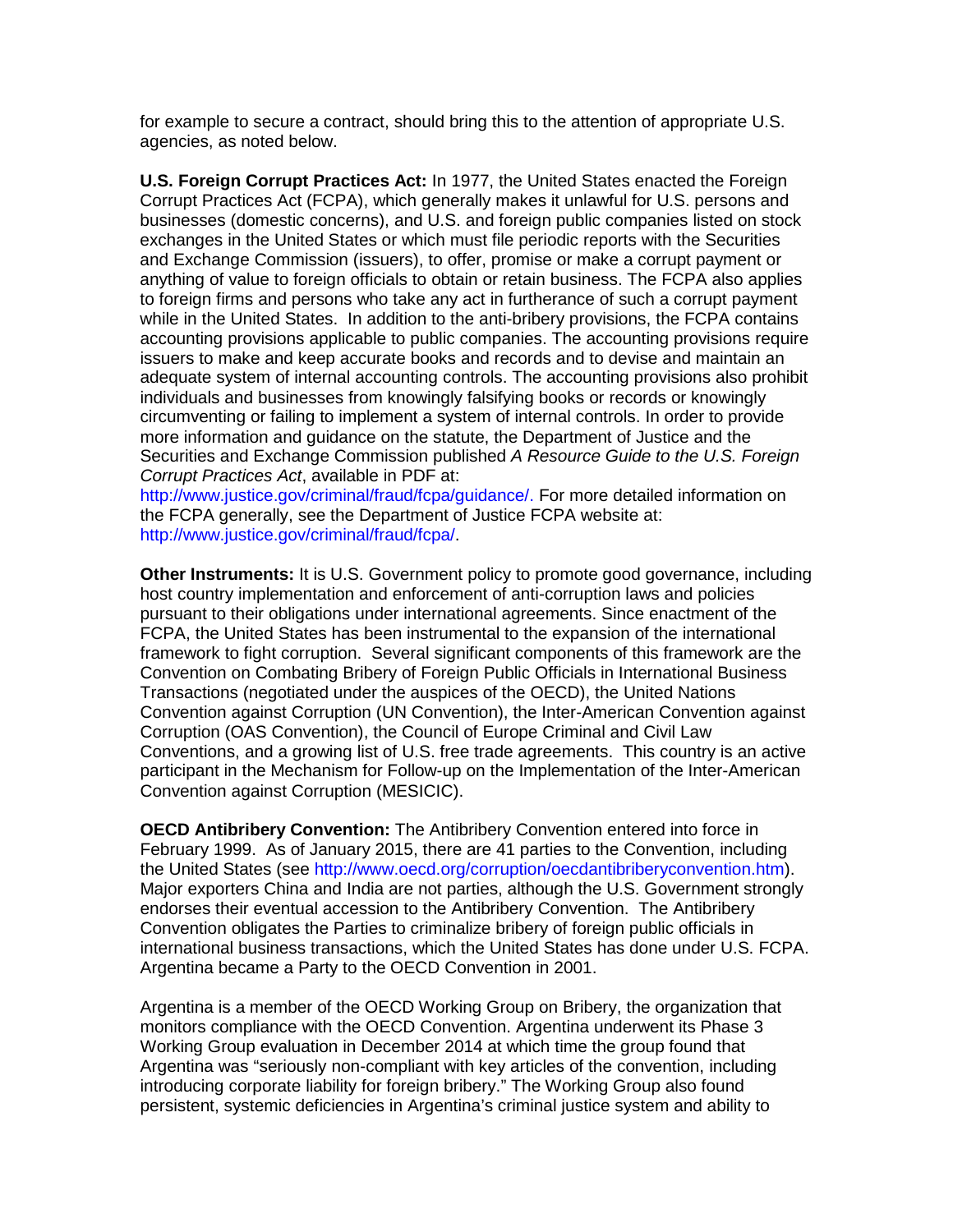detect and report foreign bribery. As a consequence, Argentina will be required to undergo a supplemental Phase 3 evaluation before the end of 2016.

Argentina's legal system incorporates measures addressing public sector corruption and a number of government institutions tasked with using them to fight corruption including the Anti-Corruption Office (ACO) *[\(Oficina Anticorrupción\)](http://www.anticorrupcion.gov.ar/)*, the National Auditor General, and the General Comptroller's Office. Public officials are subject to financial disclosure laws, and the Ministry of Justice's ACO is responsible for analyzing and investigating federal executive branch officials based on their financial disclosure forms. The ACO is also responsible for investigating corruption within the federal executive branch or in matters involving federal funds, except for funds transferred to the provinces. While the ACO does not have authority to independently prosecute cases, it can refer cases to other agencies or serve as the plaintiff and request a judge to initiate a case.

**UN Convention:** The UN Convention entered into force on December 14, 2005, and there are 174 parties to it as of March 2015 (see

[http://www.unodc.org/unodc/en/treaties/CAC/signatories.html\)](http://www.unodc.org/unodc/en/treaties/CAC/signatories.html). The UN Convention requires countries to establish criminal and other offences to cover a wide range of acts of corruption, from basic forms of corruption such as bribery and solicitation, embezzlement, and trading in influence to the concealment and laundering of the proceeds of corruption. The Convention contains transnational business bribery provisions that are functionally similar to those in the OECD Antibribery Convention and contains provisions on private sector auditing and books and records requirements. Other provisions address matters such as prevention, international cooperation, and asset recovery. Argentina also has signed and ratified the UN Convention against Corruption (UNCAC) and is an active participant in UNCAC's Conference of State Parties.

**OAS Convention:** In 1996, the Member States of the Organization of American States (OAS) adopted the first international anticorruption legal instrument, the Inter-American Convention against Corruption (OAS Convention), which entered into force in March 1997. The OAS Convention, among other things, establishes a set of preventive measures against corruption, provides for the criminalization of certain acts of corruption, including transnational bribery and illicit enrichment, and contains a series of provisions to strengthen the cooperation between its States Parties in areas such as mutual legal assistance and technical cooperation. As of January 2015, the OAS Convention has 34 parties (see [http://www.oas.org/juridico/english/Sigs/b-58.html\)](http://www.oas.org/juridico/english/Sigs/b-58.html) and the follow-up mechanism created in 2001 (MESICIC) has 31 members (see [http://www.oas.org/juridico/english/mesicic\\_intro\\_en.htm\)](http://www.oas.org/juridico/english/mesicic_intro_en.htm). Argentina is a party to the OAS Inter-American Convention Against Corruption.

**Council of Europe Criminal Law and Civil Law Conventions on Corruption:** Many European countries are parties to either the Council of Europe (CoE) Criminal Law Convention on Corruption, the Civil Law Convention on Corruption, or both. The Criminal Law Convention requires criminalization of a wide range of national and transnational conduct, including bribery, money-laundering, and accounting offenses. It also incorporates provisions on liability of legal persons and witness protection. The Civil Law Convention includes provisions on whistleblower protection, compensation for damage relating to corrupt acts, and nullification of a contract providing for or influenced by corruption, inter alia. The Group of States against Corruption (GRECO) was established in 1999 by the CoE to monitor compliance with these and related anti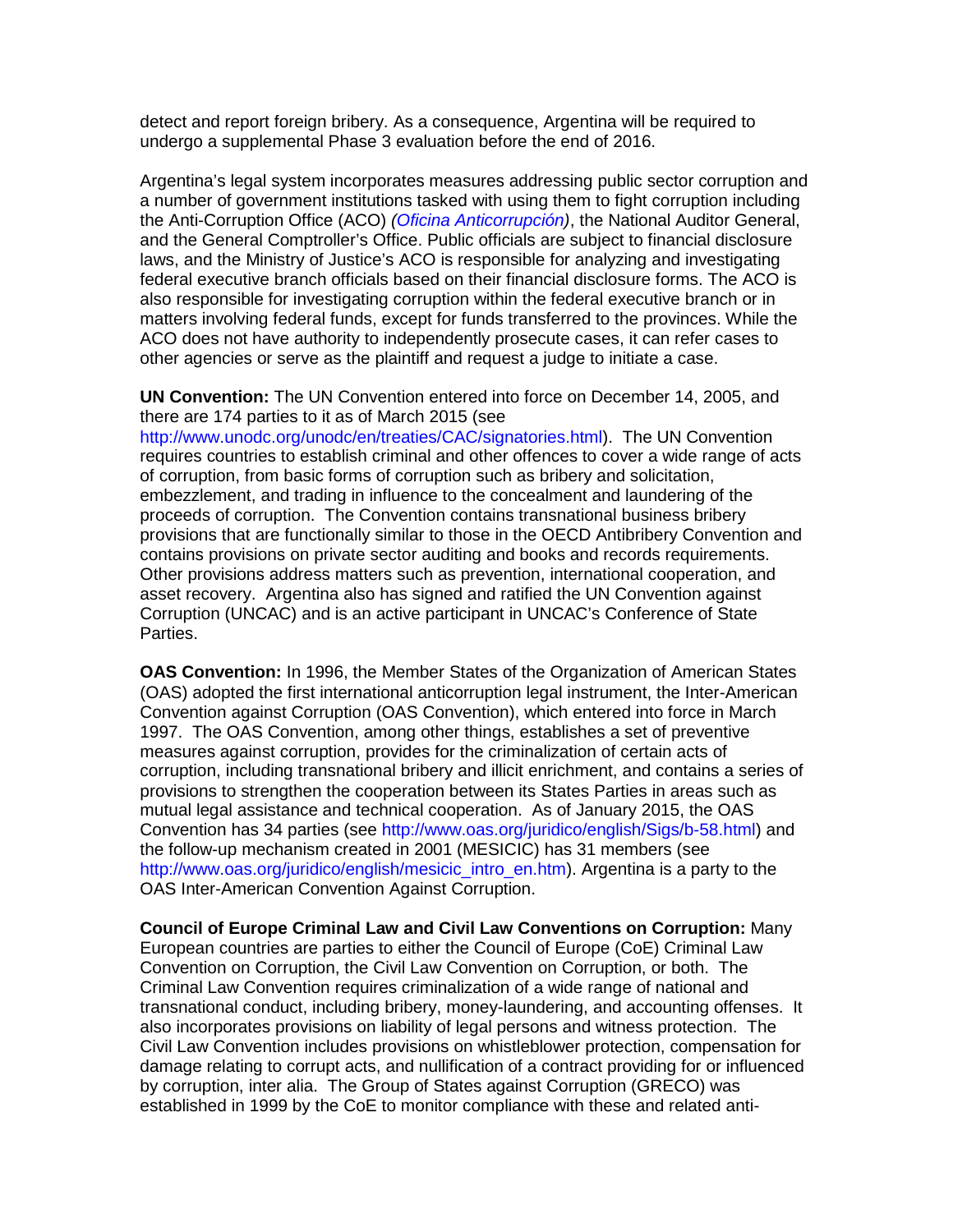corruption standards. Currently, GRECO comprises 49 member States (48 European countries and the United States). See

[http://www.coe.int/t/dghl/monitoring/greco/general/about\\_en.asp.](http://www.coe.int/t/dghl/monitoring/greco/general/about_en.asp) As of January 2015, the Criminal Law Convention has 44 parties and the Civil Law Convention has 35 (see [http://conventions.coe.int/Treaty/Commun/QueVoulezVous.asp?CL=ENG&NT=173;](http://conventions.coe.int/Treaty/Commun/QueVoulezVous.asp?CL=ENG&NT=173) [http://conventions.coe.int/Treaty/Commun/QueVoulezVous.asp?CL=ENG&NT=174\)](http://conventions.coe.int/Treaty/Commun/QueVoulezVous.asp?CL=ENG&NT=174). Argentina is not a party to the Council of Europe Conventions.

**Free Trade Agreements:** While it is U.S. Government policy to include anticorruption provisions in free trade agreements (FTAs) that it negotiates with its trading partners, the anticorruption provisions have evolved over time. The most recent FTAs negotiated now require trading partners to criminalize "active bribery" of public officials (offering bribes to any public official must be made a criminal offense, both domestically and transnationally) as well as domestic "passive bribery" (solicitation of a bribe by a domestic official). All U.S. FTAs may be found at the U.S. Trade Representative Website: [http://www.ustr.gov/trade-agreements/free-trade-agreements.](http://www.ustr.gov/trade-agreements/free-trade-agreements) Argentina has no free trade agreement with the U.S.

**Local Laws:** U.S. firms should familiarize themselves with local anticorruption laws, and, where appropriate, seek legal counsel. While the U.S. Department of Commerce cannot provide legal advice on local laws, the Department's U.S. and Foreign Commercial Service can provide assistance with navigating the host country's legal system and obtaining a list of local legal counsel.

**Assistance for U.S. Businesses:** The U.S. Department of Commerce offers several services to aid U.S. businesses seeking to address business-related corruption issues. For example, the U.S. and Foreign Commercial Service can provide services that may assist U.S. companies in conducting their due diligence as part of the company's overarching compliance program when choosing business partners or agents overseas. The U.S. and Foreign Commercial Service can be reached directly through its offices in every major U.S. and foreign city, or through its website at [www.trade.gov/cs.](http://www.trade.gov/cs)

The United States provides commercial advocacy on behalf of exporters of U.S. goods and services bidding on public sector contracts with foreign governments and government agencies. An applicant for advocacy must complete a questionnaire concerning its background, the relevant contract, and the requested U.S. Government assistance. The applicant must also certify that it is in compliance with applicable U.S. law, that it and its affiliates have not and will not engage in bribery of foreign public officials in connection with the foreign project, and that it and its affiliates maintain and enforce a policy that prohibits bribery of foreign public officials. Problems, including alleged corruption by foreign governments or competitors, encountered by U.S. companies in seeking such foreign business opportunities can be brought to the attention of appropriate U.S. government officials, including local embassy personnel, and reported through the Department of Commerce Trade Compliance Center "Report a Trade Barrier" Website at [tcc.export.gov/Report\\_a\\_Barrier/index.asp.](http://tcc.export.gov/Report_a_Barrier/index.asp) Potential violations of the FCPA can be reported to the Department of Justice via email to [FCPA.Fraud@usdoj.gov.](mailto:FCPA.Fraud@usdoj.gov)

**Guidance on the U.S. FCPA:** The Department of Justice's (DOJ) FCPA Opinion Procedure enables U.S. firms and individuals and issuers to request a statement of the Justice Department's present enforcement intentions under the anti-bribery provisions of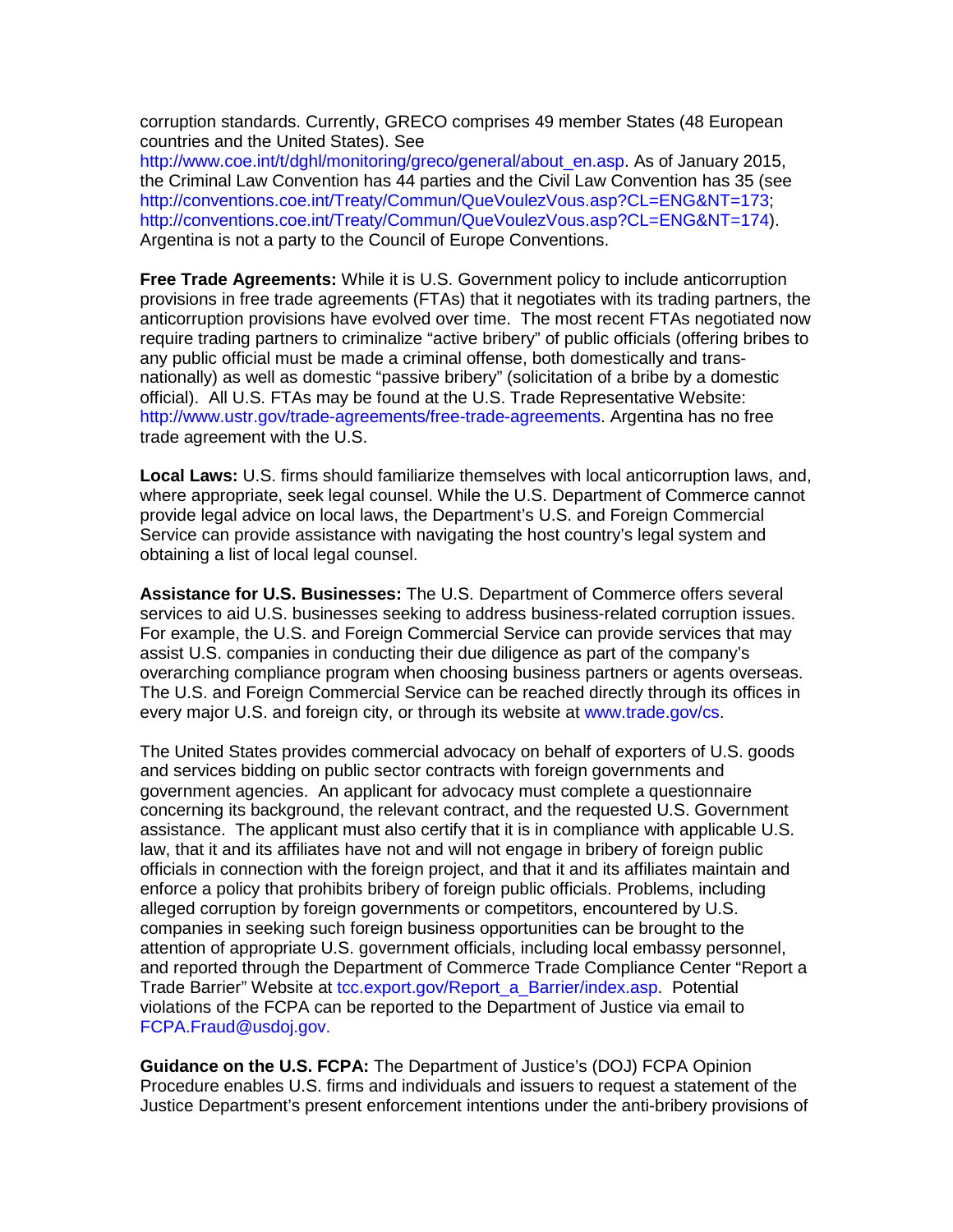the FCPA regarding actual, prospective business conduct. The details of the opinion procedure are available on DOJ's Fraud Section Website at [www.justice.gov/criminal/fraud/fcpa](http://www.justice.gov/criminal/fraud/fcpa) and general information is contained in Chapter 9 of the publication *A Resource Guide to the U.S. Foreign Corrupt Practices Act*, at [http://www.justice.gov/criminal/fraud/fcpa/guidance/.](http://www.justice.gov/criminal/fraud/fcpa/guidance/) Although the Department of Commerce has no enforcement role with respect to the FCPA, it supplies general information to U.S. exporters who have questions about the FCPA and about international developments concerning the FCPA. For further information, see the Office of the General Counsel, U.S. Department of Commerce, website, at [http://www.osec.doc.gov/ogc/occic/tabi.html.](http://www.osec.doc.gov/ogc/occic/tabi.html) More general information on the FCPA is available at the websites listed below.

Exporters and investors should be aware that generally all countries prohibit the bribery of their public officials, and prohibit their officials from soliciting bribes under domestic laws. Most countries are required to criminalize such bribery and other acts of corruption by virtue of being parties to various international conventions discussed above.

According to the World Bank's worldwide governance indicators, corruption remains an area of concern in Argentina. In the latest Transparency International Corruption Perceptions Index (CPI) that ranks countries and territories by their perceived levels of corruption, Argentina ranked 107 out of 175 countries. Lack of transparency, autonomy, and clear rules in the selection of judges as well as inefficiencies and pervasive delays compromise the judicial system and create the potential for political influence. Few Argentine companies have implemented anti-foreign bribery measures beyond limited codes of ethics. According to Transparency International, weak enforcement of anticorruption measures remains Argentina's greatest corruption weakness.

Since Argentina became a Party to the OECD Convention in 2001, ten allegations of Argentine individuals or companies bribing foreign officials have surfaced. Three of the allegations are under investigation. An investigation into one allegation was not opened because of a lack of information. Investigations into two allegations ended without charges. A seventh allegation was determined not to involve foreign bribery but other offences after an investigation. At the time of OECD's last reporting in December 2014, it remains unconfirmed whether the remaining cases involve foreign bribery.

# **Anti-Corruption Resources**

Some useful resources for individuals and companies regarding combating corruption in global markets include the following:

- Information about the U.S. Foreign Corrupt Practices Act (FCPA), including *A Resource Guide to the U.S. Foreign Corrupt Practices Act*, translations of the statute into numerous languages, documents from FCPA related prosecutions and resolutions, and press releases are available at the U.S. Department of Justice's Website at:<http://www.justice.gov/criminal/fraud/fcpa> and [http://www.justice.gov/criminal/fraud/fcpa/guidance/.](http://www.justice.gov/criminal/fraud/fcpa/guidance/)
- The U.S. Securities and Exchange Commission FCPA Unit also maintains an FCPA website, at: [https://www.sec.gov/spotlight/fcpa.shtml.](https://www.sec.gov/spotlight/fcpa.shtml) The website, which is updated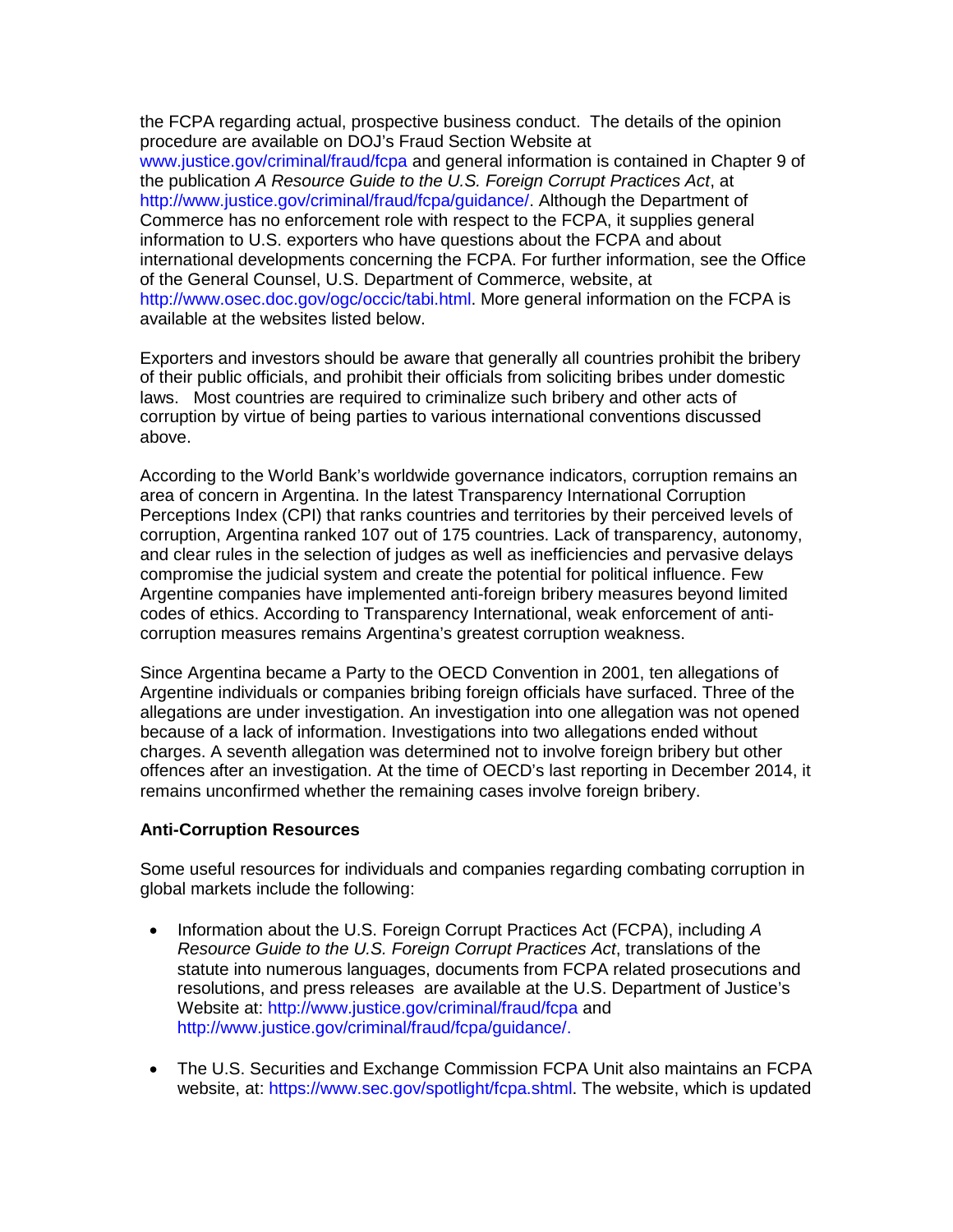regularly, provides general information about the FCPA, links to all SEC enforcement actions involving the FCPA, and contains other useful information.

- General information about anticorruption and transparency initiatives, relevant conventions and the FCPA, is available at the Department of Commerce Office of the General Counsel website: [http://www.osec.doc.gov/ogc/occic/tabi.html.](http://www.osec.doc.gov/ogc/occic/tabi.html)
- The Trade Compliance Center hosts a website with anti-bribery resources, at [http://tcc.export.gov/Bribery.](http://tcc.export.gov/Bribery) This website contains an online form through which U.S. companies can report allegations of foreign bribery by foreign competitors in international business transactions
- Additional country information related to corruption can be found in the U.S. State Department's annual *Human Rights Report* available at [http://www.state.gov/g/drl/rls/hrrpt/.](http://www.state.gov/g/drl/rls/hrrpt/)
- Information about the OECD Antibribery Convention including links to national implementing legislation and country monitoring reports is available at: [http://www.oecd.org/corruption/oecdantibriberyconvention.htm.](http://www.oecd.org/corruption/oecdantibriberyconvention.htm) See also Antibribery Recommendation, [http://www.oecd.org/daf/anti](http://www.oecd.org/daf/anti-bribery/oecdantibriberyrecommendation2009.htm)[bribery/oecdantibriberyrecommendation2009.htm,](http://www.oecd.org/daf/anti-bribery/oecdantibriberyrecommendation2009.htm) and Good Practice Guidance Annex for companies: [http://www.oecd.org/daf/anti-bribery/44884389.pdf.](http://www.oecd.org/daf/anti-bribery/44884389.pdf)
- GRECO monitoring reports can be found at: [http://www.coe.int/t/dghl/monitoring/greco/evaluations/index\\_en.asp.](http://www.coe.int/t/dghl/monitoring/greco/evaluations/index_en.asp)
- MESICIC monitoring reports can be found at: [http://www.oas.org/juridico/english/mesicic\\_intro\\_en.htm.](http://www.oas.org/juridico/english/mesicic_intro_en.htm)
- The Asia Pacific Economic Cooperation (APEC) Leaders have also recognized the problem of corruption and APEC Member Economies have developed anticorruption and ethics resources in several working groups, including the Small and Medium Enterprises Working Group, at [http://businessethics.apec.org/,](http://businessethics.apec.org/) and the APEC Anti-Corruption and Transparency Working Group, at [http://www.apec.org/Groups/SOM-Steering-Committee-on-Economic-and-](http://www.apec.org/Groups/SOM-Steering-Committee-on-Economic-and-Technical-Cooperation/Working-Groups/Anti-Corruption-and-Transparency.aspx)[Technical-Cooperation/Working-Groups/Anti-Corruption-and-Transparency.aspx.](http://www.apec.org/Groups/SOM-Steering-Committee-on-Economic-and-Technical-Cooperation/Working-Groups/Anti-Corruption-and-Transparency.aspx) For more information on APEC generally, [http://www.apec.org/.](http://www.apec.org/)

There are many other publicly available anticorruption resources that may be useful, some of which are listed below without prejudice to other sources of information that have not been included. (The listing of resources below does not necessarily constitute U.S. Government endorsement of their findings.)

• Transparency International (TI) publishes an annual Corruption Perceptions Index (CPI). The CPI measures the perceived level of public-sector corruption in approximately 180 countries and territories around the world. The CPI is available at: [http://www.transparency.org/research/cpi/overview.](http://www.transparency.org/research/cpi/overview) TI also publishes an annual *Global Corruption Report* which provides a systematic evaluation of the state of corruption around the world. It includes an in-depth analysis of a focal theme, a series of country reports that document major corruption related events and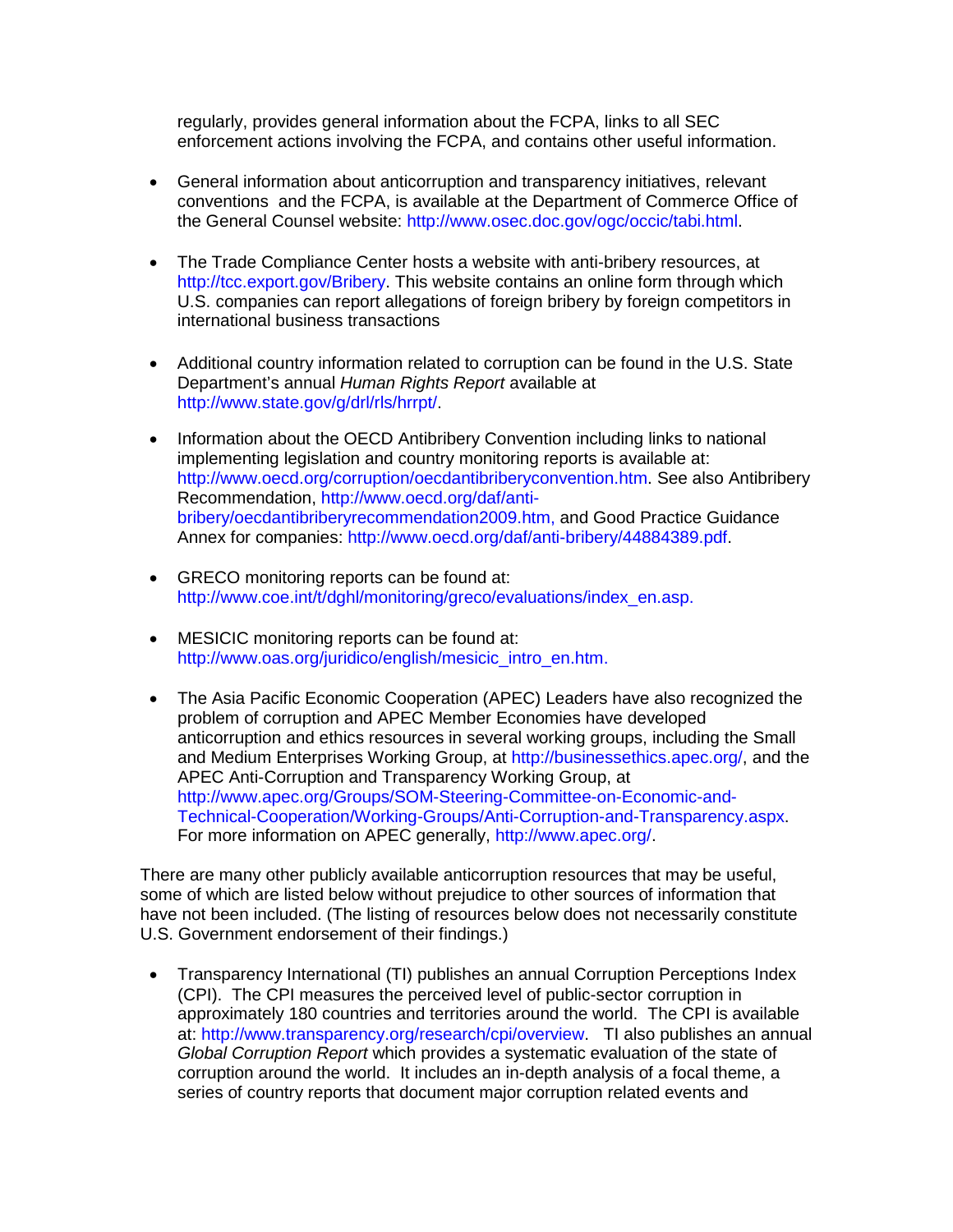developments from all continents, and an overview of the latest research findings on anti-corruption diagnostics and tools. See [http://www.transparency.org/research/gcr.](http://www.transparency.org/research/gcr)

- The World Bank Institute's Worldwide Governance Indicators (WGI) project reports aggregate and individual governance indicators for 215 economies over the period 1996-2013, for six dimensions of governance (Voice and Accountability, Political Stability and Absence of Violence, Government Effectiveness, Regulatory Quality, Rule of Law, and Control of Corruption). See [http://info.worldbank.org/governance/wgi/.](http://info.worldbank.org/governance/wgi/) The World Bank Business Environment and Enterprise Performance Surveys may also be of interest and are available at: [http://data.worldbank.org/data-catalog/BEEPS.](http://data.worldbank.org/data-catalog/BEEPS) See also the World Bank Group *Doing Business* reports, a series of annual reports measuring regulations affecting business activity, available at:<http://www.doingbusiness.org/>
- The World Economic Forum publishes every two years the *Global Enabling Trade Report*, which assesses the quality of institutions, policies and services facilitating the free flow of goods over borders and to their destinations. At the core of the report, the Enabling Trade Index benchmarks the performance of 138 economies in four areas: market access; border administration; transport and communications infrastructure; and regulatory and business environment. See [http://www.weforum.org/reports/global-enabling-trade-report-2014.](http://www.weforum.org/reports/global-enabling-trade-report-2014)
- Global Integrity, a nonprofit organization, publishes its annual *Global Integrity Report*, which typically assesses anti-corruption and good governance mechanisms in diverse countries. (The 2012 and 2013 reports covered a small number of countries as the organization focused on re-launching a modernized methodology in mid-2014.) For more information on the report, see [https://www.globalintegrity.org/global-report/what-is-gi-report/.](https://www.globalintegrity.org/global-report/what-is-gi-report/)

#### **Bilateral Investment Agreements** [Return to top](#page-69-0)

In 1991, Argentina and the United States signed a Bilateral Investment Treaty (BIT). The agreement was ratified by both countries entering into force on October 20, 1994. The Argentina-United States BIT can be found on the following site: [http://www.state.gov/e/eb/ifd/c14408.htm.](http://www.state.gov/e/eb/ifd/c14408.htm)

The BIT provides protections against capital movement restrictions, expropriations, and performance requirements; it also establishes a means for the settlement of investment disputes. The BIT lists sectors in which Argentina maintains exceptions to national treatment for U.S. investors: real estate in border areas, air transportation, shipbuilding, nuclear energy, uranium mining, and fishing. U.S. investors must obtain permission from the Ministry of Defense's Superintendency for Frontiers to invest in non-mining activities in border areas.

Currently, Argentina has over 50 BITs and double taxation treaties (DTAs) in force. Among those countries there is Australia, United Kingdom, Denmark, Germany, Belgium, France, Italy, Sweden, Canada, Bolivia, Brazil, Finland, Norway, and the Netherlands. In addition, a number of treaties concerning the exemption of income tax from international transport are in force.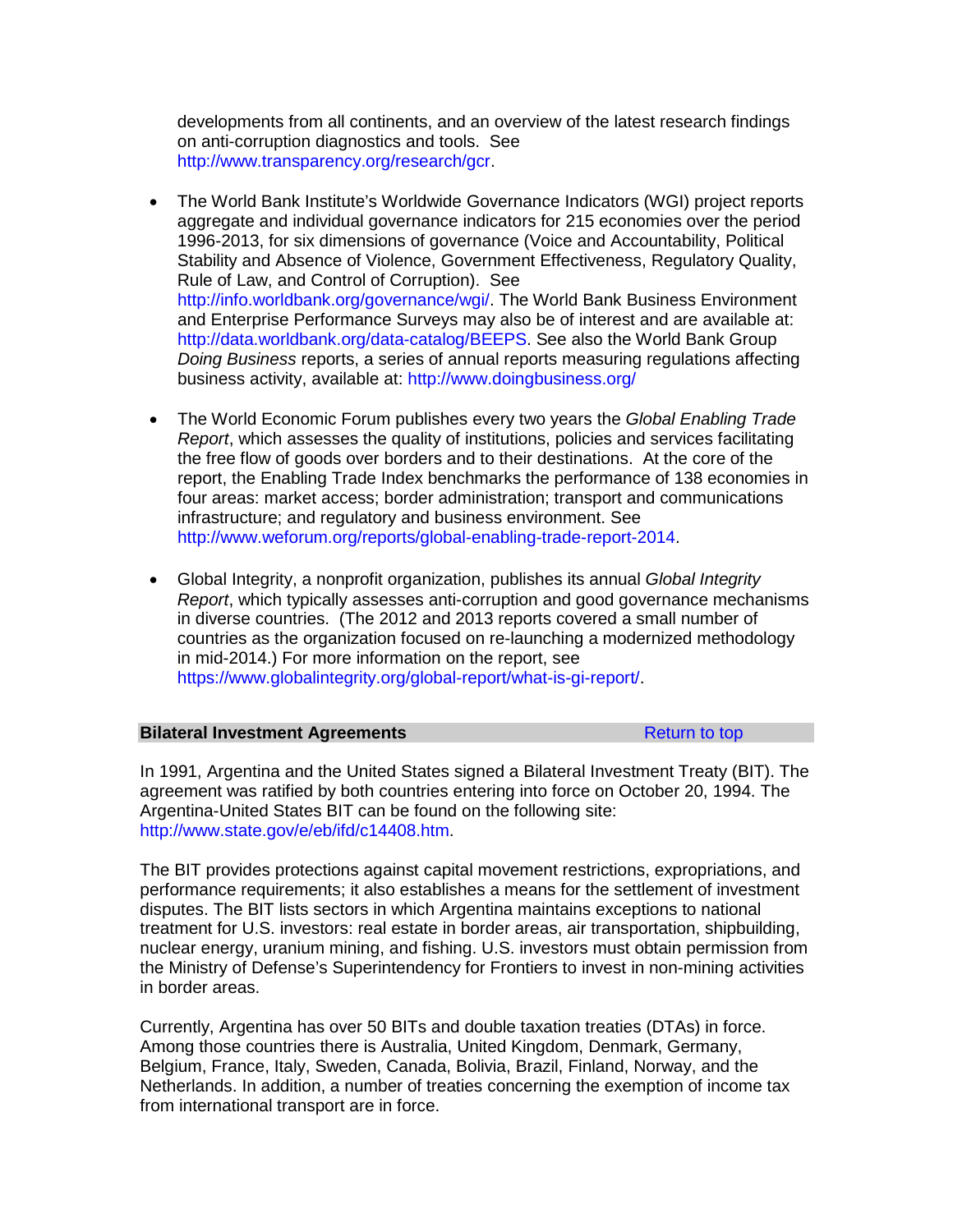In October 2014, the Government of Argentina signed a resolution with 50 other countries, agreeing to the automatic exchange of banking information to improve fiscal transparency. The agreement, which was spearheaded by the Organization for Economic Co-operation and Development (OECD), will allow the Argentine Tax Authority AFIP access information on foreign bank accounts held by Argentines. The agreement is expected to begin implementation in 2017. Detailed information of the Argentina's international agreement related to taxes can be found at [http://www.afip.gov.ar/institucional/acuerdos.asp.](http://www.afip.gov.ar/institucional/acuerdos.asp)

In 2015, Argentina and the United States signed a Memorandum of Understanding to renew the exchange of trade and fiscal information between the countries, increasing the transparency of commercial transactions.

During the last year, several commercial and investment agreements have been signed between the GOA and China. The specific terms and conditions of the agreements are not publicly available, causing consternation in the private sector over the lack of transparency.

# **Bilateral Taxation Treaties**

Argentina does not have a bilateral tax treaty with the United States.

# **OPIC and Other Investment Insurance Programs** [Return to top](#page-69-0)

The GOA signed a comprehensive agreement with the [Overseas Private Investment](https://www.opic.gov/)  [Corporation \(OPIC\)](https://www.opic.gov/) in 1989. The agreement allows OPIC to insure U.S. investments against risks resulting from expropriation, inconvertibility, war or other conflicts affecting public order. OPIC programs are currently used in Argentina. Argentina is also a member of the World Bank's [Multilateral Investment Guarantee Agency \(MIGA\).](https://www.miga.org/)

**Labor** [Return to top](#page-69-0) and the set of the set of the set of the set of the set of the set of the set of the set of the set of the set of the set of the set of the set of the set of the set of the set of the set of the set o

Argentine workers are among the most highly educated in Latin America. Wages in dollar terms have historically been competitive. Argentina has relatively high social security charges and other labor taxes. As of the fourth quarter of 2014, the unemployment rate was 6.9 percent according to official government statistics. The Ministry of Labor, Employment, and Social Security estimated that 33.1 percent of the urban workforce worked in the informal sector as of the third quarter of 2014, although other private sector and civil society sources estimate that the number is higher (around 45 percent).

Organized labor plays an active role in labor-management relations and in the Argentine political system. Standoffs between management and union activists do occur. Many managers of foreign companies say that they have good relations with their unions. While negotiations between unions and industry are largely market-driven, they occasionally require mediation by the Ministry of Labor. Labor-related demonstrations in Argentina remained high in 2014, with over 1,600 protests that ranged in size, taking place between the months of January and October. Reasons for strikes include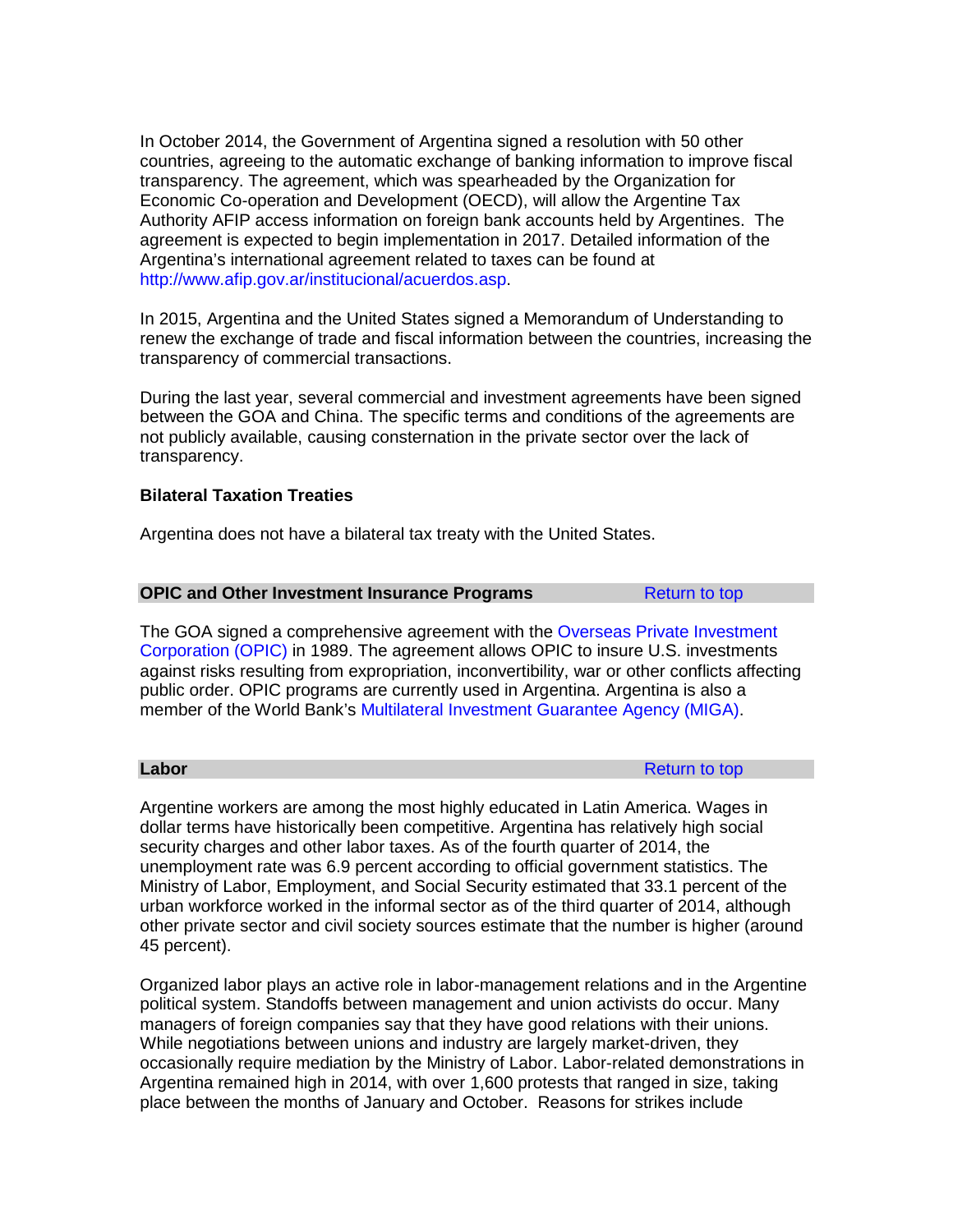complaints from disgruntled workers, unemployed, and other social groups' demonstrations.

Argentine law affords unions the right to negotiate collective bargaining agreements and offers recourse to mediation and arbitration. The Ministry of Labor ratifies collective bargaining agreements, which covered roughly 75 percent of the formally employed work force. There are no special laws or exemptions from regular labor laws in the Foreign Trade Zones (FTZs).

Labor laws are usually protective of workers in Argentina. However, when employers can show a true decrease or lack of activity in their sectors that do not derive from their negligence or recklessness, employers can adjust employment by reducing the working days or assigning employees to shiftwork. This provision is implemented only in emergency situations, which cannot last longer than a month in a given year.

The Labor Ministry has different hotlines to report labor abuses and the Argentine Superintendence of Labor Risks *[\(Superintendencia de Riesgos del Trabajo](http://www.srt.gob.ar/) – SRT)*  monitors health and safety standards in all sort of operations. Nevertheless, unions also play a key role in monitoring labor conditions, reporting abuses and filing complaints with the proper authorities.

In 2014, Congress passed a law that reduced employers' required contributions for small businesses. This move came as part of the government's effort to fight "under-the-table" or unregistered workers. Also in 2014, Congress passed a law – the Supply Law – against 'business abuse" that entitles the executive branch to set earning margins and prices during the different stages of the economic process.

#### **Foreign-Trade Zones/Free Ports [Return to top](#page-69-0) Return to top**

Argentina has two types of tax-exempt trading areas: Free Trade Zones (FTZ), which are found throughout the country; and the more comprehensive Special Customs Area (SCA), which covers all of Tierra del Fuego Province.

Argentine law defines an FTZ as a territory outside the "general customs area" (GCA, i.e., the rest of Argentina) where neither the inflows nor outflows of exported final merchandise are subject to tariffs, non-tariff barriers, or other taxes on goods. Goods produced within a FTZ generally cannot be shipped to the GCA unless they are capital goods not produced in the rest of the country. The labor, sanitary, ecological, safety, criminal, and financial regulations within FTZs are the same as those that prevail in the GCA. Foreign firms receive national treatment in FTZs.

Under the current law, the GOA may create one FTZ per province, with certain exceptions. More than one FTZ per province may be allowed in sparsely populated border regions (although this provision has not been fully utilized). Thus far, the GOA has permitted FTZs in many of the 23 Argentine provinces. The most active FTZ is in La Plata, the capital of Buenos Aires Province.

Merchandise shipped from the GCA to a FTZ may receive export incentive benefits, if applicable, only after the goods are exported from the FTZ to a third country destination. Merchandise shipped from the GCA to a FTZ and later exported to another country is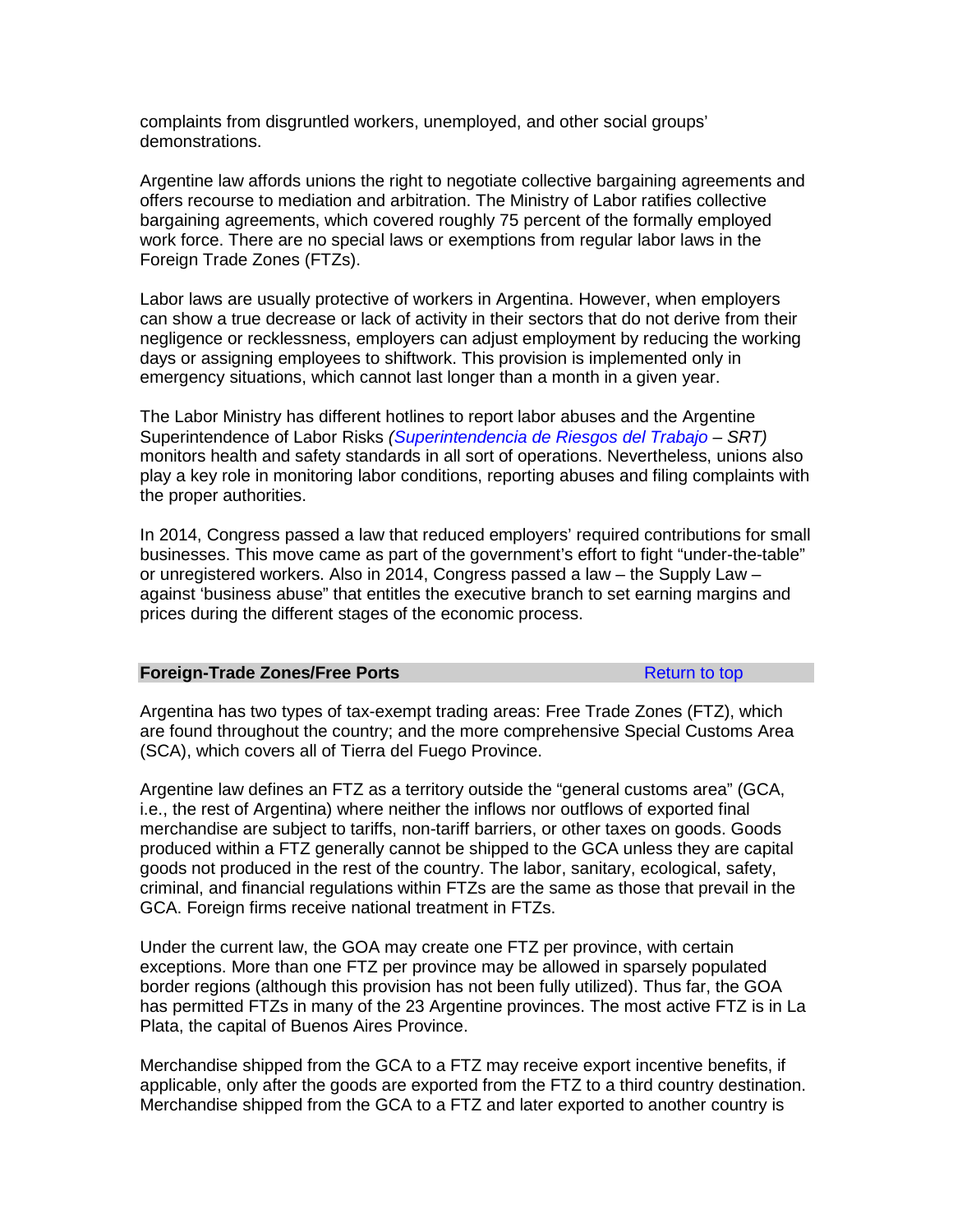not exempt from export taxes. Any value added in an FTZ or re-export from an FTZ is exempt from export taxes.

Products manufactured in an SCA may enter the GCA free from taxes or tariffs. In addition, the government may enact special regulations that exempt products shipped through an SCA (but not manufactured therein) from all forms of taxation except excise taxes. The SCA program provides benefits for established companies that meet specific production and employment objectives. The SCA program applies only to Tierra del Fuego Province and is scheduled to expire at the end of 2023. In late 2006, the Economy Ministry through Resolution 776 abolished the export tax exemption enjoyed by oil companies operating in Tierra del Fuego Province. The Argentine Congress passed a law in November 2009 establishing value-added tax rates up to 21 percent on cell phones, televisions, digital cameras and other electronic items not produced in the southern Tierra del Fuego foreign trade zone. According to the government, the bill aims to increase government revenue through higher tax collection, and encourage investment in Tierra del Fuego to promote local manufacturing and job growth. Argentina's import restrictions are often the primary reason that foreign firms choose to assemble electronic products in Argentina.

#### **Foreign Direct Investment Statistics [Return to top](#page-69-0) Return to top**

|                                                                                    |      | <b>Host Country</b><br><b>Statistical source*</b> |      | USG or<br>international<br>statistical<br>source        | <b>USG or International Source of</b><br>Data: BEA; IMF; Eurostat;<br><b>UNCTAD, Other</b>                                             |
|------------------------------------------------------------------------------------|------|---------------------------------------------------|------|---------------------------------------------------------|----------------------------------------------------------------------------------------------------------------------------------------|
| <b>Economic Data</b>                                                               | Year | <b>Amount</b>                                     | Year | Amount                                                  |                                                                                                                                        |
| <b>Host Country</b><br><b>Gross Domestic</b><br><b>Product (GDP)</b><br>(\$M USD)  | 2013 | 610,288                                           | 2013 |                                                         | 609,900 www.worldbank.org/en/country                                                                                                   |
| <b>Foreign Direct</b><br><b>Investment</b>                                         |      | <b>Host Country</b><br><b>Statistical source*</b> |      | <b>USG or</b><br>international<br>statistical<br>source | <b>USG or international Source of</b><br>data: BEA; IMF; Eurostat;<br><b>UNCTAD, Other</b>                                             |
| U.S. FDI in<br>partner country<br>(\$M USD, stock<br>positions)                    | 2013 | N/A                                               | 2013 | 15,171                                                  | BEA data available 3/19/14 at<br>http://bea.gov/international/direct_in<br>vestment_multinational_companies_<br>comprehensive_data.htm |
| Host country's<br><b>FDI in the United</b><br>States (\$M USD,<br>stock positions) | 2013 | N/A                                               | 2013 | 119                                                     | BEA data available 3/19/14 at<br>http://bea.gov/international/direct_in<br>vestment_multinational_companies_<br>comprehensive_data.htm |

*Table 2: Key Macroeconomic Data, U.S. FDI in Host Country/Economy*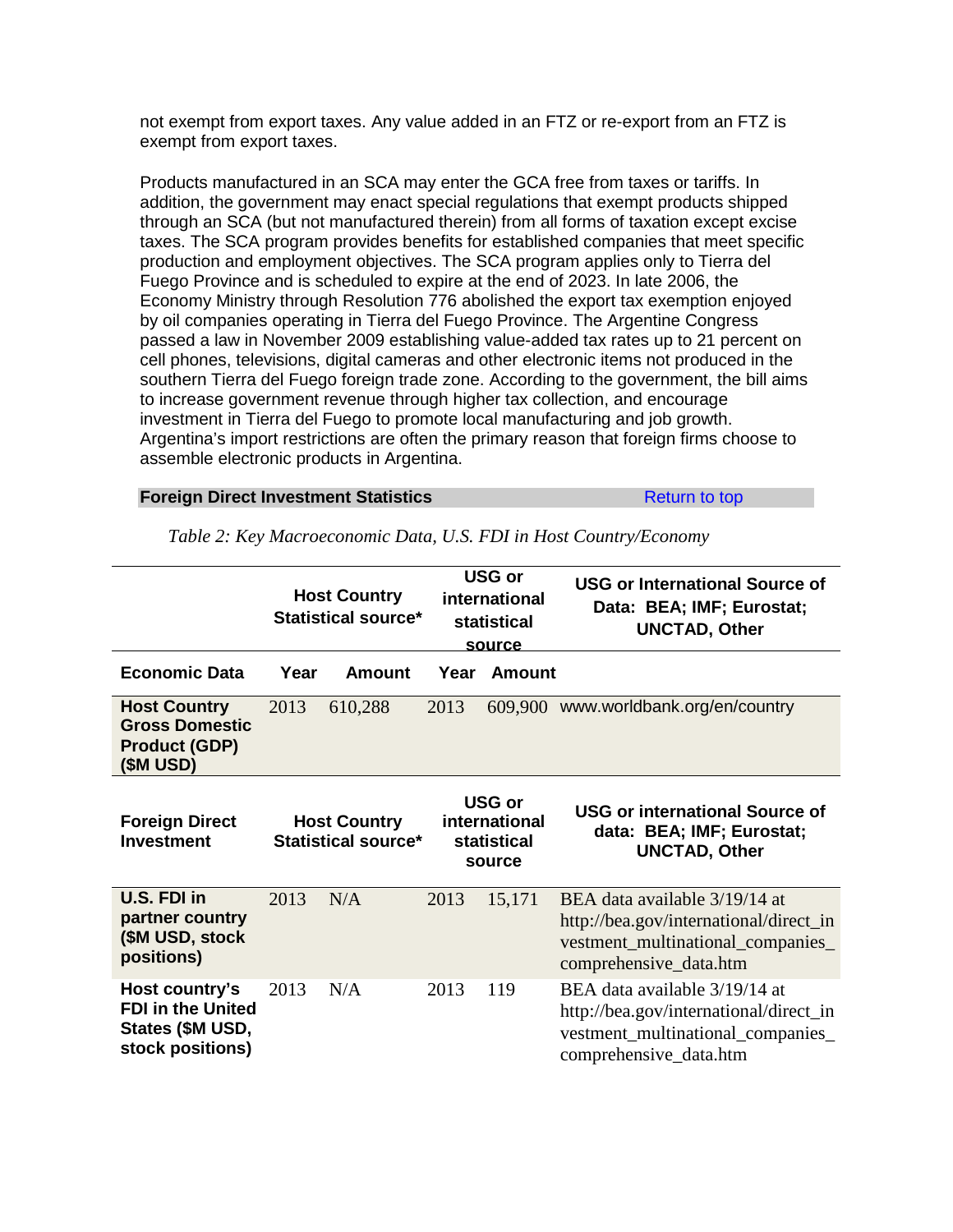\*Argentine Statistics Agency, [www.indec.gob.ar.](http://www.indec.gob.ar/) Difference between figures is due to statistical corrections done by INDEC on a regular basis.

*Table 3: Sources and Destination of FDI*

The IMF does not have recent direct investment data on Argentina. Argentina was censured by the IMF in February 2013 for reporting unreliable economic data.

According to the United Nations Conference on Trade and Development (UNCTAD) World Investment Report 2012, the latest information for Argentina, the total stock of FDI in Argentina at the end of 2012 was estimated at USD 110.7 billion. The stock of U.S. FDI in Argentina in 2012 was estimated at USD 14.4 billion by the U.S. Bureau of Economic Analysis. In 2012, according to UNCTAD, total FDI inflows were estimated at USD 12.5 billion and outward FDI flows amounted to USD 1.1 billion.

Source: UNCTAD, [http://unctadstat.unctad.org/TableViewer/tableView.aspx.](http://unctadstat.unctad.org/TableViewer/tableView.aspx)

*Table 4: Sources of Portfolio Investment*

| <b>Portfolio Investment Assets</b> |  |
|------------------------------------|--|
|                                    |  |

# **Top Five Partners (Millions, US Dollars)**

| <b>Total</b>         |        |       | <b>Equity Securities</b> |        |               | <b>Total Debt Securities</b> |        |       |
|----------------------|--------|-------|--------------------------|--------|---------------|------------------------------|--------|-------|
| <b>All Countries</b> | 23,459 | 100%  | <b>All Countries</b>     | 14,211 | 100%          | <b>All Countries</b>         | Amount | 100%  |
| United States 22,092 |        | 94%   | <b>United States</b>     | 13,169 | 93%           | United States 8,923          |        | 96%   |
| Luxembourg           | 680    | 3%    | Luxembourg               | 680    | 5%            | <b>Brazil</b>                | 305    | 3%    |
| <b>Brazil</b>        | 427    | 2%    | Spain                    | 149    | 1%            | Germany                      | 7      | 0.08% |
| Spain                | 149    | $1\%$ | <b>Brazil</b>            | 121    | 1%            | Mexico                       | 6      | 0.04% |
| China P.R.           | 24     | 0.10% | China, P.R.              | 24     | 0.17%   Chile |                              | 4      | 0.03% |

*Source:* IMF Coordinated Portfolio Investment Survey, 2014

### **Contact Point at Post** [Return to top](#page-69-0) Return to top

Economic Counselor U.S. Embassy Buenos Aires Avenida Colombia 4300 C1425GMN Buenos Aires, Argentina +54-11-5777-4747 [ECONBA@state.gov](mailto:ECONBA@state.gov)

[Return to table of contents](#page-0-0)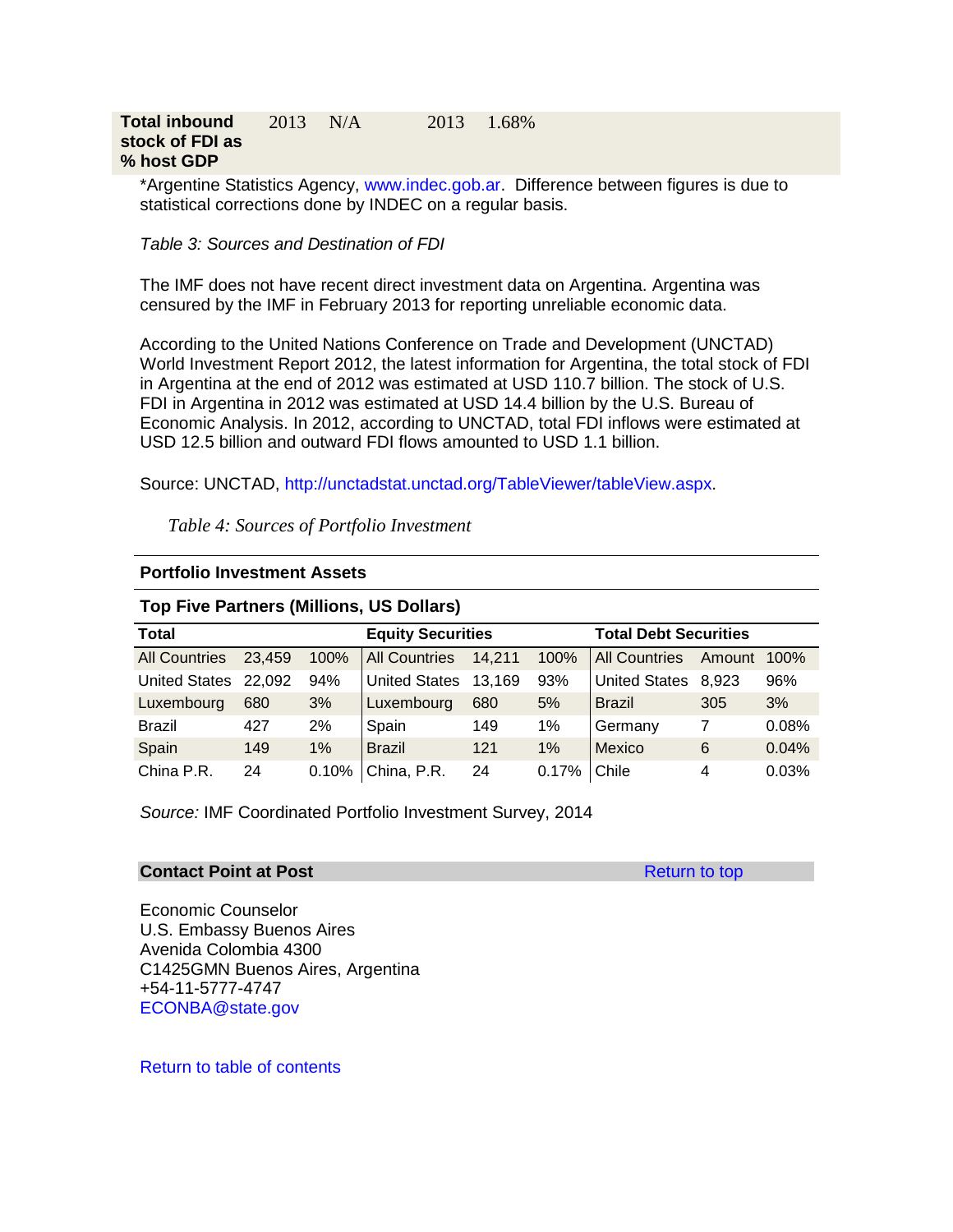# <span id="page-96-2"></span>[Return to table of contents](#page-0-0)

# Chapter 7: Trade and Project Financing

- [How Do I Get Paid \(Methods of Payment\)](#page-96-0)
- How [Does the Banking System Operate](#page-96-1)
- [Foreign-Exchange Controls](#page-98-0)
- [U.S. Banks and Local Correspondent Banks](#page-99-0)
- [Project Financing](#page-99-1)
- [Web Resources](#page-101-0)

### <span id="page-96-0"></span>**How Do I Get Paid (Methods of Payment)** [Return to top](#page-96-2)

Letters of credit (L/Cs) may be used to pay for U.S. exports to Argentina. A number of banks in Argentina open letters of credit once the bank has approved a line of credit for the Argentine importer. Multinationals, large and medium sized firms are still the main users of L/Cs. However, to a lesser degree, small firms also use LCs..

Another payment option may be direct payment from Argentine importers' overseas bank accounts. Bank drafts and documentary collections are also of common use. While they do help safeguard the U.S. exporter's title to goods until payment has been received, all credit and country risk remains with the exporter. There is no obligation for the bank to cover these risks. However, documentary collections are less costly than letters of credit and, where the exporter is comfortable with these risks, they offer a practical and efficient solution, particularly for Argentine subsidiaries of U.S. companies.

According to local sources, the majority of sales to Argentine importers are currently taking place on open account. Small- and medium-sized Argentine companies in key sectors continue to have liquidity, favoring technological upgrades in production lines. As a result, open account sales generally take place between small- and medium-sized firms. U.S. exporters should consider open account payment terms only if they have a great deal of trust in the local importer and feel confident in the client's ability and willingness to pay.

#### <span id="page-96-1"></span>**How Does the Banking System Operate [Return to top](#page-96-2)** Return to top

In Argentina, Law No. 21,526 of 1977 governs banking activities. Under this law, Argentina's Central Bank (BCRA) is the implementing authority and the regulatory body, which issues standards and controls activities of financial institutions included in the law (authorization and operating conditions within the banking industry; definition of permitted, prohibited and limited transactions; monetary controls; meeting certain operating ratios; information; accounting and control systems; dissolution and liquidation; etc.). In order to operate in Argentina, foreign banks must register with the BCRA and obtain appropriate authorization prior to engaging in banking activities in the country. In addition, there are minimum capital requirements for these entities to be allowed to do business.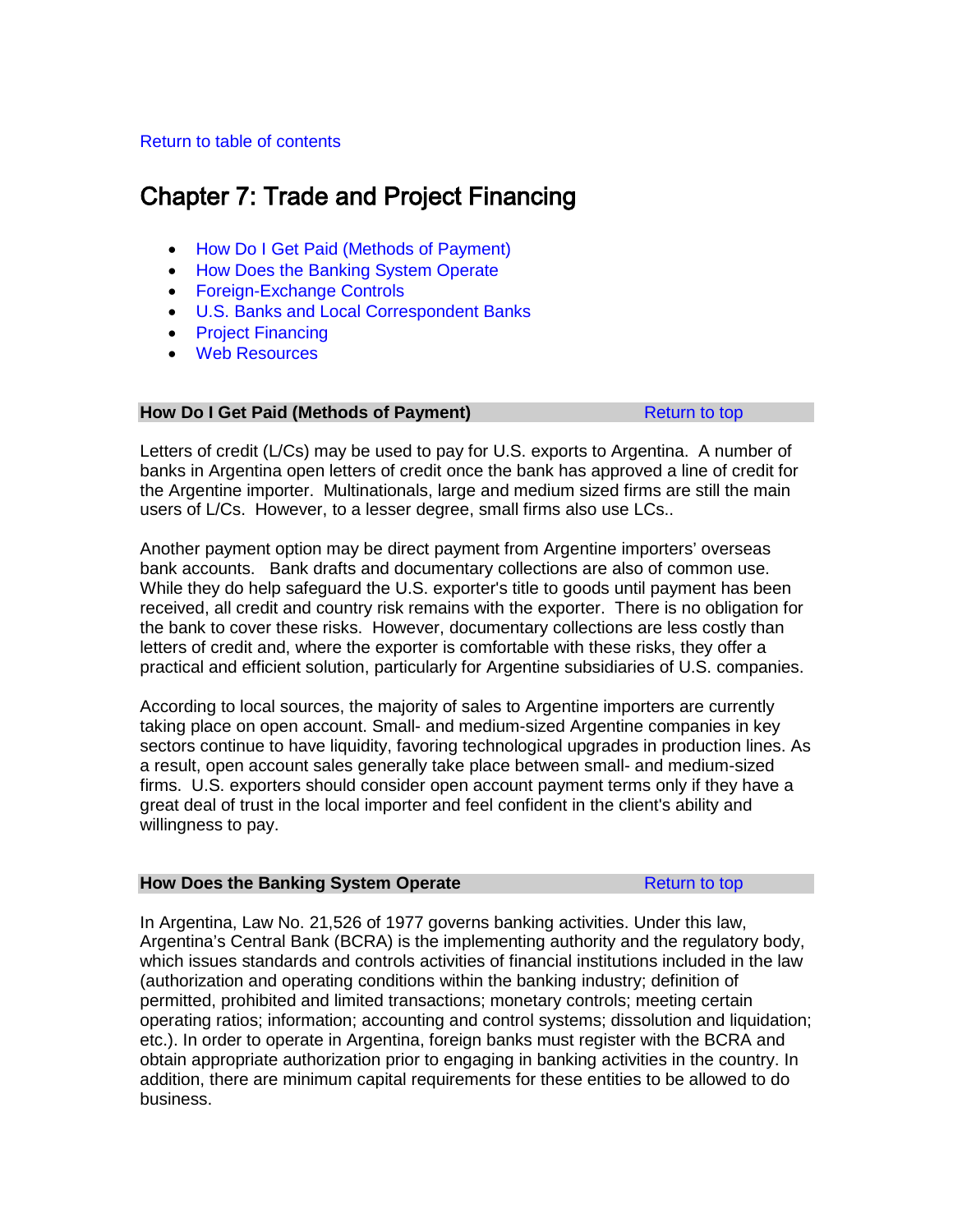# **Features of the Argentine Financial System**

*Classification:*

- Commercial banks
	- o Government-owned: federal, provincial and municipal.
	- o Private local banks with Argentine capital: cooperative banks and noncooperative banks.
	- o Foreign banks: private local banks, and local branches of foreign banks.
- Investment banks
	- o Government-owned provincial banks.
	- o Local banks with foreign capital.
- Mortgage banks
- Development banks
- Savings banks
- Finance companies
- Savings and loan associations for building homes or other real estate property
- Credit associations
- Representative offices

# *Funding Systems: Main Transactions*

Financial transactions are generally made in pesos (legal tender), U.S. dollars, and government securities. The three segments making up Argentina's financial system are: peso, foreign currency, and the liquid assets under management of all banks in the financial system**.**

The main transactions are:

- Overdraft
- Promissory notes
- Discount of bills
- Mortgage loans
- Collateral loans
- Consumer loans
- Credit cards
- Demand deposits
- Certificates of deposit
- Common savings deposits
- Deposits in Argentine government securities
- Interbank transactions
- Swaps
- Bankers acceptances
- Spot exchange transactions
- Forward exchange transactions

In the late nineties, there were 120 banks operating in Argentina, whereas today there are approximately 60, after the fallout from the 2002-2003 peso devaluation crisis. However, the financial system is perceived to be healthier than it was in the last decade.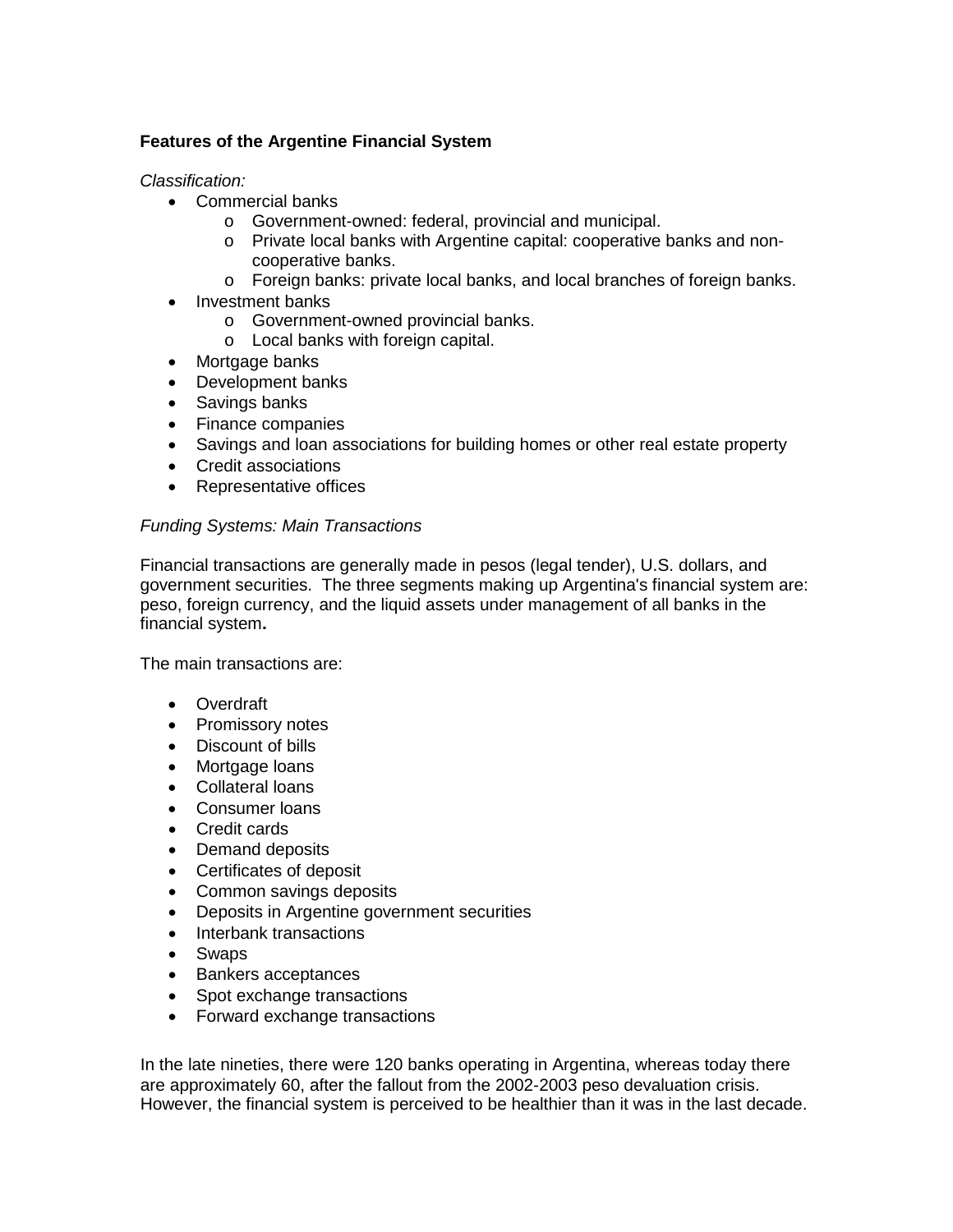Most financial institutions in Argentina plan to continue expanding operations in order to achieve greater financial margins.

Some public banks have improved management quality and, as a result, benefited from a significant increase in deposits over the last few years. Banks currently enjoy higherquality client-portfolios than in the pre-crisis scenario. Better clients translate into lower credit risk, and as the perception of risk decreases, credit is expected to gradually become more accessible in the medium term.

#### <span id="page-98-0"></span>**Foreign-Exchange Controls** [Return to top](#page-96-2)

The Argentine Central Bank is the regulatory body that approves foreign exchange acquisition for import-related transactions. For advance payments, Argentine importers must submit customs clearance documents, to include an approved Sworn Declaration of Intention to Import, known by its acronym in Spanish as DJAIs (or "*Declaración Jurada Anticipada de Importación"*) to their commercial bank within 360 days from payment as proof that the goods have been approved to enter the market. If products are brought into Argentina as a temporary import, importers must submit within 90 days an interim-destination document for temporary import.

The Argentine government restricts the purchase of foreign currency, based on several variables. Amounts of foreign exchange transactions may vary on a case-by-case basis. Argentine companies can perform import payments in four different ways:

- 1) *Advance payments:* before the merchandise is shipped. The commercial bank requests from the Argentine importer the pro forma invoice and exchange purchase ticket. The local buyer has 360 days from shipment date to present the Customs clearance to its commercial bank.
- 2) *Sight payments:* when the merchandise was already shipped and payment is made against documents. The Argentine importer has 90 days from shipment date to present to the commercial bank the clearance for Customs.
- 3) *Credit payments:* delayed payment. The commercial bank requests that the Argentine importer presents the clearance to Customs to keep track of merchandise imported, payments already made, and payments still due.
- 4) *Anticipate the credit payment:* delayed payment. The local buyer pays in full in one single payment. The commercial bank requests that the Argentine importer presents the clearance to Customs to keep track of merchandised imported and all payments made.

Since 2002, Government of Argentina (GOA) regulations require that all exports be assigned a value and that foreign exchange revenues be returned to Argentina. Thus, barter transfers of goods between exporter and importer are not possible. While bartering does not involve a sale per se, the GOA would still expect to see foreign exchange remittance to the local bank based on the value of the goods exported.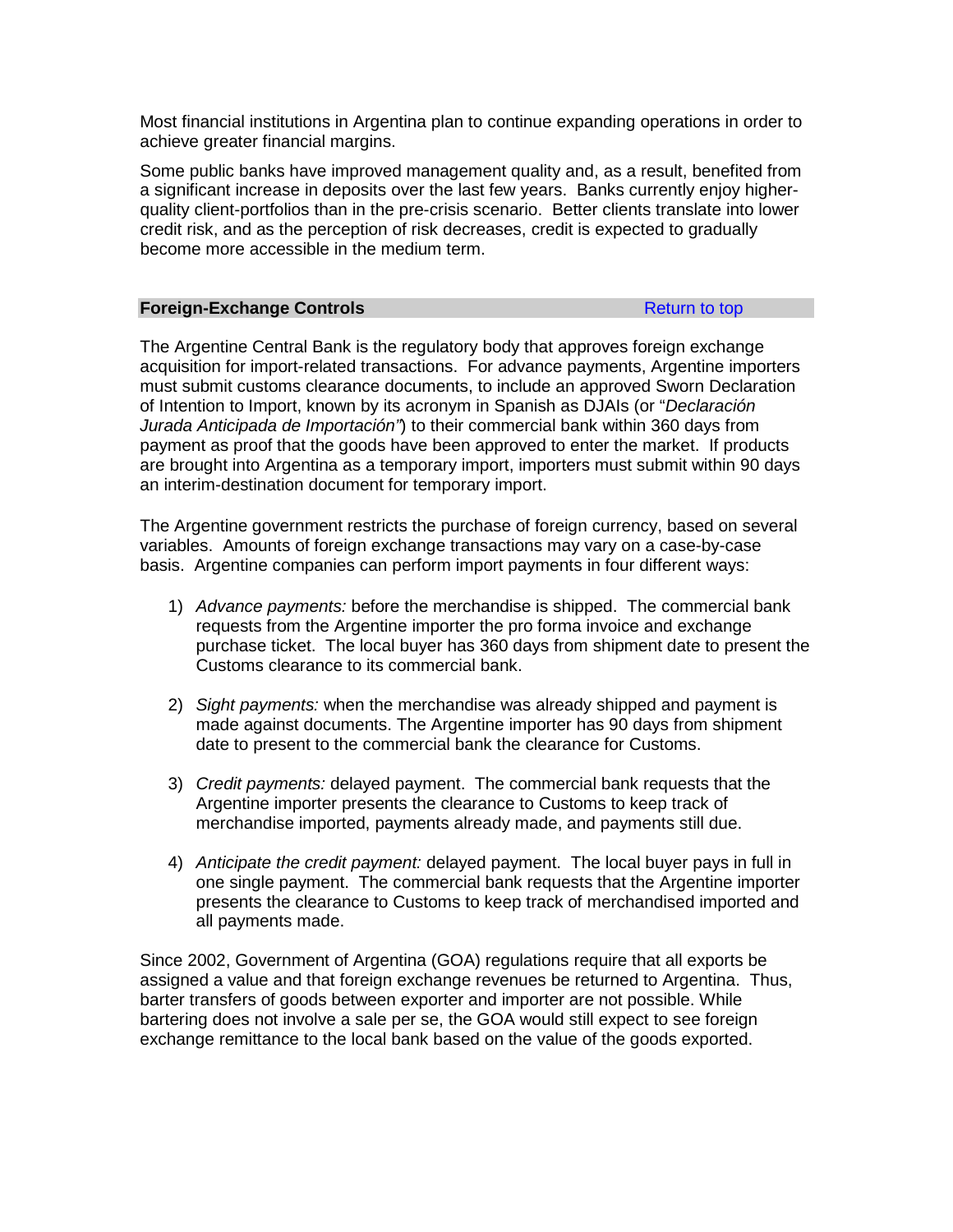# <span id="page-99-0"></span>**U.S. Banks and Local Correspondent Banks [Return to top](#page-96-2)**

Citibank is the only U.S.-controlled bank operating in Argentina within the retail segment. American Express Bank, Bank of America, Wachovia Bank, J.P. Morgan Chase, The Bank of New York, and First International Bank are other U.S. banks with subsidiaries or representatives in Buenos Aires.

Most Argentine banks maintain correspondent arrangements with U.S. banks. To obtain a list of Argentine Commercial Banks with Offices in the U.S. or banks operating in Argentina, please review the Argentina Government Portal: <http://www.argentina.gov.ar/argentina/portal/paginas.dhtml?pagina=246> or contact [Marcelo.Amden@trade.gov.](mailto:Marcelo.Amden@trade.gov)

# <span id="page-99-1"></span>**Project Financing [Return to top](#page-96-2) Return to top**

Lack of access to international financial markets has limited project financing in Argentina. The Inter-American Development Bank, the World Bank and some countries have provided limited credits to Argentina. Financing from major developed countries ha been blocked due to unpaid debts of Argentina to the Paris Club group of countries. On May 29, 2014, the GOA signed an agreement with the Paris Club of international creditors. Before reaching this agreement Argentina was unable to access national export credits such as those provided by export-import banks from the member countries. The Paris Club accord should make international project financing more readily available in the near term.

External lines of credit are likely to become available for Argentina, after the GOA performs pending payments, as outlined by the referenced agreement, and credit risk procedures are considered. Money inflows to the local market are primarily used to finance Argentine export transactions. Local banks have stressed that the supplierimporter relationship is key, and that the vast majority of financing options have been reduced to financing offered by the foreign supplier. Nevertheless, there may be some options available to support trade finance for U.S. exports to Argentina, as detailed below.

# **The U.S. Export-Import Bank (Ex-Im)**

As of this writing, the [U.S. Export-Import Bank \(Ex-Im\)](http://www.exim.gov/) is closed for new transactions in Argentina following its failure to settle with bond holdouts and the blockage of its external bond payments by a New York court. No negotiations between bond holdouts and Argentina are currently underway and many observers believe no settlement will be reached until sometime in 2016. Please consult Ex-Im's country limitation schedule from time to time to see whether Exim has re-opened in Argentina. Bank officials express optimism about Argentina and will continue to monitor the marketplace in order to consider future provisions of export financing for U.S. goods and services.

Ex-Im Bank will consider structured financing arrangements such as some project finance, asset-based aircraft leases, and other financing arrangements in key industries, such as mining, that offer a reasonable assurance of repayment, including reliable access to adequate foreign exchange supported by an irrevocable Letter of Credit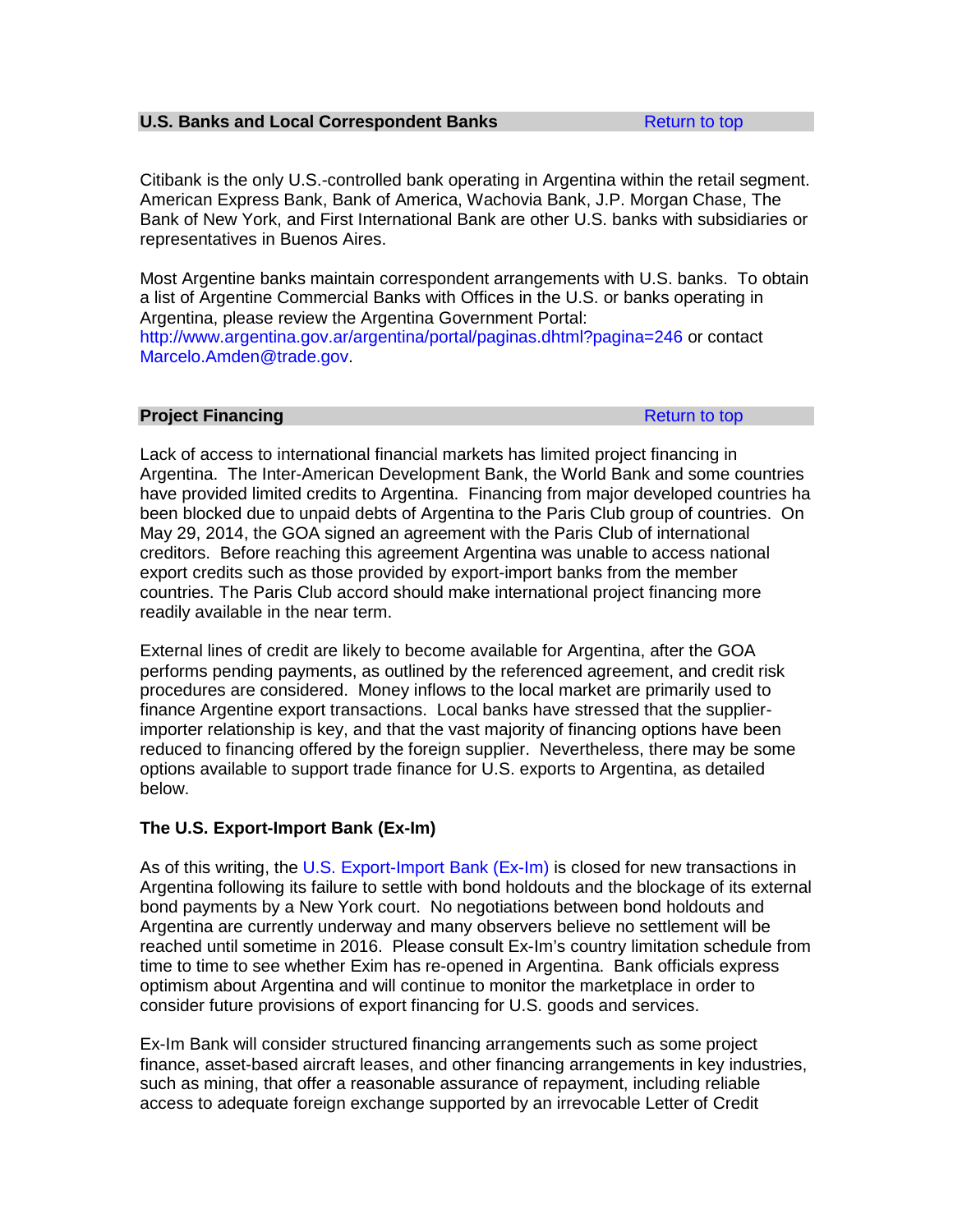issued by a bank and/or due from a buyer located in a country where Ex-Im Bank is open without restrictions. In addition, coverage under the Working Capital Guarantee Program may be available for a transaction under the same rubric of payment being assured from outside Argentina.

Visit the Ex-Im Internet site at<http://www.exim.gov/> for 24-hour access to Ex-Im and its programs, or call their toll free telephone number (800) 565-EXIM.

### **Small Business Administration (SBA)**

The [Small Business Administration](https://www.sba.gov/) (SBA) has an Export Working Capital Program to support small and medium-sized exporters. However, it is governed by the same principles that currently prevent Exim from operating in Argentina.

For information about this program and to find your local SBA district office, call 1-800-U-ASK-SBA or search the SBA web site at [http://www.sba.gov/.](http://www.sba.gov/) The U.S. Export Assistance Centers (USEAC) of the U.S. Department of Commerce can also provide information on this program. For a list of USEACs call 1-800-USA-TRADE or go to [http://export.gov/usoffices/index.asp.](http://export.gov/usoffices/index.asp)

#### **Overseas Private Investment Corporation (OPIC)**

The [Overseas Private Investment Corporation \(OPIC\)](http://www.opic.gov/) offers assistance to U.S. private investors in the form of political risk insurance, as well as loans and loan guarantees for their direct investment in Argentina. OPIC's main programs are:

*Investment Insurance:* Provides insurance against the risks of currency inconvertibility, expropriation, and the loss of assets or income caused by political violence. Coverage is available for new investments and for investments to expand or modernize existing operations.

*Investment Programs:* Medium- to long-term financing for sound overseas investment projects is made available through loan guarantees and direct loans. Loan guarantees generally range from \$10 million to \$75 million, and direct loans generally range from \$2 million to \$10 million. Direct loans are reserved for projects involving small businesses or cooperatives. OPIC's financing commitment may range from 50 percent of total project costs for new ventures to up to 75 percent for expansions of existing operations with maturities of five to twelve years (and in some cases longer).

Contact: [http://www.opic.gov/.](http://www.opic.gov/) Information officer: (202) 336-8799, Fax: (202) 408-5155. There is an automated information service via a fax retrieval line: (202) 336-8700.

OPIC is currently closed to new Argentine transactions. Please consult them in early 2016 to determine whether they have reopened.

#### **Leasing**

The passage of Leasing Law No. 25.248 in 2000 raised the stature of leasing as a financing option. Leasing operations in Argentina currently account for USD \$1.5 billion, mostly of equipment leasing operations. Leasing activities increased approximately 57.2 percent in 2014 year-on-year. Industry experts anticipate that leasing will continue to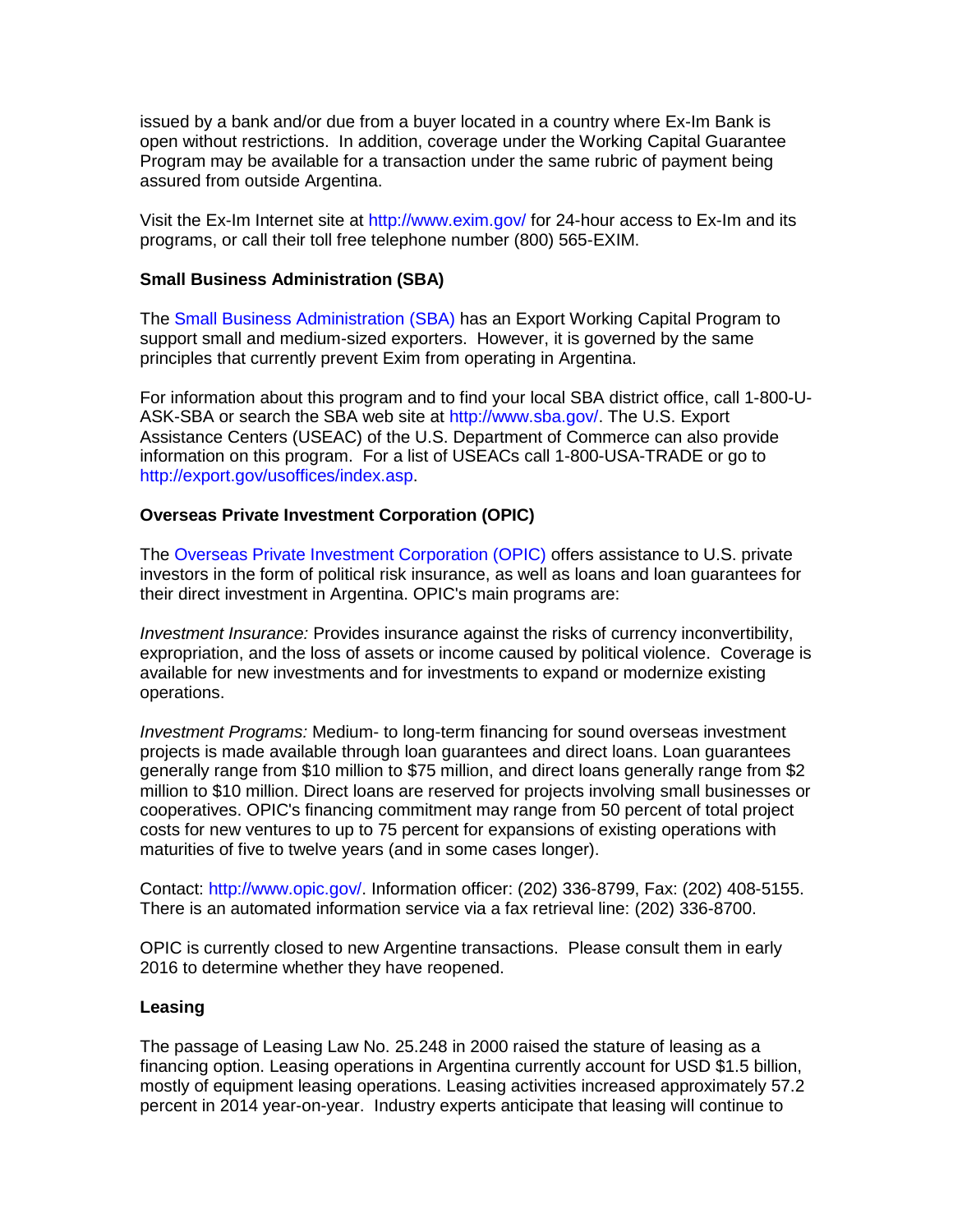expand, and become a more popular financial instrument. According to Argentina's Leasing Association, financing through leasing for SMEs increased 74 percent in the past three years and leasing to private individuals increased 200 leasing in the same time period.. Leasing is mainly used in the transportation, logistics and automotive sector, purchase of industrial equipment, construction machinery, agricultural machinery, technology and telecommunications equipment and real estate. Some of the perceived advantages of leasing entail: installments which are fully deductible from capital gains taxes, no property taxes or taxes on interest, VAT applied proportionately on installments rather than up front, and accelerated depreciation.

# <span id="page-101-0"></span>**Web Resources Resources [Return to top](#page-96-2)**

- Trade Finance Guide: A Quick Reference for U.S. Exporters, published by the International Trade Administration's Industry & Analysis team: <http://www.export.gov/tradefinanceguide/index.asp>
- Export-Import Bank of the United States: [http://www.exim.gov](http://www.exim.gov/)
	- o Country Limitation Schedule: [http://www.exim.gov/tools/country/country\\_limits.html](http://www.exim.gov/tools/country/country_limits.html)
- OPIC: [http://www.opic.gov](http://www.opic.gov/)
- Trade and Development Agency (USTDA):<http://www.tda.gov/>
- SBA's Office of International Trade:<http://www.sba.gov/oit/>
- USDA Commodity Credit Corporation:<http://www.fsa.usda.gov/ccc/default.htm>
- U.S. Agency for International Development: [http://www.usaid.gov](http://www.usaid.gov/)
- •
- Multilateral Development Banks (World Bank, Inter-American Development Bank): The Commercial Service maintains Commercial Liaison Offices in each of the main Multilateral Development Banks, including the World Bank and the Inter-American Development Bank. These institutions lend billions of dollars in developing countries on projects aimed at accelerating economic growth and social development by reducing poverty and inequality, improving health and education, and advancing infrastructure development. The Commercial Liaison Offices help American businesses learn how to get involved in bank-funded projects, and advocate on behalf of American bidders. Learn more by contacting the Commercial Liaison Offices to the World Bank [\(http://export.gov/worldbank\)](http://export.gov/worldbank) and to the Inter-American Development Bank [\(http://export.gov/idb\)](http://export.gov/idb).

# [Return to table of contents](#page-0-0)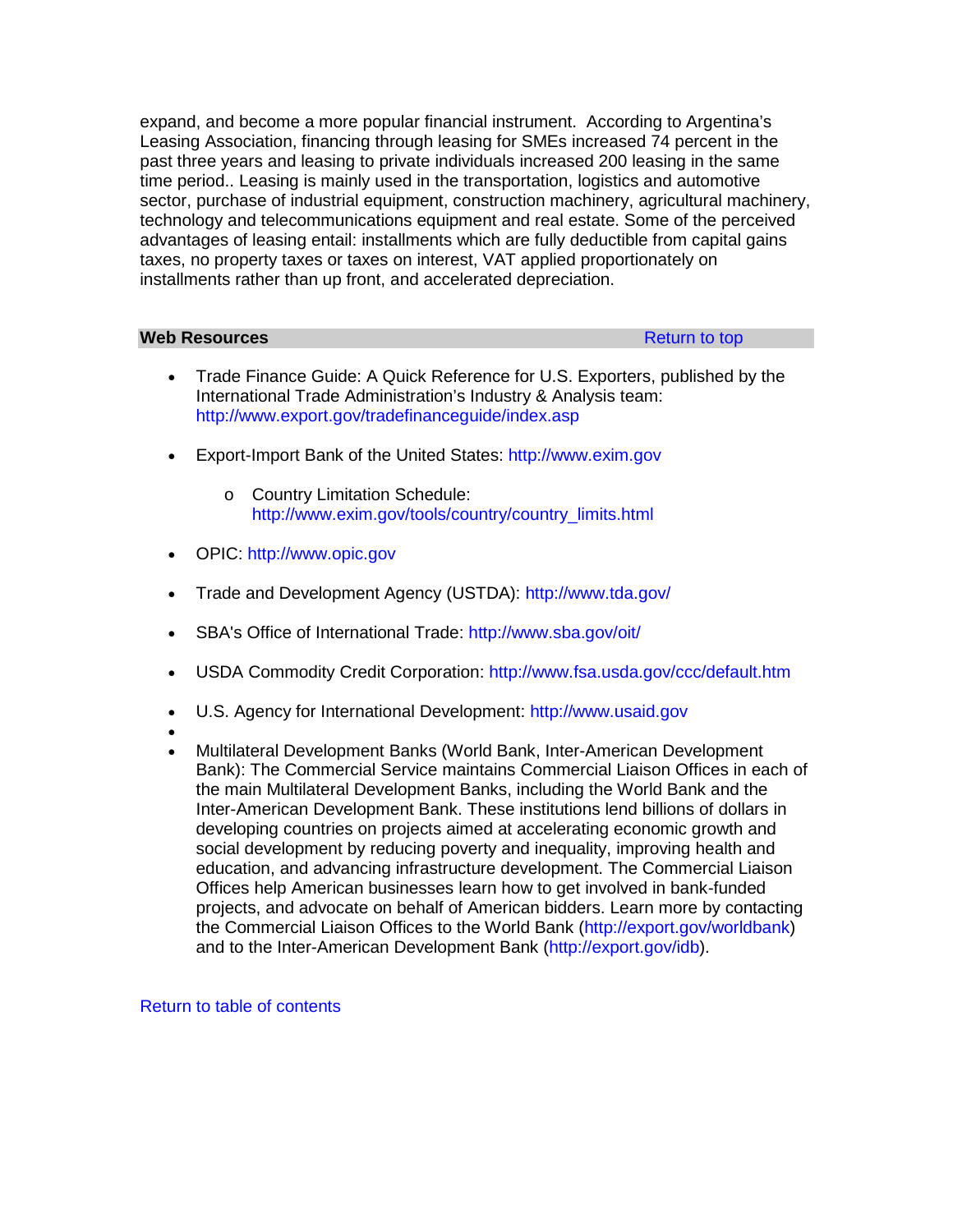# <span id="page-102-1"></span>[Return to table of contents](#page-0-0)

# Chapter 8: Business Travel

- [Business Customs](#page-102-0)
- [Travel Advisory](#page-103-0)
- [Visa Requirements](#page-103-1)
- [Telecommunications](#page-105-0)
- [Transportation](#page-105-1)
- [Language](#page-106-0)
- [Health](#page-106-1)
- [Local Time, Business Hours and Holidays](#page-106-2)
- [Temporary Entry of Materials and Personal Belongings](#page-107-0)
- [Web Resources](#page-108-0)

### <span id="page-102-0"></span>**Business Customs [Return to top](#page-102-1) Alliance Customs Return to top Return to top**

Relationships are very important in doing business in Argentina. Thus, U.S. businesspeople should take the time to develop a close personal relationship with their agent, representative, distributor, or other business partner. Argentine business and customs are generally more formal than those in the United States. Business dress, appearance, and general demeanor are more conservative.

Courtesy is very important, and efforts to rush a business deal are unlikely to meet with success. No encounter starts with a business discussion. To establish trust, some time spent discussing family members, sports, and social activities will be fundamental to the development of a solid business relationship. It is important to shake hands with everyone in the room upon arriving and leaving. Among Argentines, it is customary for men to kiss women they meet for the first time on the right cheek. However, Americans should shake hands with Argentine women, until a friendly relationship has been established.

Contacts and introductions are important. Therefore, it is advisable to use the services of the U.S. Commercial Service at the U.S. Embassy in Buenos Aires, or other organizations such as the American Chamber of Commerce, industry associations, and other intermediaries, rather than reliance on a direct "cold call" approach. The U.S. Commercial Service in Argentina offers a complete package of services for the U.S. businessperson to meet with potential business partners.

It is important that you be prompt to business meetings, though your Argentine contact may be slightly late, and always have a pre-arranged appointment. Be sure to have an ample supply of business cards. Although not essential, it is beneficial to have cards printed in Spanish as well as English.

One cultural note is that it is better form not to say you are from "America." In Latin America, the term "America" denotes both North and South America, not just the United States. Therefore, it is better to call yourself a North American (*norteamericano*).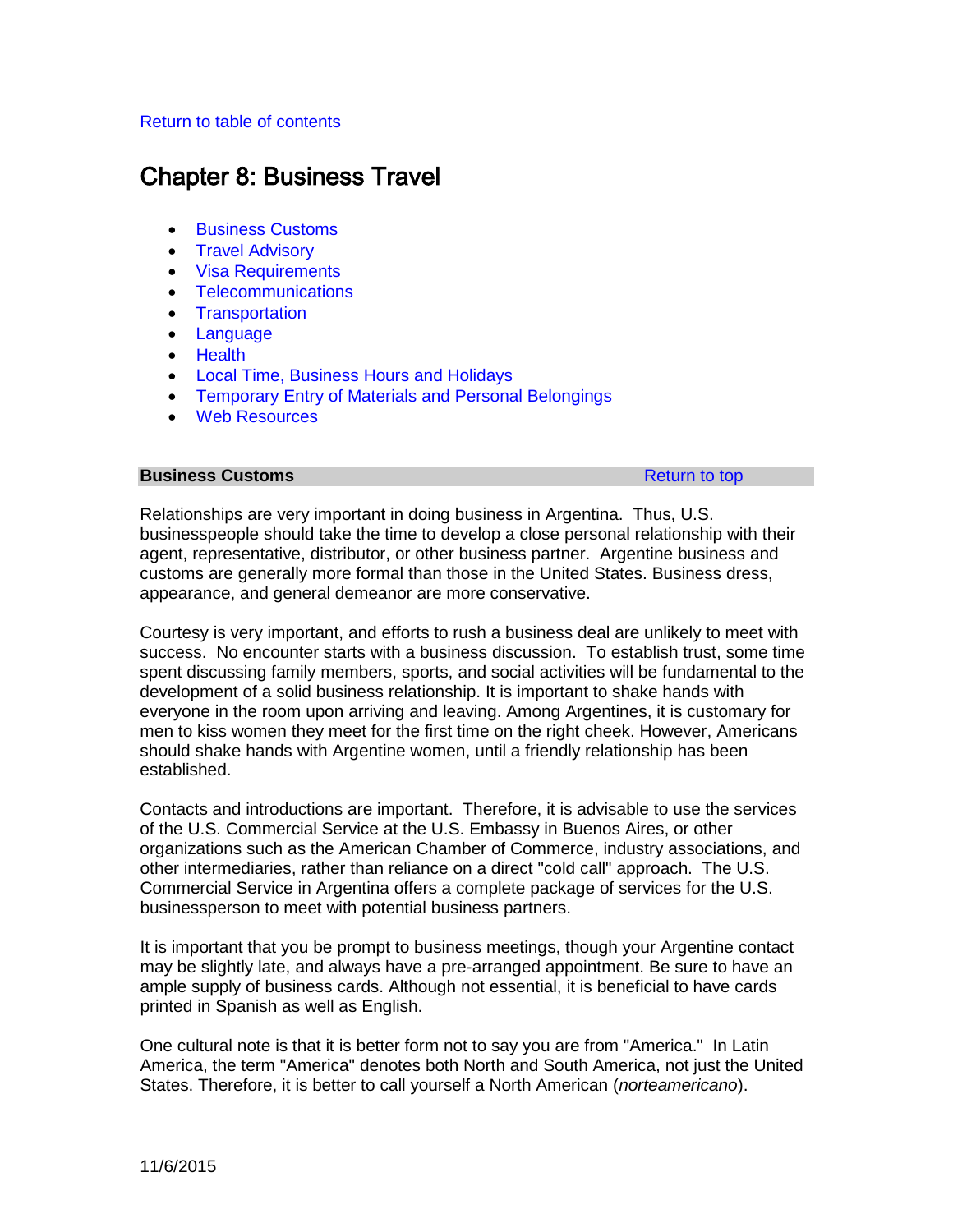# **Currency**

The Argentine currency is the peso and is signified by the same symbol (\$) as the U.S. dollar. ATM machines are widely available in Buenos Aires, allowing travelers with a variety of credit or debit cards to withdraw funds automatically in local currency. Although usually accepted at most hotels, traveler's checks are often refused by business establishments and can be difficult or expensive to change at banks. At this time for each dollar you will have the official rate and the "blue market" which is really a "black market."

It is important to consider that all Argentines have a 35 percent overall tax for all foreign purchases, including travel services and airline tickets. Please note that you will be required to pay for hotels, air travel, the *buquebus*, and other travel costs (excluding local mass transit) with non-Argentine currency (normally hard currency such as dollars and euros) or with a credit card not in Argentine currency.

#### <span id="page-103-0"></span>**Travel Advisory [Return to top](#page-102-1) Advisory Return to top Return to top Return to top**

Please consult the Department of State's **Bureau of Consular Affairs** web site for general travel information and the site's section on [Travel Warnings](http://travel.state.gov/travel/travel_1744.html) for country-specific information: [http://travel.state.gov/content/passports/english/country/argentina.html.](http://travel.state.gov/content/passports/english/country/argentina.html)

#### <span id="page-103-1"></span>**Visa Requirements Research Control Control Control Control Control Control Control Control Control Control Control Control Control Control Control Control Control Control Control Control Control Control Control Control**

Visas are not required for U.S. citizens traveling to Argentina for up to 90 days of tourism or business, except holders of U.S. Diplomatic and Official passports. However, the Argentine government implemented a reciprocal Visa Fee on all foreign nationals whose governments require visas of Argentines. For U.S. citizens, this fee is \$160.00 and the visa is valid for ten years and multiple entries into Argentina. This fee must be paid online prior to traveling to Argentina and the traveler must print and carry the payment confirmation to present at the airport upon arrival in Argentina. Cash payments are NOT accepted at the airport once the traveler has arrived in Argentina. To pay the reciprocity fee online, go to<http://www.provinciapagos.com.ar/dnm/> and complete the form. Click on "*Acceder*" in the lower right corner and on the page that opens, click on the U.S. flag for the English version of the form. Within one business day, you will receive an email confirmation that your Reciprocity Fee has been paid. Print this receipt and present at the airport upon your arrival in Argentina. The reciprocity fee is good for 10 years as long as you show a stamp in a passport showing prior entrance to Argentina following payment of the fee.

For additional time in Argentina, visitors may request an extension of stay up to 90 days from the Argentine Immigration Service at:

*Dirección Nacional de Migraciones* Av. Antártida Argentina 1355, Edificio 1, Piso 1 C1104AC Buenos Aires, Argentina Phone: (54-11) 4311-7695 or 4313-2777 Fax: (54-11) 4313-1778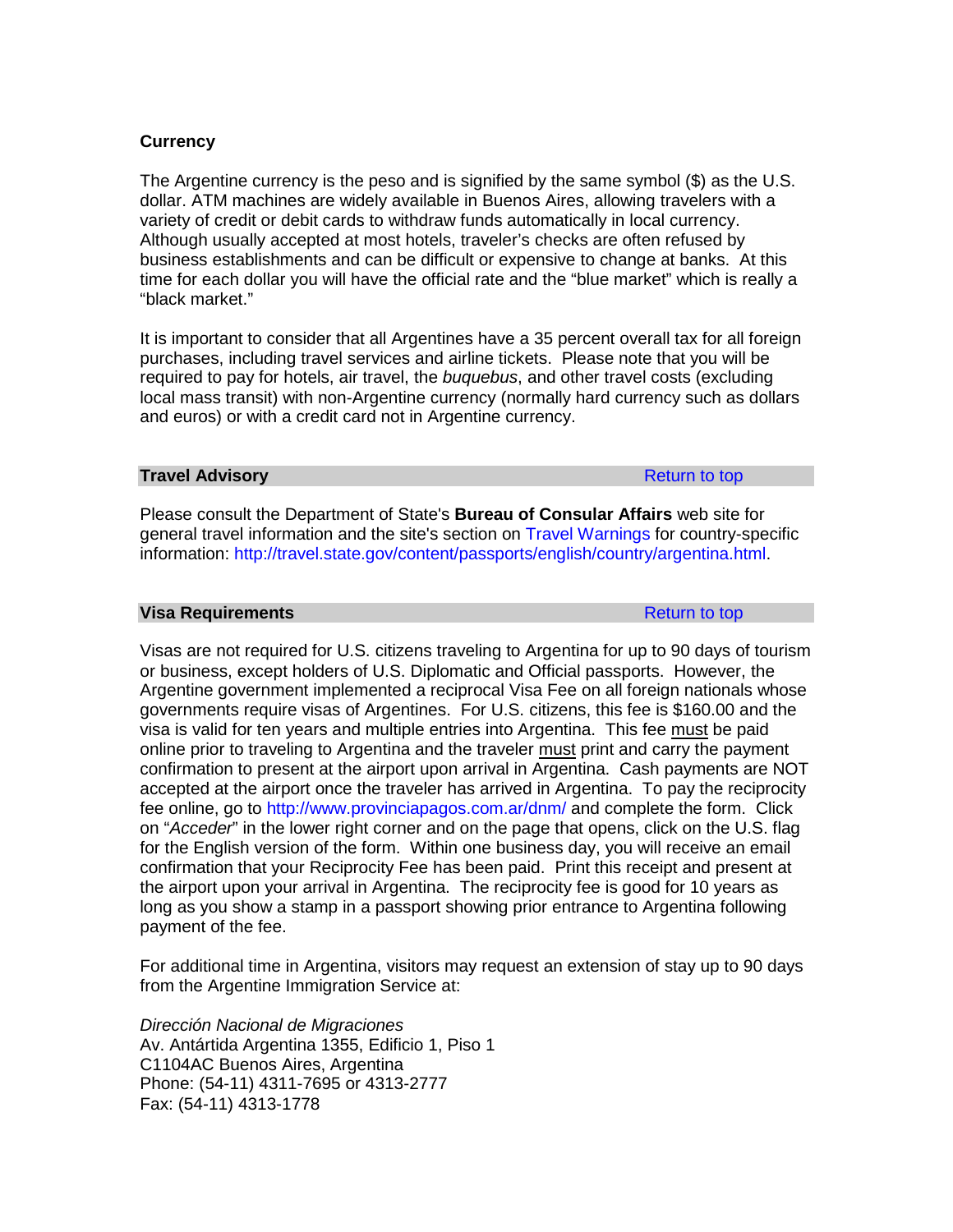Email: [info@migraciones.gov.ar](mailto:info@migraciones.gov.ar) Website:<http://www.migraciones.gov.ar/accesibleingles/>

Argentine citizens traveling to the United States for any purpose require a U.S. visa. For more information on U.S. visa application procedures, visit [http://argentina.usembassy.gov/nonimmigrant\\_visas.html.](http://argentina.usembassy.gov/nonimmigrant_visas.html)

# **Work and other Extended Visas**

Although it is theoretically possible to arrange a work permit following arrival in Argentina, the process is much more complicated and time-consuming than applying for the work visa while abroad, and one may not legally begin remunerated employment until permission has been granted. Therefore, it is important to begin the work visa process as early as possible by applying at an Argentine consular office in the United States or abroad. This process can still be quite lengthy and require many civil documents (e.g. birth and marriage certificates) and police certificates. U.S. civil documents submitted to Argentine consular offices do not require Argentine consular certification. The Government of Argentina requires only a Hague Convention *apostille*  certificate from the Secretary of State of the U.S. state where the document was issued or from the U.S. Department of State for U.S. federal government-issued documents.

Argentine immigration law provides for the following temporary and permanent resident categories and conditions:

- Transitory residents, tourists, and students are not allowed to carry on a remunerated or profitable activity unless expressly authorized by the immigration authorities.
- Temporary residents may perform such activities during their authorized stay if they obtain a work permit. The work permit can be obtained from the immigration authorities at the Immigration Office, upon prior filing of relevant documentation. The permit authorizes a stay from one to three years.
- Permanent residents may perform any type of remunerated or profitable activity, either as employees or self-employed.

There are special immigration provisions for some foreign professional, scientific, or technical research personnel hired abroad to render services in Argentina for a maximum of two years. The individual must not be a resident in Argentina and must be covered for contingencies such as old age, disability, or death by the law of their own country.

U.S. companies that require travel of foreign businesspersons to the United States should be advised that security evaluations are handled via an interagency process. Visa applicants should go to the following links.

- State Department Visa Website:<http://travel.state.gov/content/visas/english.html>
- United States Visas.gov:<http://www.usimmigrationsupport.org/visas.html>
- U.S. Embassy in Buenos Aires:<http://argentina.usembassy.gov/>
- U.S. Embassy in Buenos Aires, Consular Section: <http://argentina.usembassy.gov/visas.html>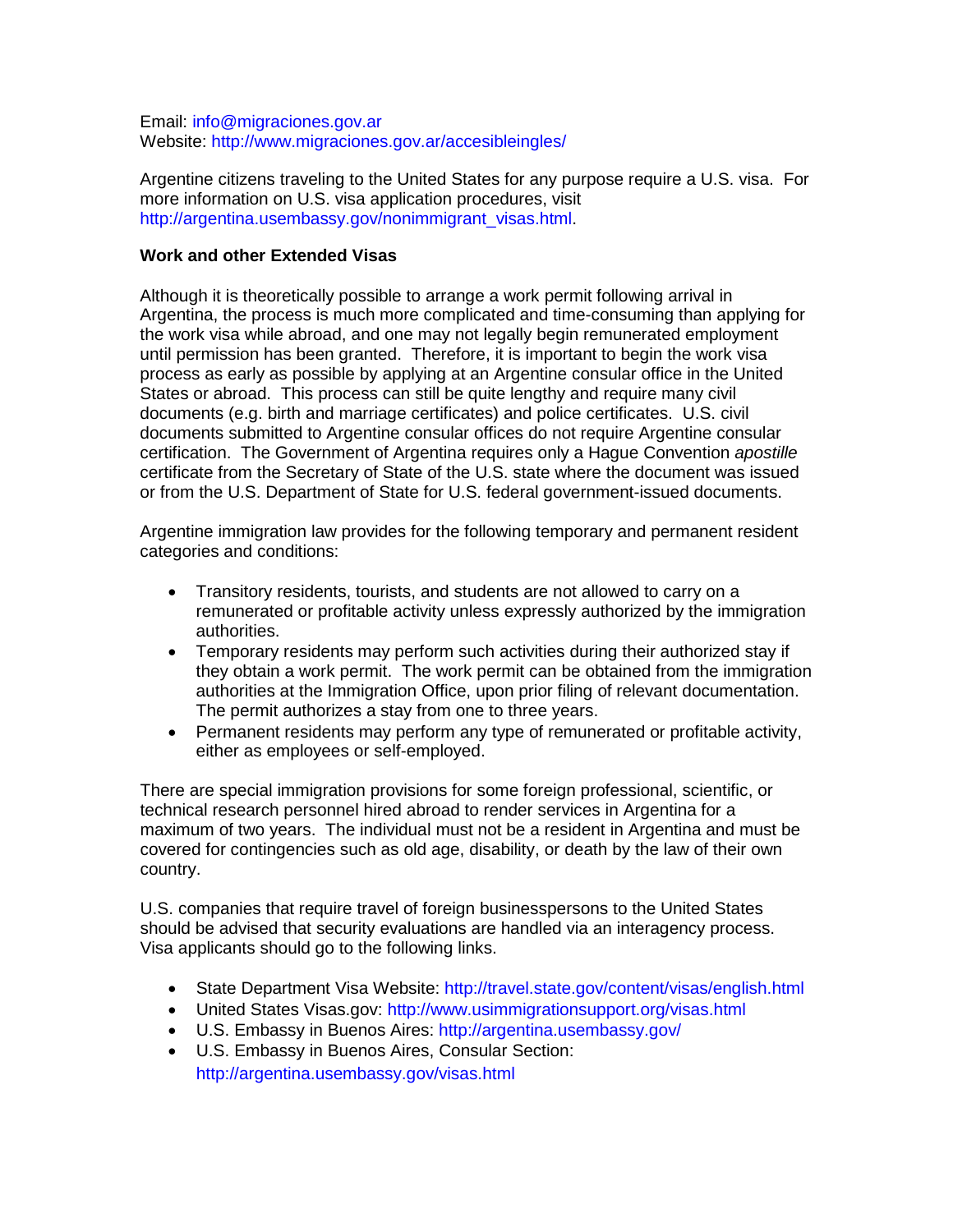#### <span id="page-105-0"></span>**Telecommunications [Return to top](#page-102-1) Return to top**

Telephone service, both international and local is adequate, with several providers such as Telecom, Telefónica, Claro, Nextel and Movistar, among others, offering service. At the time of this writing no 4G service was available, though at least one company advertises its availability. Visitors should be aware that the telecommunications system is currently saturated. Many calls are dropped or cannot be connected, and data coverage is spotty on smart phones. New investments are expected within the next year. There is also a wide range of cable television channels available, including CNN International, CNN en Español, FOX, WB, Sony, MTV, and channels from Brazil, Chile, Mexico, France, Germany, Italy, and elsewhere.

# **Electric Current**

The electric current in Argentina is AC 220 volts, 50 cycles in the case of one phase; AC 380 volts, 50 cycles for three phase. Electric plug configurations are usually 2-3 flat pins with the top two slightly angled to form a "Y" shape or two round-tipped straight pins. Most hotels that cater to businesspeople have installed U.S.-standard outlets in their guest rooms.

# <span id="page-105-1"></span>**Transportation [Return to top](#page-102-1) and the set of the set of the Return to top Return to top**

U.S. carriers flying to Argentina include American Airlines, Delta Air Lines and United. The primary gateways are Atlanta, Dallas, Houston, Miami, and New York. The Argentine carrier, Aerolineas Argentinas, also flies between the United States and Argentina. Many other airlines connect through third countries. Also, in-country travel, and travel between Argentina and other South American countries, is widely available from a variety of Argentine and foreign carriers. Two main airports serve Buenos Aires: Aeroparque Jorge Newbery, which is located near downtown serving domestic flights and some regional flights to Brazil, Uruguay, and Paraguay; and Ezeiza International Airport, which is a 45-minute drive from Buenos Aires, serving all other international flights, including those from the United States.

Taxis are plentiful and fares are reasonable, and are generally the most effective way of moving around Buenos Aires. A widely available private car service, called "*remis*", is also available and is the recommended method of travel from Ezeiza International Airport into Buenos Aires. *Remis* services have counters at the airport. For security reasons, the U.S. Embassy in Buenos Aires recommends that travelers use either *remises* or radio taxis, rather than hailing taxis on the street.

Travel in Argentina can be accomplished by train, bus, or car, although air travel is recommended for many trips to key cities in the provinces due to large distances. Automobile rental is available throughout the country, although it is quite expensive compared to U.S. rental costs. Travelers should be aware that Argentina has a high rate of auto accidents, and driving is not recommended for short visits.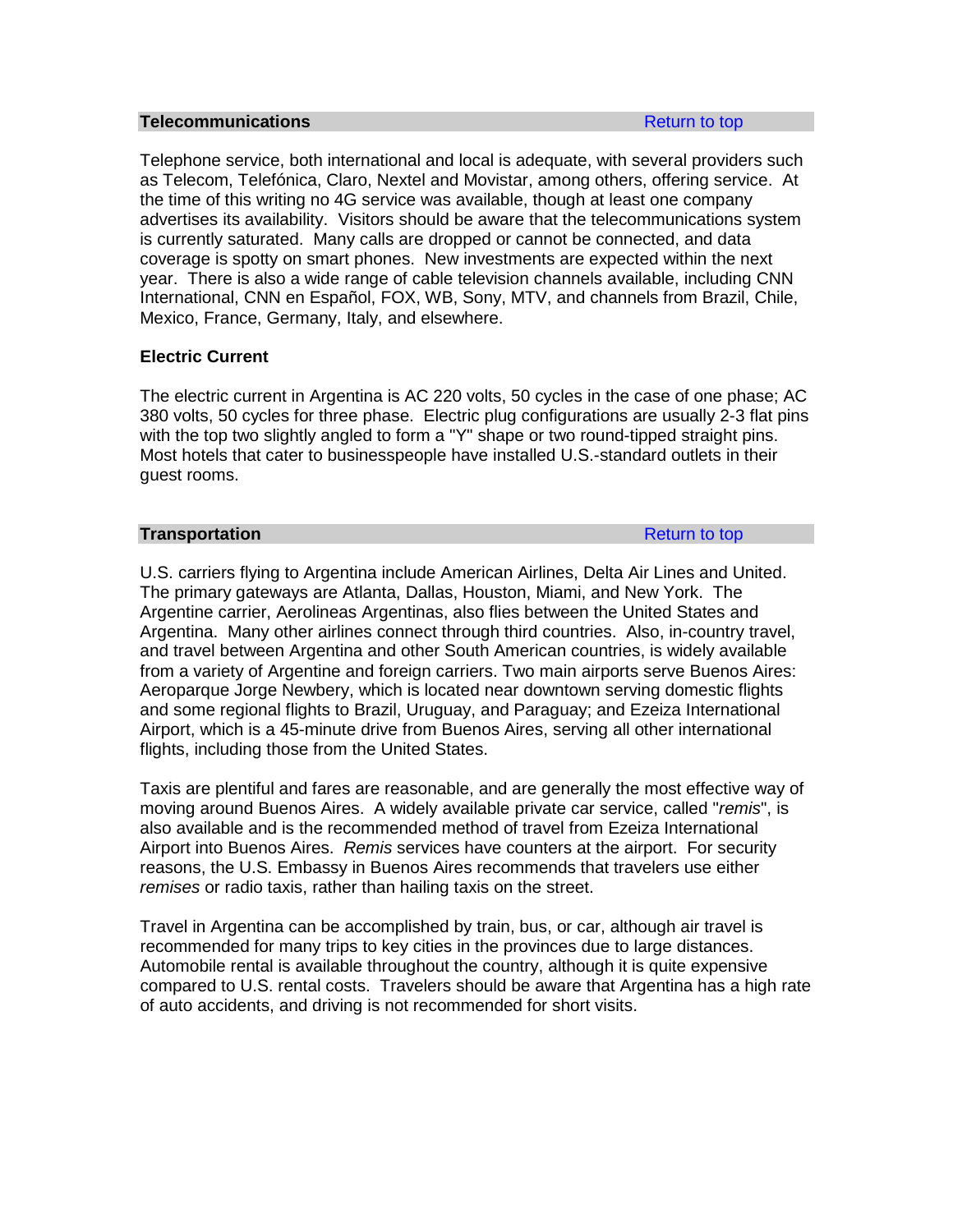<span id="page-106-0"></span>Spanish is the national language of Argentina, although many businesspeople speak English as well as other European languages. Do not assume, however, that your contacts will speak English. Although some of your contacts may speak some English socially, do not assume that they will want to conduct business meetings in English. Therefore, hiring an interpreter is highly recommended for business meetings. The [U.S.](http://export.gov/argentina/)  [Commercial Service in Argentina](http://export.gov/argentina/) can assist you in selecting an interpreter for your business meetings. For U.S. businesspeople that already speak Spanish, note that Argentina has distinct differences in pronunciation, cadence, and vocabulary.

Almost all business in Argentina is transacted in Spanish, and all documents and records must be in that language to constitute valid evidence. Business documents in a foreign language should be translated by a certified public translator to be presented for legal purposes to Argentine authorities. A list of certified public translators is available upon request from the U.S. Commercial Service in Argentina [\(Office.BuenosAires@trade.gov\)](mailto:Office.BuenosAires@trade.gov).

<span id="page-106-1"></span>**Health** [Return to top](#page-102-1) and the set of the set of the set of the Return to top and the set of the set of the set of the set of the set of the set of the set of the set of the set of the set of the set of the set of the set

Buenos Aires has no particular health risks and no special precautions need to be taken. Sanitary conditions are good and tap water is safe to drink. Many competent doctors, dentists, and specialists are available in Buenos Aires. It should be noted, however, that import restrictions have reduced the local availability of some medicines and medical equipment. It is advisable to carry any critical medications. Outside of Buenos Aires or other major cities, basic precautions, such as drinking bottled water, are recommended. Prior to travelling to Argentina, it is advisable to consult with your medical professional and review the Department of State's **Bureau of Consular Affairs** web site for general travel information: [http://travel.state.gov/content/passports/english/go/health.html.](http://travel.state.gov/content/passports/english/go/health.html)

#### <span id="page-106-2"></span>**Local Time, Business Hours, and Holidays [Return to top](#page-102-1) Return to top**

Argentina is three hours behind Greenwich Mean Time (UTC). Argentina is + 1 hour U.S. Eastern Daylight Time (Summer Time) and +2 hours Eastern Standard Time (Winter). The 24-hour system is used rather than the 12-hour a.m./p.m. system. There is only one time zone for all of Argentina. [Click here](http://www.timeanddate.com/worldclock/city.html?n=51) for the current time in Argentina.

Business office hours are Monday through Friday from 9.00 a.m. to 6.00 p.m. (two hours earlier for factories) with a one-hour lunch break. Work luncheons are frequent for business people and they generally extend from 1.00 to 3.00 p.m. Business dinners, and dinners in general, begin at 9.00 p.m. Most retail stores are open from 9.00/10.00 a.m. to between 6.00 and 9.00 p.m., Monday through Saturday. Banks are open to the public from Monday through Friday from 10.00 a.m. to 3.00 p.m.

Since Argentina is in the Southern Hemisphere, its seasons are the reverse of those in the Northern Hemisphere. Summer in the United States is winter in Argentina, and vice versa. School summer vacations take place from approximately Christmas to March, instead of June through August, and there is a two-week winter school vacation in July. It is often difficult to conduct business in Argentina in January and February, since most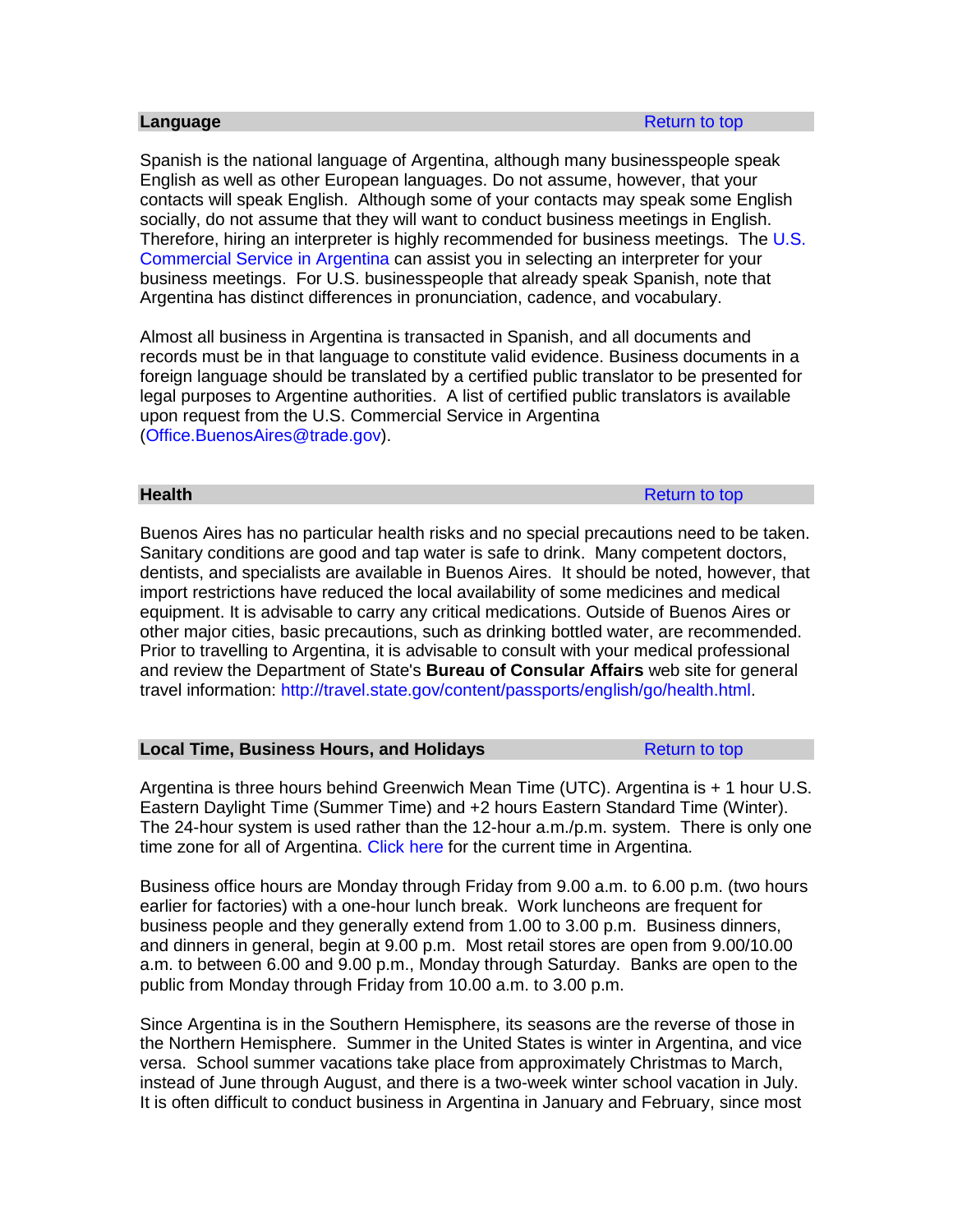businesses are either closed or working on a limited schedule. Ask your business contacts when it is best to come, and plan travel times and clothing accordingly. Summer, which occurs from December through March, is hot and humid in Buenos Aires. The coldest months are July and August (winter), with temperatures between the 30s and 50s.

Monday, May 25

# **Holidays**

Argentine National Holidays for 2015:

New Year's Day **Thursday, January 1** Carnival **Carnival** Mon, February 16 & Tuesday, February 17 National Memorial Day *(Touristic Bridge)* Monday, March 23 & Tuesday, March 24 Malvinas' Veterans and Memorial Day Thursday, April 2 Good Friday **Friday**, April 3 Labor Day Friday, May 1 Flag Day **Saturday**, June 20 Independence Day Thursday, July 9 Death of San Martin Monday, August 17 Columbus Day **Monday**, October 12 Sovereignty Day Monday, November 23 Immaculate Conception *(Touristic Bridge)* Mon, December 7 & Tuesday, December 8 Christmas Day **Friday**, December 25

Argentine National Holidays for 2016:

| New Year's Day                           | Friday, January 1                         |
|------------------------------------------|-------------------------------------------|
| Carnival                                 | Mon, February 8 & Tuesday, February 9     |
| National Memorial Day                    | Thursday, March 24                        |
| Good Friday                              | Friday, March 25                          |
| Malvinas' Veterans and Memorial Day      | Saturday, April 2                         |
| Labor Day                                | Sunday, May 1                             |
| <b>Revolution Day</b>                    | Wednesday, May 25                         |
| Flag Day                                 | Monday, June 20                           |
| Independence Day                         | Saturday, July 9                          |
| Death of San Martin                      | Monday, August 15                         |
| Columbus Day                             | Monday, October 10                        |
| Sovereignty Day                          | Monday, November 28                       |
| Immaculate Conception (Touristic Bridge) | Thursday, December 8 & Friday, December 9 |
| Christmas Day                            | Sunday, December 25                       |

#### <span id="page-107-0"></span>**Temporary Entry of Materials and Personal Belongings [Return to top](#page-102-1)**

According to Argentine law, personal working elements such as laptop computers, cellular phones, and other tools must be registered at Customs at the time of entry and again upon departure from Argentina. Samples brought into the country by a traveling salesperson are admitted free of duty provided they have no commercial value. Otherwise, the traveler may be required to deposit a 90-day bond that is refunded when the goods leaving the country.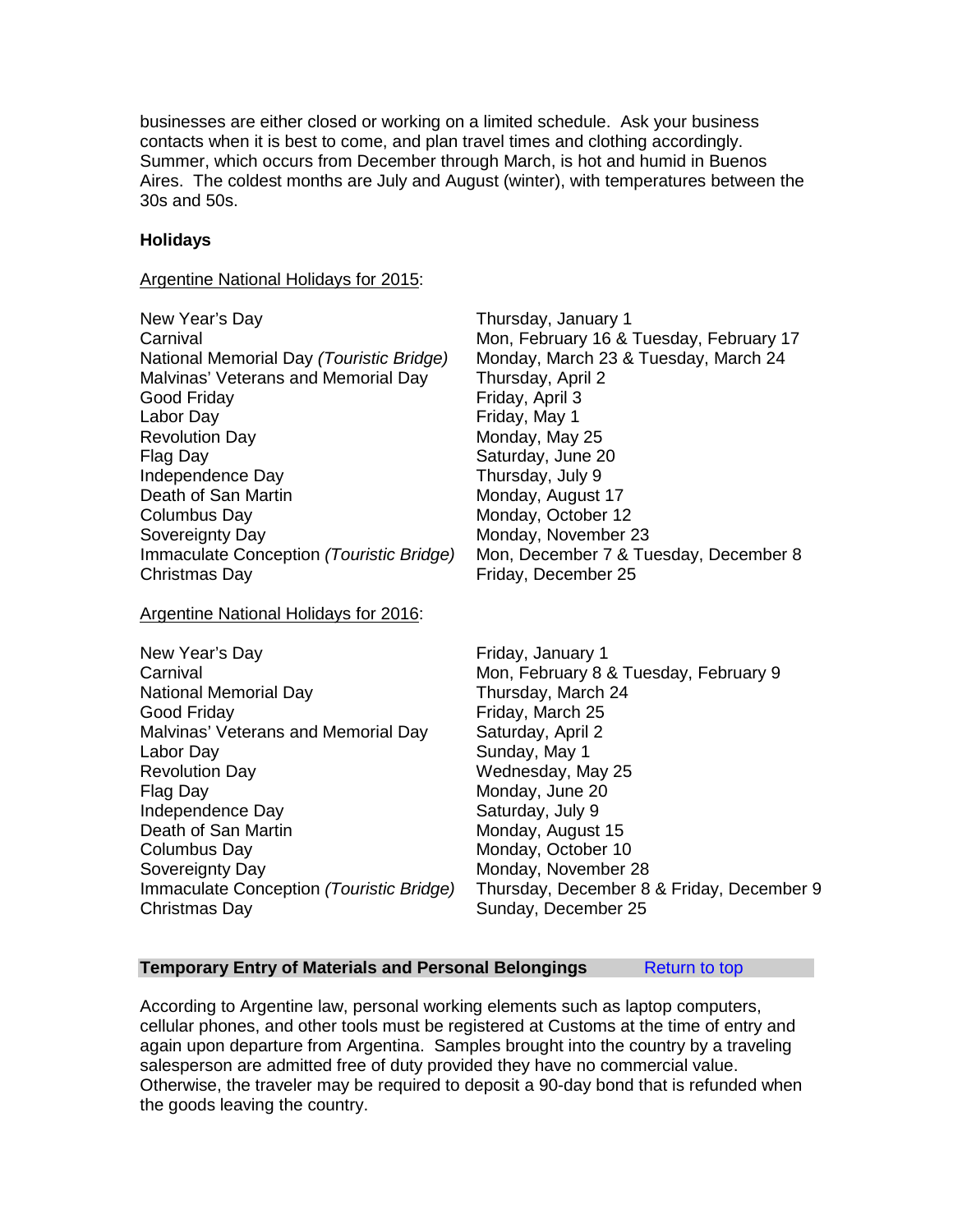Argentina is not a party to the A.T.A. Carnet (Temporary Admission) program of the U.S. Council for International Business to import goods, display booths, and literature for display in local trade shows for subsequent re-export. The Argentine Temporary Admission Regime (TAR) allows duty free admission of goods such as commercial samples, packaging, pallets, containers, and goods for exhibits. These items must be re-exported within the timeframe stipulated by Customs on entering the country. Many trade show organizers are able to obtain a special waiver from the Argentine government on a case-by-case basis.

# **Web Resources [Return to top](#page-102-0)**

- Business Travel Information: <http://export.gov/argentina/businesstravelinformation/index.asp>
- Argentina Ministry of Tourism:<http://www.turismo.gov.ar/eng/menu.htm>
- ArgentinaTravel:<http://www.argentina.travel/en>
- ArgentinaTuristica.com:<http://www.argentinaturistica.com/2datosargen.htm>
- Consular Information Sheet: <http://travel.state.gov/content/passports/english/country/argentina.html>

[Return to table of contents](#page-0-0)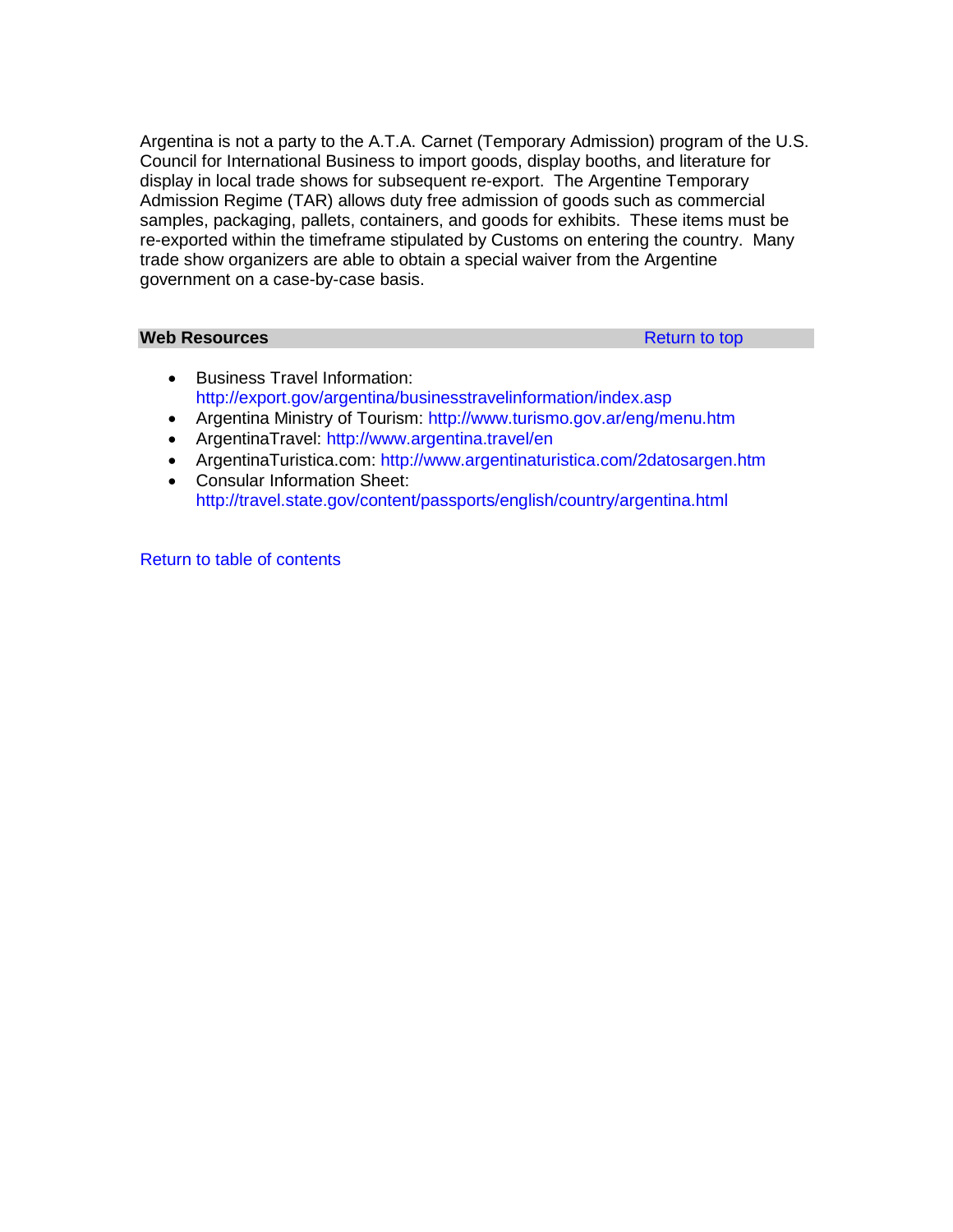# <span id="page-109-1"></span>[Return to table of contents](#page-0-0)

# Chapter 9: Contacts, Market Research and Trade Events

- [Contacts](#page-109-0)
- [Market Research](#page-117-0)
- [Trade Events](#page-117-1)

<span id="page-109-0"></span>**Contacts Contacts [Return to top](#page-109-1)** 

# **U.S. AND COUNTRY CONTACTS**

# **U.S. Embassy Trade Related Contacts**

U.S. EMBASSY IN ARGENTINA Av. Colombia 4300 C1425GMN Buenos Aires Phone: (54-11) 5777-4533 Internet:<http://argentina.usembassy.gov/>

# **U.S. Department of State**

Noah B. Mamet, Ambassador Kevin K. Sullivan, Deputy Chief of Mission Kristen Pisani, Counselor for Economic Affairs Kenneth M. Roy, Counselor for Political Affairs Thomas Mesa, Counselor for Public Affairs Brendan O'Brien, Consul General

# **U.S. Department of Commerce**

Patrick Wall, Senior Commercial Officer Yamilee Bastien, Commercial Attaché

Mailing Address: U.S. Commercial Service U.S. Embassy Buenos Aires 3130 Buenos Aires PL Washington, D.C. 20521-3130 Phone: (54-11) 5777-4753 Fax: (54-11) 5777-4203 E-mail: [Office.BuenosAires@trade.gov](mailto:Office.BuenosAires@trade.gov)  Internet:<http://export.gov/argentina/>

| <b>Industry Sectors</b>             | <b>Sector Specialist</b> | <b>Phone Number</b> |
|-------------------------------------|--------------------------|---------------------|
| <b>Agricultural Machinery &amp;</b> | <b>Elizabet Simon</b>    | (54 11) 5777-4619   |
| Equip./Chem/Svcs.                   |                          |                     |
| Apparel/Footwear/Textiles           | <b>Josette Fiore</b>     | (54-11) 5777-4683   |
| <b>Artwork</b>                      | <b>Josette Fiore</b>     | (54-11) 5777-4683   |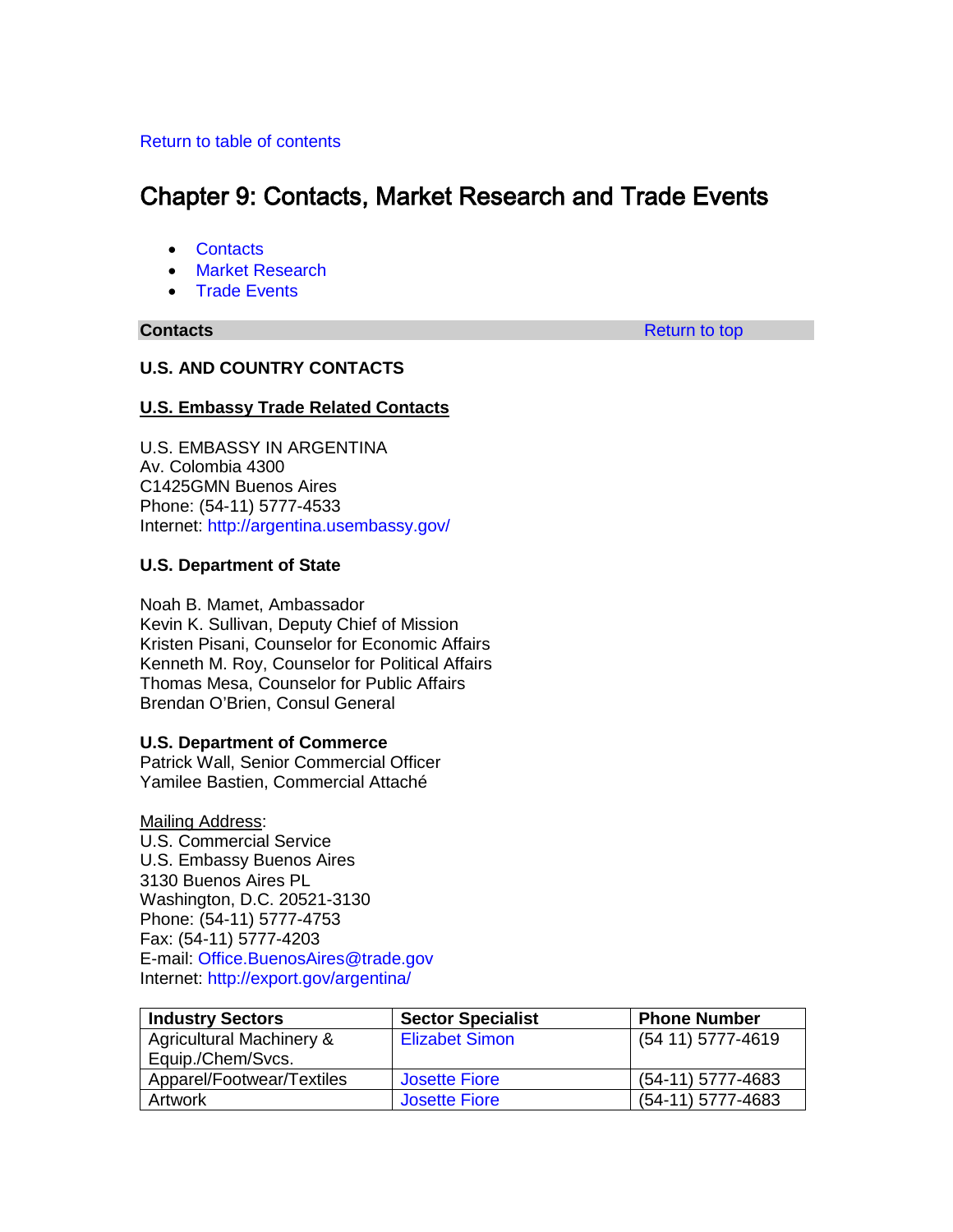| Audio/Visual Equip.                                             | <b>Marina Millet</b>                           | (54-11) 5777-4851                      |
|-----------------------------------------------------------------|------------------------------------------------|----------------------------------------|
| Automotive                                                      | <b>Marcela Carello</b>                         | (54-11) 5777-4765                      |
| Aviation                                                        | <b>Marina Millet</b>                           | (54-11) 5777-4851                      |
| Biotechnology                                                   | <b>Liliana Paz</b>                             | (54-11) 5777-4519                      |
| <b>Books &amp; Periodicals</b>                                  | <b>Josette Fiore</b>                           | (54-11) 5777-4683                      |
| Chemicals                                                       | <b>Liliana Paz</b>                             | (54-11) 5777-4519                      |
| Computers                                                       | <b>Marina Millet</b>                           | (54-11) 5777-4851                      |
| <b>Construction and Building</b>                                | <b>Marcela Carello</b>                         | (54-11) 5777-4765                      |
| <b>Materials</b>                                                |                                                |                                        |
| <b>Cosmetics and Toiletries</b>                                 | <b>Josette Fiore</b>                           | (54-11) 5777-4683                      |
| Defense                                                         | <b>Marina Millet</b>                           | (54-11) 5777-4851                      |
| <b>Education and Training Svcs.</b>                             | <b>Diana Brandon</b>                           | (54-11) 5777-4550                      |
| <b>Electronic Components</b>                                    | <b>Marina Millet</b>                           | (54-11) 5777-4851                      |
| Employment, Financial,                                          | <b>Marcelo Amden</b>                           | (54-11) 5777-4509                      |
| Investment, Leasing &                                           |                                                |                                        |
| <b>Insurance and Trade</b>                                      |                                                |                                        |
| <b>Promotion Services</b>                                       |                                                |                                        |
| Energy                                                          | <b>Marcelo Amden</b>                           | (54-11) 5777-4509                      |
| <b>Environmental Technologies</b>                               | <b>Marcelo Amden</b>                           | (54-11) 5777-4509                      |
| Food Processing/Packaging                                       | <b>Liliana Paz</b>                             | (54-11) 5777-4519                      |
| Forestry/Woodworking                                            | <b>Marcela Carello</b>                         | $\overline{64-11}$ 5777-4765           |
| Machinery                                                       |                                                |                                        |
| Franchising                                                     | (See Industry Specialist)                      | (54-11) 5777-4753                      |
| Furniture                                                       | <b>Josette Fiore</b>                           | (54-11) 5777-4683                      |
| <b>General Consumer Goods</b>                                   | <b>Josette Fiore</b>                           | (54-11) 5777-4683                      |
| General Industrial Equip.                                       | <b>Marcela Carello</b>                         | (54-11) 5777-4765                      |
| <b>General Services</b>                                         | <b>Diana Brandon</b>                           | (54-11) 5777-4550                      |
| (Advertising, Legal, Real                                       |                                                |                                        |
| Estate, Retailing/Wholesaling,                                  |                                                |                                        |
| Direct/Telemarketing, etc.)                                     |                                                |                                        |
| Healthcare/Medical                                              | <b>Liliana Paz</b>                             | (54-11) 5777-4519                      |
| Industry/Equip.                                                 |                                                |                                        |
| Hotel/Restaurant                                                | <b>Diana Brandon</b>                           | (54-11) 5777-4550                      |
| Industry/Equip.                                                 |                                                |                                        |
| <b>Household Consumer Goods</b>                                 | <b>Josette Fiore</b>                           | $(54-11) 5777-4683$                    |
| Jewelry                                                         | <b>Josette Fiore</b><br><b>Marcela Carello</b> | (54-11) 5777-4683<br>(54-11) 5777-4765 |
| Laboratory Scientific<br>Instruments (Non-clinical)             |                                                |                                        |
| Lawn & Garden Equip.                                            | <b>Josette Fiore</b>                           | (54-11) 5777-4683                      |
|                                                                 | <b>Marcelo Amden</b>                           | (54-11) 5777-4509                      |
| Management Consulting Svcs.<br><b>Marine Fisheries Products</b> | <b>Josette Fiore</b>                           | (54-11) 5777-4683                      |
| (Seafood)                                                       |                                                |                                        |
| Materials Handling Equip.                                       | <b>Marcela Carello</b>                         | (54-11) 5777-4765                      |
| Metalworking Equip.& Machine                                    | <b>Marcela Carello</b>                         | (54-11) 5777-4765                      |
| <b>Tools</b>                                                    |                                                |                                        |
| Mining Industry                                                 | <b>Marcelo Amden</b>                           | (54-11) 5777-4509                      |
| <b>Musical Instruments</b>                                      | <b>Josette Fiore</b>                           | (54-11) 5777-4683                      |
| Paper & Paperboard                                              | <b>Liliana Paz</b>                             | (54-11) 5777-4519                      |
| Paper & Pulp Machinery                                          | <b>Marcela Carello</b>                         | (54-11) 5777-4765                      |
|                                                                 |                                                |                                        |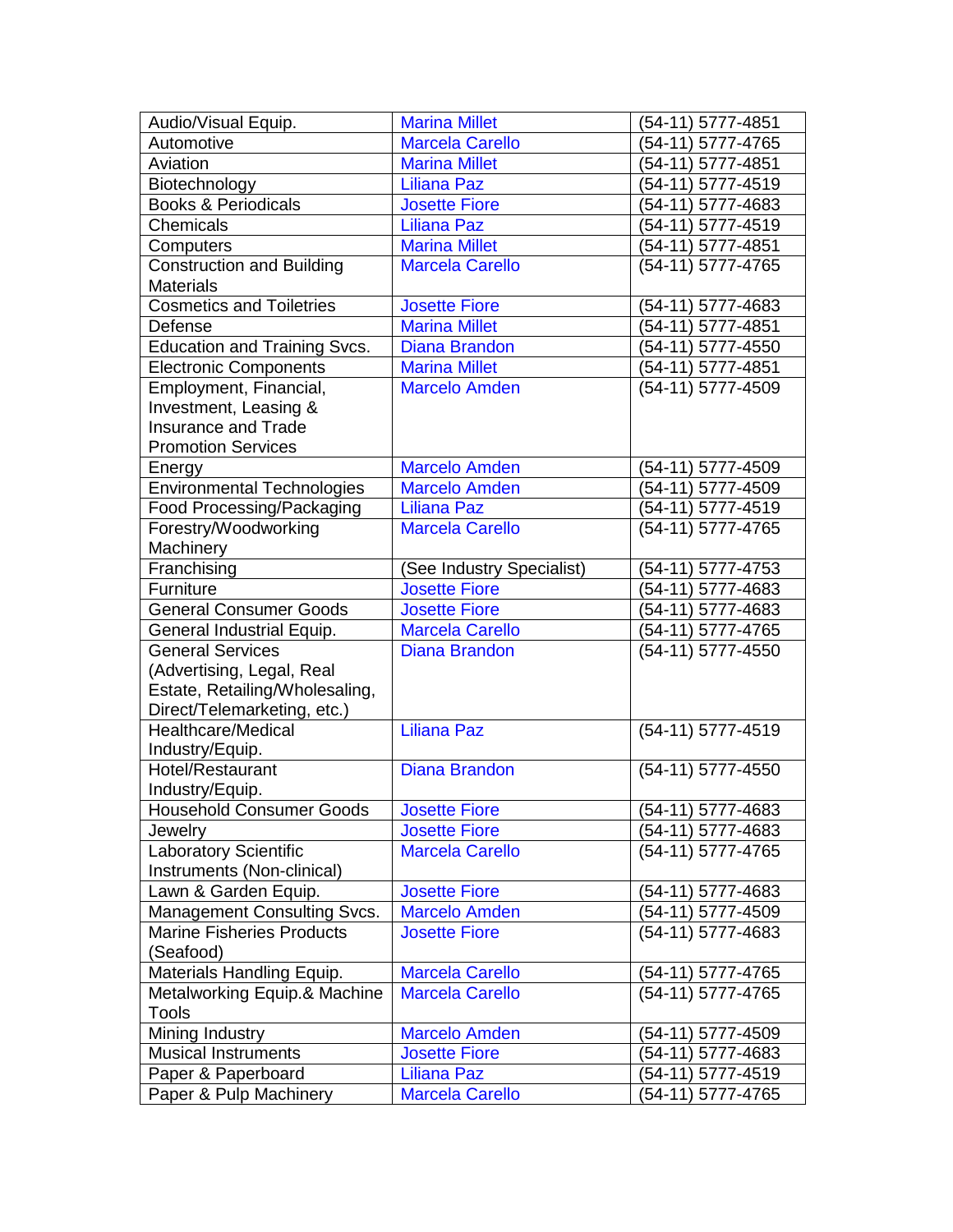| Pharmaceuticals & Drugs              | <b>Liliana Paz</b>     | (54-11) 5777-4519 |
|--------------------------------------|------------------------|-------------------|
| <b>Plastics Processing Machinery</b> | <b>Liliana Paz</b>     | (54-11) 5777-4519 |
| & Materials                          |                        |                   |
| <b>Pleasure Boats</b>                | <b>Josette Fiore</b>   | (54-11) 5777-4683 |
| Pollution Control Equip.             | <b>Marcelo Amden</b>   | (54-11) 5777-4509 |
| Ports & Shipbuilding                 | <b>Marcelo Amden</b>   | (54-11) 5777-4509 |
| Printing/Packaging                   | <b>Liliana Paz</b>     | (54-11) 5777-4519 |
| Processed and Pet Foods              | <b>Josette Fiore</b>   | (54-11) 5777-4683 |
| <b>Robotics</b>                      | <b>Marcela Carello</b> | (54-11) 5777-4765 |
| Safety & Security Equip.             | <b>Marina Millet</b>   | (54-11) 5777-4851 |
| Software                             | <b>Marina Millet</b>   | (54-11) 5777-4851 |
| Sporting Goods &                     | <b>Josette Fiore</b>   | (54-11) 5777-4683 |
| Recreational Equip.                  |                        |                   |
| <b>Telecommunications</b>            | <b>Marina Millet</b>   | (54-11) 5777-4851 |
| <b>Test Eq./Process Controls</b>     | <b>Marcela Carello</b> | (54-11) 5777-4765 |
| <b>Tools: Hand &amp; Power</b>       | <b>Marcela Carello</b> | (54-11) 5777-4765 |
| Toys & Games                         | <b>Josette Fiore</b>   | (54-11) 5777-4683 |
| Travel & Tourism Svcs.               | <b>Diana Brandon</b>   | (54-11) 5777-4550 |
| Veterinary Equip.                    | <b>Josette Fiore</b>   | (54-11) 5777-4683 |
| Water Resources Equip./Svcs.         | <b>Marcelo Amden</b>   | (54-11) 5777-4509 |

**Note:** If at any time you are unable to reach a Sector Specialist, please call the Buenos Aires Commercial Service main number (54-11) 5777-4753 or send an email to [Office.BuenosAires@trade.gov](mailto:Office.BuenosAires@trade.gov) for assistance.

# **To reach the U.S. Department of Agriculture in Buenos Aires:**

# **U.S. Department of Agriculture**

**U.S. Embassy in Buenos Aires, Argentina** Melinda Sallyards, Counselor for Agricultural Affairs Caleb O'Kray, Agricultural Attaché Phone: (54-11) 5777-4627 Fax: (54-11) 5777-4216 E-mail: [agbuenosaires@fas.usda.gov](mailto:agbuenosaires@fas.usda.gov) Internet: [http://argentina.usembassy.gov/foreign\\_agricultural\\_service.html](http://argentina.usembassy.gov/foreign_agricultural_service.html)

# **Other Useful Contacts in the United States**

#### **U.S. Department of Commerce**

**ITA – WH Global Markets Office of South America** Anne Driscoll, Director 1401 Constitution Ave NW, Room C307 Washington, DC 20230 Phone: 202-482-1648 Fax: 202-482-4726 Email: [Anne.Driscoll@trade.gov](mailto:Anne.Driscoll@trade.gov) Web:<http://www.trade.gov/markets/>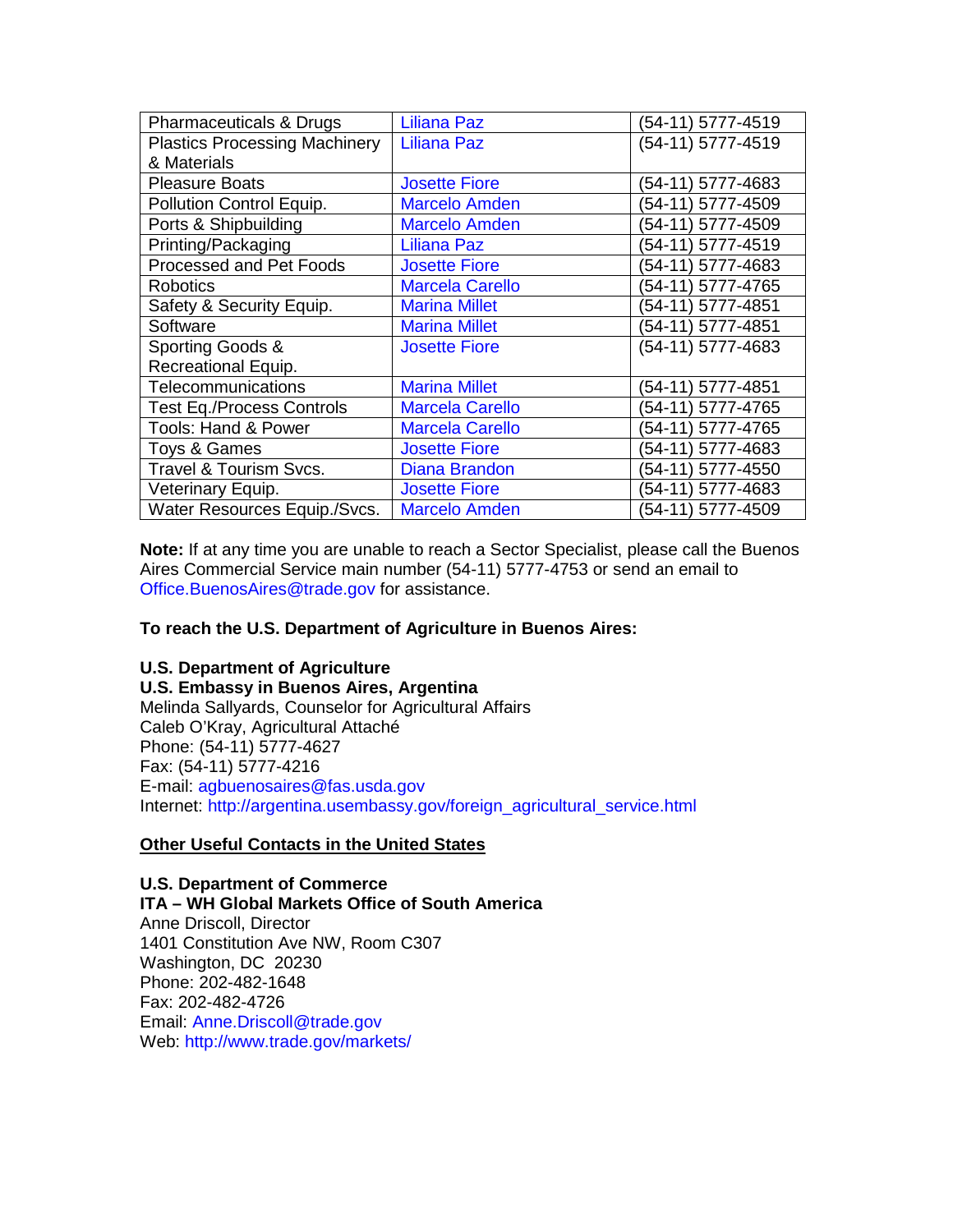Dakshina Voetsch Argentina, Uruguay and Paraguay Desk Officer **ITA – WH Global Markets Office of South America** 1401 Constitution Ave., NW, Room CC333 Washington, D.C. 20230 Phone: 202-482-4701 E-mail: [Dakshina.Voetsch@trade.gov](mailto:Dakshina.Voetsch@trade.gov)

# **U.S. Department of Commerce**

**Global Knowledge Center**

1401 Constitution Ave., NW Washington, D.C. 20230 Phone: 1-800-USA-TRAD(E) - (1-800-872-8723) Fax: 202-482-4473 E-mail: [tic@trade.gov](mailto:tic@trade.gov) Internet: [http://www.export.gov/exportbasics/eg\\_main\\_017483.asp](http://www.export.gov/exportbasics/eg_main_017483.asp)

# **U.S. Department of State**

Commercial and Business Affairs U.S. Department of State 2201 C Street, NW, Room 2318 Washington, D.C. 20520-7512 Phone: 202-647-1625 Fax: 202-647-3953 Internet:<http://www.state.gov/e/eb/cba/> Special Representative for Commercial and Business Affairs: Scott Nathan

# **U.S. Department of Agriculture Foreign Agricultural Service**

Trade Assistance and Promotion Office (TAPO) 1400 Independence Ave., NW USDA South Building Washington, D.C. 20250 - 1052 Phone: 202-720-7420 Hearing Impaired: 202-690-4374 Fax: 202-205-9728 E-mail: [tapo@fas.usda.gov](mailto:tapo@fas.usda.gov) Internet:<http://www.fas.usda.gov/>

# **USEFUL CONTACTS IN ARGENTINA**

# **AmCham and/or Bilateral Councils**

American Chamber of Commerce in Argentina Juan Vaquer, President Alejandro Diaz, CEO Phone: (54-11) 4371-4500 Fax: (54-11) 4371-8400 Email: [amcham@amchamar.com.ar](mailto:amcham@amchamar.com.ar) Internet:<http://www.amchamar.com.ar/>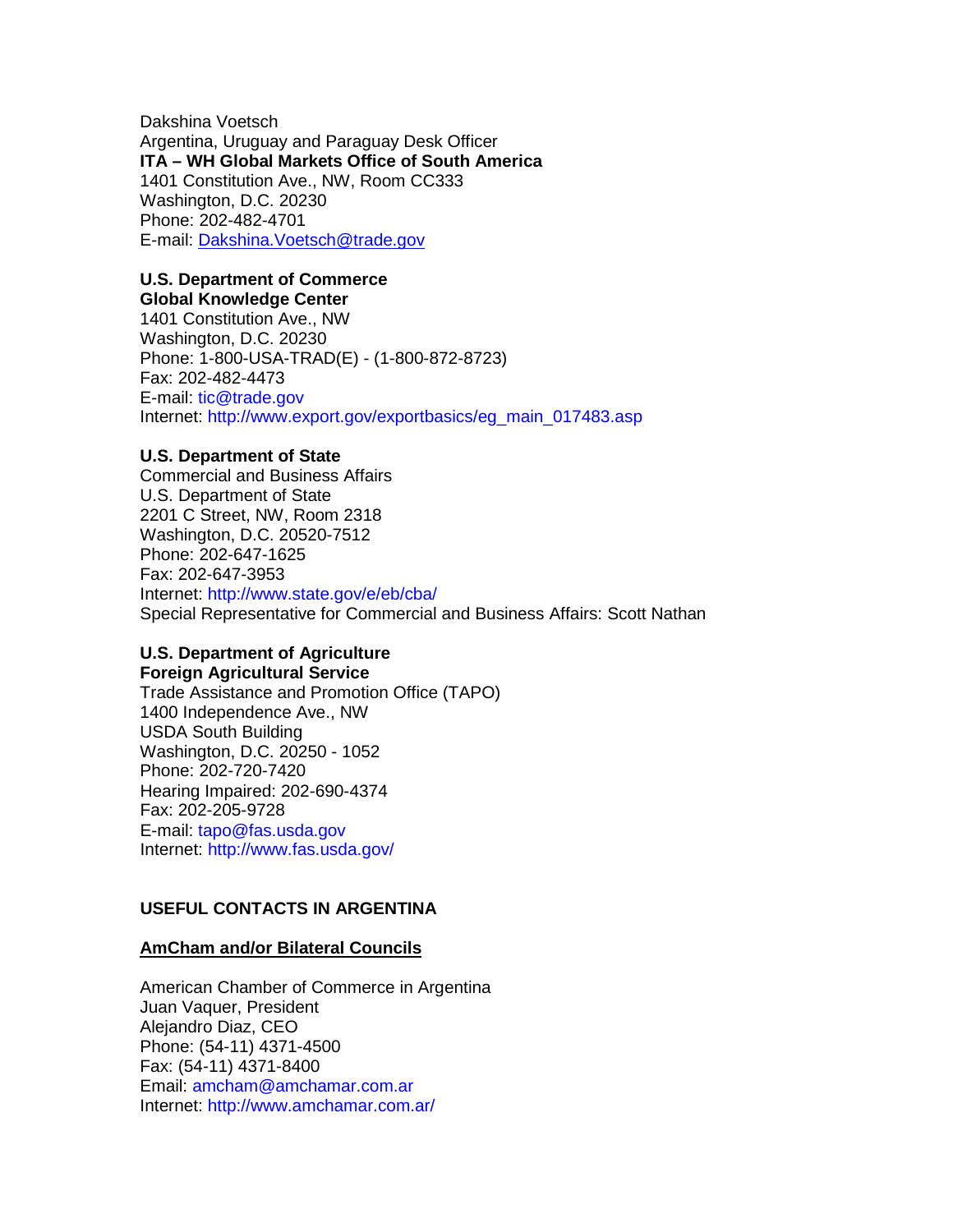### **Trade and Industry Associations**

*ASOCIACION DE IMPORTADORES Y EXPORTADORES DE LA REPUBLICA ARGENTINA (AIERA)* (Association of Argentine Importers and Exporters) Mr. Juan Carlos Pereyra, President Mr. Adriano De Fina, Manager Phone: (54-11) 4342-0010 E-mail: [aiera@aiera.org.ar](mailto:aiera@aiera.org.ar) Internet:<http://www.aiera.org/>

*BOLSA DE COMERCIO DE BUENOS AIRES* (Buenos Aires Stock Exchange) Mr. Adelmo Gabbi Phone: (54-11) 4316-7000 E-mail: [presidencia@bcba.sba.com.ar](mailto:presidencia@bcba.sba.com.ar) Internet: [http://www.bcba.sba.com.ar](http://www.bcba.sba.com.ar/)

*CAMARA ARGENTINA DE COMERCIO* (Argentine Chamber of Commerce) Mr. Carlos Raul De la Vega, President Phone: (54-11) 5300-9000 E-mail: [servicios@cac.com.ar;](mailto:servicios@cac.com.ar) cac@cac.com.ar Internet:<http://www.cac.com.ar/>

*CAMARA DE COMERCIO EXTERIOR DE CORDOBA* (Chamber of Foreign Trade of Cordoba) Sr. Norberto Delfino, President Lic. Carlos Pelliza, General Manager Phone:(0351) 421-2715/4804 Fax: (0351) 424-3869 E-mail: [cacec@cacec.com.ar](mailto:cacec@cacec.com.ar)

Internet: [http://www.cacec.com.ar](http://www.cacec.com.ar/)

*SOCIEDAD RURAL ARGENTINA*  (Argentine Farmers' Association) Dr. Luis Miguel Etchevehere, President Phone: (54-11) 4324-4700 Email: [sra@sra.org.ar](mailto:sra@sra.org.ar) Internet:<http://www.sra.org.ar/>

*UNION INDUSTRIAL ARGENTINA (UIA)* 

(Argentine Manufacturers' Association) Mr. Héctor Méndez, President Phone: (54-11) 4124-2300 E-mail: [uia@uia.org.ar](mailto:uia@uia.org.ar) Internet:<http://www.uia.org.ar/>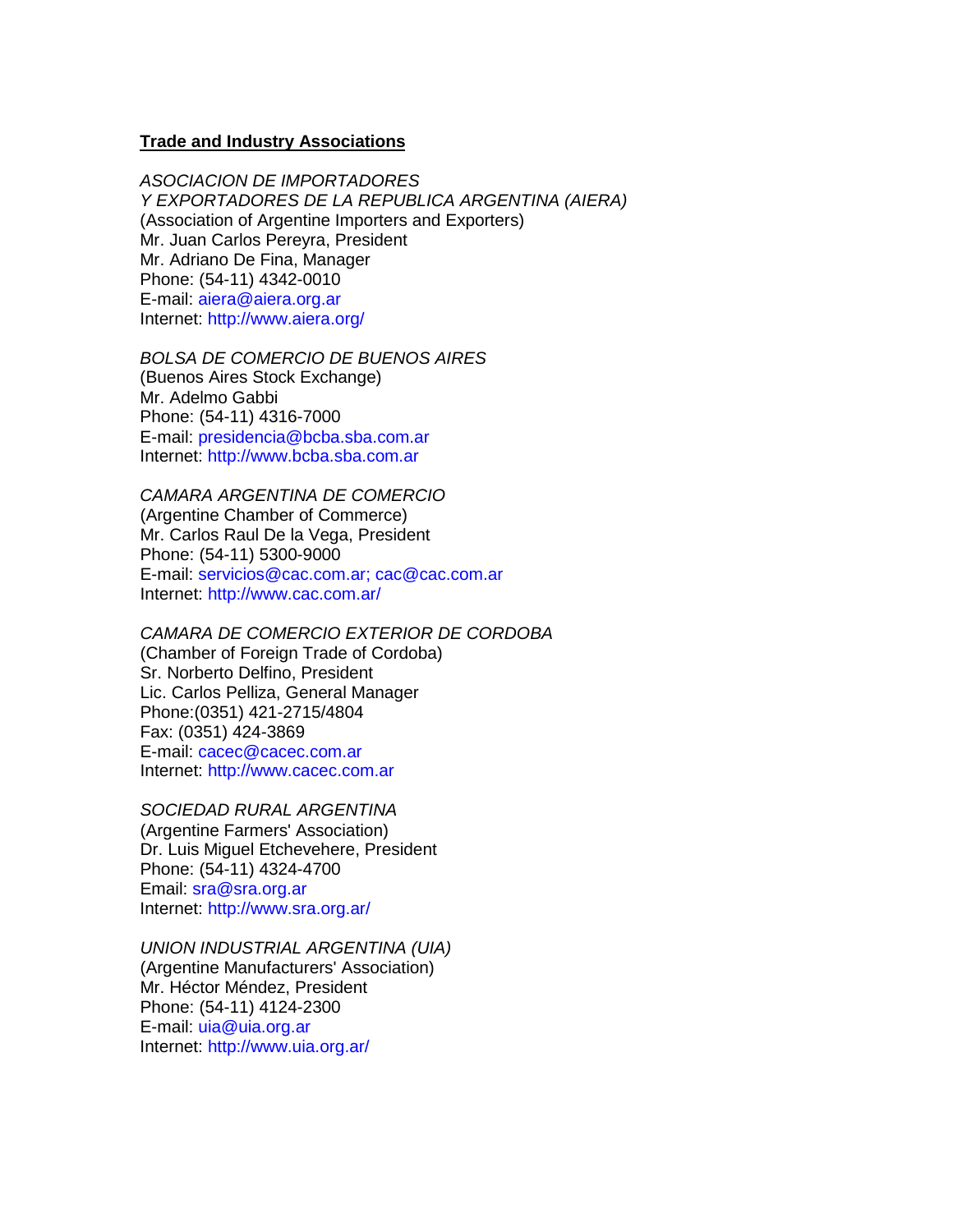# **Argentine Government Agencies**

For a complete list of Argentine Government agencies in Spanish, please visit: <http://www.argentina.gob.ar/pais/65-autoridades-nacionales.php>

# **Market Research Firms in Argentina**

A list of market research firms operating in Argentina is available upon request to the following e-mail address: [Marcelo.Amden@trade.gov.](mailto:Marcelo.Amden@trade.gov)

### **Country Banks**

To obtain a list of banks operating in Argentina or Argentine Commercial Banks with Offices in the U.S, please contact [Marcelo.Amden@trade.gov.](mailto:Marcelo.Amden@trade.gov)

# **U.S. Commercial Banks in Argentina**

BNY - THE BANK OF NEW YORK MELLON 25 de Mayo 195, Piso 6 C1002ABC Buenos Aires Phone: (54-11) 4348-2500 Fax: (54-11) 4348-2500, Ext. 250 Internet:<http://www.bnymellon.com/>

CITIBANK S.A. Mr. Gabriel Ribisich, President Bartolome Mitre 530 C1036AAJ Buenos Aires Phone: (54-11) 4329-1491/1000 Internet: [https://www.argentina.citibank.com/](https://www.argentina.citibank.com/ARGCB/JPS/portal/Index.do)

J.P. MORGAN CHASE SUC. BUENOS AIRES Mr. Facundo Gómez Minujin, General Manager Av. Eduardo Madero 900, Piso 23 C1106ACV Buenos Aires Phone: (54-11) 4325-8046 Fax: (54-11) 4348-7254 E-mail: [jpmsucursalargentina.contacto@jpmorgan.com\](mailto:jpmsucursalargentina.contacto@jpmorgan.com\) Internet:<http://www.jpmorganchase.com/>

BANK OF AMERICA National Association Mr. Juan Gerardo Boutsaktsian Della Paolera 265, Piso 10 C1001ADA Buenos Aires Phone: (54-11) 4317-3500 E-mail: [BOFA-AR@BAML.COM](mailto:BOFA-AR@BAML.COM) Internet:<https://www.bankofamerica.com/>

Merrill Lynch Argentina S.A Mr. Sebastián Loketek Ing. Della Paolera 265 C1001ADA Buenos Aires Tel: 4317-7600/5454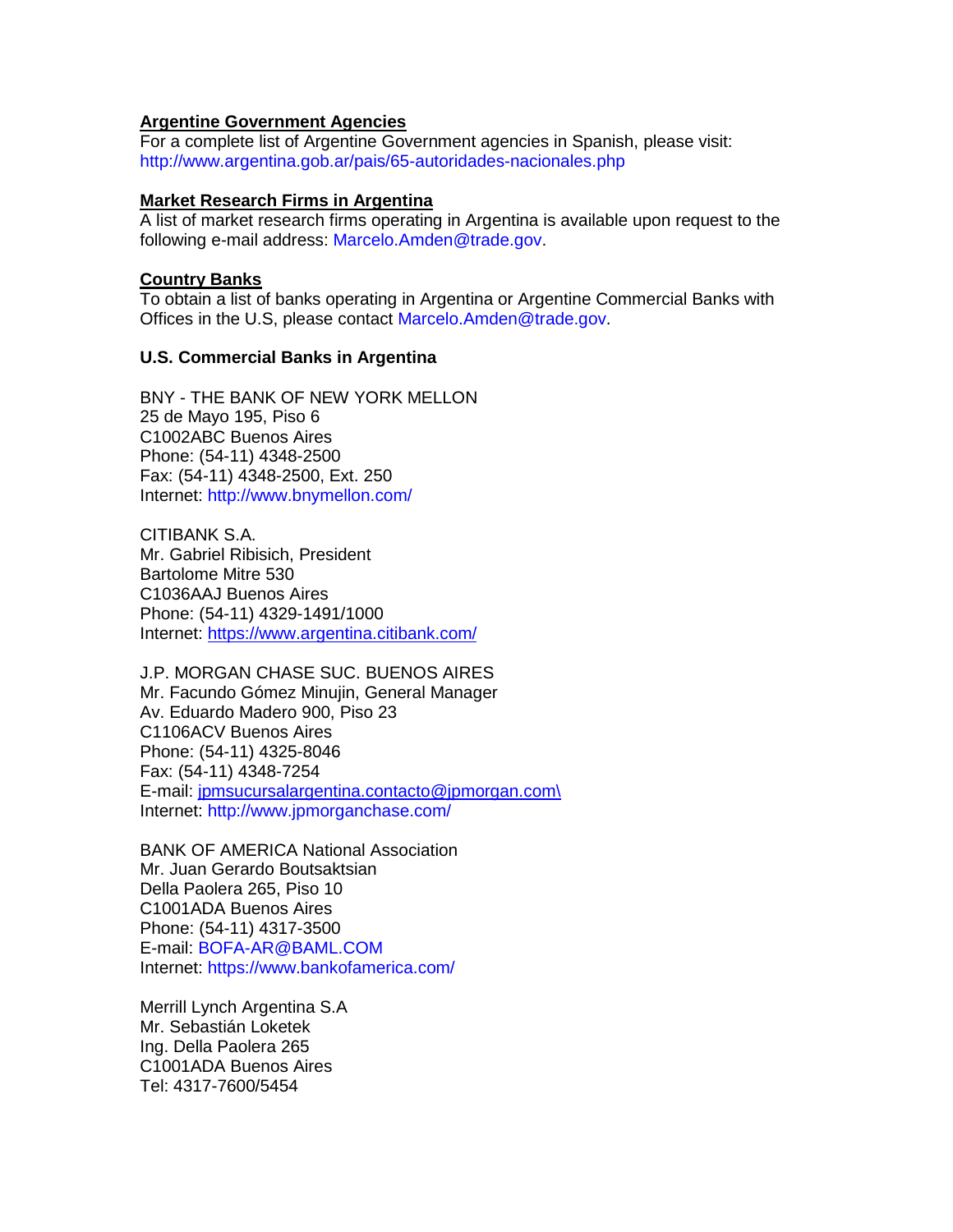Fax: 4317-7623 Internet: [http://www.ml.com](http://www.ml.com/)

#### **Multilateral Development Bank Offices in Argentina**

INTER-AMERICAN DEVELOPMENT BANK Mr. Hugo Florez Timoran, Representative Mr. Luis Alberto Moreno, President Calle Esmeralda 130, Piso 19 C1035ABD Buenos Aires Phone: (54-11) 4320-1800 Fax: (54-11) 4320-1830/31/4323-1636 E-mail: [BIDArgentina@iadb.org](mailto:BIDArgentina@iadb.org) Internet: [http://www.iadb.org](http://www.iadb.org/)

INTERNATIONAL FINANCE CORPORATION IFC FIELD OFFICE Mr. Salem Rohana, Country Manager Bouchard 557, Piso 11 C1106 ABG Buenos Aires Phone: (54-11) 4114-7200 Fax : (54-11) 4312-7184 E-mail: [abrizio@ifc.org](mailto:abrizio@ifc.org) Internet: [http://www.ifc.org](http://www.ifc.org/)

#### WORLD BANK FIELD OFFICE

Mr. Jesko Hentschel, Director Argentina, Paraguay & Uruguay Bouchard 547, Piso 28 & 29 C1106ABG Buenos Aires Phone: (54-11) 4316-9700 Fax : (54-11) 4313-1233 Email: [feedback@worldbank.org;](mailto:feedback@worldbank.org) [sip@worldbank.org](mailto:sip@worldbank.org) Internet:<http://www.worldbank.org/en/country/argentina>

#### **Law Firms in Argentina**

To obtain an updated list of Law Firms operating in Argentina, please contact: [Diana.Brandon@trade.gov.](mailto:Diana.Brandon@trade.gov)

#### **Consultants**

#### **Technical Telecommunications Consultants**

A list of technical telecommunications consultants in Argentina is available upon request to the following e-mail address: [Marina.Millet@trade.gov.](mailto:Marina.Millet@trade.gov)

#### **Intellectual Property Consultants**

A list of intellectual property consultants in Argentina is available upon request to the following e-mail address: [Liliana.Paz@trade.gov.](mailto:Liliana.Paz@mail.doc.gov)

#### **Customs Brokers/Freight Forwarders in Argentina**

To obtain a list of customs brokers or freight forwarders in Argentina as well as to address general questions regarding customs issues and regulations, please contact: [Josette.Fiore@trade.gov.](mailto:Josette.Fiore@trade.gov)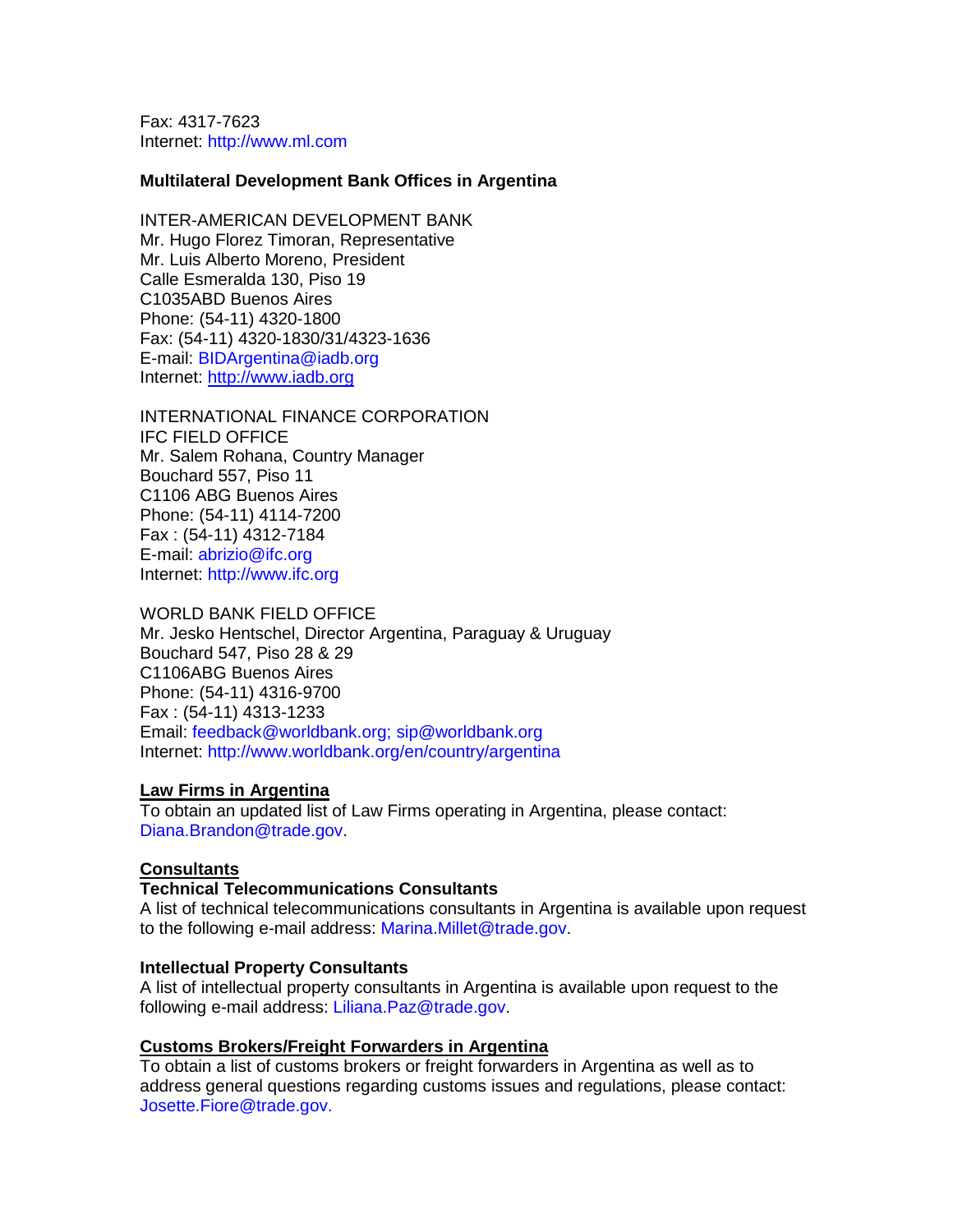# **Maritime Agencies/Bonded Warehouses/Port Terminals**

A list of maritime agencies, bonded warehouses and/or port terminals is available upon request to the following e-mail address: [Marcelo.Amden@trade.gov.](mailto:Marcelo.Amden@trade.gov)

# **Airline Companies**

A list of airlines operating in Argentina can be obtained by visiting the following web site: [http://www.aa2000.com.ar/ip\\_la\\_internacionales.aspx](http://www.aa2000.com.ar/ip_la_internacionales.aspx) or contact: [Diana.Brandon@trade.gov.](mailto:Diana.Brandon@trade.gov)

# **Couriers**

DHL INTERNATIONAL S.A. Mr. Ricardo Saco, Director, Argentina Operations Larrazabal 2255 C1440CVB Buenos Aires Phone: (54-11) 5670-1100 Fax: (54-11) 5670-1036 Internet: [http://www.dhl.com.ar](http://www.dhl.com.ar/)

FEDERAL EXPRESS CORP. (FEDEX) Ms. Silvina Prette, General Manager, Argentina Branch Maipu 753, PB C1006ACI Buenos Aires Phone: (54-11) 4325-6555 Fax: (54-11) 4325-6553 Internet:<http://www.fedex.com/ar/>

TNT EXPRESS/ TNT ARGENTINA S.A. Mr. Rodrigo San Martin, President Av. Osvaldo Cruz 3201 C1293ADK Buenos Aires Phone: (54-11) 4309-0800 Fax: (54-11) 4309-0801 Email: [servicioalcliente.bue@tnt.com](mailto:servicioalcliente.bue@tnt.com) Internet: [http://www.tnt.com/express/es\\_ar/site/home.html](http://www.tnt.com/express/es_ar/site/home.html)

UPS DE ARGENTINA S.A. Mr. Alexandre Rodrigues, Director General, Argentina, Chile, Uruguay & Paraguay Luis Sáenz Peña 1351 C1135ABC Buenos Aires Phone: (54-11) 4339-2877 Fax: (54-11) 4339-2859 Email: [custsvcares@ups.com](mailto:custsvcares@ups.com) Internet: [http://www.ups.com](http://www.ups.com/)

# **Hotels in Argentina**

For information on hotels in Argentina, please contact [Diana.Brandon@trade.gov.](mailto:Diana.Brandon@trade.gov)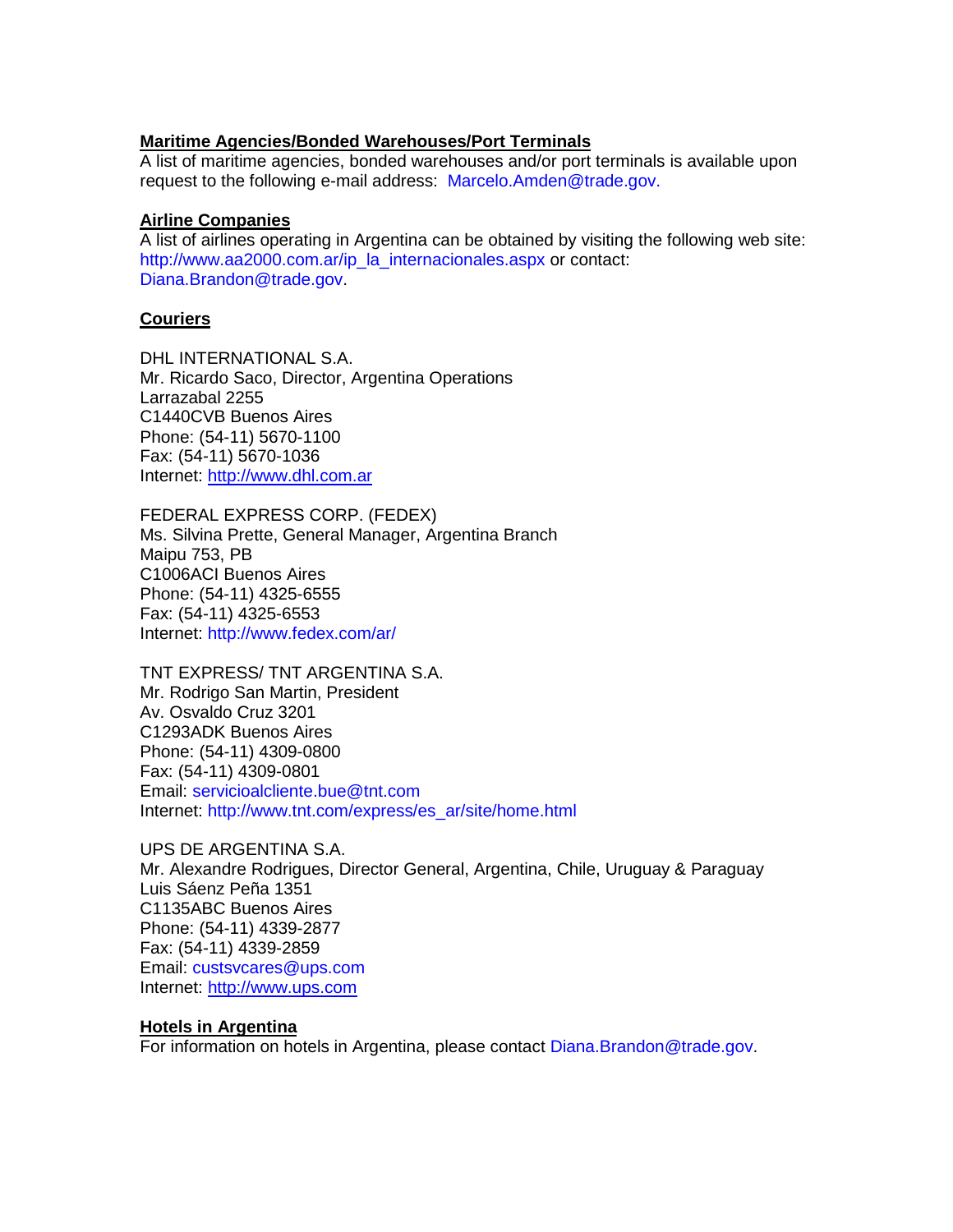#### <span id="page-117-0"></span>**Market Research [Return to top](#page-109-1)**

To view market research reports produced by the U.S. Commercial Service please go to the following website: <http://www.export.gov/mrktresearch/index.asp> and click on Country and Industry Market Reports.

Please note that these reports are only available to U.S. citizens and U.S. companies. Registration to the site is required, and is free.

#### <span id="page-117-1"></span>**Trade Events** [Return to top](#page-109-1) **Return to top**

Please click on the link below for information on upcoming trade events.

<http://www.export.gov/tradeevents/index.asp>

Please click on the link below for information on upcoming trade events sponsored by the U.S. Commercial Service in Argentina.

<http://export.gov/argentina/tradeevents/index.asp>

[Return to table of contents](#page-0-0)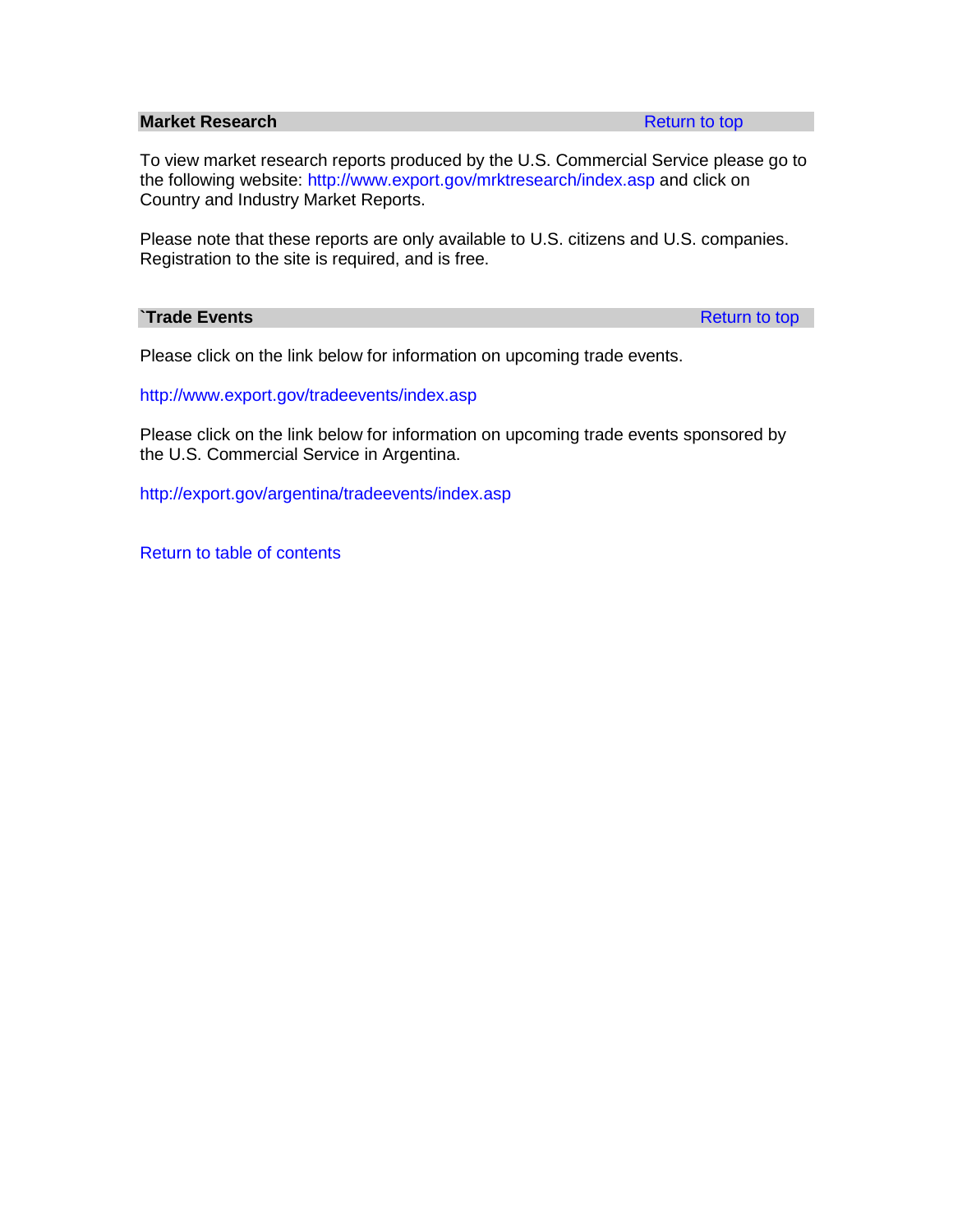# <span id="page-118-0"></span>Chapter 10: Guide to Our Services

- **SelectUSA**
- [National Export Initiative](#page-119-0)

**SelectUSA** [Return to top](#page-118-0) and the selection of the selection of the selection of the selection of the selection of the selection of the selection of the selection of the selection of the selection of the selection of the s

[SelectUSA](http://selectusa.commerce.gov/) was created by President Obama in June 2011 through Executive Order 13577, as the U.S. government-wide program to promote and facilitate business investment into the United States, including foreign direct investment (FDI) and reshoring.

The program is housed within the Commerce Department and coordinates investmentrelated resources across more than 20 federal agencies through the Interagency Investment Working Group (IIWG).

SelectUSA provides services to two types of clients: investors and U.S. economic development organizations at the state and local level. Services include:

# **Information Assistance**

- SelectUSA provides information to investors on the benefits of establishing operations in the United States, as well as the information needed to move investments forward. Investors can access facts, data and local contacts for the U.S. market.
- SelectUSA also works closely with state, local and regional economic developers to provide counseling on strategy, best practices, and on-the-ground intelligence from the Foreign Commercial Service network across more than 70 foreign markets.

# **Ombudsman Services**

SelectUSA coordinates federal agencies to address investor concerns relating to a wide range of federal regulatory issues – helping them to navigate an unfamiliar system.

# **Investment Advocacy**

U.S. state and local governments often find themselves competing with a foreign location for a project. SelectUSA can coordinate senior U.S. government officials to advocate to the investor to bring those jobs to the United States.

# **Promotional Platform**

SelectUSA brings the power of the "USA" brand to high-profile events, such as, such as the upcoming 2015 Investment Summit, to attract investors to learn about our nation's investment opportunities. SelectUSA organizes international Road Shows and missions to trade fairs, while also offering tailored on-the-ground assistance in more than 70 markets.